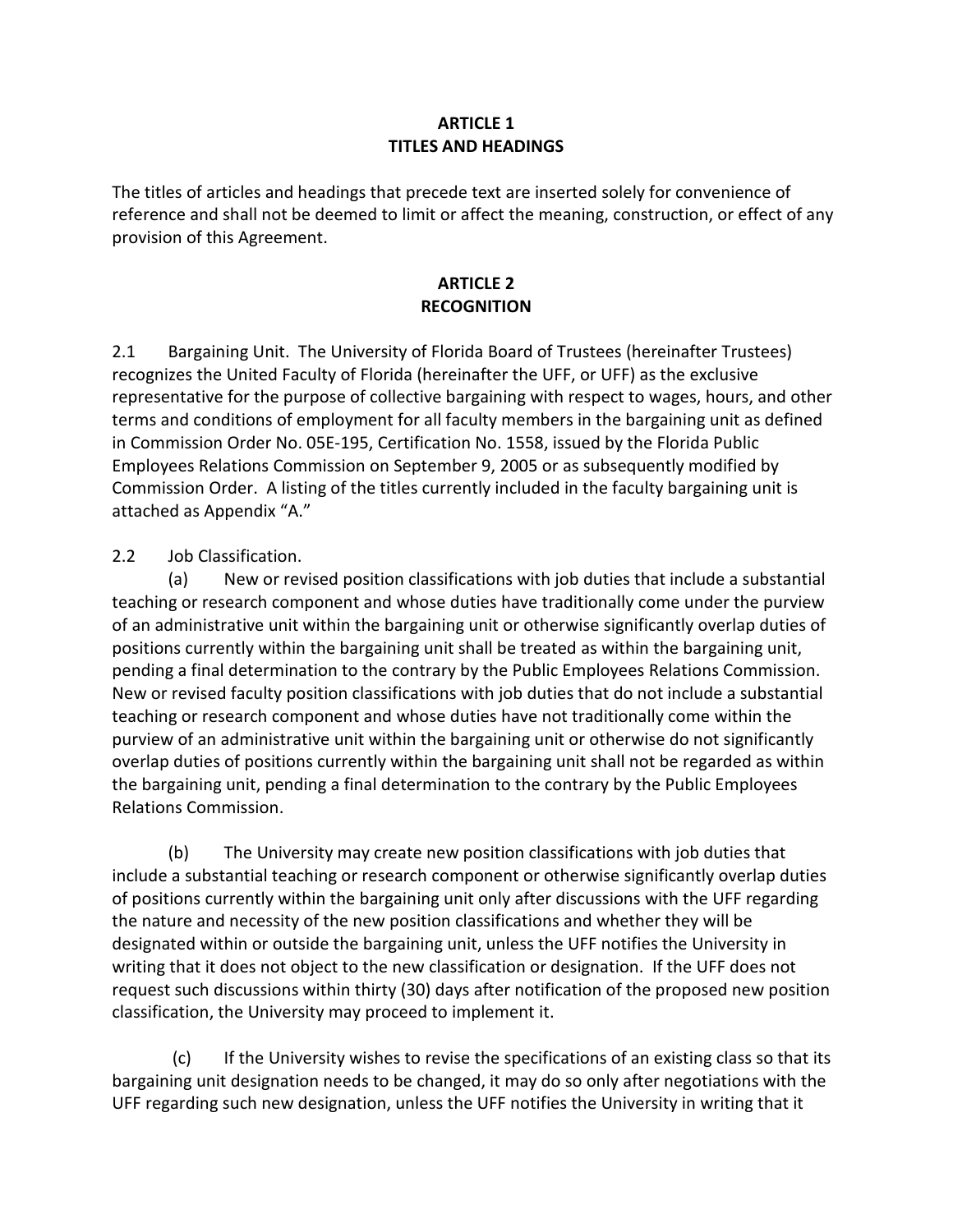does not object to the new designation.

(d) If an agreement cannot be reached after the discussions or negotiations referenced in Sections 2.2(b) and (c), above, then the University and the UFF shall request that the Florida Public Employees Relations Commission resolve the dispute through unit clarification proceedings.

(e) Disputes Over Classifications or Bargaining Unit Status of Individuals.

 (1) Upon request by a faculty member or the UFF, the Provost or designee shall review the faculty member's classification and bargaining-unit status and send a written explanation of the faculty member's classification and bargaining unit status to both the faculty member and the UFF.

 (2) If the UFF disagrees with the results of the review, the UFF shall inform the Provost or designee of its opinion in writing and have ninety (90) days from receipt of the Provost's explanation to request that the Florida Public Employees Relations Commission resolve the dispute through unit clarification proceedings.

 (3) Until the Florida Public Employees Relations Commission makes a final determination on the matter, the presumptions regarding new or revised position classifications or bargaining unit status specified in Section 2.2(a), above, shall apply to the case in question.

2.3 Reclassification of Faculty Members to a Non-Unit Classification.

(a) Faculty members shall be provided written notice, ninety (90) days in advance, where practicable, with a copy to the UFF/UF, when the University proposes to reclassify the faculty member to a classification that is not contained in the faculty bargaining unit.

(b) The faculty member may request a review of such action consistent with the provisions of Section 2.2.

(c) The UFF may discuss such action pursuant to Article 6, Consultation.

(d) If the UFF believes the classification represents an error that may potentially affect the broader composition of the bargaining unit, the UFF may request that the Florida Public Employees Relations Commission resolve the dispute through unit clarification proceedings.

(e) No faculty member shall be reclassified to a classification that is not contained in the faculty bargaining unit for the purpose of denying the faculty member rights or protections under this Agreement. A faculty member may pursue a timely grievance over any contract violation alleged to have occurred prior to the reclassification becoming effective. A grievance filed under this section will entitle the grievant to the remedies otherwise available to a unit employee under this contract.

2.4 Board of Trustees Meetings.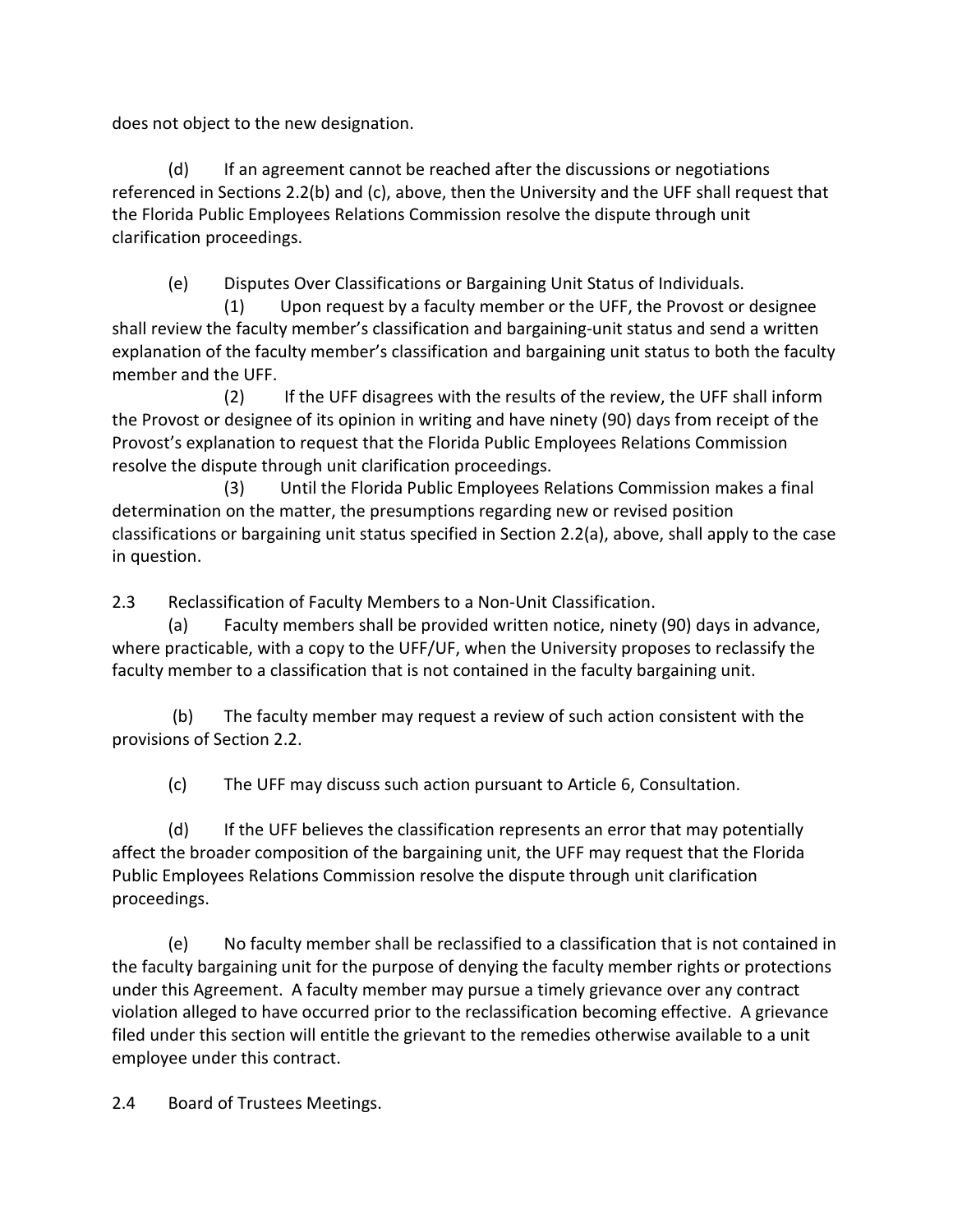(a) The University shall collectively bargain with the UFF prior to altering the wages, hours, or any other term or condition of employment of bargaining unit faculty. If an item on a public meeting agenda of the Trustees (or of any subcommittee of the Trustees) directly impacts the wages, hours, or any other term or condition of employment of bargaining unit faculty, the University shall notify the UFF, and the UFF shall be afforded the opportunity to consult, upon timely request, with the Trustees' designee(s) about the item. In addition, upon timely request from UFF, UFF shall be afforded an opportunity to address the item at the Trustees meeting with the time and place on the agenda to be determined by the Trustees.

(b) Minutes of public Trustees or public committee meetings are available to the UFF via *trustees.ufl.edu* at the time they are made available to the Trustees involved.

## **ARTICLE 3 MANAGEMENT RIGHTS**

3.1 Policy. The parties agree that the University shall have the rights, powers, and authority vested in it by the Florida Constitution, the Board of Governors, Florida statutes and case law, including the right to plan, manage, administer, and control the University of Florida in carrying out the ordinary and customary functions of management.

3.2 Limitations.

(a) All such rights, powers, and authority are subject to those limitations imposed by this Agreement or applicable law.

(b) The management rights referenced in Section 3.1, above, do not constitute a waiver of, nor shall in any way be deemed to waive, any rights the UFF possesses under law to bargain over subsequent changes with respect to wages or other terms and conditions of employment of bargaining-unit faculty.

3.3 Other Rights Recognized. Nothing in this article shall limit or waive the right of the UFF or any faculty member to seek to remedy violations of the Public Employees Relations Act, or to initiate federal or state court actions for violations of federal or state laws.

## **ARTICLE 4 UFF Rights**

4.1 Use of Facilities and Services.

The UFF shall be provided with the same campus office it currently uses or a campus office with equivalent meeting and storage space. The office shall be provided with secure locks and standard office equipment, including standard campus software, a telephone for local access calling (no long distance service provided), access to the internet, a desk, and a conference table with an appropriate number of chairs.

4.2 Communications.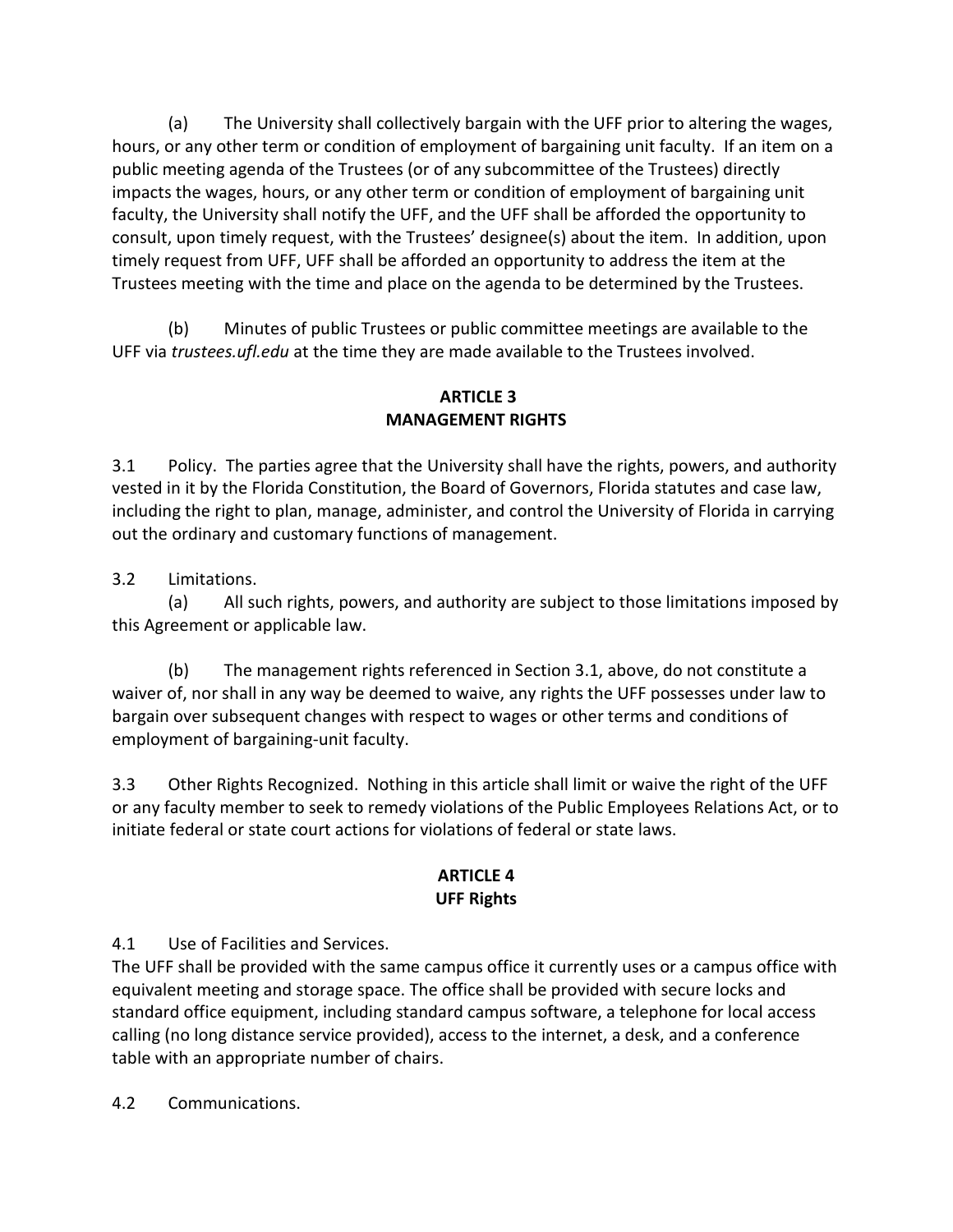(a) UFF shall have the right to post bulletins or other materials relevant to its position as the collective bargaining agent on a reasonable number of existing bulletin boards. All such postings shall bear the date of the posting and may be removed after having been posted for thirty (30) days.

(b) The University shall maintain links to the local UFF Chapter on the University web site.

(c) The UFF shall have the right to use without cost the University's campus mail and e-mail systems (including use of the standard delivery mode to send messages to all faculty) in order to communicate with the faculty. The mails may not be used for election campaigns for public office, except that the UFF may announce endorsements made by the UFF or its affiliates. Faculty members who are e-mail recipients of UFF listserv(s) shall have the right to be removed from the listserv(s) upon written request.

4.3 Released Time.

(a) The University shall provide eighteen (18) units of released time to full-time faculty members designated by the UFF for the purpose of carrying out the UFF's obligations in representing employees, bargaining, and administering this Agreement.This allocation is for the life of this agreement. Unused units will not accrue beyond this contract. No more than three of these units may be used in Summer.

(1) Each "unit" of released time shall consist of a reduction in teaching load of one (1) course per Fall or Spring semester for faculty with instructional duties or, for faculty without instructional duties, a reduction in workload of ten (10) hours per week. Faculty on 9 month contracts who receive release units in the summer shall be paid 12.5% of regular annual salary.

(2) Each "unit" of released time for P. K. Yonge Developmental Research School faculty members shall consist of a reduction in teaching load of one class per day during a semester for secondary school teachers, or its equivalent for other teachers One DRS faculty member may be designated by the UFF as a member of the UFF/UF bargaining team and be released from assigned duties for up to twelve (12) days. These days are to be used in increments of one whole day.

(3) A faculty member may receive more than one "unit" of released time per semester.

(4) Where the schedule of classes will allow, the University shall, whenever practicable, arrange for Tuesday-Thursday teaching schedules for faculty members who are bargaining.

(b) Released time during the academic year is subject to the following conditions:

 (1) In departments with ten (10) or fewer faculty members, no more than one (1) faculty member may be granted released time at any one time without consent of the department supervisor.

 (2) UFF shall provide the University with a list of requested designees for each semester of the academic year no later than May 1 of the preceding academic year.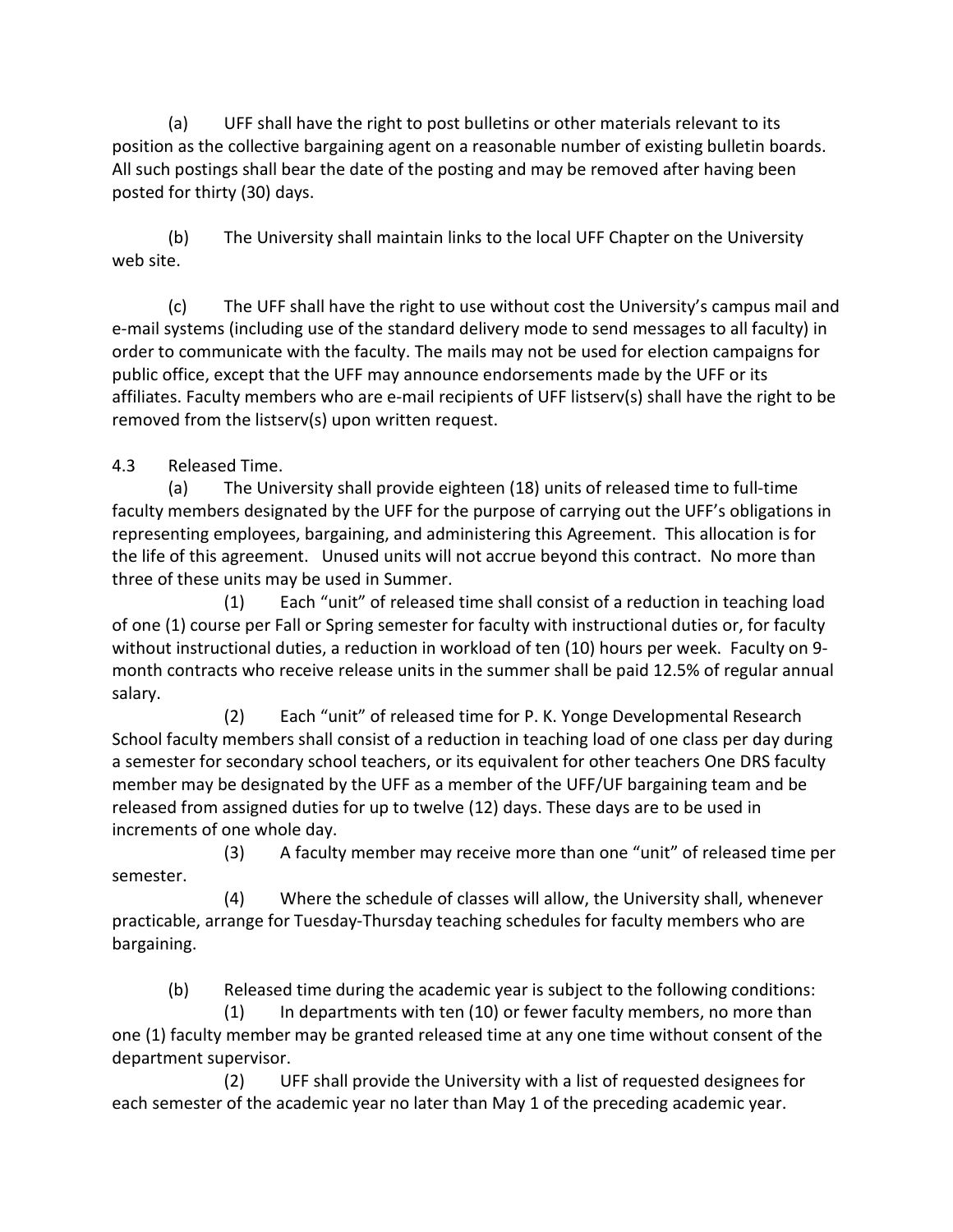(3) Substitutions for the Spring semester shall be made upon written notification submitted by the UFF no later than October 31.

(c) Faculty members who are on leave shall not be eligible to receive released time.

(d) Salary Increases. Faculty members on released time shall be eligible for salary increases on the same basis as other faculty members.

 (e) Released time activities may require a significant commitment of time and shall be acknowledged.

(f) Faculty members on released time shall not be considered representatives of the University for any activities undertaken on behalf of the UFF. The UFF agrees to hold the University harmless for any and all claims arising from such activities, including the cost of defending against such claims.

4.4 Leave of Absence—Union Activity.

(a) At the written request of the UFF, provided no later than May 1 of the prior to the beginning of the academic year when such leave is to become effective, a full-time or parttime leave of absence for the academic year shall be granted to up to three (3) faculty members designated by the UFF for the purpose of carrying out UFF's obligations in representing faculty and administering this Agreement. For faculty members on 12-month appointments, such leave shall also be granted for the entire summer term, upon written request by the UFF provided no later than March 15.

(b) The UFF shall reimburse the University for the salary and benefits of the faculty members approved for leave granted under the provisions of this Article.

(c) A faculty member on such leave shall not be evaluated for this activity, but such activity shall be considered service.

(d) Salary Increases. Faculty members on leave under this paragraph shall be eligible to receive salary increases on the same basis as other faculty members.

(e) The University shall not be liable for the acts of omissions of any faculty member granted leave under this Section, and the UFF shall hold the University harmless for any such acts or omissions, including the cost of defending against such claims (except for claims brought by the UFF alleging a violation of the Agreement or Chapter 447, Florida Statutes).

4.5 Faculty Orientations. UFF shall be afforded the opportunity to set up a table for the purpose of distributing materials at the University New Faculty Orientation, and the existence and location of that table shall be mentioned during the orientation presentation. Notification by email of the date, time, and location of new faculty orientations shall be made to the UFF/UF President no later than two (2) weeks prior to the event.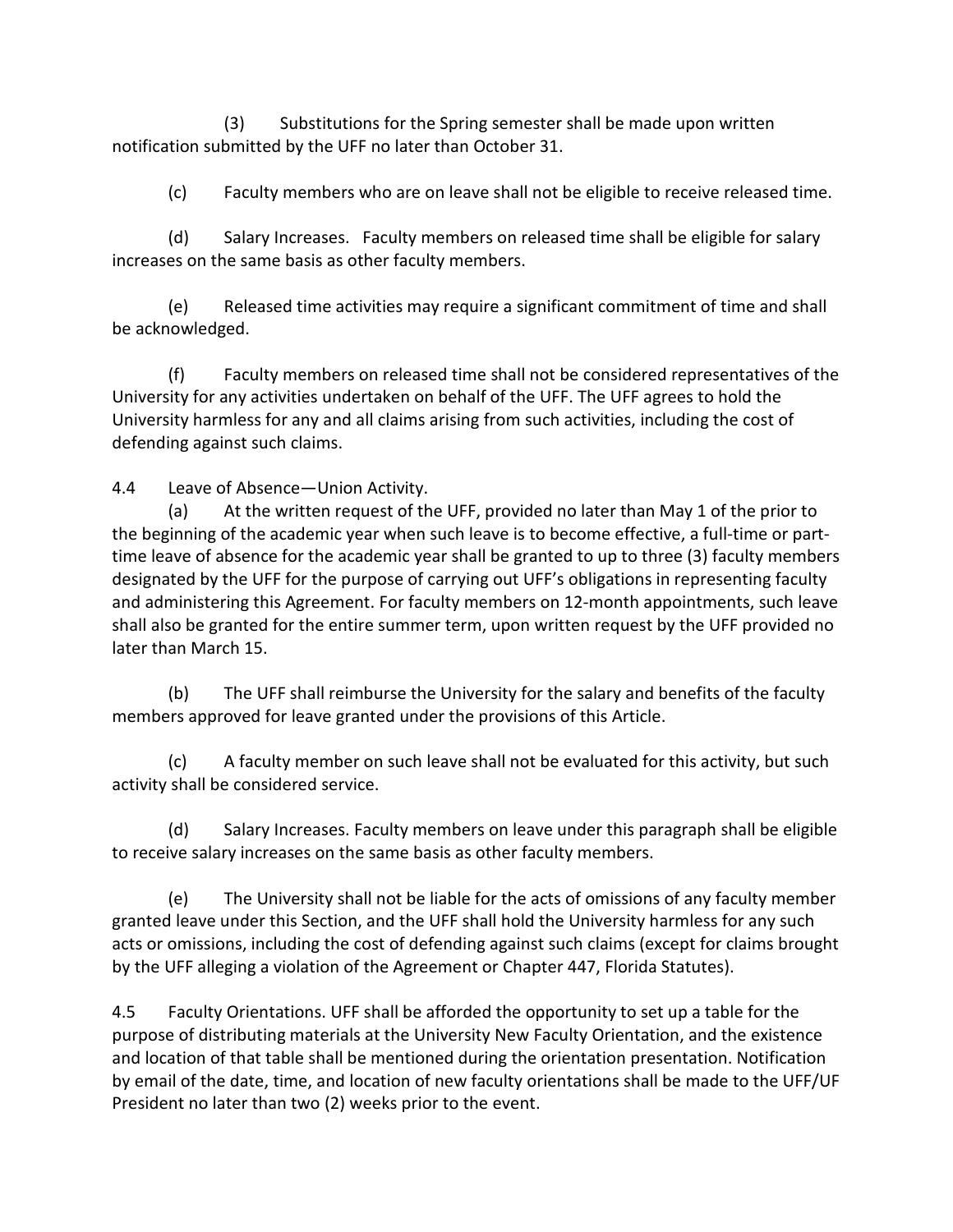## **ARTICLE 5 PAYROLL DEDUCTION**

5.1 Deductions. The University shall deduct bi-weekly the following from the pay of those faculty members in the bargaining unit who individually and voluntarily make such request on a written authorization form as contained in Appendix "B" to this Agreement:

(a) One after-tax deduction code for UFF membership dues and another after-tax deduction code for PAC contributions in an amount established by the UFF and certified in writing by the UFF state president to the University; and

(b) One pre-tax deduction code and one after-tax deduction code for UFF voluntary economic services programs. Deductions shall be made on a pre-tax or after-tax basis at the UFF's designation, provided there is no legal impediment to doing so. All such programs and deductions shall meet the requirements of state and federal law as well as University rules or regulations. The parties agree that proposed changes in University rules or regulations impacting these programs and deductions shall be subject to collective bargaining negotiations before implementation.

5.2 Timing of Deductions.

(a) The University shall make deductions beginning with the first full pay period that commences at least seven (7) days following the date that the Office of Human Resources receives the authorization.

(b) The UFF shall give written notice to the University of any changes in its dues at least forty-five (45) days prior to the effective date of such changes.

## 5.3 Remittance.

(a) The University shall remit dues and other authorized deductions to the UFF state office on a biweekly basis within fifteen (15) days following the end of the pay period.

(b) Accompanying each remittance shall be a list in electronic form containing the following information for each faculty member from whose salary a deduction has been made:

- (1) Name of the faculty member;
- (2) Bi-weekly salary of the faculty member; and
- (3) Amounts deducted from the faculty member's salary.

5.4 Termination of Deduction.

(a) The University's responsibility for deducting dues and other authorized deductions from a faculty member's salary shall terminate upon either

(1) thirty (30) days written notice from the faculty member to both the University Human Resources office and the UFF revoking the faculty member's prior deduction authorization, or

(2) the termination of employment of the faculty member.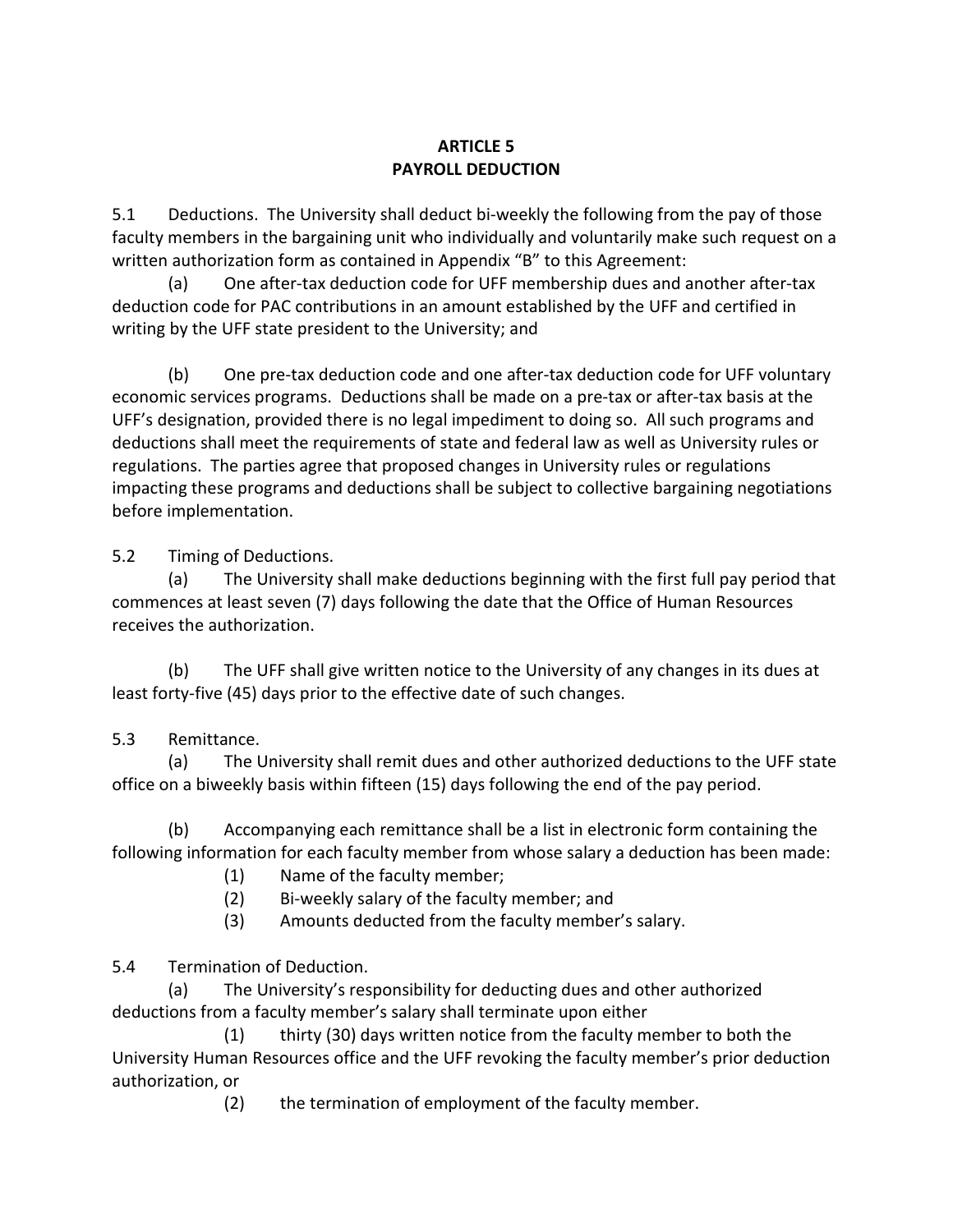(b) The Office of Human Resources shall provide the UFF with a copy of any written authorization from a faculty member terminating dues or other deductions within ten (10) days of the date the authorization was received.

5.5 Reinstatement of Deduction.

(a) The University shall reinstate dues deductions for faculty members who have previously filed authorization and who have not revoked that authorization, but whose payroll deductions have been discontinued for any other reason.

(b) The University shall deduct and remit to the UFF dues for any period for which dues deductions were not, but should have been, made.

5.6 Indemnification. The UFF assumes responsibility for (1) all claims against the University, including the cost of defending such actions, arising from their compliance with this Article, and for (2) all monies deducted under this Article and remitted to the UFF. The UFF shall promptly refund to the University excess monies received under this Article. Nothing herein shall make the University a fiduciary for any benefits offered by the UFF. This subsection does not relieve the University of its responsibility to comply with the provisions of this Article.

5.7 Exceptions. The University will not deduct any UFF fines, penalties, or special assessments from the pay of any faculty member.

5.8 Termination of Agreement. The University's responsibilities under this Article shall terminate upon (1) decertification of the UFF or the suspension or revocation of its certification by the Florida Public Employees Relations Commission, or (2) revocation of the UFF's deduction privilege by the Florida Public Employees Relations Commission.

#### **ARTICLE 6 CONSULTATION**

The President or designee and representative(s) may meet with UFF representatives to discuss matters pertinent to the implementation or administration of this Agreement, University Administration actions affecting terms and conditions of employment, or any other mutually agreeable matters, at either's request.

## **ARTICLE 7 MAINTENANCE OF BENEFITS**

7.1 The rights and benefits provided by this Agreement shall apply to any faculty member who is or shall become upon hiring a member of the bargaining unit and may not be waived by any such faculty member, except with the consent of the UFF.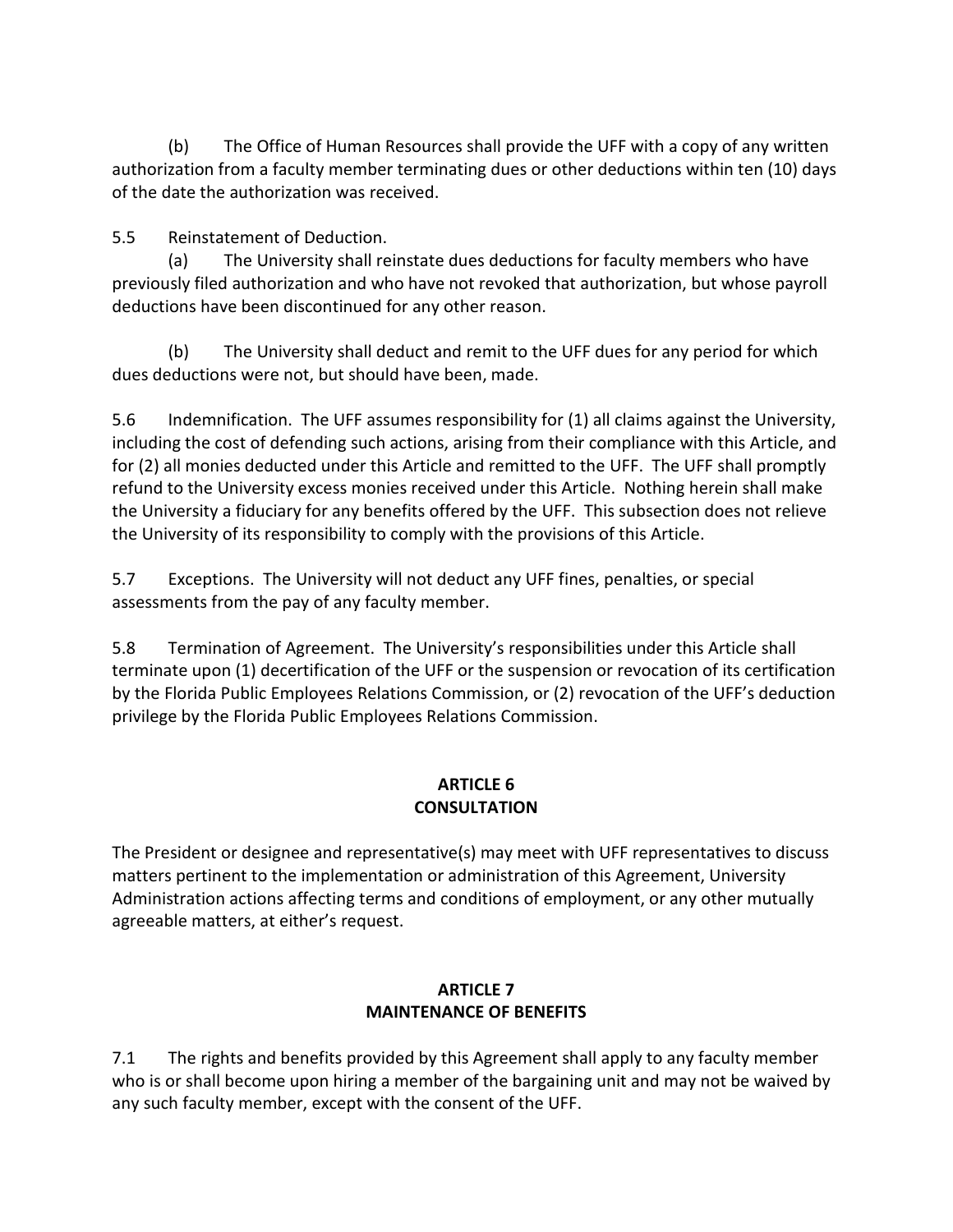7.2 To the extent required by law, the rights and benefits set forth in this Agreement shall not change absent collective bargaining.

#### **ARTICLE 8 UNIVERSITY OF FLORIDA REGULATIONS AND POLICIES**

8.1 Changes in Regulations or Policies.

(a) Established terms and conditions of employment for bargaining-unit faculty shall not be changed without collective bargaining, pursuant to Chapter 447, Florida Statutes.

(b) If any regulation, policy, or resolution proposed by the University has a direct and substantial impact on wages, hours, or any other term or condition of employment, the University shall satisfy any collective bargaining obligation with respect to the change prior to implementing it, unless the UFF declines in writing to bargain over the change.

8.2 Notice of Proposed Regulations. The University shall provide to the UFF, via posting on the University General Counsel web site*,* an advance copy of any proposed regulation that could reasonably be construed to affect terms or conditions of employment contained in this Agreement.

8.3 Inconsistencies with Agreement. No existing, new or amended University regulation, policy, or resolution shall apply to bargaining-unit faculty members if it conflicts with an express term of the Agreement.

#### **ARTICLE 9 BYLAWS GOVERNING TERMS AND CONDITIONS OF EMPLOYMENT**

9.1 Policy. The faculty members of the colleges, schools, departments, centers, or other traditional academic units have the right to create bylaws or other written unit policies by which to conduct their responsibilities as they relate to policy matters that the University and the UFF have agreed by the express terms of a specific section of this Agreement to delegate to the unit faculty, consistent with the provisions of this Agreement. Such written unit policies shall be subject to review and approval by appropriate administration officials and posted on the unit web sites.

(a) Faculty members shall have the right to participate in the development of, and vote by secret ballot on, such bylaws. If the bylaws are developed by means of a committee, such committee shall be comprised of faculty members elected by the faculty members of the unit.

(b) The University and the UFF have agreed by the express terms of this Agreement to delegate to the faculty of appropriate units, in specific instances and within specified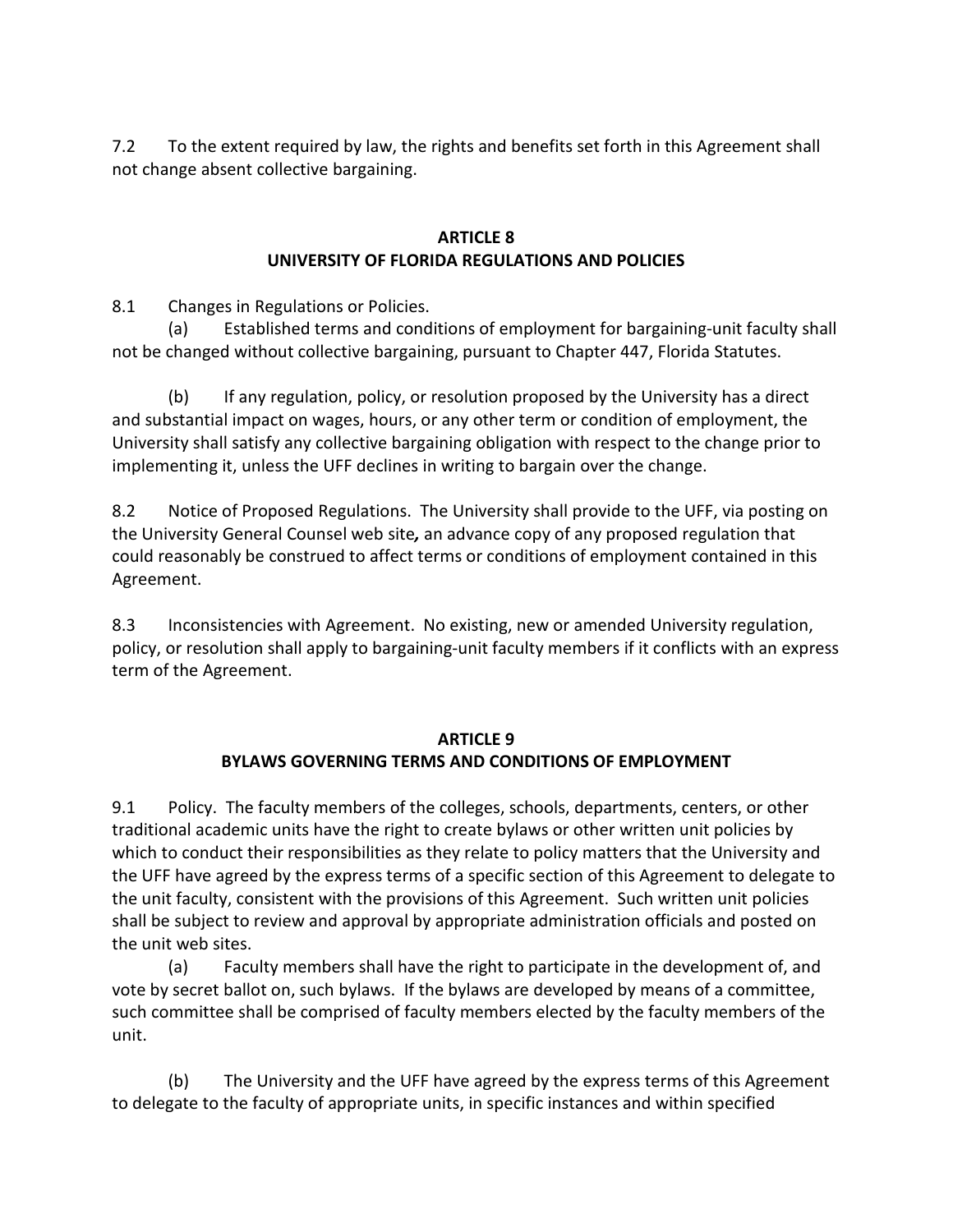parameters, the development of discipline-specific clarifications of University criteria for tenure, promotion, merit salary increases, market equity salary increases, and performance evaluations.

(c) No provision of the bylaws that governs terms and conditions of employment shall be inconsistent with the provisions of this Agreement or with the mission and goals of the unit and the University.

(d) The faculty shall periodically review the bylaws, and propose revisions, whenever a change in this Agreement has a direct and significant impact upon the bylaws relating to matters referenced in the Agreement.

9.2 Development and Approval of Bylaws.

(a) With respect to deadlines under the development and approval procedures in Section 9.2, "days" means calendar days of the weeks in which classes or final exams are held during the Fall and Spring semesters. If a semester ends before the end of an allotted time period, the time period shall be suspended at that point and recommence on the first day of classes in the next semester.

(b) The faculty members of the unit shall familiarize themselves with the existing bylaws, the mission and goals of the unit and the University, and this Agreement before the unit faculty members begin the development or revision process.

(c) Faculty Proposal. The faculty members in each unit, in conjunction with the chair, shall develop and maintain bylaws. Provisions in the bylaws relating to tenure, promotion, merit salary increases, market equity salary increases, and performance evaluations must be approved in a secret-ballot vote by a majority of all affected faculty in the relevant unit who are eligible to vote on the matter under consideration. The proposed bylaws shall be forwarded for approval to the dean. If the chair and the other faculty are unable to reach agreement on an issue, both the chair's proposal on that issue and the proposal approved by a majority of the faculty shall be submitted to the dean.

(d) Dean's Review. Within thirty (30) days of receiving the proposed bylaws, the dean shall review them to ensure that they comply with this Agreement and with the mission and goals of the University and either approve the proposed bylaws or return them to the unit for revision.

 (1) If the dean approves the proposed bylaws that a majority of the unit's faculty voted to adopt or does not respond within thirty (30) days after receiving them, the bylaws shall be adopted as passed.

 (2) If the dean objects to any provision of the faculty's proposed bylaws, the dean shall return the bylaws to the unit, together with his/her written objections.

(e) Reconsideration, if Necessary. The faculty shall consider the dean's written objections and, within thirty (30) days after receiving the dean's objections, shall resubmit the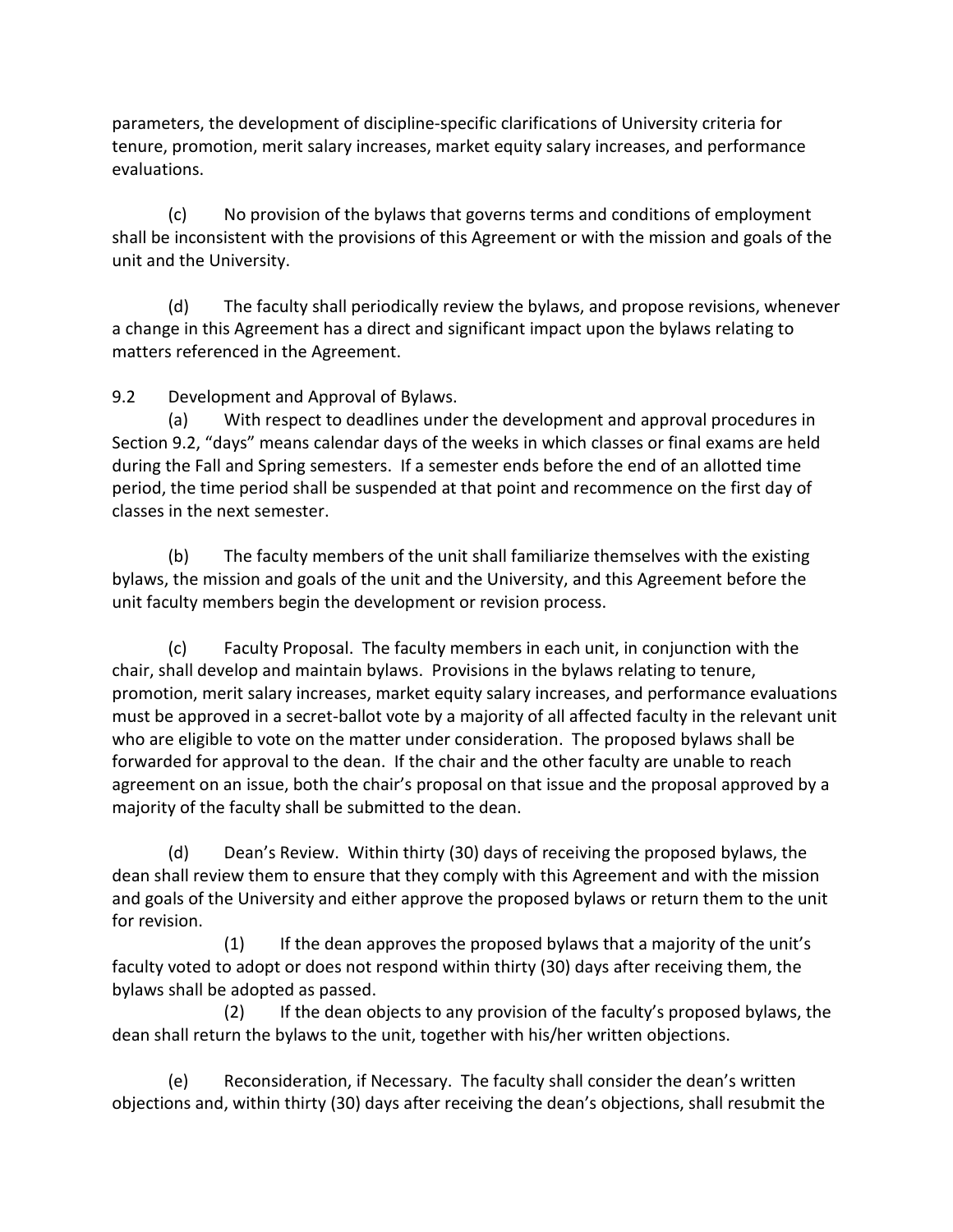bylaws to the dean, incorporating all, some, or none of the objections, along with a justification for the resubmitted language, which shall be written by a faculty member from the unit selected by the faculty members in the unit.

 (1) If the faculty do not resubmit proposed bylaws within thirty (30) days after receiving the dean's objections, the bylaws shall be adopted as modified consistent with the dean's objections.

 (2) If the dean approves the reconsidered bylaws or does not respond within thirty (30) days after the dean's receipt of them, the bylaws shall be adopted as resubmitted.

 (3) If the dean does not approve the reconsidered bylaws and the proposed changes impact the items specifically referenced in 9.1.b, the dean within thirty (30) days shall make final revisions to the reconsidered bylaws. The revisions may only change those portions of the reconsidered bylaws that are unreasonable or unworkable. The reconsidered bylaws shall be adopted as modified by the dean's final revisions.

(f) Once approved, no provision of the bylaws altering a term or condition of employment shall be unilaterally altered or suspended, except pursuant to Chapter 447, Part II, Florida Statutes. The application or interpretation of provisions of the bylaws shall be grievable under this Agreement.

(g) A copy of the bylaws shall be kept on file in the unit office, as well as posted on the unit's website. A copy of the bylaws shall also be provided to the UFF.

#### **ARTICLE 10 ACADEMIC FREEDOM AND RESPONSIBILITY**

10.1 Policy. Academic freedom and responsibility are essential to the integrity of a true university. In particular, the principles of academic freedom are integral to the conception of the University as a community of scholars engaged in the pursuit of truth and the communication of knowledge in an atmosphere of tolerance and freedom. The University serves the common good through teaching, research, scholarship/creative activities, and service. The fulfillment of these functions necessarily rests upon the preservation of the intellectual freedoms of teaching, expression, research, and debate. The University and the UFF therefore affirm that academic freedom is a right protected by this Agreement in addition to a faculty member's constitutionally protected freedom of expression and is fundamental to the faculty member's responsibility to seek and to state truth as he/she sees it. All members of the University of Florida community have a responsibility to exemplify and support these freedoms in the interests of reasoned inquiry.

(a) The University and the UFF shall maintain, encourage, protect, and promote the faculty's full academic freedom in teaching, research/creative activities, and professional, university, and employment-related public service, consistent with the exercise of academic responsibility described in Sections 10.3 and 10.4, below.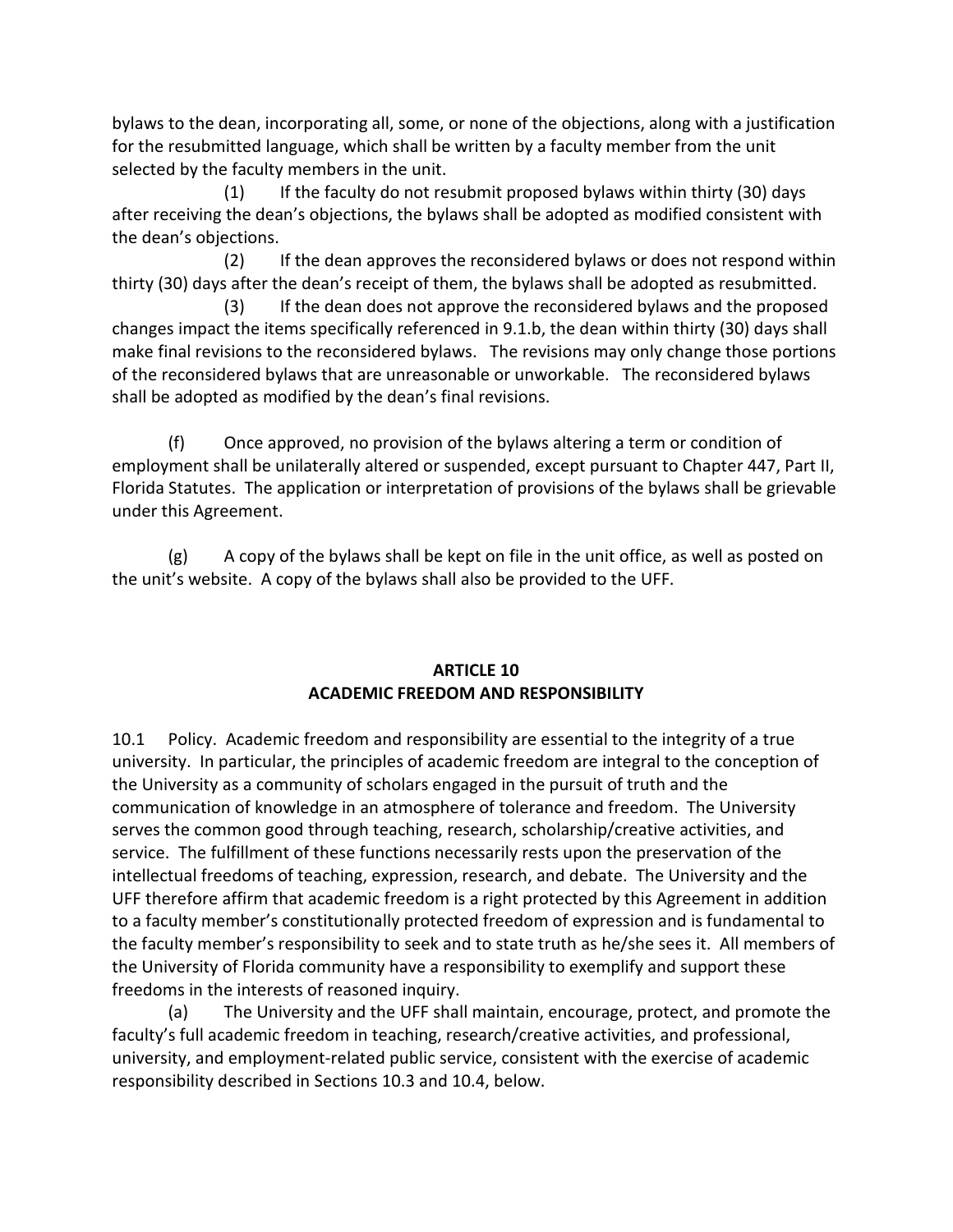(b) In order to ensure within the University an atmosphere of academic freedom,

 (1) The University shall not apply any provision in this Agreement to violate a faculty member's academic freedom or constitutional rights, nor shall a faculty member be punished for exercising such freedom or rights, either in the performance of University duties or duties outside the University.

 (2) The University recognizes that internal and external forces may seek at times to restrict academic freedom, and the University shall maintain, encourage, protect and promote academic freedom.

10.2 Academic Freedom. Consistent with the exercise of academic responsibility described in Sections 10.3 and 10.4, below, a faculty member shall be free to discuss all relevant matters in the classroom, to explore all avenues of scholarship, research, and creative expression, to speak freely on all matters of university governance, and to speak, write, or act in an atmosphere of freedom and confidence.

(a) Teaching and Research/Creative Activities. Faculty members shall have the freedom to:

(1) Freely engage in scholarly and creative activity and publish the results.

 (2) Present and discuss, frankly and forthrightly, academic subjects, including controversial material relevant to the academic subject being taught.

 (3) Select instructional materials, define course content, and determine grades within general department guidelines. Consistent with the principle that the faculty member should be the sole judge of a student's performance in a course, the grade a faculty member determines for a student's performance shall not be changed without the faculty member's consent, except when, as the result of an official investigation of the competent evidence by a fact-finding panel of faculty members with expertise in the course material involved, the faculty member's supervisor is able to establish that

 a. there was discrimination against the student in determining the grade or the grade was imposed without proper authority; or

 b. the faculty member's assessment of the student's performance was not supportable by an accepted pedagogical practice or was substantially inconsistent with the basis for evaluation that the faculty member specified for the course.

(b) Service. Service includes, but is not limited to, participation in the governance processes of the University. Faculty members shall have freedom to present and discuss, frankly and forthrightly, academic subjects and policy, university governance, or other matters pertaining to the health of the University.

(c) The rights provided in this Article shall fully extend to all bargaining-unit members, regardless of whether their primary assignments include teaching and research.

10.3 Academic Responsibility of the Faculty. Academic responsibility implies the competent performance of duties and obligations and the commitment to support the responsible exercise of academic freedom by others. Members of the faculty have a responsibility to: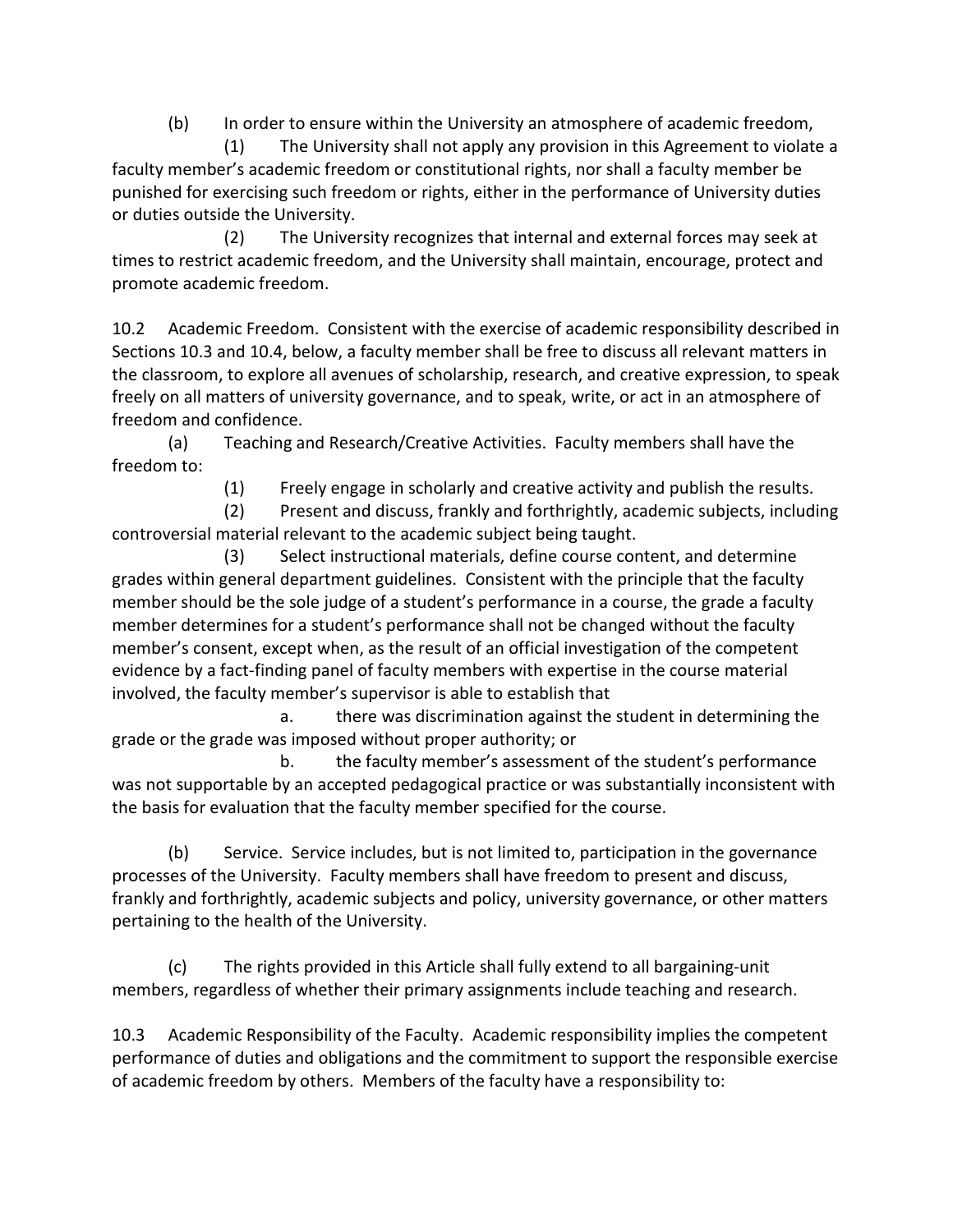(a) Observe and uphold the ethical standards of their disciplines in the pursuit and communication of scientific and scholarly knowledge;

(b) Treat students, staff, and colleagues fairly and civilly in discharging one's duties as teacher, researcher, and intellectual mentor. Avoid any exploitation of such persons for private advantage and treat them in a manner consistent with the provisions of the article on nondiscrimination;

(c) Respect the integrity of the evaluation process, evaluating students, staff, and colleagues fairly according to the criteria and procedures specified in the evaluation process;

(d) Represent one self as speaking for the University only when specifically authorized to do so;

(e) Participate, as appropriate, in the system of shared academic governance, especially at the department level, and seek to contribute to the civil and effective functioning of the faculty member's academic unit (program, department, school and/or college) and the University;

(f) Perform appropriate duties assigned by the University and observe applicable state and federal law and applicable published College, University, and Board of Governors regulations, policies, and procedures, provided that the assigned duty or the regulation, policy, or procedure at issue does not contravene the provisions of the Agreement or the faculty member's right to criticize or seek revision of those duties, laws, regulations, policies, or procedures. However, faculty members seeking change must not do so in ways that unreasonably obstruct the functions of the University.

10.4 Academic Responsibility of the University. Academic responsibility implies the competent performance of duties and obligations and a commitment to foster within the University a climate favorable to the responsible exercise of academic freedom. Therefore, it is the responsibility of the University to

(a) Maintain, encourage, protect and promote academic freedom so that it is not compromised by harassment, censorship, reprisals, or prohibited discrimination as defined in Article 11, Nondiscrimination. Recognize the right of faculty members to enjoy, without fear of institutional censorship or discipline, the same constitutional rights and freedoms as other individuals.

(b) Treat faculty members fairly and civilly in discharging the duties in managing the University.

(c) Respect the integrity of the evaluation process, evaluating faculty fairly and accurately according to the criteria and procedures specified in the evaluation process.

(d) Sustain principles of the system of shared governance, which recognizes that in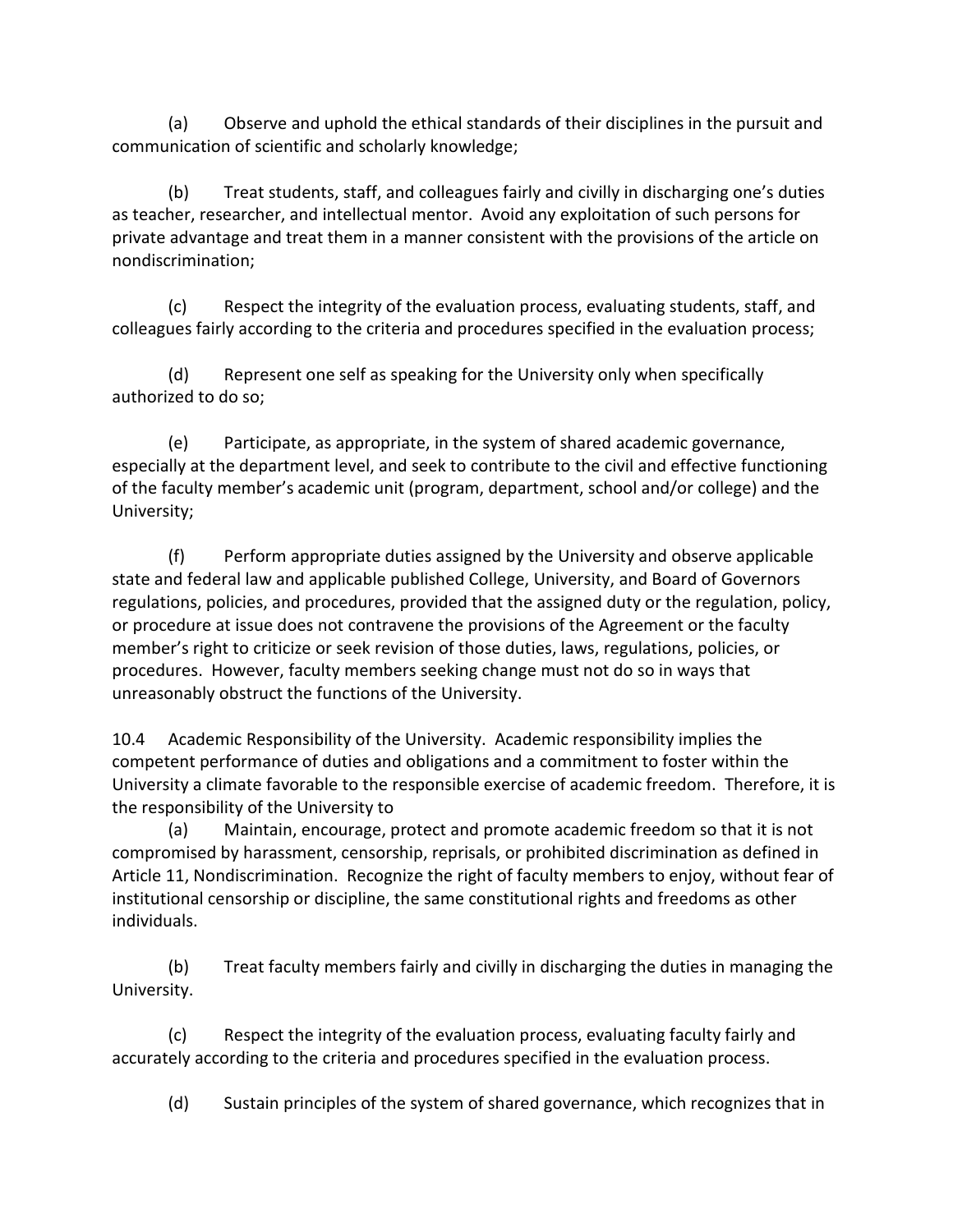the development of academic policies and processes the professional judgments of faculty members are of crucial importance.

(e) Prohibit persons who are not authorized students, authorized instructional staff, or authorized officials of the University from entering or interrupting faculty classrooms or laboratories during instructional time, except with prior permission from the responsible administration representative, faculty member or during legitimate emergencies. The University shall support the authority of each faculty member to have unauthorized persons removed from the faculty member's classroom/laboratory.

(f) Prohibit disruptive student behavior**,** including behavior that involves violence against faculty, staff or students, threat(s) of violence, instigation of violence, malicious vandalism, possession of weapons of any type, willful disregard of a faculty member's legitimate directions, continued use of abusive language or gestures, or other behavior that is so unruly, disruptive, harassing, or abusive that it seriously interferes with the faculty member's ability to effectively communicate with other students in the class or with the ability of the student's classmates to learn. The University shall support the authority of each faculty member to have disruptive persons removed from the faculty member's classroom/laboratory.

 (1) Upon receiving a report of disruptive student behavior, the Dean of Students shall act promptly to investigate and resolve the matter. Faculty may request that a disruptive student be barred from returning to the classroom. If the Dean of Students declines such a request, the Dean shall take appropriate alternative action that ensures against a recurrence of the disruptive behavior and shall inform the faculty member.

 (2) A faculty member shall not be disciplined for taking reasonable action in self-defense or in defense of others.

## **ARTICLE 11 NONDISCRIMINATION**

11.1 Statement of Intent.

(a) The parties support all laws intended to protect and safeguard the rights and opportunities of each faculty member to work in an environment free from any form of discrimination or harassment.

(b) The parties recognize their obligations under federal and state laws, and regulations prohibiting discrimination. They desire to assure equal employment opportunities at the University and recognize that the purpose of affirmative action is to provide equal opportunity to women, minorities, and other affected groups to achieve equality at the University. To this end the parties shall implement programs, policies, and practices to facilitate the recruitment, appointment, retention and professional development of such groups and to ensure equitable opportunities for faculty members to receive salary adjustments, tenure, multi-year appointments, promotion, sabbaticals, and other benefits. This statement of intent is not subject to Article 28, Grievance Procedure and Arbitrations.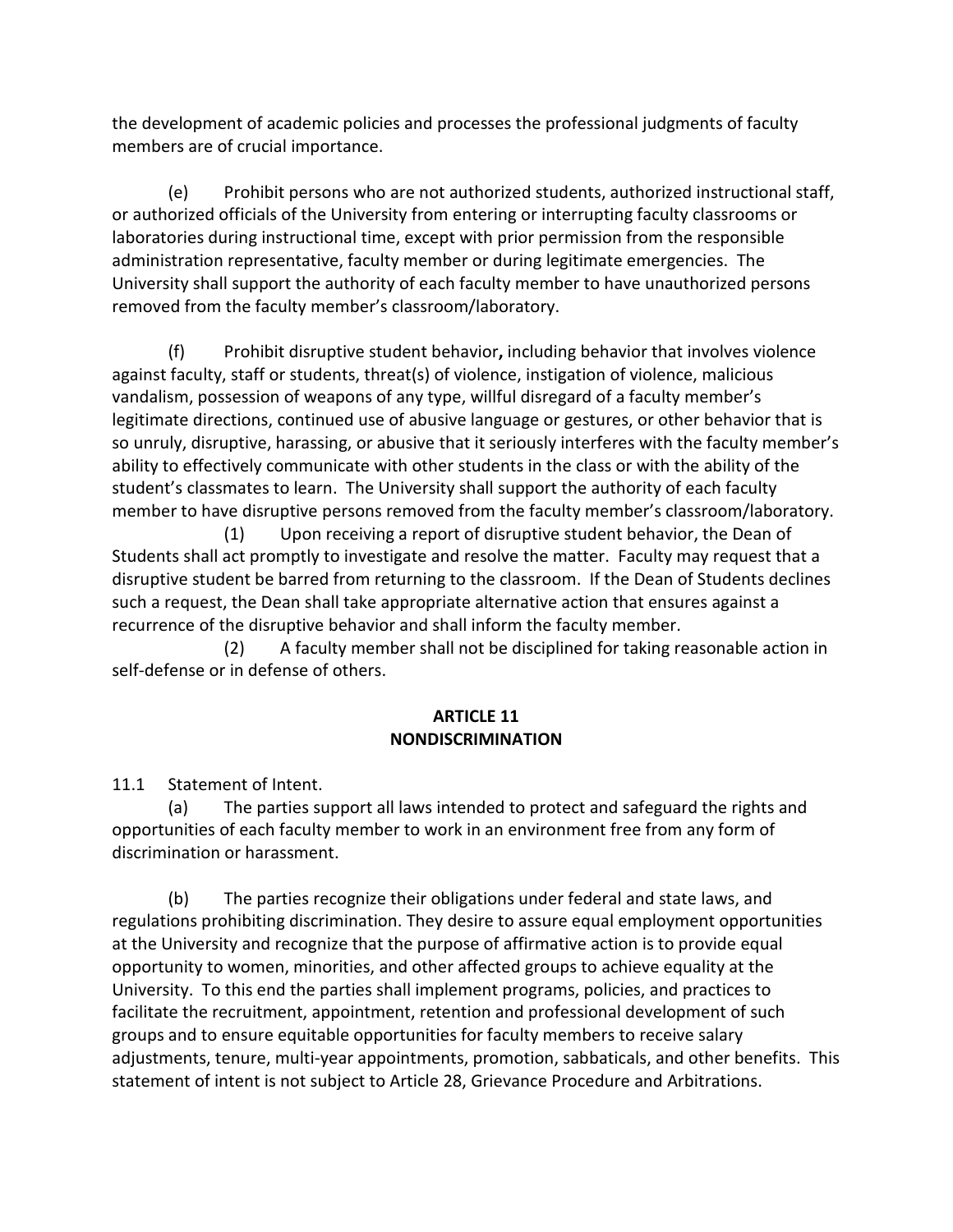11.2 Policy.

(a) Discrimination.

 (1) Personnel decisions shall be based solely on job-related criteria and performance.

 (2) The University of Florida acknowledges the importance of an inclusive environment for all, and shall not discriminate against any faculty member based upon race, color, sex, religious creed, national or ethnic origin, age, disability, political opinions or affiliation, sexual orientation, marital status, or veteran status as protected under the Vietnam Era Veteran's Readjustment Assistance Act.

(b) Harassment. Faculty members shall be protected from illegal harassment, in accordance with federal and state law.

 (1) Sexual Harassment. It is the policy of the University that each faculty member be allowed to work in an environment free from any form of discrimination. Sexual harassment is a prohibited form of sex discrimination. Sexual harassment includes the following forms of unwelcome sexual advances, requests for sexual favors, and/or other verbal and physical conduct of a sexual nature:

a. "Quid pro quo harassment" assumes a power differential and occurs when an employee or student is subject to unwelcome sexual behavior or advances, and submission is made a condition of hiring, advancement, admission, or evaluation in the work or academic setting. Submission to such conduct is made either explicitly or implicitly a term or condition of an individual's employment.

 b. "Hostile environment harassment" occurs when unwelcome sexual behavior unreasonably interferes with an individual's job performance or creates an intimidating, hostile, or offensive work environment. Hostile environment harassment generally requires a severe and pervasive pattern of behaviors to constitute sexual harassment. Submission to or rejection of such conduct by an individual is used as the basis for decisions affecting the individual's employment.

 (2) Consensual sexual relationships may involve a conflict of interest. Conflicts of interest are subject to the provisions of Article 26, Conflict of Interest/Outside Activity.

 (3) In addition to the concern with respect to sexual harassment between faculty members or between faculty and other employees, the University and the UFF recognize the potential for this form of illegal discrimination involving students, either by students against faculty or by faculty against students. Such illegal discrimination includes unwelcome sexual advances, requests for sexual favors, or other verbal or physical conduct of a sexual nature that constitutes sexual harassment.

 (4) The University and UFF recognize that sexual relationships between students and faculty, even if consensual, may become exploitative and especially so when a student's academic work, residential life, or athletic endeavors are supervised or evaluated by a faculty member.

 (5) Policies and regulations regarding harassment shall be based on the definitions specified in this subparagraph and shall be employed to protect individuals from discrimination, not to regulate the content of speech or restrict the academic freedom or free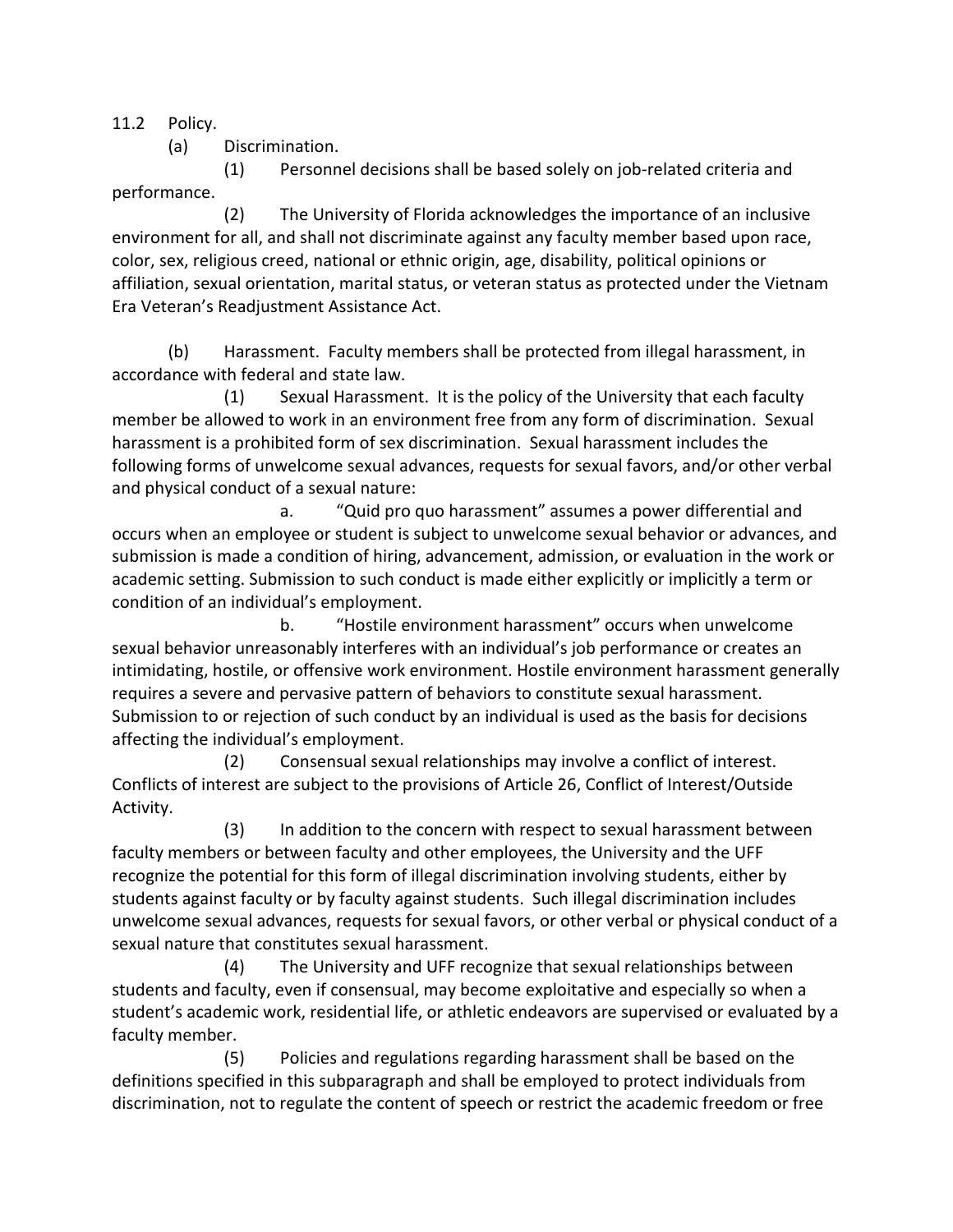speech rights of faculty members.

(c) Where appropriate, informal resolution of concerns is encouraged. Such resolution may include such things as speaking up when the incident occurs, communicating with the individual and asking him or her to stop the offensive behavior, or consulting with a professional counselor in the employee assistance program*.*

(d) Responsibilities of Faculty Members Regarding Formal Accusations of Possible Discrimination or Harassment. A faculty member who has actual knowledge by direct observation or who receives a formal accusation of discrimination, or of harassment as defined in Section 11.2(b), involving an individual over whom the faculty member has direct official authority, must contact Office of Human Resource Services, who shall investigate the matter to determine whether the observation or accusation has substance and, if appropriate, take corrective action.

(e) Formal Complaints of Discrimination or Harassment. Faculty members who believe that they may be victims of discrimination or harassment, including sexual harassment as defined in subsection 11.2(b)(1) above, may file a formal complaint directly with the Office of Human Resource Services.

(f) Retaliation. Retaliation for exercising civil rights is prohibited by federal and state law. No harassment, intimidation, threats, coercion, discrimination, or other form of retaliation shall be made by a faculty member, the University or UFF against any party, witness or representative arising from their good faith participation in the investigation of a complaint of discrimination or harassment. Retaliation shall be regarded as seriously as discrimination itself and shall justify discipline pursuant to the procedures established in Article 27, Disciplinary Action.

(g) Disciplinary Action.

 (1) If an investigation finds that discrimination or harassment has occurred, the University may, in appropriate cases, prescribe counseling instead of formal disciplinary action. If the university imposes discipline, it shall be done in accordance with the provisions of Article 27. The complainant shall be advised of the action taken against the faculty member.

(2) No faculty member shall be disciplined for discrimination or harassment until the investigation of the charges according to the procedures described in Section 11.3 is complete and a finding of discrimination or harassment has been issued and, if a timely grievance is filed, until the grievance process ends with a finding of just cause that permits the discipline. During the investigation, the faculty member may be placed on administrative leave pursuant to the Leaves article of this Agreement.

11.3 Investigation of Formal Complaints of Discrimination or Harassment. Charges of discrimination or harassment shall be investigated according to the following principles and procedures:

(a) An investigation of alleged discrimination or harassment shall be initiated when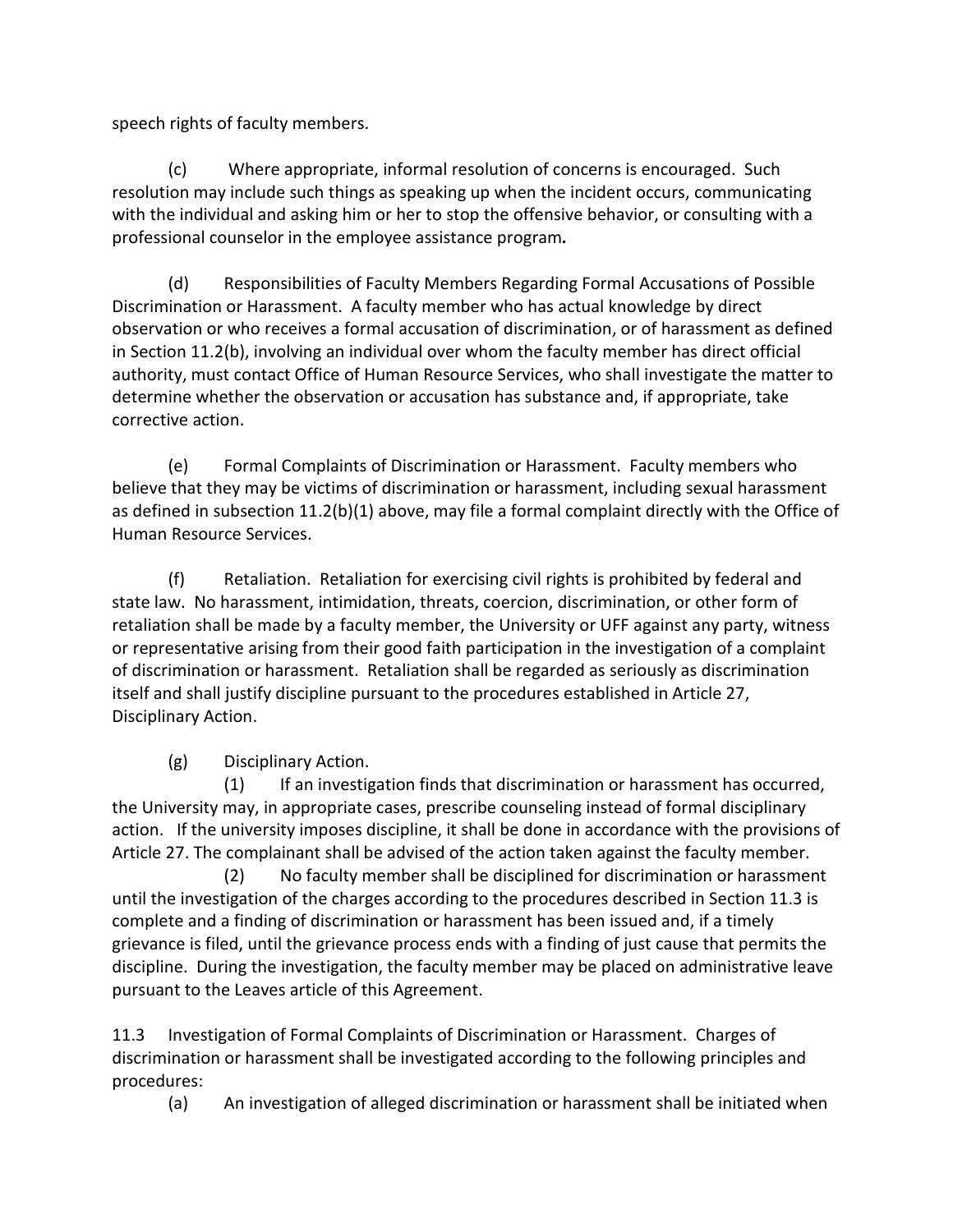an individual files a formal complaint with the Office of Human Resource Services.

 (1) The Office of Human Resource Services shall appoint trained professionals to investigate the alleged discrimination or harassment. The Office of Human Resource Services shall notify the accused, the complainant, the dean of the appropriate college/unit, and the UFF.

 (2) The Office of Human Resource Services shall inform the accused of the content of the accusation and the date of any scheduled initial interview with the accused, which shall not be less than seven (7) days after the date of notification, during which time the accused shall not speak to the complainant about any aspect of the complaint. The Office of Human Resource Services shall inform the accused that he/she has the right to have a UFF Grievance Representative or legal counsel present during any interviews involving the accused.

 (3) The investigation shall be conducted in as confidential a manner as possible to protect the confidentiality of the alleged victim, the accused party, and witnesses.

 (4) The alleged conduct shall be considered in the context of the entire circumstances.

 (5) The investigation shall include interviewing the complainant, the accused, any pertinent witnesses, and reviewing any relevant documentation.

 (6) At any time the Office of Human Resource Services, the complainant, and the accused may agree to a resolution of the complaint.

 (7) Upon completion of the investigation, the investigators shall make a report of their findings to the Office of Human Resource Services, who shall forward the report to the accused individual, the accused individual's representative (if any), the complainant, the dean of the appropriate college/unit, and the UFF.

(b) The investigative report shall contain at least the following information: The nature of the complaint, all formal statements by the parties, a summary of the facts, and a conclusion as to whether discrimination or harassment has occurred.

(c) The University shall take appropriate remedial measures to correct any discrimination or harassment that is found. The remedial measures shall not adversely affect the faculty member who was found to be the object of discrimination or harassment.

(d) The Office of Human Resource Services shall notify the complainant, the accused individual, the accused individual's representative (if any), the dean of the appropriate college/unit, and the UFF of the results of the investigation and any proposed action to be taken, including counseling or disciplinary action.

(e) Records maintained for the purposes of investigating formal complaints of discrimination or harassment shall be confidential until a final decision is made in the proceedings.

 (1) For harassment investigations, portions of the records that identify the complainant, a witness, or information that could reasonably lead to the identification of the complainant or a witness, shall retain their confidential status even after the investigation is closed and the final decision is made.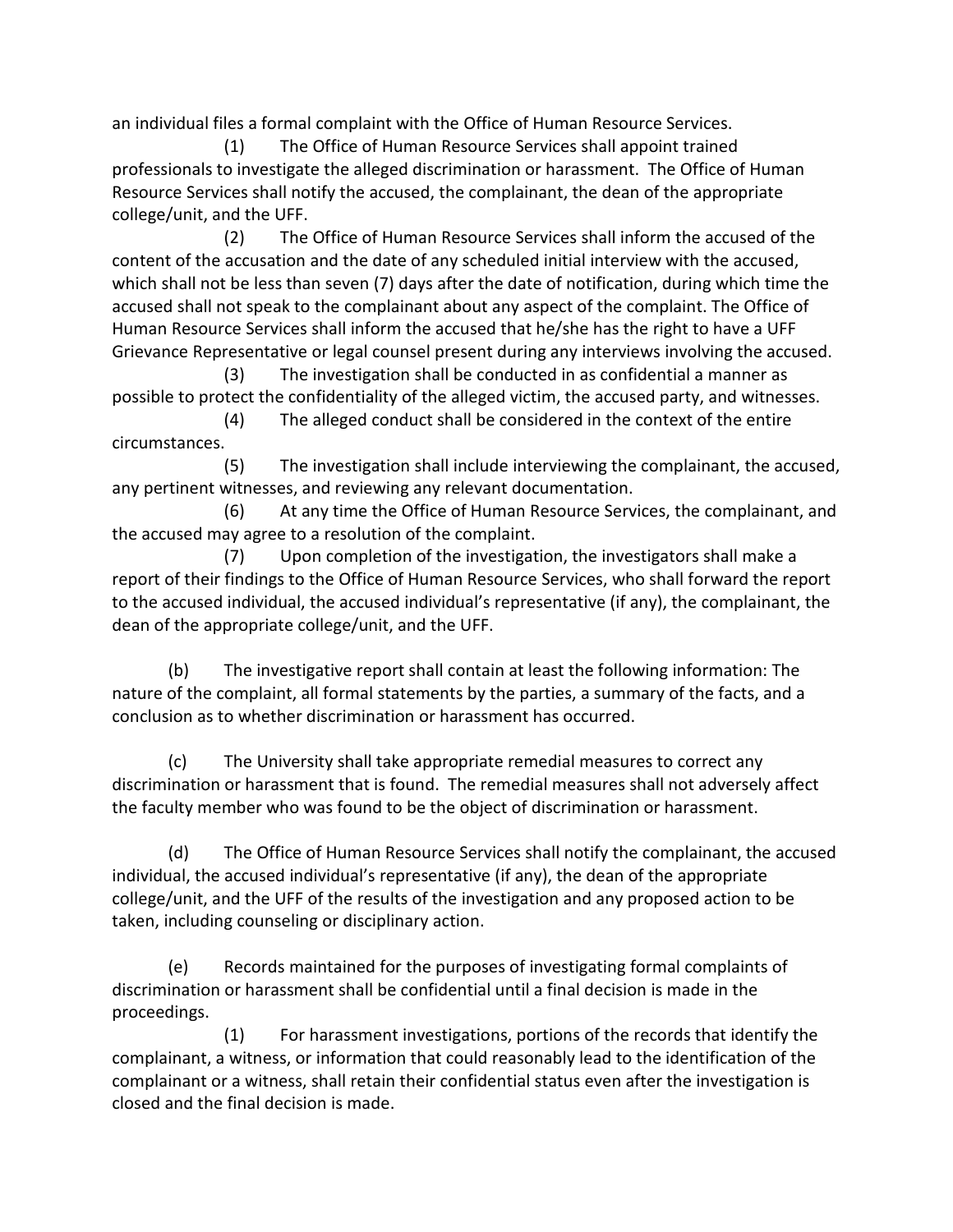(2) However, the records shall be open to University personnel conducting the investigation, the accused individual or designee, the dean of the appropriate college/unit, and the UFF.

 (3) Pursuant to state and federal law, the findings shall be maintained in the University's Office of Human Resource Services.

(f) In instances where no findings of discrimination or harassment is made, no record of any allegations or the formal complaint shall be placed in the faculty member's evaluation or personnel file unless the faculty member requests in writing that a record of the complete investigation be placed in the evaluation or personnel file.

11.4 Access to Documents. A faculty member shall have the right to inspect and copy documents relating to any claim of discrimination or harassment to which the faculty member is a party except for records that are exempt from the provisions of the Public Records Act, Chapter 119, Florida Statutes.

11.5 Grievance Procedures.

(a) Claims of discrimination or harassment brought against the University may be presented as grievances pursuant to Article 28, Grievance Procedure and Arbitration. However, no grievance may be maintained under this section if the faculty member has also initiated a complaint arising from the same issue(s) filed with any court or fair employment practices agency, except as specifically provided for in Article 28.

(b) Appeals of adverse employment decisions made against faculty members accused of discrimination or harassment may be presented as grievances pursuant to Article 28, Grievance Procedures and Arbitration.

11.6 Neither the University the UFF shall abridge any rights of faculty members related to union activity granted under Florida law including but not limited to the right to assist or to refrain from assisting the UF.

#### **ARTICLE 12 APPOINTMENT**

12.1 Policy.

(a) Working with faculty, The University shall establish standards, qualifications, and criteria to fill vacancies in the bargaining unit with the best possible candidates. A welldiversified faculty, including women and minority faculty members, is consistent with the University's educational mission. Faculty committees and University officials shall develop applicant pools and receive and review applications; and the dean working with the faculty shall make such appointments as appropriate under the established standards, qualifications, and criteria.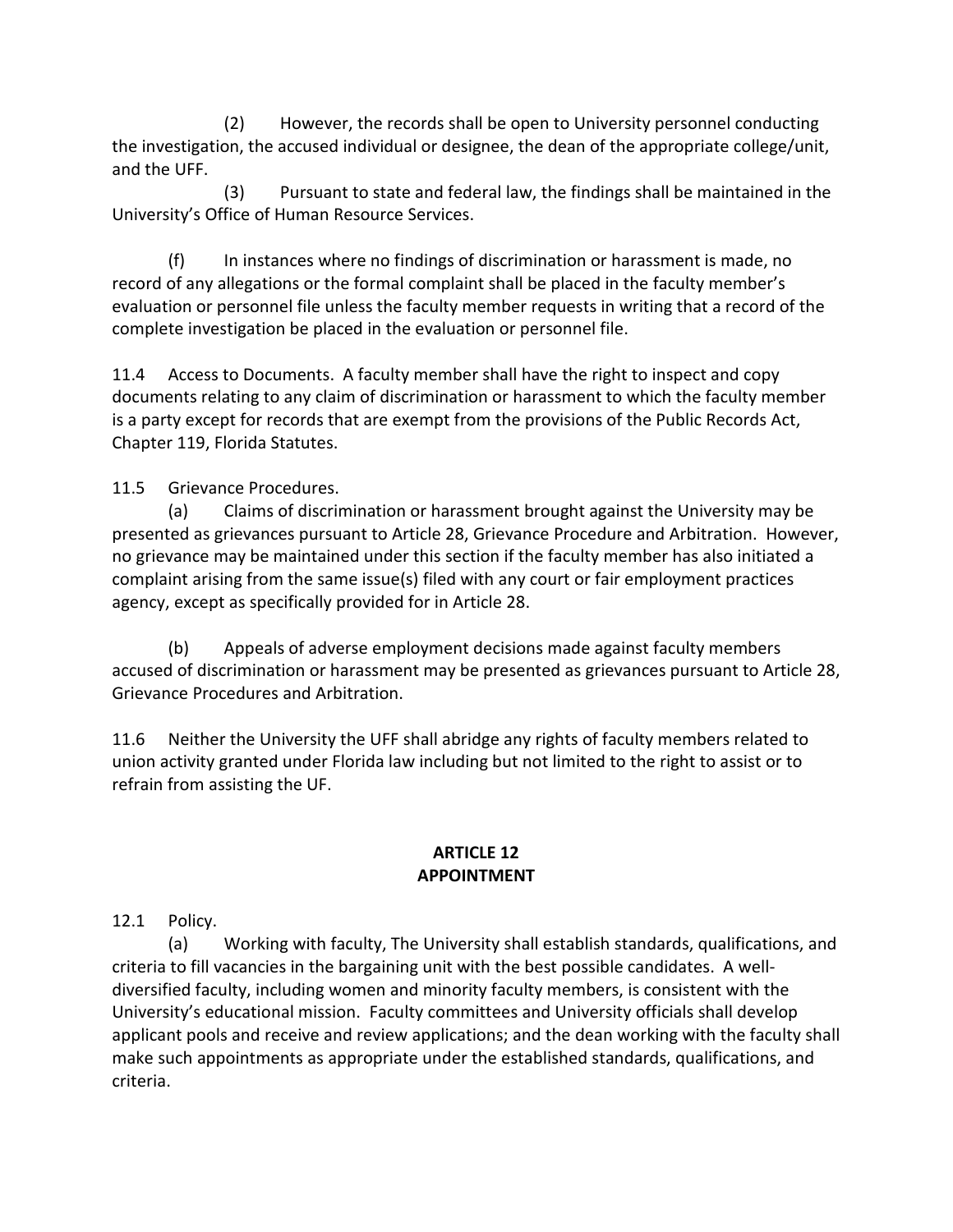(b) Recognizing that the appointment of a spouse or domestic partner may be an important means of attracting and retaining qualified faculty members, the University shall give consideration to funding for spousal/domestic partner appointments in the bargaining unit.

(c) A written commitment made by the University regarding the faculty member's appointment, or matters associated with the appointment, shall be subject to enforcement under Article 28, Grievance Procedure and Arbitration. No special commitment or conditions shall bind the University indefinitely. A special commitment or condition will be observed unless it is no longer financially or logistically feasible or circumstances have changed enough that it is no longer in the legitimate interests of the University.

12.2 Procedures for Filling Vacancies.

(a) Bargaining unit vacancies shall be advertised through appropriate professional channels.

(b) Each candidate interviewed for a job position in the bargaining unit shall be provided with the URL addresses for the UFBOT-UFF Agreement.

(c) Search committees composed of faculty members from the appropriate department(s) shall be established by the department chair for all tenure-track faculty appointments and other faculty appointments as may be specified in the department's bylaws. No less than three-fourths of the committee's members shall be faculty members in the department. A faculty search committee may include all faculty members in the department.

(d) The search committee shall receive applications, screen candidates, and make recommendations for these appointment vacancies.

 (1) After the interview process has been completed, faculty members of the department shall vote by secret ballot to register their recommendations. The faculty search committee shall recommend to the chair for possible appointment those candidates it deems acceptable.

(2) In instances in which more than one department is involved (such as interdisciplinary programs), the department in which tenure would be earned is responsible for the above, and the chair shall make appropriate arrangements for the other department(s) involved to participate in the process.

(e) Chair's Recommendation.

 (1) Prior to making a recommendation to appoint a candidate for a faculty position, the chair shall meet with the other faculty members in the department to discuss the recommendations of the faculty search committee.

 (2) The chair shall recommend to the dean those candidates the chair deems acceptable. The chair shall also submit to the dean the faculty search committee's recommended candidates, if any, and the vote of the department faculty on the interviewed candidates.

(3) The chair may make a recommendation different from the preferences of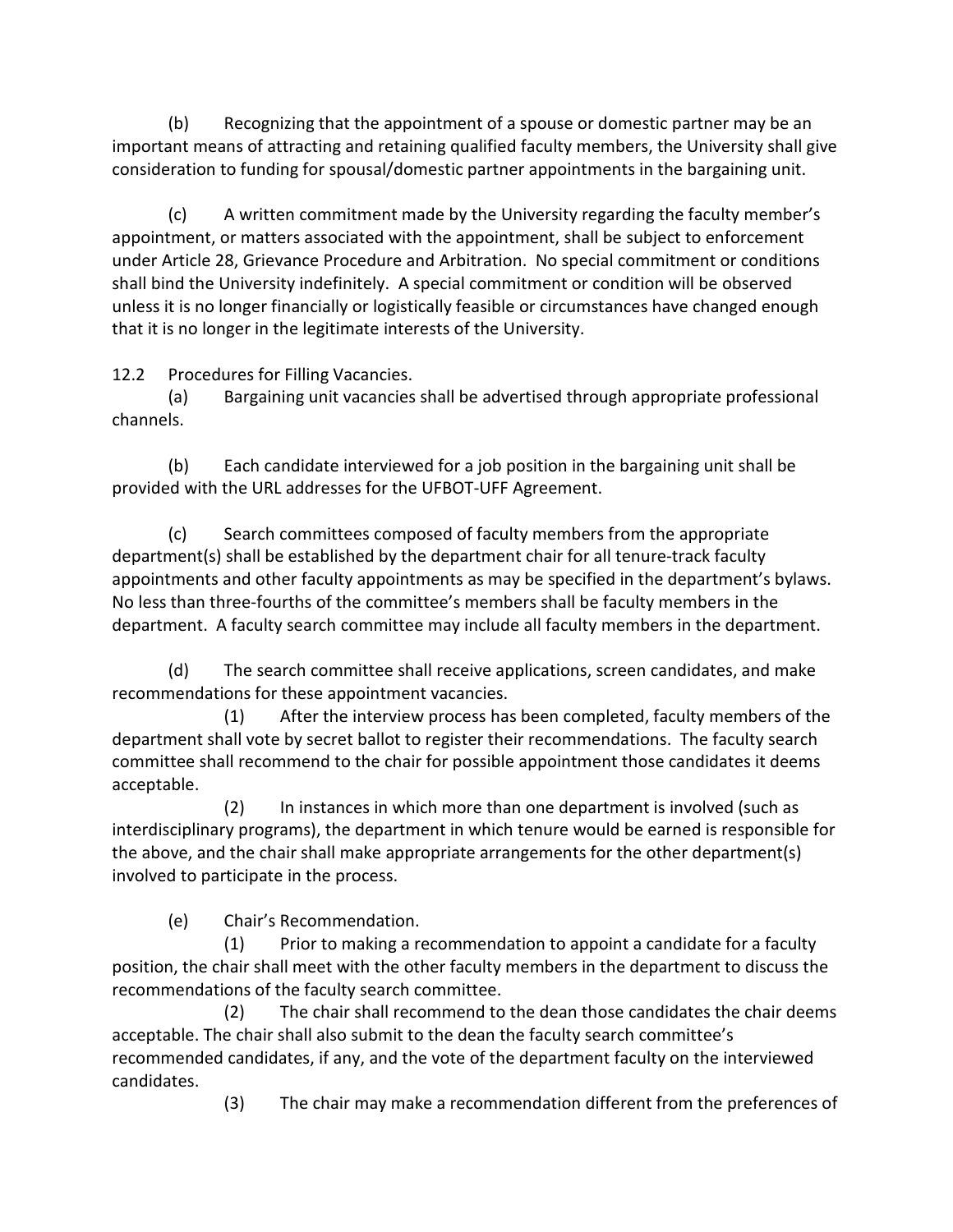the faculty search committee or those reflected in the vote of the department faculty, provided that the chair does not recommend a candidate that the faculty as a whole has determined to be unacceptable.

(f) Dean's Decision.

 (1) If the faculty search committee cannot make a recommendation or if the dean finds none of the recommended candidates acceptable, the dean may ask the committee to consider additional candidates from the remaining pool of candidates.

 (2) After receiving the recommendation(s) of the faculty search committee, the input from the department faculty, and the chair's recommendation(s), the dean shall appoint the recommended candidate that the dean deems is most qualified.

12.3 Letter of Appointment. All appointments shall be made on a University Letter of Appointment and signed by the President or representative and the faculty member. The Letter of Appointment may include informational addenda reflecting negotiated agreements between the parties, except that such addenda shall not abridge the faculty member's rights or benefits provided in this Agreement. All Letters of Appointment shall contain the following elements:

(a) Title.

- (b) Department, college, or other employment unit.
- (c) Length of appointment.
- (d) Percent of full-time equivalent "FTE" assigned.
- (e) Principal place of employment.
- (f) Salary rate.

(g) A statement that the position covered by the appointment is (1) tenured (2) eligible for tenure, or (3) not eligible for tenure.

(h) The duties and responsibilities the faculty member may be assigned to perform in teaching, research, and service, or other assigned responsibilities.

(i) Special conditions of employment, including assignments to a second instructional location, special restrictive covenants of clinical teaching, and any special commitments from the University that were negotiated.

 $(i)$  If the appointment is not subject to the notice provisions of Section 13.3(b), the University shall include the following in the letter of appointment:"Your employment under this contract will cease on the date indicated. No further notice of cessation of employment is required."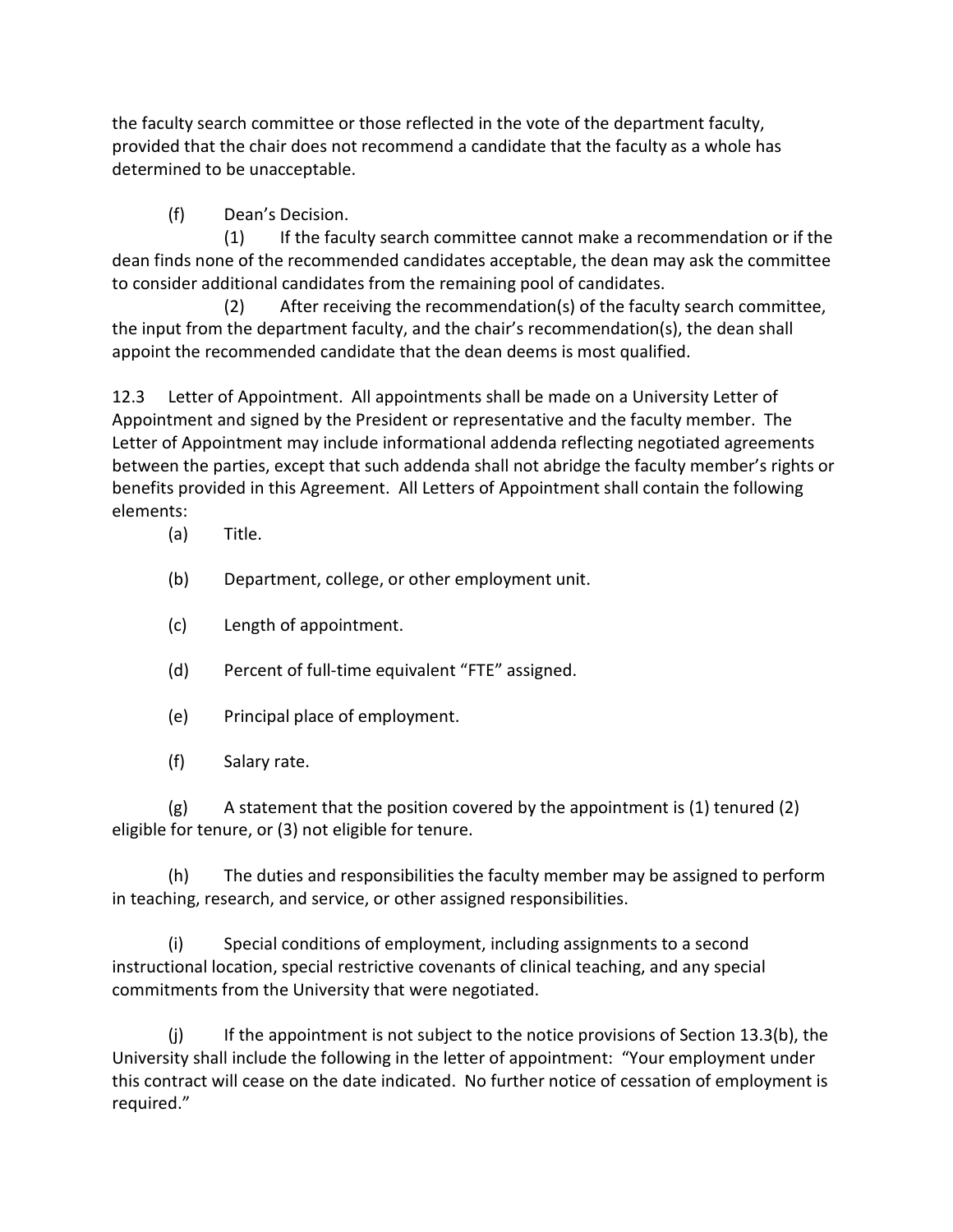12.4 Appointments. Appointments are classified by title, rank, duration, degree of effort, and tenure status.

(a) The academic appointees of the University shall consist of personnel holding the academic ranks of assistant professor or above, or the equivalent academic ranks in the instructional, research, or other academic functions, and personnel holding other specialty faculty titles or ranks. Equivalent faculty ranks may be granted in the librarian, scholar, scientist, engineer, and curator series.

(b) Appointments Classified by Duration of Time.

(1) Regular faculty appointments may be academic year (9) month; ten (10) month; or twelve (12) month*.*

a. Nine (9)-month (academic year) faculty appointments shall be for approximately thirty-nine (39) consecutive weeks. The parties agree that there are exceptions to this normal calendar and agree that the full academic-year salary rate associated with appointments shall be paid across the appointment period.

b. No faculty appointment shall be for a term exceeding a twelve (12)-month period ending June 30.

(2) In the event of an emergency temporary appointment (less than thirtynine (39) weeks), the contract or letter of appointment shall so state and notice of non-renewal is not required.

(3) Multi-year are appointments for a fixed term as indicated in the employment offer and appointment. The multi-year contract cannot exceed five (5) years.

(c) Appointments Classified by Degree of Effort.

(1) Full-time - the utilization of effort considered to be the normal or standard amount required during a given time period, equivalent to 100% or 1.00 FTE.

(2) Part-time - the utilization of effort considered less than customary or standard during a given time period, equivalent to less than 100% or less than 1.00 FTE, or appointments for less than thirty-nine (39) weeks. Such an appointment involves either working less than 100% of the time through an academic or calendar year or working full-time for less than the full number of terms in the academic year.

(d) Notice for Non-Tenured Faculty. The appointment of non-tenured or nonpermanent-status faculty is subject to renewal or non-renewal in accordance with the appropriate notice provisions set forth in the Non-Renewal article of this Agreement.

 (1) If the appointment is for a limited period of time and at the time the appointment is made the University does not expect or intend to renew it, the letter of appointment shall state: "Your employment under this contract will cease on the date indicated. No further notice of cessation of employment is required."

 (2) Section (d)(1) does not apply to positions that are tenure-accruing or to faculty with five or more years of continuous service whose salaries are funded through "soft money."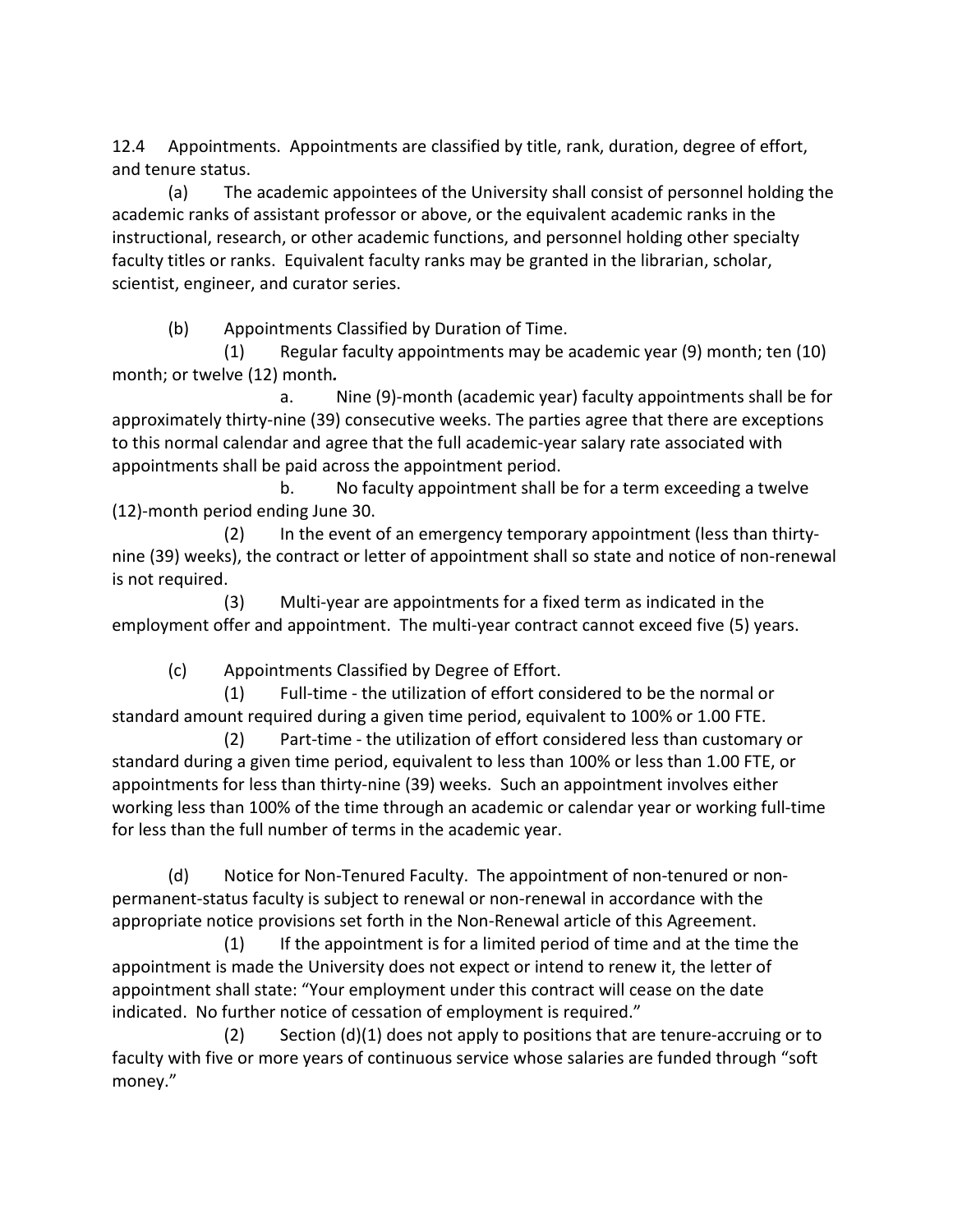(e) Faculty with Administrative Assignments.

A faculty member appointed to an administrative role (such as chair) may be reclassified and reassigned to other faculty or administrative duties at any time during the term of that appointment. If the faculty member is reclassified and reassigned, the pay rate and appointment period shall be adjusted to reflect the new responsibilities.

(f) Renewal of Appointments. After the initial appointment, a faculty member shall be notified of the renewal of an appointment by means of a Notice of Appointment or a letter indicating the renewal of the reappointment.

 (1) The appointment of tenured or permanent status faculty shall be renewed annually unless terminated for just cause subject to the limitations set forth in Article 27, Disciplinary Action and Job Abandonment. The terms of the renewal of the appointment shall be consistent with the appointment in which the faculty member was granted tenure or permanent status or prior renewal.

 (2) Renewal of appointments, as well as other personnel decisions, shall be based on the effectiveness of the faculty member's performance in the assigned duties as they related to the areas of teaching, research, and service, and the requirements of the department.

(g) P. K. Yonge Developmental Research School Appointments.

 (1) Academic Year Appointments. The academic year appointment period (hereafter, "calendar") for P. K. Yonge faculty members consists of a Fall and Spring semester of approximately 42 contiguous weeks, and shall consist of not more than 194 days. In scheduling these days, the University shall consider the calendar of the local district. The calendar for the following academic year shall be submitted to the faculty for its consideration, and such scheduling shall be subject to consultation under the Consultation article of the Agreement.

 (2) Review Period. The initial annual contract of a P. K. Yonge faculty member shall include a 97-day probationary period during which time the faculty member's contract may be terminated without cause or the faculty member may resign without breach of contract.

(3) No faculty member shall be required to serve as a Professional Learning

Partner.

(h) Multi-Year Appointments.

(1) A multi-year appointment shall be offered for a period of not less than two and not more than five (5) academic or calendar years.

(2) The appointment shall expire at the end of the specified multi-year period but may be renewed. Persons with such appointments shall not receive a notice of nonrenewal during the term of the specified multi-year appointment, and no further notice of cessation of employment is required.

 (3) Faculty members on multi-year appointments cannot be terminated during the contract period except for just cause or layoff.

 (4) The criteria and procedures for such appointments shall be maintained in the college or department written policies.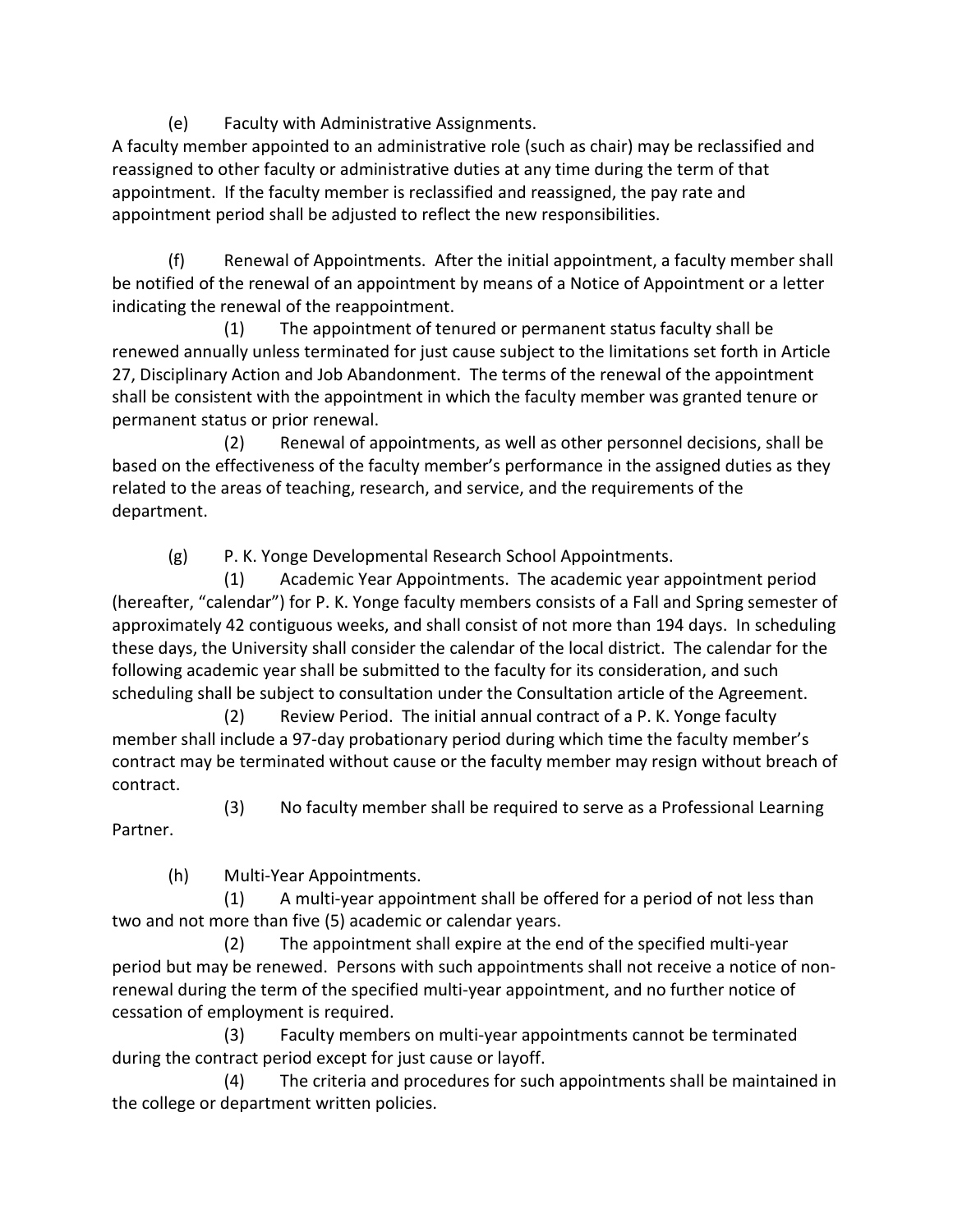(5) An initial or successive multi-year appointment may be offered only for the following:

a. Non-tenure-earning academic appointments.

 b. Individuals who have retired from universities or other organizations and who meet the required standards, qualifications, competencies, and criteria.

 (6) Criteria and Procedures. Department chairs and deans, working with the faculty, shall develop the criteria and procedures for an initial or successive multi-year appointment in each department or college.

 a. The criteria for an initial or successive appointment shall include consideration of the basis for the initial multi-year appointment, annual evaluations of performance, professional growth, extent and currency of professional qualifications, contribution to the mission of the department or program, staffing needs, funding source alternatives, and continuing program considerations.

 b. These written criteria and procedures shall be implemented upon a majority vote of the department faculty and shall be made available to all faculty members.

 c. The faculty member shall be advised in the penultimate year of the appointment that to be considered for a successive multi-year appointment, the faculty member must submit a written request to the department chair.

 d. Prior to making a recommendation on the request, the chair shall consult with the faculty members in the department and shall make the faculty's views known to the dean.

 e. The dean shall notify the faculty member in writing by the beginning of the final year of the faculty member's current appointment, of the decision to offer or not offer a successive appointment.

(i) "Job sharing" shall be permitted between two faculty members under the following conditions:

(1) Participation is voluntary;

(2) The hours and responsibilities are outlined in writing;

 (3) The hours and responsibilities provide both faculty members with the time worked necessary to qualify for salary increases as well as retirement and other benefits;

 (4) The job sharing is approved by the participating faculty members and their chair; and

 (5) The dean or deans supervising the faculty members have granted their approval for the sharing for a specific period, up to a maximum of one year, at which time the sharing will be reviewed and approval will be either renewed or denied.

(j) Visiting Appointments.

 (1) A visiting appointment shall be made only to a person not expected to be available for more than a limited period, normally one year.

 (2) Visiting appointments may be extended past the normal one-year period under unusual circumstances.

 (3) Before approving any request to extend the employment of a visiting faculty member, the chair must consult with the faculty members in the department. UFF shall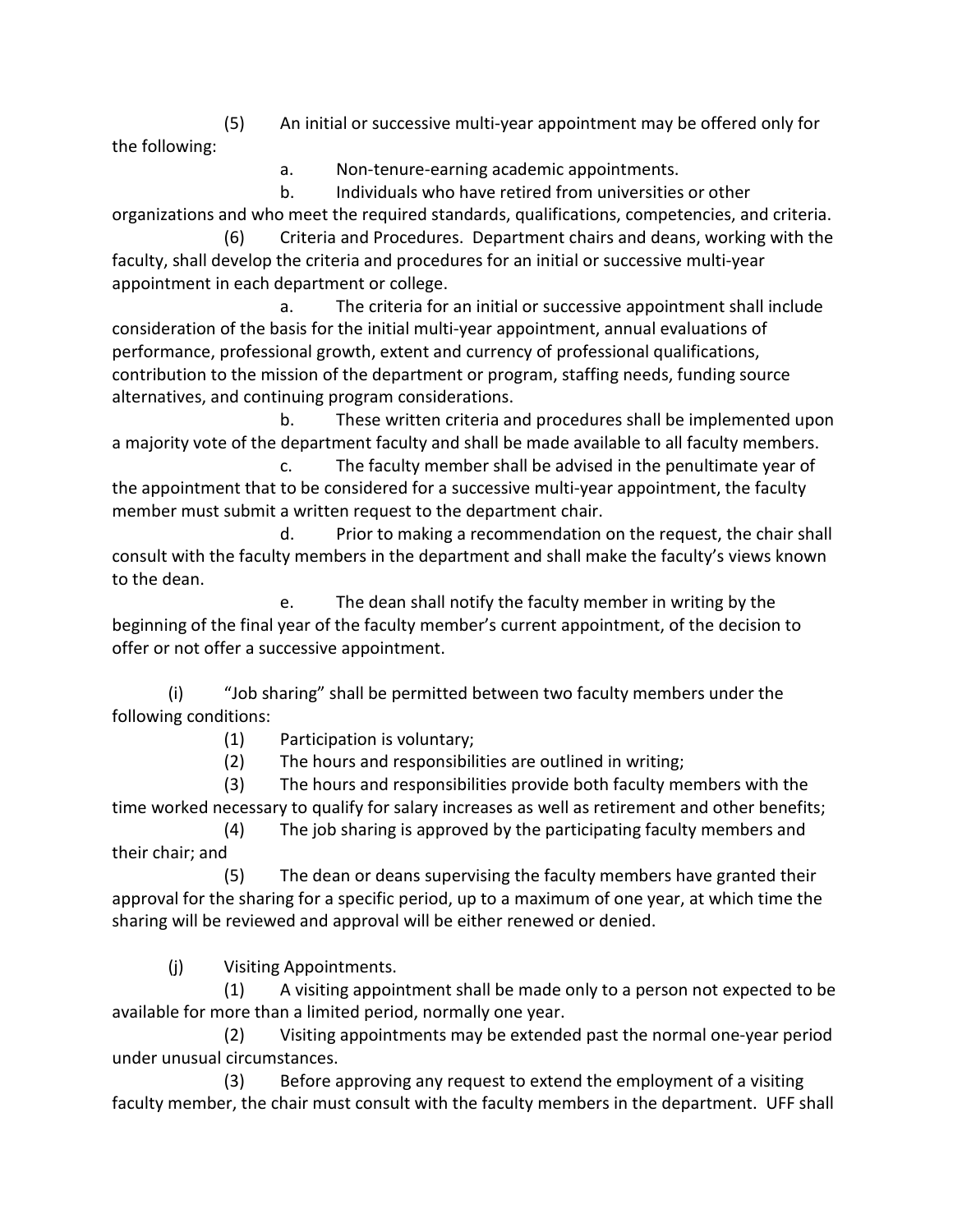have the right to consult on such extensions under the provisions of the Consultation article.

 (4) No faculty member with a visiting appointment shall be given a regular appointment without following the search procedures set forth in this article.

(k) Adjunct Appointments.

 (1) Adjunct instructional appointments are for one academic term at a time and are ordinarily part-time, non-salaried instructional employees paid on a per course basis.

 (2) The use of adjuncts shall, upon the request of the UFF, be a subject of consultation under the provisions of the Consultation article of this Agreement.

12.5 Change in Appointments.

(a) Notification of changes in an appointment shall be given in the same fashion as the notification of non-renewal provisions of the Non-Renewal article of this Agreement.

(b) A faculty member serving on a twelve (12) month appointment may request an academic year appointment, or an annual-leave-accruing appointment of less than twelve (12) months but more than nine (9) months. Similarly, a faculty member serving on an academicyear appointment may request a twelve (12) month appointment or an annual-leave-accruing appointment of less than twelve (12) months but more than nine (9) months. If the requested change is denied, the University shall provide written notice of the reasons for the denial.

 (1) Upon approval by the University, and assuming that the assigned responsibilities remain substantially the same, a faculty member's base salary shall be adjusted by 81.8 percent when changing from a twelve (12) month to an academic-year appointment, or by 122.2 percent when changing from an academic-year to a twelve (12) month appointment.

 (2) Upon approval of a change from a twelve (12) month appointment to an annual-leave-accruing appointment of less than twelve (12) months but more than nine (9) months, the faculty member's salary shall be adjusted to a percent of the twelve (12) month base salary that is mathematically proportionate.

(c) FTE Reduction. Under special circumstances the degree of effort (FTE) or the duration of the appointment may be altered by written agreement between the appropriate administrator and the faculty member, provided that

 (1) The reduction in FTE shall reflect a corresponding tangible net reduction in the faculty member's assigned duties.

 (2) Such changes in the appointment shall be submitted for approval through the appropriate administrative channels to the Office of Academic Affairs prior to any change in the appointment.

(d) A faculty member who has been awarded tenure or permanent status or who is in a tenure-earning position shall not have the appointment reduced without the faculty member's written approval.

12.6 The biweekly salary rate of faculty members serving on twelve (12)-month appointments shall be calculated by dividing the Twelve (12) month salary rate by the actual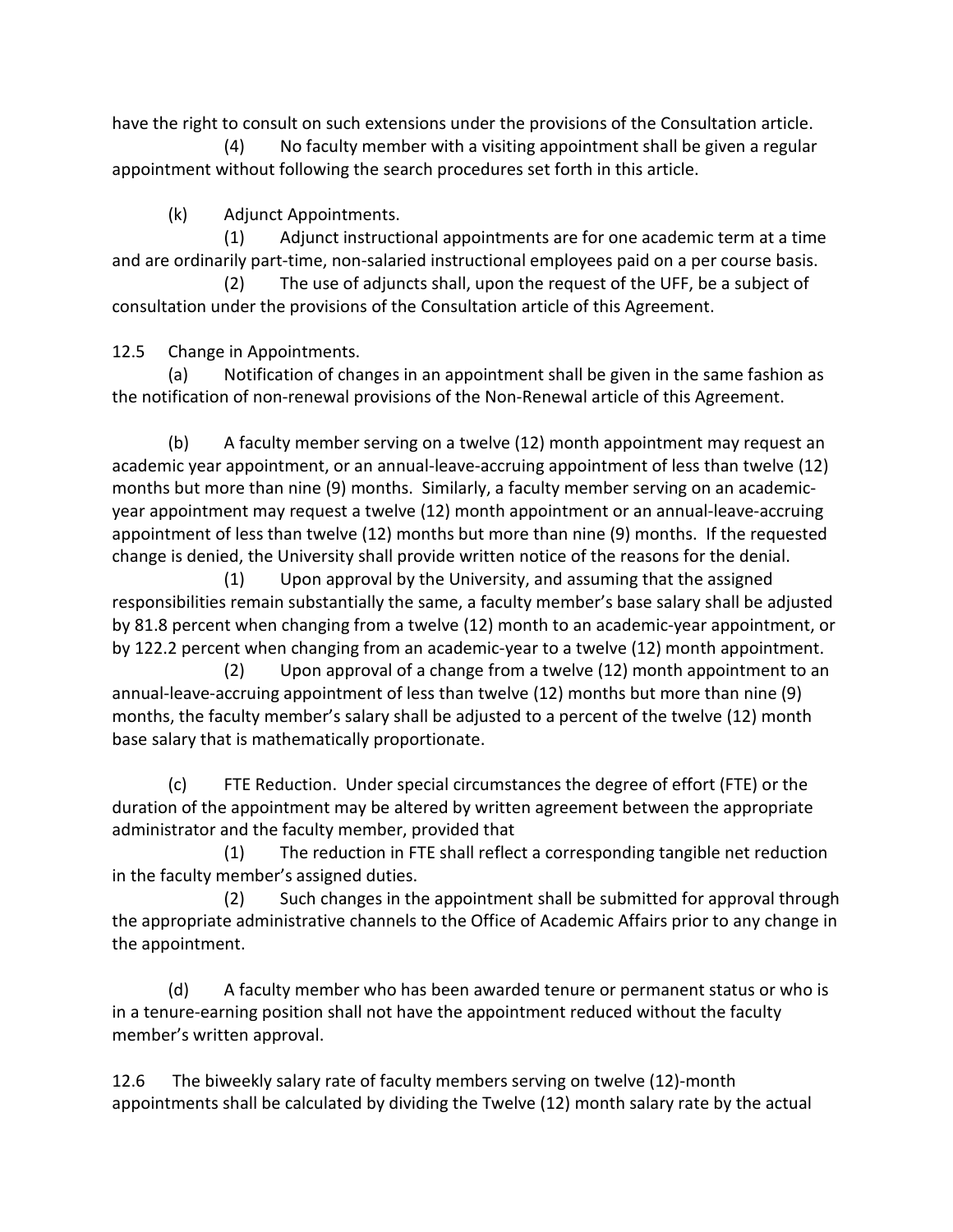number of pay periods in the calendar year.

12.7 Reclassification of Faculty Members to a Non-Unit Classification.

(a) Faculty members shall be provided written notice, ninety (90) days in advance, where practicable, with a copy to the UFF/UF, when the University proposes to reclassify the faculty member to a classification that is not contained in the faculty bargaining unit.

(b) The faculty member may request a review of such action consistent with the provisions of Section 2.2.

(c) The UFF may discuss such action pursuant to the Consultation article of this Agreement.

(d) If the UFF believes the classification represents an error that may potentially affect the broader composition of the bargaining unit, the UFF may request that the Florida Public Employees Relations Commission resolve the dispute through unit clarification proceedings.

(e) No faculty member shall be reclassified to a classification that is not contained in the faculty bargaining unit for the purpose of denying the faculty member rights or protections under this Agreement. A faculty member may pursue a timely grievance over any contract violation alleged to have occurred prior to the reclassification becoming effective. A grievance filed under this section will entitle the grievant to the remedies otherwise available to a unit employee under this contract.

## **ARTICLE 13 NON-RENEWAL**

13.1 Policy.

(a) Faculty appointment shall not create any right, interest, or expectancy in any other appointment beyond its specific terms, except as provided in this Agreement.

(b) Non-tenured and non-permanent-status faculty members, during the period of their appointment, retain all other rights and benefits for which they are eligible under this Agreement.

13.2 Non-renewal and Termination of Faculty Appointments.

(a) Tenured or Permanent-Status Faculty. The appointment of tenured or permanent-status faculty members shall not be terminated except for just cause pursuant to the procedures in Article 27, Disciplinary Action and Job Abandonment, or a layoff pursuant to Article 30, Layoff and Recall.

(b) Tenure-accruing Faculty. The appointment of a tenure-accruing faculty member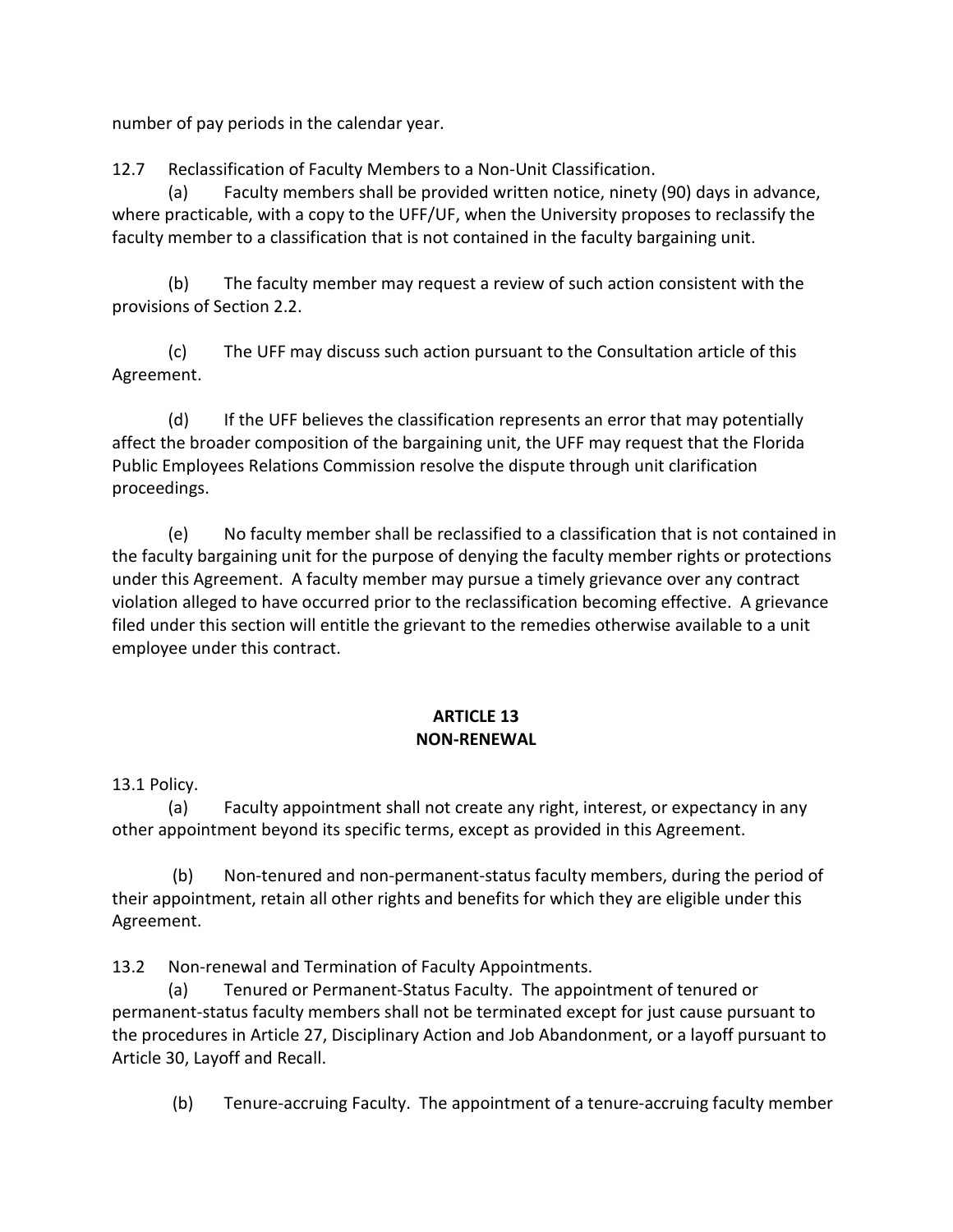shall be renewed annually until the end of the tenure probationary period unless one or more of the following occurs:

 (1) The faculty member's position is abolished, the faculty member's department or equivalent unit is abolished, or the faculty member's department experiences a reallocation of resources or reorganization of program offerings or functions that would justify the non-renewal; or

 (2) The faculty member, in accordance with the Evaluation and Tenure articles of this Agreement, receives an overall "unsatisfactory" evaluation on the annual performance evaluation.

(c) Non-tenured, Non-permanent-status, Non-tenure-accruing, faculty. The University may choose not to renew the employment of a faculty member who does not have tenure or permanent status and is not on a tenure-accruing appointment in accordance with the provisions of this Agreement.

13.3 Notice of Ending of Employment of Non-Tenured and Non-Permanent Status Faculty Members.

(a) Notice Only in the Employment Contract or Letter of Appointment.

 (1) Faculty members on "soft money," e.g., contracts and grants, sponsored research funds, and grants and donations trust funds with less than five years of continuous service, faculty members who are on visiting appointments, faculty members who are appointed for less than one year, or faculty members on multi-year appointments as defined in the Appointments article shall have the following statement included in their letter of appointment: "Your employment under this contract will cease on the date indicated. No further notice of cessation of employment is required."

 (2) If such statement set out in subsection (a)(1), above, is not included in the letter of appointment, then the faculty member whose appointment is not being renewed shall be provided ninety (90) days written notice.

(b) Except for faculty members described in subsection (a)(1) above, any nontenured faculty member who is not being offered a further appointment shall receive written notice according to the following terms:

 (1) For faculty members in their first two (2) years of continuous university service, one semester.

 (2) For faculty members in their third contract year of employment or beyond, twelve months.

 (3) For faculty members who are on "soft money" (e.g., contracts and grants, sponsored research funds, and grants and donations trust funds) who have five (5) or more years of continuous university service, twelve months prior to the last day of employment.

(c) Prior to the transmission of the notice of non-renewal, University shall confer informally with the faculty member concerning the non-renewal.

(d) The notice of non-renewal shall include the following: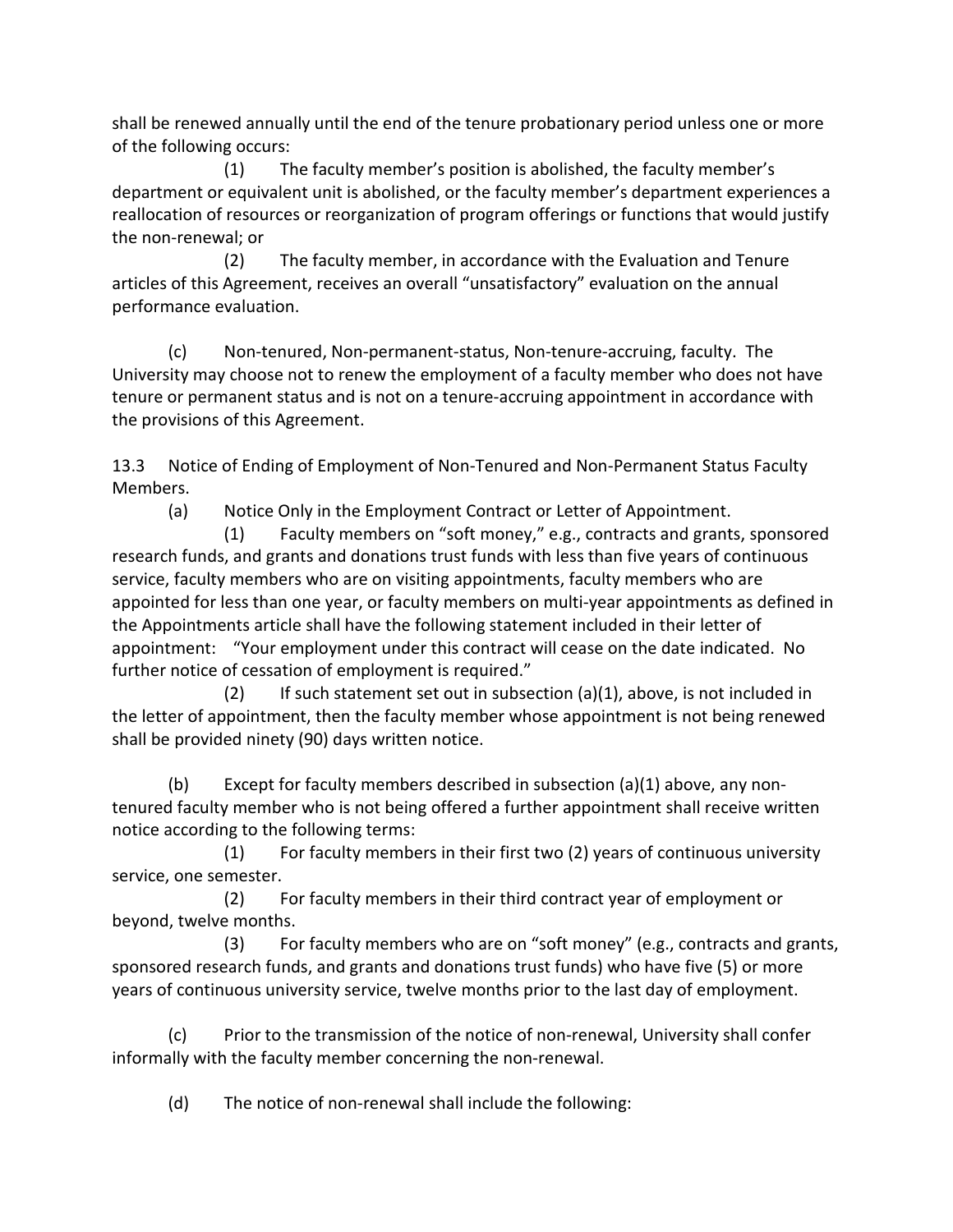(1) A statement that the University is not renewing the employment

contract;

- (2) A reference to the meeting held to advise the faculty member of nonreappointment;
	- (3) The expiration date of the current contract;
	- (4) The last date of employment with the University;

 (5) A statement that the faculty member may contest the decision, in accordance with Article 28, Grievance Procedure and Arbitration, because of an alleged violation of a specific term or provision of the Agreement or because of an alleged violation of the faculty member's constitutional rights.

(6) A copy of Article 28, Grievance Procedure and Arbitration.

(e) All such notices and statements shall be sent by certified mail, return receipt requested, or delivered in person to the faculty member with written documentation of receipt obtained.

(f) A faculty member who receives written notice that the faculty member will not be offered further appointment shall receive, upon written request within twenty (20) days following receipt of such notice, a written statement of the basis for the decision not to renew the appointment. The University shall provide such statement within twenty (20) days following receipt of the request. All such notices and statements shall be sent by certified mail, return receipt requested, or delivered in person to the faculty member with written documentation of receipt obtained.

(g) If the University does not comply with providing proper notice, as required in subsections (b)-(e), above, the faculty member's non-renewal notice period will not begin until the corrected notice is provided.

(h) Reassignment.

 (1) Following the delivery of the notice of non-renewal, the University may reassign such faculty member to other university duties after consultation with the faculty member and the departments or other units affected.

 (2) Such reassignment does not release the University from its contractual commitment to compensate the faculty member for the period prior to the effective date of non-renewal.

# 13.4 Grievability.

(a) A faculty member who receives written notice of non-renewal may, according to Article 28, Grievance Procedure and Arbitration, contest the decision because of an alleged violation of a specific term or provision of the Agreement or because of an alleged violation of the faculty member's constitutional rights.

(b) Such grievances must be filed within sixty (60) days of receipt of the notice of non-renewal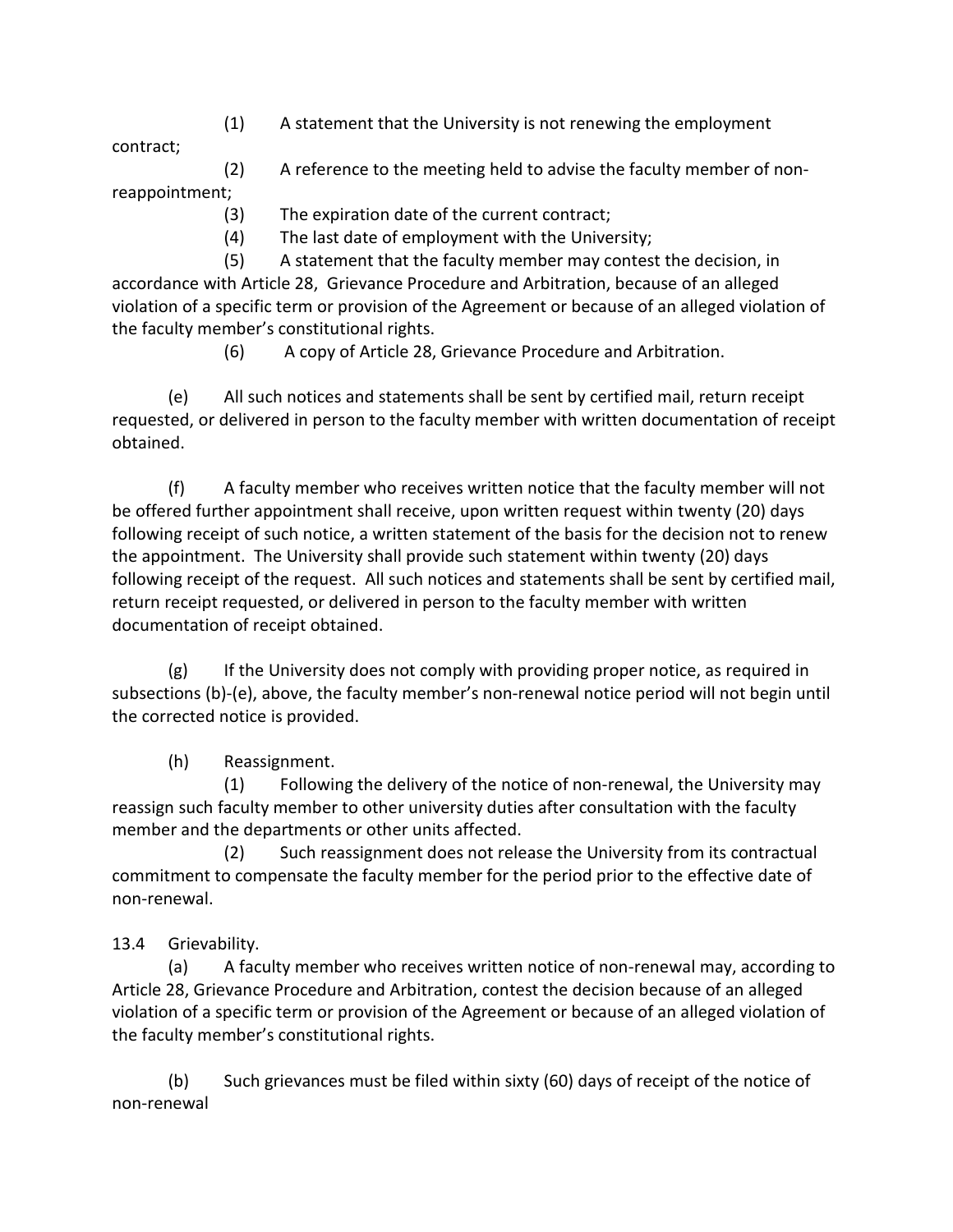or the statement of the basis for the decision.

13.5 Re-employment Considerations. If the decision not to renew the appointment was based primarily upon adverse financial circumstances, reallocation of resources, reorganization of degree or curriculum offerings or requirements, reorganization of academic or administrative structures, programs, or functions, or curtailment or abolition of one or more programs or functions, the University shall take the following actions:

(a) Make a reasonable effort to locate appropriate alternative or equivalent employment within the University; and

(b) Offer such faculty member, who is not otherwise employed in an equivalent fulltime position, re-employment in the same or similar position at the University for a period of two years following the initial notice of non-renewal, should an opportunity for such reemployment arise.

 (1) It shall be the faculty member's responsibility to keep the University advised of the faculty member's current address.

 (2) Any offer of re-employment pursuant to this section must be accepted within fifteen (15) days after the date of the offer, such acceptance to take effect not later than the beginning of the semester immediately following the date the offer was made. In the event such offer of re-employment is not accepted, the employee shall receive no further consideration pursuant to this Article.

13.6 Resignation.

(a) Upon resignation, all consideration for tenure and renewal shall cease.

(b) A faculty member who wishes to resign has the professional obligation to provide the University with at least one semester's notice.

13.7 Notice Document. Notice of appointment and non-renewal shall not be contained in the same document, except in the circumstances explicitly provided in Section 13.3(a)(1), above.

#### **ARTICLE 14 ASSIGNMENT OF RESPONSIBILITIES**

14.1 Policy.

(a) The University and the UFF agree that the assignment of responsibilities to faculty members is one of the mechanisms by which the University establishes its priorities, carries out its mission, and creates opportunities to increase the quality and integrity of its academic programs and enhance its reputation and stature as a major research university.

(b) The professional obligation of faculty members (teaching, scholarship/creative activities, service, or other duties assigned for that year) is comprised of both scheduled and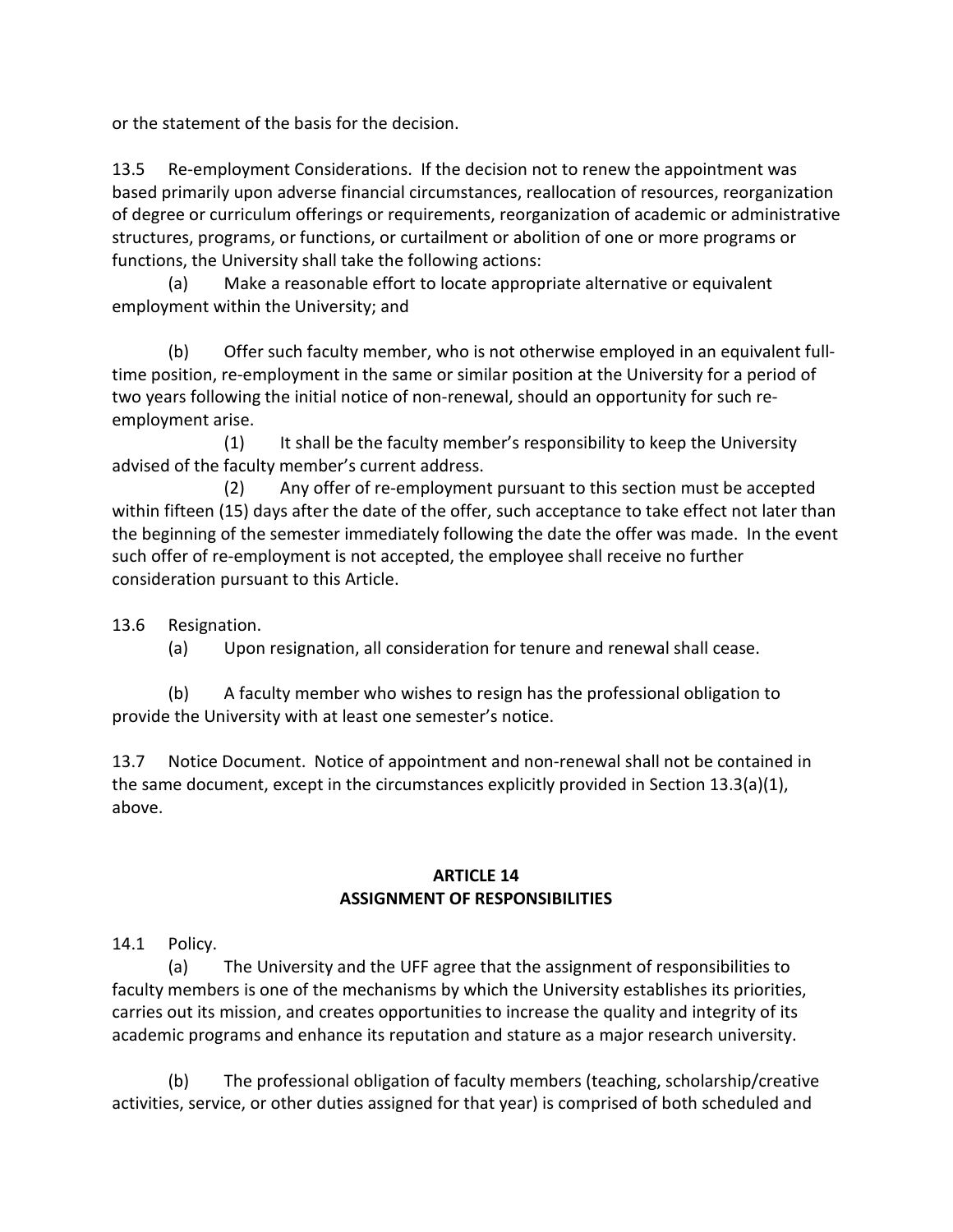non-scheduled activities.

(c) The University and the UFF recognize that it is a part of the professional responsibility of faculty members to carry out their duties in an appropriate manner and place. For example, while instructional activities, office hours, and other duties and responsibilities may be required to be performed at a specific time and place, non-scheduled activities are more appropriately performed in a manner and place determined by the faculty member.

(d) Each faculty member should be given assignments that are fair and reasonable and provide an equitable opportunity for development and advancement, in relation to other faculty in the same department or equivalent unit.

(e) The University shall make a reasonable and good faith effort, consistent with the other provisions of this Agreement, to provide faculty members with the necessary facilities and resources for carrying out their assigned duties and responsibilities.

(f) A written commitment made by the University to a faculty member regarding the faculty member's assignments or matters associated with the assignments shall be subject to enforcement under Article 28, Grievance Procedure and Arbitration.

14.2 Considerations in Assignment.

(a) The University and the UFF recognize that while the Legislature has described the minimum full academic assignment in terms of twelve (12) contact hours of instruction or equivalent research/scholarship and service, the professional obligation undertaken by a faculty member will ordinarily be broader than that minimum.

(b) Subject to the provisions of this Agreement, the University has the right to determine the types of duties and responsibilities that comprise the professional obligation and to determine the relative proportion of effort a faculty member may be required to expend on the various components.

(c) The University has the obligation to review the size and number of classes and other instructional activities, such as laboratories, field experiences, and internships, to consolidate inappropriately small offerings, and to reduce inappropriately large classes.

(d) Faculty on twelve-month appointments, who accrue vacation leave, shall be provided reasonable opportunity to utilize their vacation during the course of the year. Individual and department's needs will be taken into consideration when approving the leave.

(e) The chair shall provide the faculty member with the opportunity to consult about the course schedule.

(f) The chair shall inform the faculty member of the impact of any contemplated change in the faculty member's assigned allocations for teaching, research/scholarship/creative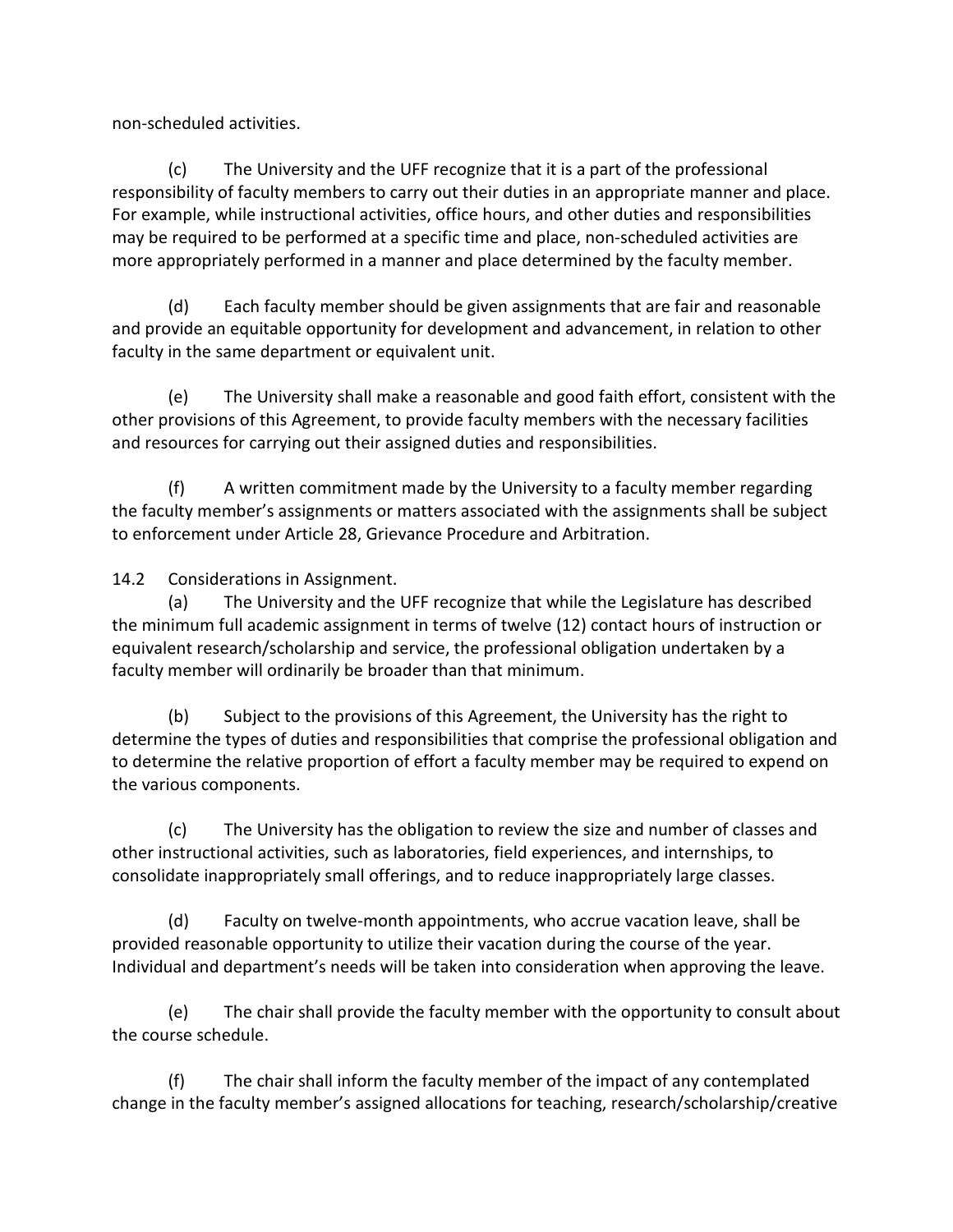activity, and service. The chair shall offer the faculty member the opportunity to discuss any such contemplated change.

(g) In making assignments, the University shall consider:

(1) the needs of the program or department; and

 (2) the faculty member's preferences, qualifications and experiences, and professional development interests;

 (3) whether the assignment provides the equitable opportunity, in relation to other faculty members in the same department, to fulfill applicable criteria for tenure, promotion, merit salary increases, and, if applicable, multi-year appointments.

(4) Additional Considerations for P. K. Yonge Faculty.

 a. No faculty member shall be asked to teach more than one academic subject during a class period.

 b. Faculty members teaching in middle school or high school shall not be required to teach more than three separate, unrelated academic classroom subjects.

14.3 Assignments.

(a) Communication of Assignment.

 (1) A tentative assignment of responsibilities shall be provided no later than May 1. New faculty members shall be informed of assigned duties as soon as it can be done.

 (2) If it can be done, the faculty member shall be notified of the final assignment in writing no later than six (6) weeks in advance of the starting date of each term.

(b) Change in Assignment.

 (1) If it should become necessary to make changes in a faculty member's assignment, the person responsible for making the change shall notify the faculty member as soon as practicable prior to making such change and shall specify the change in writing.

 (2) If a change in assignment results in needing to move University supplies or equipment, the University shall provide assistance in such a move and shall notify the faculty member of the time of the move at least one (1) month in advance.

 (3) The University shall make a good faith effort not to change a faculty member's teaching assignment less than four (4) weeks prior to the first class session.

 (4) If a faculty member has been assigned or reassigned a course fewer than four (4) weeks prior to the first class session, such circumstances shall be taken into consideration when reviewing student evaluations of the course.

 (5) Changes in teaching assignments for P. K. Yonge faculty members often involve significant changes in the courses or grade levels taught and the classrooms in which teaching takes place. An appropriately certified faculty member who volunteers shall be considered for such changes.

14.4 Equitable Opportunity. Each faculty member shall be given assignments that provide equitable opportunities, in relation to other faculty members in the same department, to meet the required criteria for promotion, tenure, merit salary increases, and, if applicable, multi-year appointments.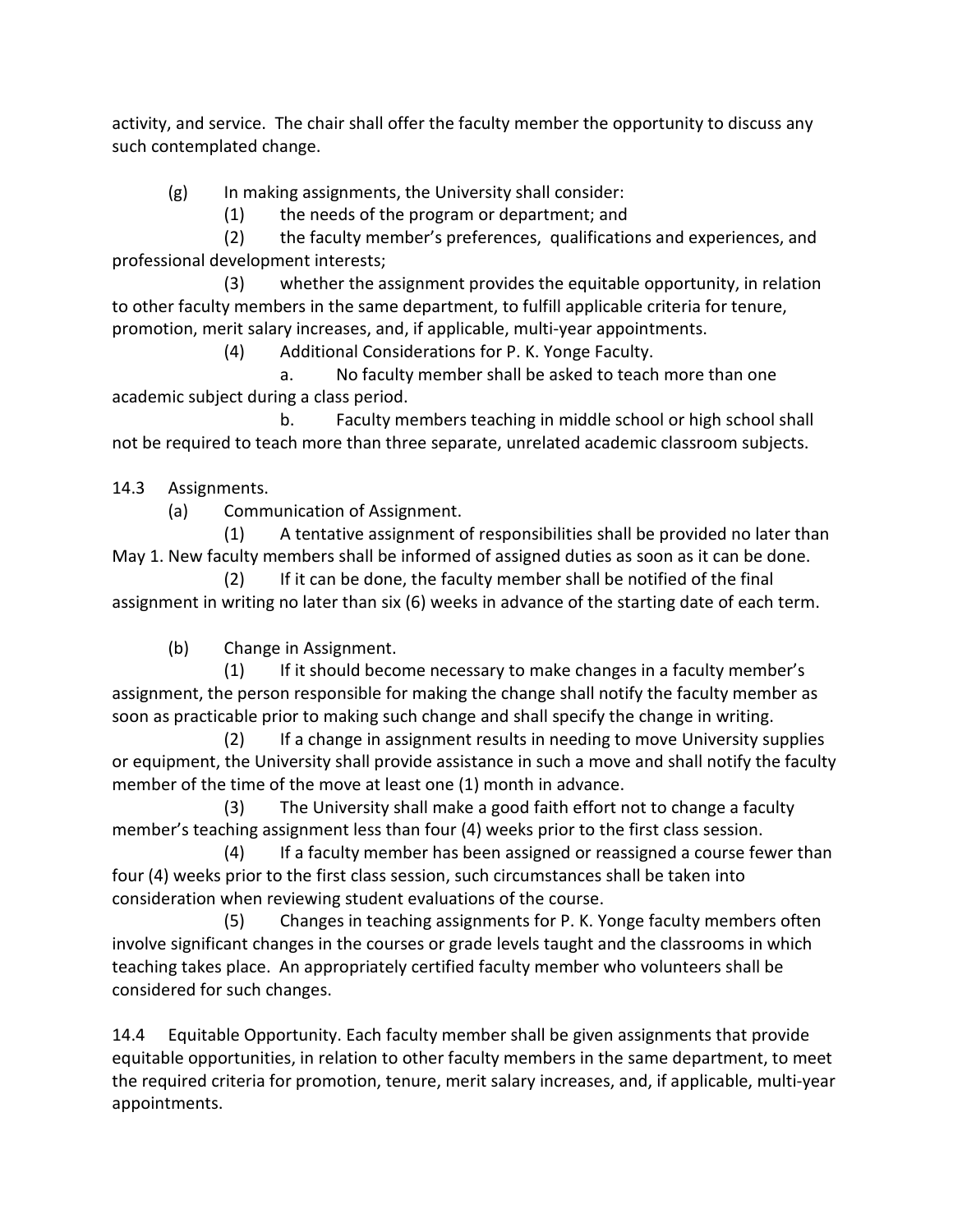(a) For the purpose of applying this principle to promotion, assignments shall be considered over the entire period since the original appointment or since the last promotion if the faculty member has been promoted, not solely over the period of a single annual assignment.

(b) For the purpose of applying this principle to tenure, assignments shall be considered over the entire probationary period and not solely over the period of a single annual assignment. If an arbitrator determines that a faculty member was not provided an equitable opportunity as described in this section, the arbitrator may award an additional period of employment (not to exceed one year) for the purpose of rectifying the inequity requiring the University to provide the equitable opportunity as described herein.

(c) If it is determined that a faculty member has not received assignments that provide equitable opportunities described above, then the faculty member must receive a timely appropriate adjustment in the assignment that corrects the inequity.

14.5 Resolution of Assignment Disputes.

(a) A faculty member shall, upon written request, be granted a conference with the person responsible for making the assignment to express concerns. If the conference with the person responsible for making the assignment does not resolve the faculty member's concerns, the faculty member shall be granted, upon written request, an opportunity to discuss those concerns with the dean or equivalent. The faculty member shall perform the assignment until final resolution of the matter as prescribed in this Agreement.

(b) No faculty member's assignment shall be arbitrary or unreasonable.

(c) Assignments shall be deemed arbitrary or unreasonable if one or more of the following applies:

 (1) The assignment was made without providing the faculty member the opportunity to consult about the assignment.

 (2) After consulting with the faculty member, the University did not make a fair and reasonable attempt to accommodate the faculty member's circumstances, including allowing reasonable time for research for those faculty members with research assignments. In this regard, the parties recognize the following:

 a. Assignments are driven primarily by the program and curricular needs of the students in the programs in the department. The preferences and desires of the faculty members are secondary to these program and curricular needs.

 b. Not all circumstances can be accommodated, and that inability to accommodate does not in and of itself represent an arbitrary or unreasonable assignment.

 (3) The time between the beginning of the first assignment and the end of the last assignment in any one day exceeds eight (8) hours, unless the faculty member has agreed to such an arrangement or there is no practicable alternative.

 (4) The time between the end of the last assignment on one day and the beginning of the first assignment for the next day is less than twelve (12) hours, unless the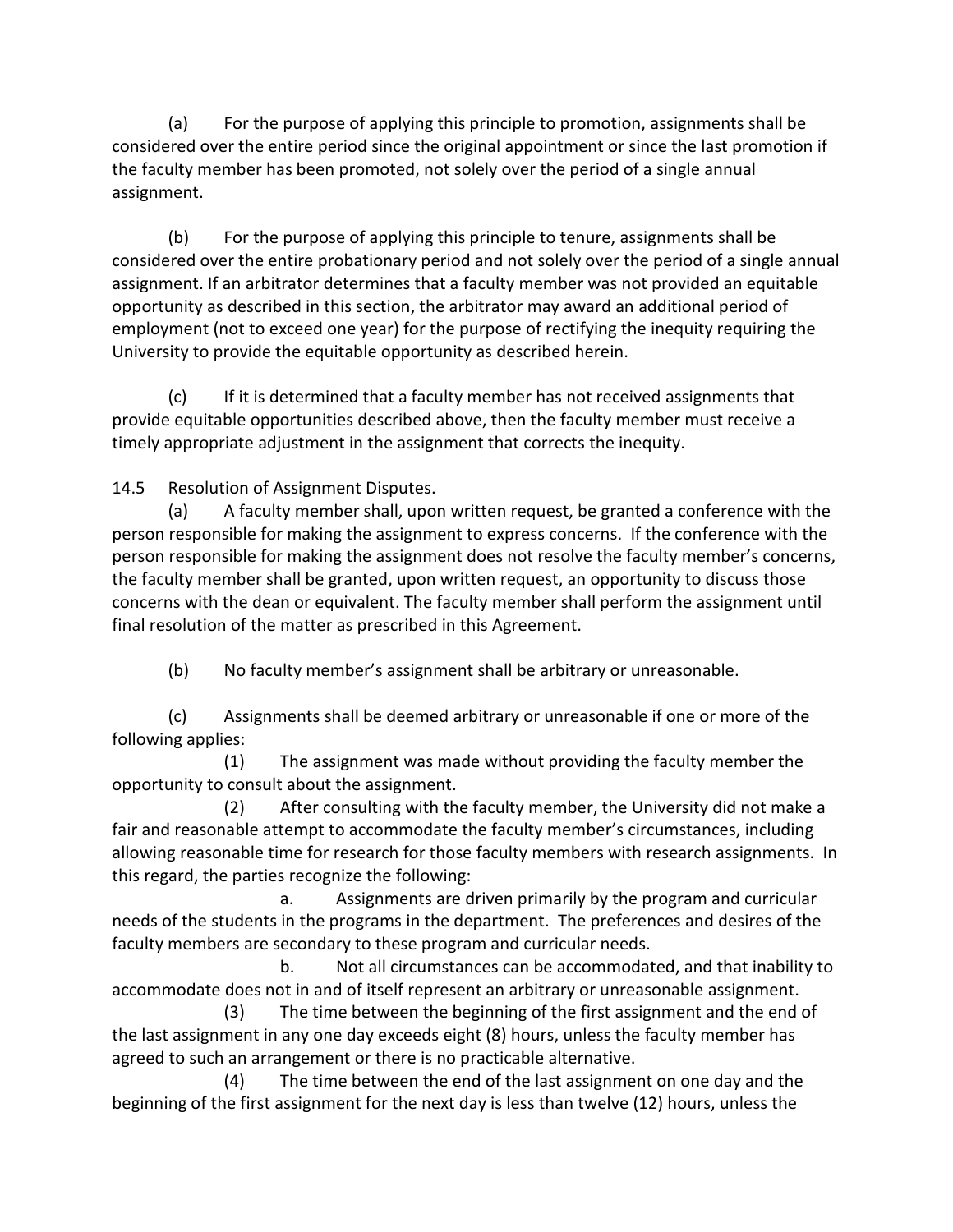faculty member has agreed to such an arrangement or there is no practicable alternative.

 (5) If, in relation to other faculty members in the same department, the assignment does not provide an equitable opportunity to meet the required criteria for promotion, tenure, merit salary increases, and if applicable, multi-year appointments, or there has been no provision for a timely appropriate adjustment that corrects the inequity.

(d) Assignments are subject to the provisions of the Grievance Procedure and Arbitration article.

(e) If the dean denies a faculty member's request for re-assignment, the University shall provide the reason in writing to the faculty member, with a copy to UFF.

14.6 Place of Employment.

(a) Principal. Each faculty member shall be assigned one principal place of employment, as stated on the University Letter of Appointment.

 (1) Where possible, a faculty member shall be given at least nine (9) months notice of a change in principal place of employment.

 (2) The faculty member shall be granted, upon written request, a conference with the person responsible for making the change to express concerns regarding such change.

 (3) Voluntary changes and available new positions within the department shall be considered prior to involuntary changes.

(b) Secondary.

 (1) Each faculty member, where possible, shall be given at least ninety (90) days written notice of assignment to a secondary place of employment more than fifteen (15) miles from the faculty member's principal place of employment.

 (2) The faculty member shall be granted, upon written request, a conference with the person responsible for making the change to express concerns regarding such a change.

 (3) If the assignment to a secondary place of employment is made, the supervisor shall make an appropriate adjustment in the assignment in recognition of time spent traveling to a secondary place of employment.

 (4) Necessary travel expenses, including overnight lodging and meals, for all assignments not at the faculty member's principal place of employment shall be paid at no less than the State rate.

14.7 Schedule of Assigned Duties.

(a) Supervisors are encouraged to make appropriate adjustments in the number of hours scheduled in recognition of evening, night, and weekend assignments, and for periods when a faculty member is on call. Evenings, nights, and weekends when a faculty member is on call shall be considered in making other assignments.

(b) Except for P. K. Yonge faculty, the period of an instructional assignment during an academic year shall not exceed an average of seventy-five (75) days per semester, and the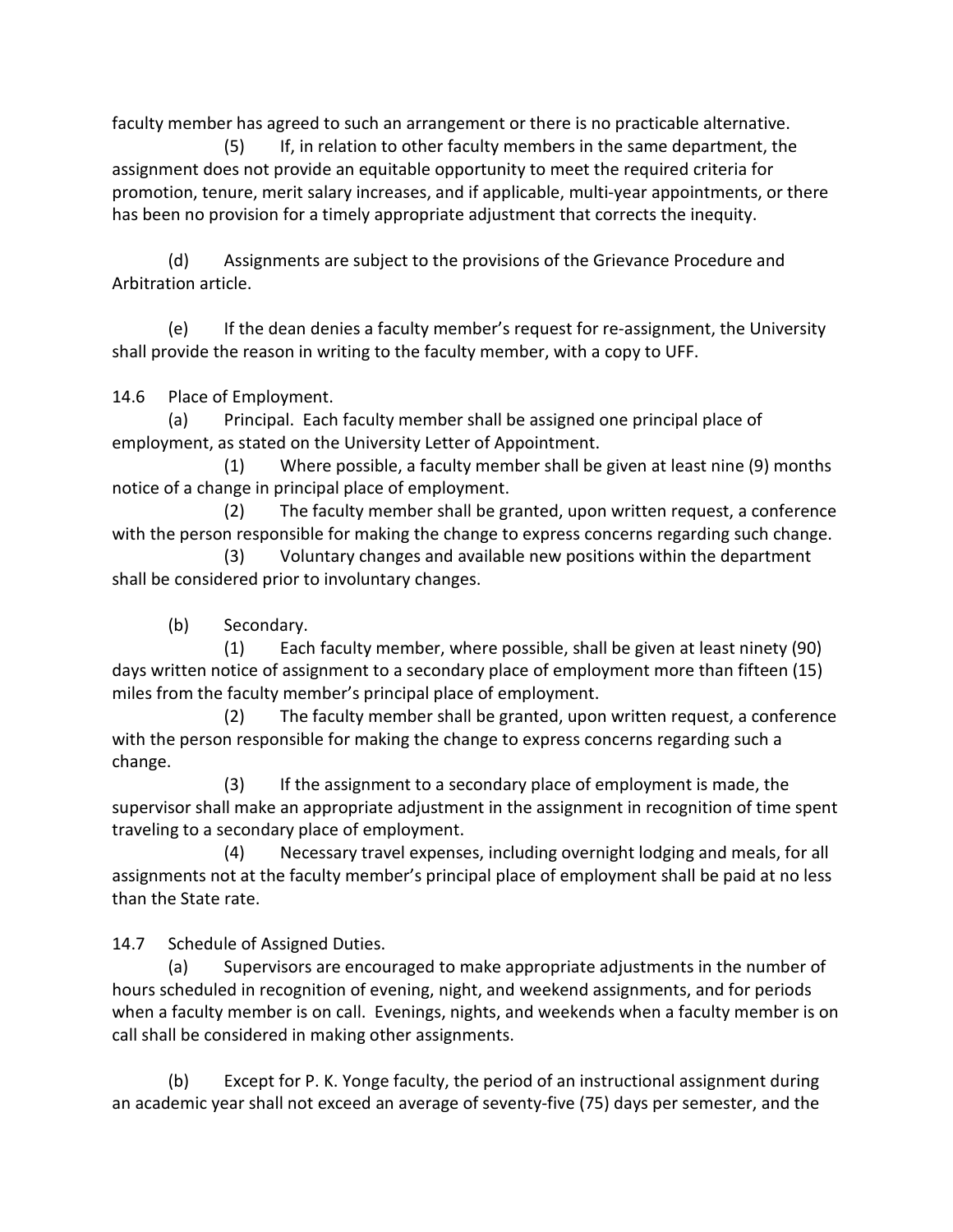period for testing, advisement, and other scheduled assignments shall not exceed an average of ten (10) days per semester. Activities in each semester shall be scheduled during contiguous weeks with the exception of spring break.

(c) No faculty member shall be required to teach a schedule in which the time between the beginning of the first assignment and the end of the last assignment for any one day exceeds eight (8) hours, unless the faculty member has agreed to such an arrangement or there is no practicable alternative.

(d) No faculty member shall be required to teach a schedule in which the time between the end of the last assignment on one day and the beginning of the first assignment for the next day is less than twelve (12) hours, unless the faculty member has agreed to such an arrangement or there is no practicable alternative.

(e) Instructional Day for P. K. Yonge Faculty. The normal instructional day for P. K. Yonge faculty members shall be seven and one-half (7.5) continuous hours. The University and the UFF recognize that a faculty member's professional responsibilities and obligations may on occasion necessitate the faculty member's working beyond the normal instructional day but that the faculty member is responsible for determining how to spend his/her time outside the normal instructional day.

 (1) The starting and ending times for normal instructional days and planning days shall be determined by the principal after discussion of these times with the faculty. The principal's final decision shall be announced during pre-planning for the academic year.

 (2) The normal student contact time for a secondary school faculty member shall be five periods per day. The parties acknowledge that instructional patterns in secondary schools are changing and that PKY may experiment with other models in consultation with UFF.

 (3) Each faculty member shall be provided a lunch period without duties during the normal instructional day of no less than thirty (30) minutes.

 a. Any faculty member who accepts a voluntary lunchroom duty assignment shall receive a supplement equal to the faculty member's regular hourly rate for thirty (30) minutes for each day the duty is performed. A faculty member's regular hourly rate of pay shall be determined by dividing the daily rate of pay by seven and one-half (7.5) hours.

 b. Faculty members teaching in the elementary grades may be expected to escort their students to the serving line before taking the faculty member's lunch break.

 (4) Faculty members shall not be required to eat breakfast or lunch with their students.

 (5) Faculty members shall be permitted to leave school at the end of the student day on school days immediately preceding the weekend, a holiday, or student vacation day as long as students are not left unsupervised. The principal shall make appropriate arrangements to ensure that faculty members who are needed to supervise students on these days are given comparable release time on other days. Any shortened day for teachers under this provision shall not be construed as infringing upon faculty planning time.

(6) Faculty members shall be provided additional time within the normal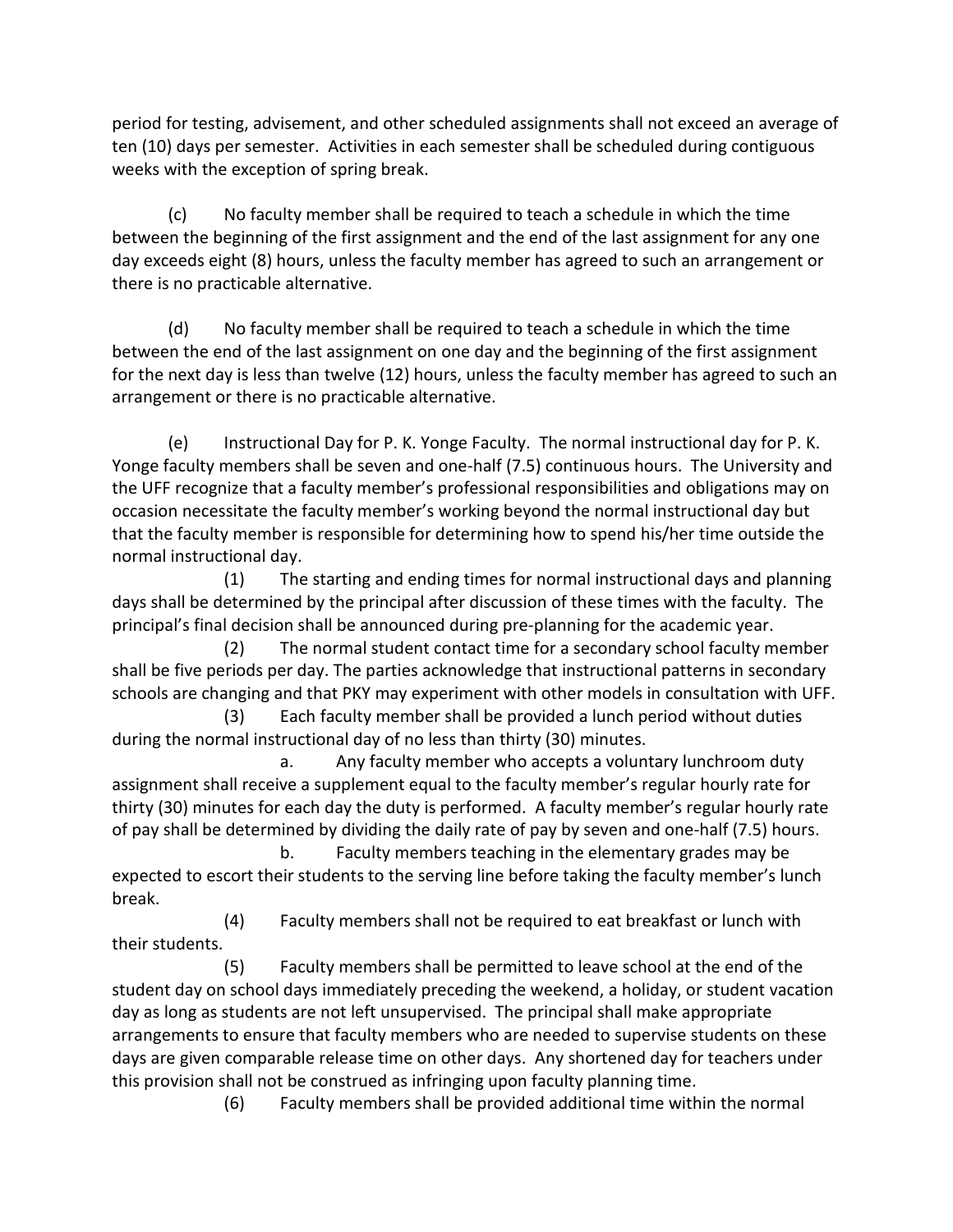workday during the last three (3) days of student attendance at the conclusion of the school year, in order to allow adequate time for completing records and paper work.

14.8 Scheduled Meetings and Planning Time for P. K. Yonge Faculty. No later than the first day of pre-school planning, the University shall distribute to faculty a tentative schedule of preschool planning meetings, team and department meetings, and in-service training meetings that faculty members are required to attend.

(a) Faculty meetings shall be held during the instructional workday. Faculty members present at the meeting may vote to extend the meeting beyond the normal workday. The chair is responsible for the meeting agenda, which shall be posted prior to the meeting. Faculty members may recommend topics of discussion for the meeting agenda.

(b) During pre-school planning, highest priority shall be given to individual and team/department preparation time, and required meetings and in-service training shall not exceed an hour and a half per day or a total of seven and one-half (7.5) hours for the week.

(c) During the regular school year, faculty members shall be provided an average of three hundred (300) minutes per week for planning. If the planning time is noncontiguous, it shall be scheduled in time blocks of no less than forty-five (45) minutes.

 (1) Periods specifically assigned for planning shall not be used for activities other than planning, except that at reasonable intervals and with prior written notice of at least five (5) days the University may designate a portion of such time for administrative uses such as required in-service training or a faculty meeting.

 (2) Where team planning is necessary, the members of the team shall determine how much of the assigned planning time will be used for team planning.

 (3) Where art, physical education, media, science and music classes are scheduled at the elementary school, the regular faculty member shall not be required to remain with a special-subject faculty member, except in exceptional circumstances, and may use that period for additional planning.

 (d) Additional planning time shall be scheduled for faculty members assigned to teach three or more un-related academic classroom assignments.

 (e) Faculty Planning/Conference Days. Faculty planning days are designed to permit additional planning, preparations, parent conferences, in-service training, professional exchange of ideas, appraisal conferences, and other school-related business to be conducted when faculty members do not have direct responsibility for students.

 (1) Faculty planning days shall be six (6) hours in length, exclusive of lunch. If lunch is an administratively scheduled activity, it is subsumed within the six hours. Scheduling and duration of lunch periods shall be determined after consultation with the faculty.

 (2) The principal shall provide faculty members with no less than five (5) days notice of any required activity that will occur on a planning day.

 (3) A division may decide to hold special parent-teacher conferences in lieu of a faculty planning day. The principal and a majority of faculty members must agree to the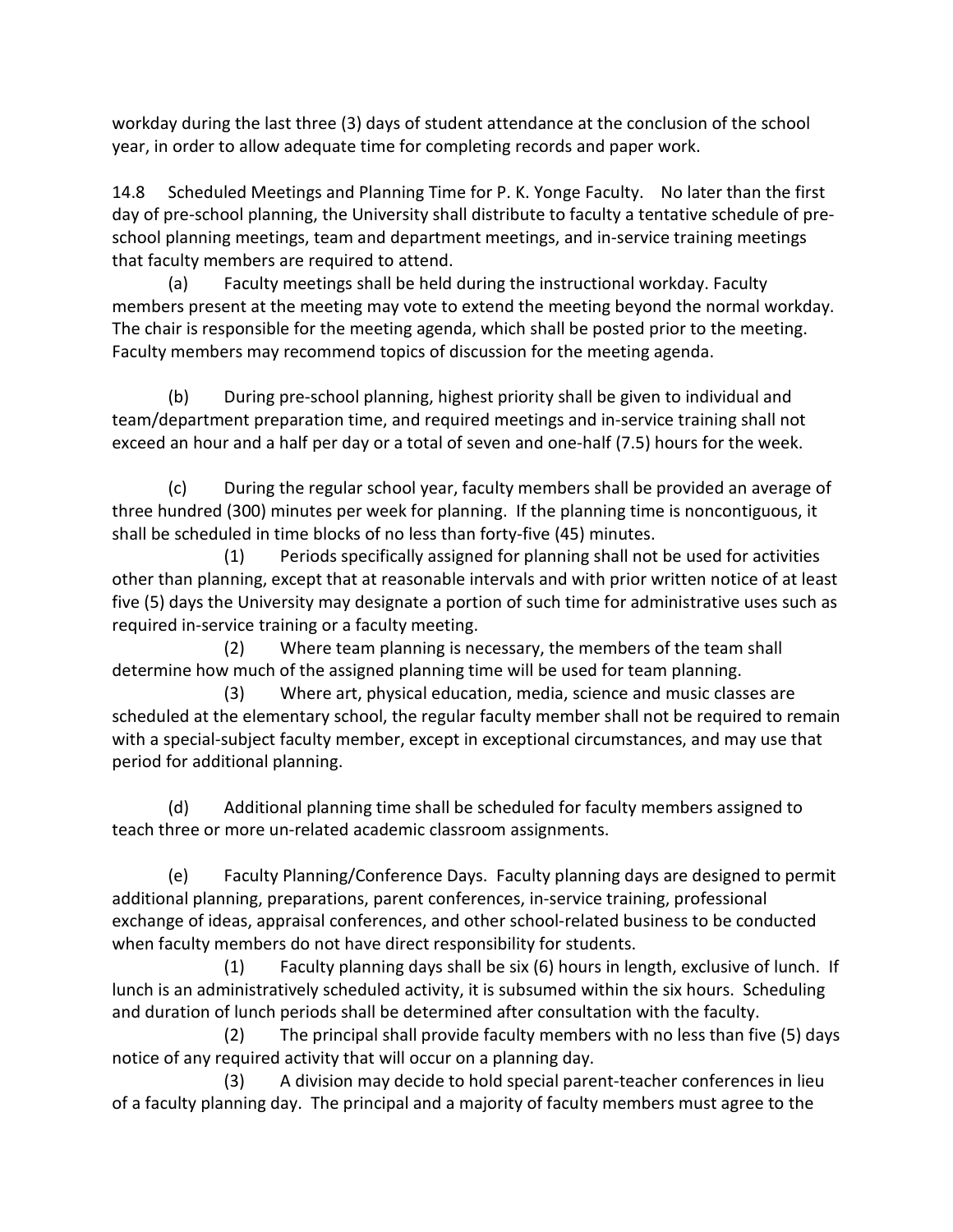session(s) and the format to be used. Those faculty members not participating shall work the regularly scheduled planning day.

# 14.9 Equipment.

(a) The University shall make a reasonable and good-faith effort to provide and maintain an adequate inventory of technologically current equipment necessary to carry out assigned duties, and shall make a reasonable and good faith effort to obtain funding to provide for the replacement of obsolete equipment.

(b) When equipment is required for classes, laboratories, or studios, or at recitals, practicums, or other such performances, exhibitions, or instructional activities, it is desirable that the University provide sufficient and adequate equipment to accommodate the students assigned in them. If the University does not provide sufficient and adequate equipment, such circumstances shall be taken into consideration in reviewing student evaluations of the course and determining how much weight to give them, if any.

(c) Equipment for P. K. Yonge Faculty.

 (1) Each faculty member shall be provided with a copy of the instructor's edition(s) of the basic text(s) used in each course to which the faculty member is assigned.

 (2) No faculty member shall be required to purchase supplies, textbooks, materials, or equipment from personal funds. Every reasonable effort shall be made to provide these materials by the first day of preschool.

 (3) The principal or designee shall discuss supply and material needs with each new faculty member and shall secure for the faculty member's classroom use reasonable supplies and materials at a level no less plentiful than that allocated to other similar classes.

 (4) A committee, composed of faculty members chosen by UFF and an equal number of administrators chosen by the Director, shall advise the Assistant Superintendent for Business Services on equipment allocation.

14.10 Overload Assignments.

(a) An overload assignment is defined as the assignment of any duties in excess of a faculty member's full-time appointment (1.0 FTE).

(b) No faculty member shall be required to accept an overload assignment.

(c) As compensation for an overload assignment, the University shall offer the faculty member either

(1) financial compensation; or

(2) reduction in teaching assignment in a mutually agreeable following academic semester or year.

(d) Monetary compensation for overload assignments shall be paid from OPS, not Salary dollars. OPS payments do not qualify for retirement compensation or credit.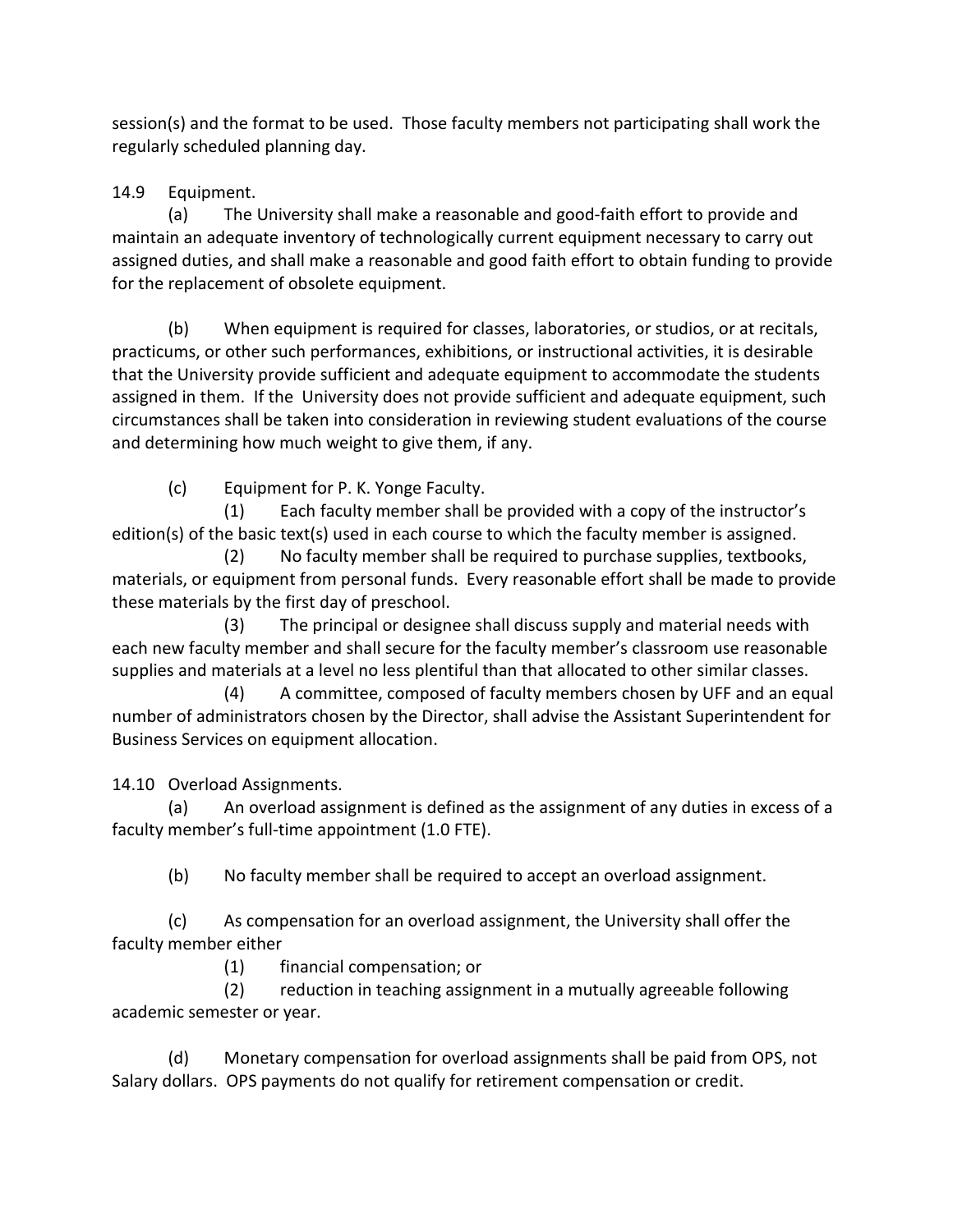(e) Overload assignments are used for a variety of purposes, but with regular, inperson classroom courses, it is the intent of the university to migrate such course work over time to regular assignments.

14.11 The appropriate academic department and college may submit a request to the Office of the Provost for a change to full-time tenure for any faculty member who was granted tenure at less than 1.00 FTE.

14.12 A tenured or tenure-accruing faculty member may be transferred as a result of a reorganization or program curtailment within the University. No department or unit of the University is obliged to accept the transfer of a faculty member from another unit. The acceptance of a transferring faculty member is conditioned upon an affirmative vote of the tenured faculty members of the receiving academic department or unit. A report of the transfer shall be submitted through the appropriate administrative channels to the Office of the Provost for approval. If the transfer is approved, the faculty member's tenure or tenure eligibility shall be transferred to the new department.

#### **ARTICLE 15 OFFICE SPACE AND SAFE CONDITIONS**

15.1 Office Space.

(a) To the extent possible, The University shall provide each faculty member with office space and office equipment commensurate with assigned responsibilities. Such equipment shall normally include a telephone, a computer, and an internet connection.

 (1) Each tenured or tenure-accruing full-time faculty member shall be provided with an enclosed individual office that has a door lock, except in a circumstance where to do so would not be reasonably possible.

 (2) Non-tenure-accruing faculty members and part-time faculty members in a department or equivalent unit may be provided office space on a shared basis if it is not possible to provide individual offices, or if such faculty volunteer to share office space.

(3) Full-time faculty members who provide confidential counseling services with the title psychologists, psychiatrists, student counseling specialists or other mental health clinical faculty shall be provided with an enclosed individual lockable office, except in a circumstance where to do so would not be reasonably possible.

(b) Each faculty member shall, consistent with building security, have reasonable access to the faculty member's office space and laboratories, studios, music rooms, and the like used in connection with assigned responsibilities. This provision may require that campus security provide access on an individual basis.

(c) Change in Office Space. A faculty member shall be notified, if practicable, at least one (1) month prior to a change in the faculty member's office location or a planned alteration to a faculty member's office that impedes the faculty member's work effectiveness.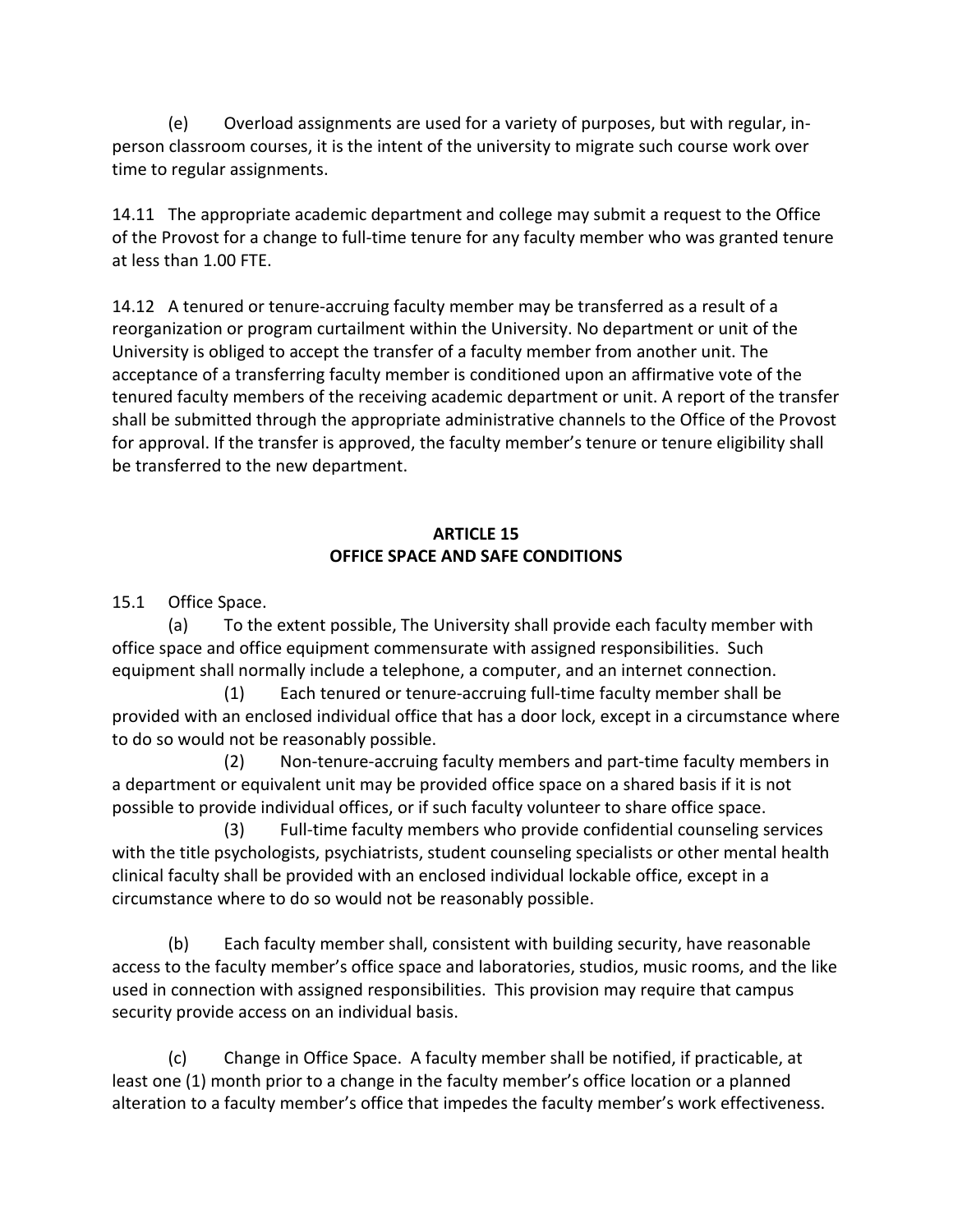The faculty member shall be provided the reason(s) necessitating the change or alteration. The University shall provide assistance in moving University supplies and equipment.

# 15.2 Safe Conditions.

Whenever a faculty member reports a condition that the faculty member feels represents a potential violation of safety or health rules and regulations, the appropriate administrator shall investigate such conditions. Upon conclusion of the investigation, the appropriate administrator shall inform the faculty member of what action is being taken, if action is necessary. No faculty member shall suffer an adverse employment action for making a report under this section.

## **ARTICLE 16 TRAVEL**

16.1 Professional Meetings.

(a) Faculty members may attend professional meetings, conferences, and other professional activities, with the approval of the chair or supervisor of the department or equivalent unit whether or not they receive University funding to attend. Approval to attend such activities shall not be unreasonably denied.

(b) Faculty members must initiate a Travel Authorization Request (TAR) and receive their chair's approval prior to any business-related travel.

(c) Allocations of travel funds to department faculty members shall be determined by the chair in accordance with posted written policies jointly developed and agreed to by the chair and department faculty (by a majority vote).

16.2 Reimbursement. The reimbursement rate for expenses in connection with meetings, conferences, or other professional activities shall be no less than the federal government per diem rate during that travel period, up to the amount of funding available under department policies.

16.3 Travel Advances.

(a) The University shall to the extent permitted by law, provide travel advances, upon request, of up to eighty (80) percent of budgeted expenses for authorized travel of longer than five (5) consecutive days.

(b) The University shall provide travel advances to faculty members at no less than the federal government per diem rate during that travel period, up to the amount of funding available under department policies.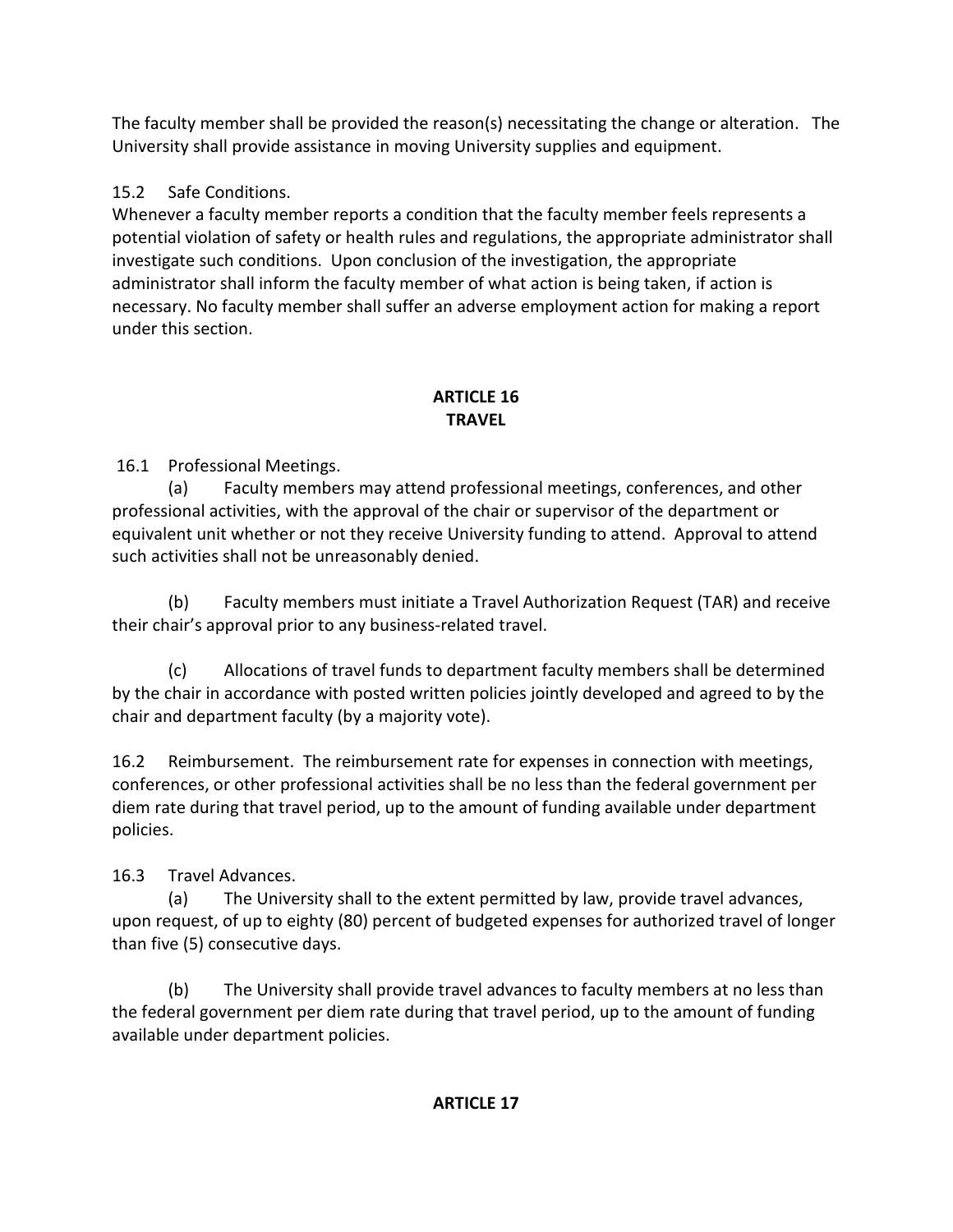#### **SUMMER APPOINTMENTS AND ASSIGNMENTS**

17.1 Policy.

(a) Summer appointments are separate and distinct from the nine-month academic year appointment.

(b) The summer course schedule shall be developed in light of faculty expertise, student demand, and program and curricular needs of the department, college, and University. The chair or designee who schedules summer courses shall consult with faculty members about which courses they are available to teach.

(c) Summer appointments shall be offered not later than five weeks prior to the beginning of the appointment, if practicable. No nine-month faculty member shall be required to accept a summer appointment.

(d) The offering of summer appointments to faculty members, including the determination of which faculty members are qualified to teach any particular course, shall be made by the chair.

17.2 Summer Appointments.

(a) The summer instructional appointment includes the normal activities related to the course, such as appropriate course/instructional preparation, lecturing, supervision, grading, and appropriate availability for consultations and conferences with students in the course. The summer instructional appointment does not include other credit-generating activities (such as thesis or dissertation supervision, directed individual studies, supervised teaching or research/scholarship/creative activities, or supervision of student interns).

(b) Changes in Appointment. When a course is cancelled, the University may offer a new appointment to a faculty member.

#### 17.3 Compensation.

(a) A faculty member's summer employment contract shall specify the total compensation provided for the appointment.

(1) For each three-credit-hour course appointment during the summer, a faculty member shall receive 12.50% of the faculty member's academic year rate of pay.

(2) For each four-credit-hour course appointment during the summer, a faculty member shall receive 16.66% of the faculty member's academic year rate of pay.

(3) Compensation for courses that are other than three or four credit hours shall be prorated accordingly.

(4) Units may elect rates of pay that exceed the above.

(b) Other credit-generating activities such as thesis or dissertation supervision, directed individual studies, supervised teaching or research, or supervision of student interns, as well as research or service activities, may be assigned by the University during the summer term. However, no faculty member shall be required to undertake such assigned other creditgenerating activities, or assigned research or service activities, without compensation for that specific activity in addition to the compensation provided for the faculty member's summer instructional appointment.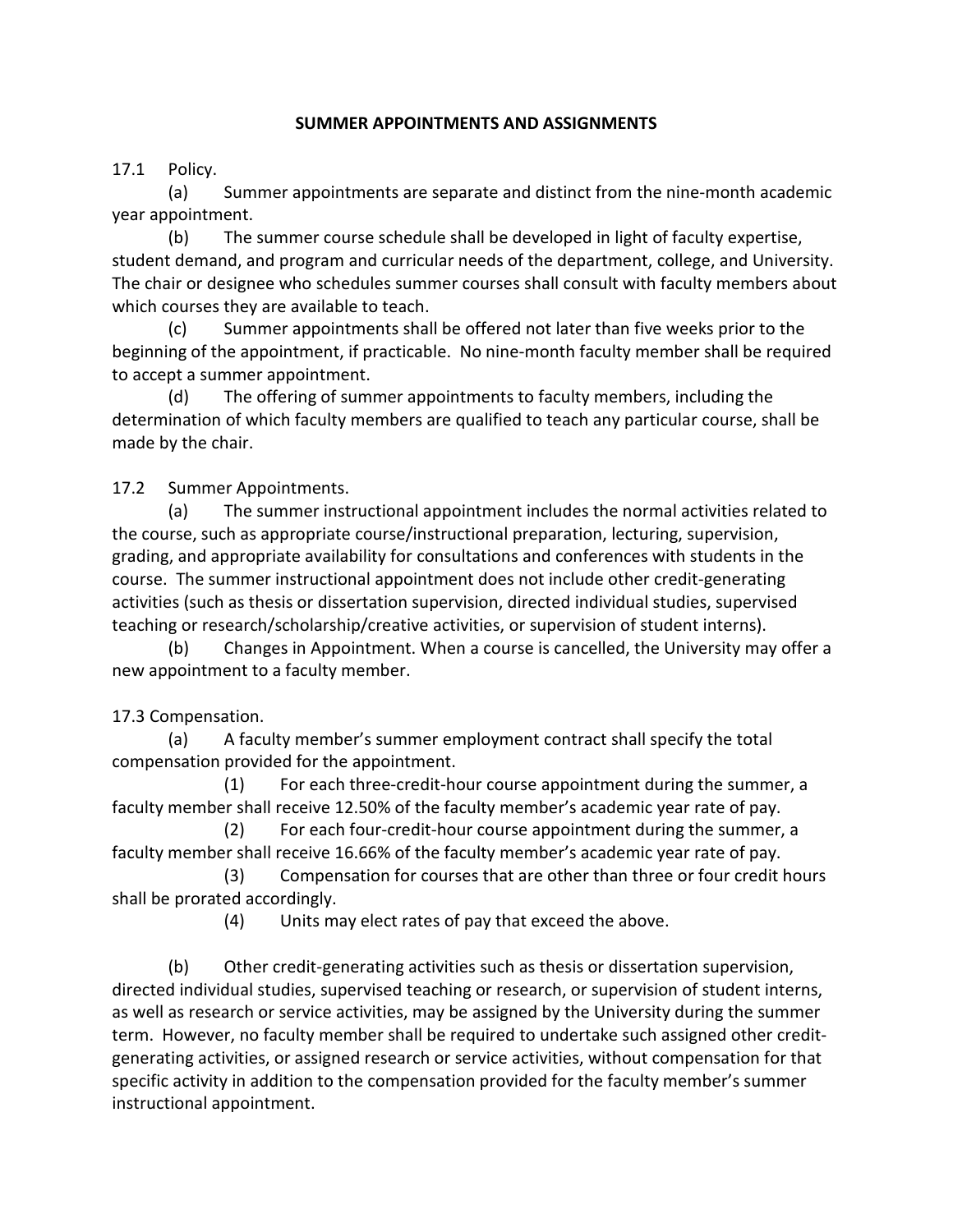(c) Any portion of a summer appointment beyond 1.0 FTE shall be paid from OPS rather than salary dollars. OPS payments do not qualify for retirement compensation or credit, and no retirement compensation or credit shall be provided for the portion of the faculty member's summer compensation made by OPS payment.

### 17.4. P.K. Yonge*.*

Faculty members with a summer instructional appointment will be paid at their salaried hourly rate and shall include two days of the pre-summer course planning and one hour of planning time per instructional day.

#### **ARTICLE 18 FACULTY MEMBER PERFORMANCE EVALUATIONS AND EVALUATION FILE**

18.1 Policy. Performance evaluations are intended to communicate to a faculty member a qualitative assessment of performance of assigned duties by providing written constructive feedback.

(a) Annual Evaluations. Each faculty member's performance shall be evaluated at least once annually, with the exception of those faculty members who have resigned, who are on visiting appointments, or who have either received notice of non-renewal or are not entitled to receive notice of non-renewal under the Non-Renewal article. Faculty shall be evaluated according to the most recently approved standards and procedures, provided that those standards and procedures were in place prior to the beginning of the evaluation period.

(b) Personnel decisions shall be based on written annual evaluations, provided that, where appropriate, such decisions need not be based solely on written faculty performance evaluations.

(c) Sustained Performance Evaluations. Tenured faculty members shall receive a sustained performance evaluation once every seven years following the award of tenure or their most recent promotion, or the last decanal recommendation that they receive a Salary Performance Plan award. The purpose of this process is to evaluate sustained performance during the previous six years of assigned duties.

18.2 Sources of Evaluation.

(a) Faculty Annual Report. Every year, each faculty member shall submit to the chair a report of the faculty member's activities in teaching, research/scholarship/creative activities, service, and other University duties.

 (1) The University shall specify the required format and minimum content of the faculty annual report, consistent with the provisions of Sections 18.5 through 18.7.

 (2) The annual report shall include any interpretive comments and/or supporting data that the faculty member deems appropriate in evaluating the faculty member's performance.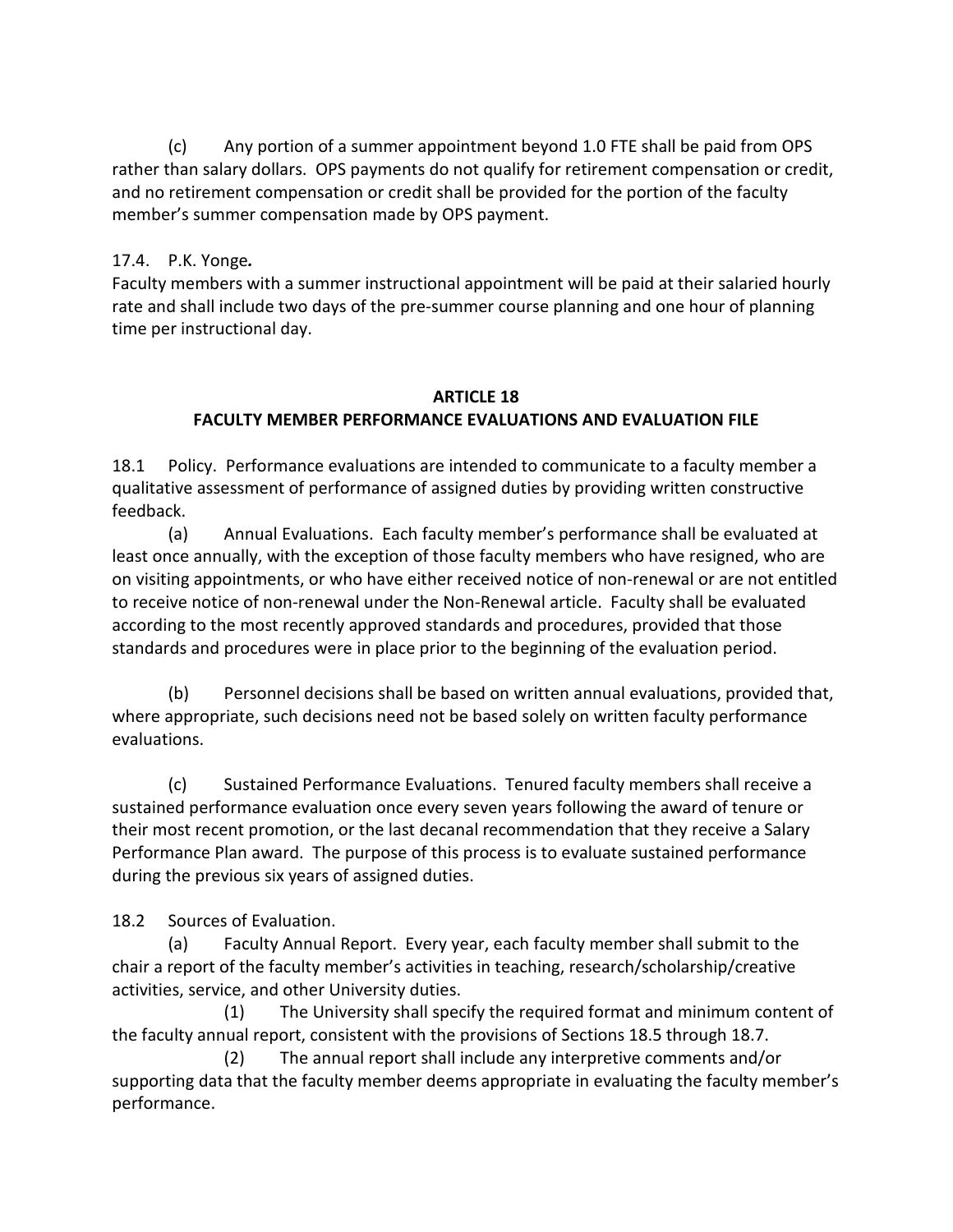(b) The person(s) responsible for completing the faculty member's annual evaluation shall also consider appropriate information from the following sources: immediate supervisor, peers, students, faculty member/self, other university officials who have responsibility for supervision of the faculty member, and individuals to whom the faculty member may be responsible in the course of a service assignment. Any materials used in the evaluation process submitted by persons other than the faculty member shall be shown to the faculty member, who may attach a written response.

(c) University Required Student Evaluations. The tabulated results and written comments of student evaluations of classroom instruction shall be provided to the faculty member no later than thirty (30) days following the end of classes in the semester in which the evaluation occurred, or as soon thereafter as is feasible.

18.3 Observation/Visitation. The University may conduct classroom observation or visitation in connection with the faculty member's evaluation.

(a) The chair shall notify a faculty member at least two (2) weeks in advance of the date and time of any direct classroom observation(s) or visitation(s). If the faculty member determines that this date is not appropriate because of the nature of the class activities scheduled for that day, the faculty member may suggest a more appropriate date or dates.

(b) Notwithstanding the above, if the chair has received a complaint or other information that gives rise to immediate concerns about the conduct of the class, the chair may observe or visit the class at any time without notice to the faculty member.

(c) A written report of the observation/visitation shall be submitted to the faculty member within two (2) weeks of the observation/visitation. The faculty member shall be offered the opportunity to discuss the evaluation with the evaluator prior to its being finalized and placed in the employee's evaluation file and may submit a written reply, which shall be attached to the report. If the course involved was assigned to the faculty member with less than six (6) weeks' notice, the report shall include this information.

(d) Peer Assessment. A faculty member has the right to have a peer or colleague to observe/visit the faculty member's teaching and to have an assessment of that observation/visitation included as part of the faculty member's annual report. The chair shall invite the peer evaluator, who may be within the University, a retired colleague, or a colleague in the same discipline from another university.

18.4 Evaluation Rating Categories. Each faculty member's performance of assigned duties shall be evaluated according to rating categories defined by the chair and the faculty of the department. This definition shall identify for each assignment area some representative examples of the achievements or performance characteristics that would earn each performance evaluation rating, consistent with a faculty member's assigned duties.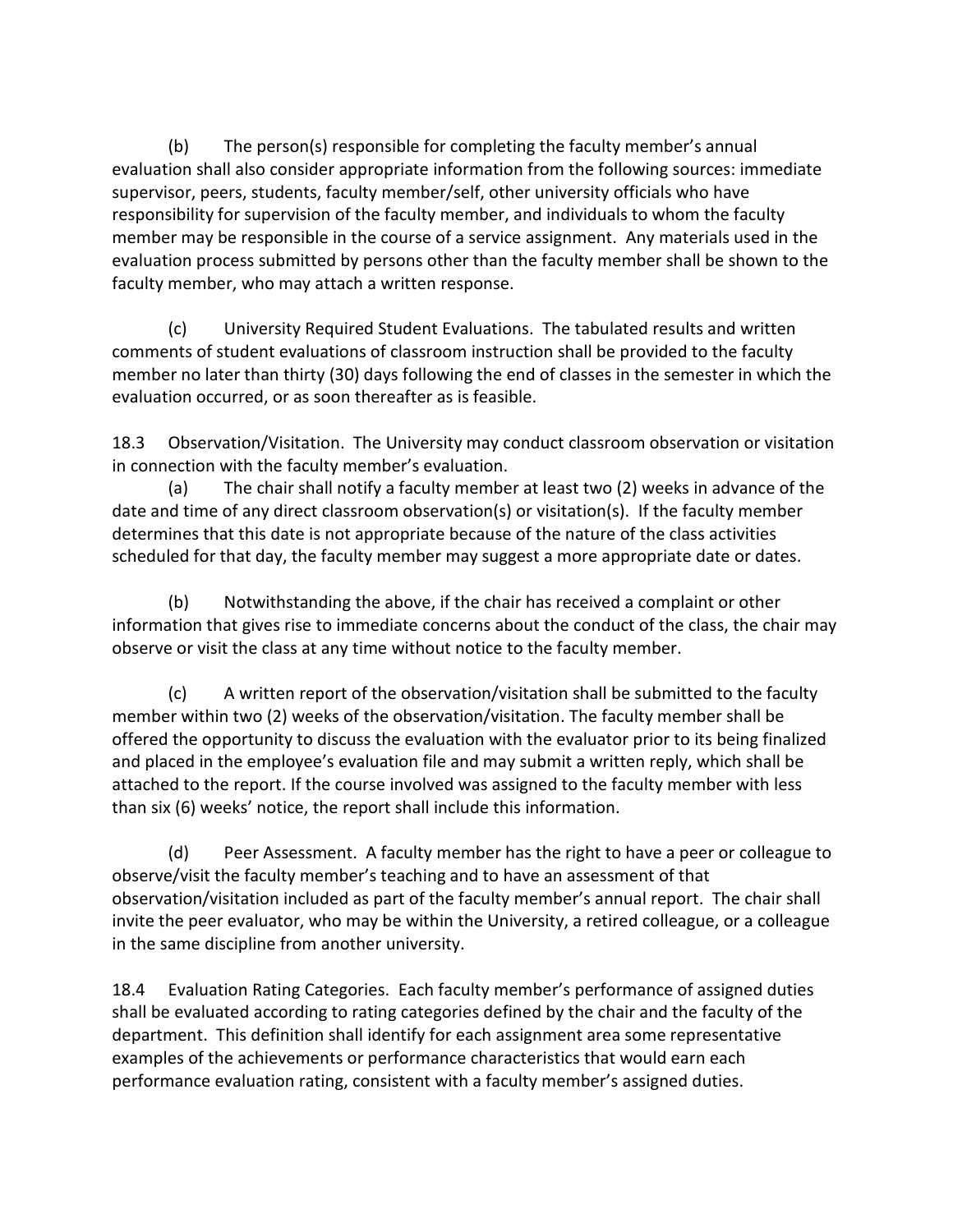18.5 University Criteria for Annual Performance Evaluations. The annual performance evaluations shall be based upon assigned duties and shall consider the nature of the assignments and quality of the performance in terms, where applicable, of:

(a) Teaching effectiveness, including effectiveness in presenting knowledge, information, and ideas by means or methods such as lecture, discussion, assignment and recitation, demonstration, laboratory exercise, practical experience, student evaluations, assessment of and engagement with student work, and direct consultation with students. The evaluation shall include consideration of:

 (1) Effectiveness in presenting knowledge and skills, and effectiveness in stimulating students' critical thinking and/or creative abilities, the development or revision of curriculum and course structure, and adherence to accepted standards of professional behavior in meeting responsibilities to students.

 (2) Other assigned university teaching duties, such as advising, counseling, supervision of interns, or duties of the position held by the faculty member.

 (3) Any relevant materials submitted by the faculty member such as class notes, syllabi, student exams and assignments, a faculty member's teaching portfolio, results of peer evaluations of teaching, and any other materials relevant to the faculty member's instructional assignment.

 (4) All information available in forming an assessment of teaching effectiveness.

(b) Contribution to the discovery of new knowledge, development of new educational techniques, and other forms of research/scholarship/creative activity.

 (1) Evidence of research/scholarship/ creative activity, either print or electronic, shall include, but not be limited to, published books; chapters in books; articles and papers in professional journals; musical compositions, paintings, sculpture; works of performing art; papers presented at meetings of professional societies; reviews, and research and creative activity that has not yet resulted in publication, display, or performance.

 (2) The evaluation shall include consideration of the quality and quantity of the faculty member's research/scholarship and other creative programs and contributions during the evaluation period, and recognition by the academic or professional community of what has been accomplished.

(c) Service within the university and public service that extends professional or discipline-related contributions to the community; the State, including public schools; and the national and international community. Such service includes contributions to scholarly and professional conferences and organizations and unpaid positions on governmental boards, agencies, and commissions that are beneficial to such groups and individuals.

(d) Participation in the governance processes of the institution through significant service on committees, councils, and senates, and the faculty member's contributions to the governance of the institution through participation in regular departmental or college meetings.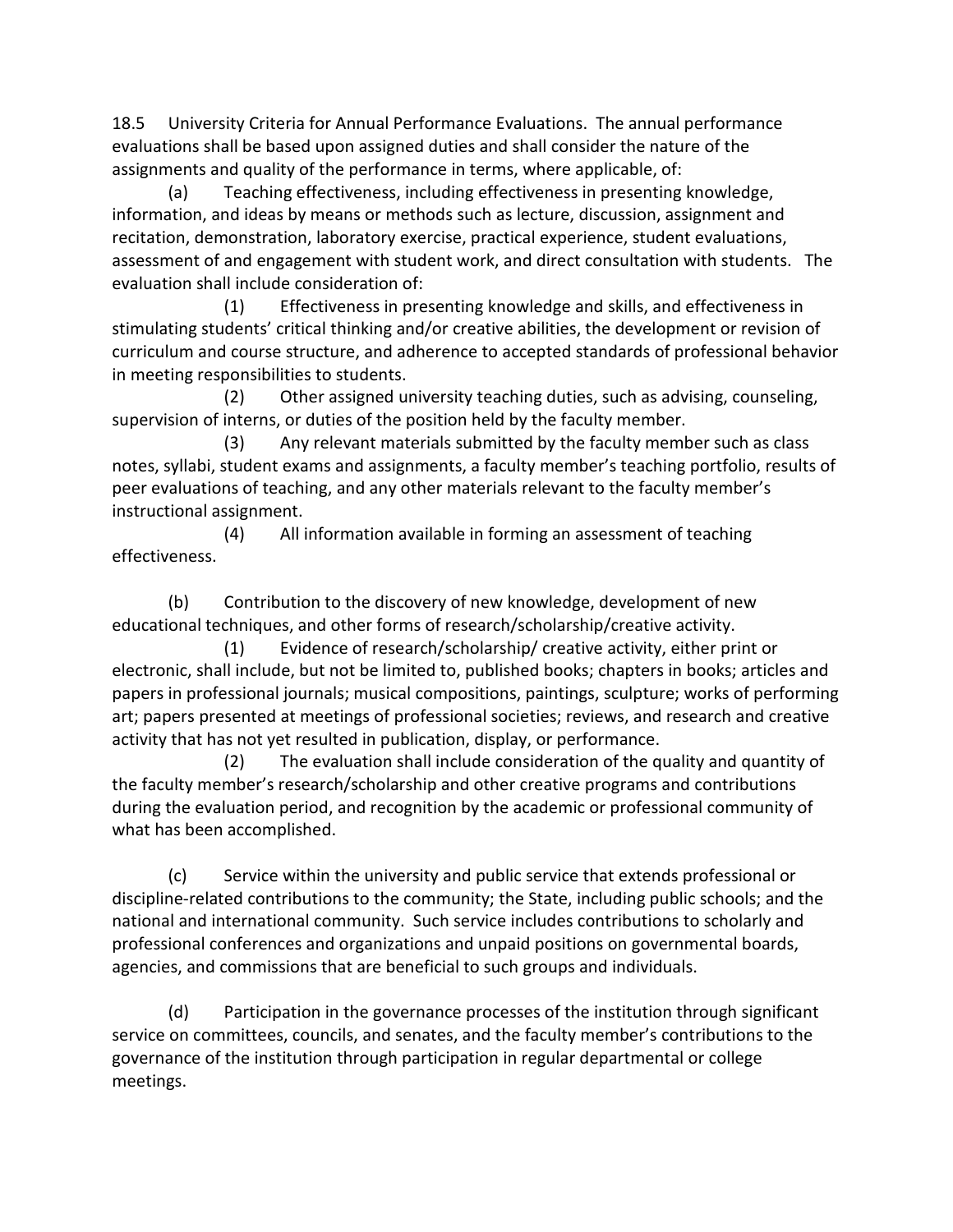(e) Service for UFF/UF may require a significant commitment of time and shall be acknowledged in the annual evaluation.

(f) Other assigned university duties, such as advising, counseling, supervision of interns, and academic administration, or as described in a Position Description, if any, of the position held by the faculty member.

18.6 Department Clarifications of University Criteria for Annual Performance Evaluations. The chair and the faculty in each department/unit shall develop and maintain written clarifications of the University criteria for annual performance evaluations, in terms tailored to the department's discipline(s), faculty positions (i.e., tenured or tenure-earning, non-tenureearning, library faculty), and assigned duties. Such discipline-specific written clarifications shall be approved in a secret-ballot vote by a majority of all affected department faculty and shall be included in the department's bylaws according to the provisions of Article 9, Bylaws Governing Terms and Conditions of Employment.

(a) These discipline-specific clarifications shall

 (1) take into consideration the department's mission and the reasonable expectations for the different ranks;

 (2) be adaptable to various assigned duties, so that department faculty have an equitable opportunity to earn merit increases, regardless of their assignments; and

 (3) be detailed enough that a reasonable faculty member should not be uncertain or confused about what performance or accomplishment is sufficient in teaching, research/scholarship/creative activity, and service to earn each performance evaluation rating. The clarifications shall identify for each assignment area some representative examples of the achievements or performance characteristics that would earn each performance evaluation rating.

(b) With respect to research/scholarship/creative activity, each department/unit shall develop discipline-specific clarifications that are consistent with the University's publicly articulated mission. These discipline-specific clarifications must also address how the department values various research/scholarship/creative activities and the outlets in which candidates might be reasonably expected to publish, exhibit, or perform.

(c) The departmental clarifications for the annual evaluation rating categories shall assume that the period over which a faculty member's performance is evaluated is the preceding year. However, the department may allow for an evaluation period for research/scholarship/creative activity of up to three (3) years.

(d) The discipline-specific clarifications must be consistent with the criteria and procedures described in Sections 18.2 through 18.5.

(e) The procedures, criteria, and clarifications described in Sections 18.2 through 18.6 shall be the sole basis for the annual faculty performance evaluation.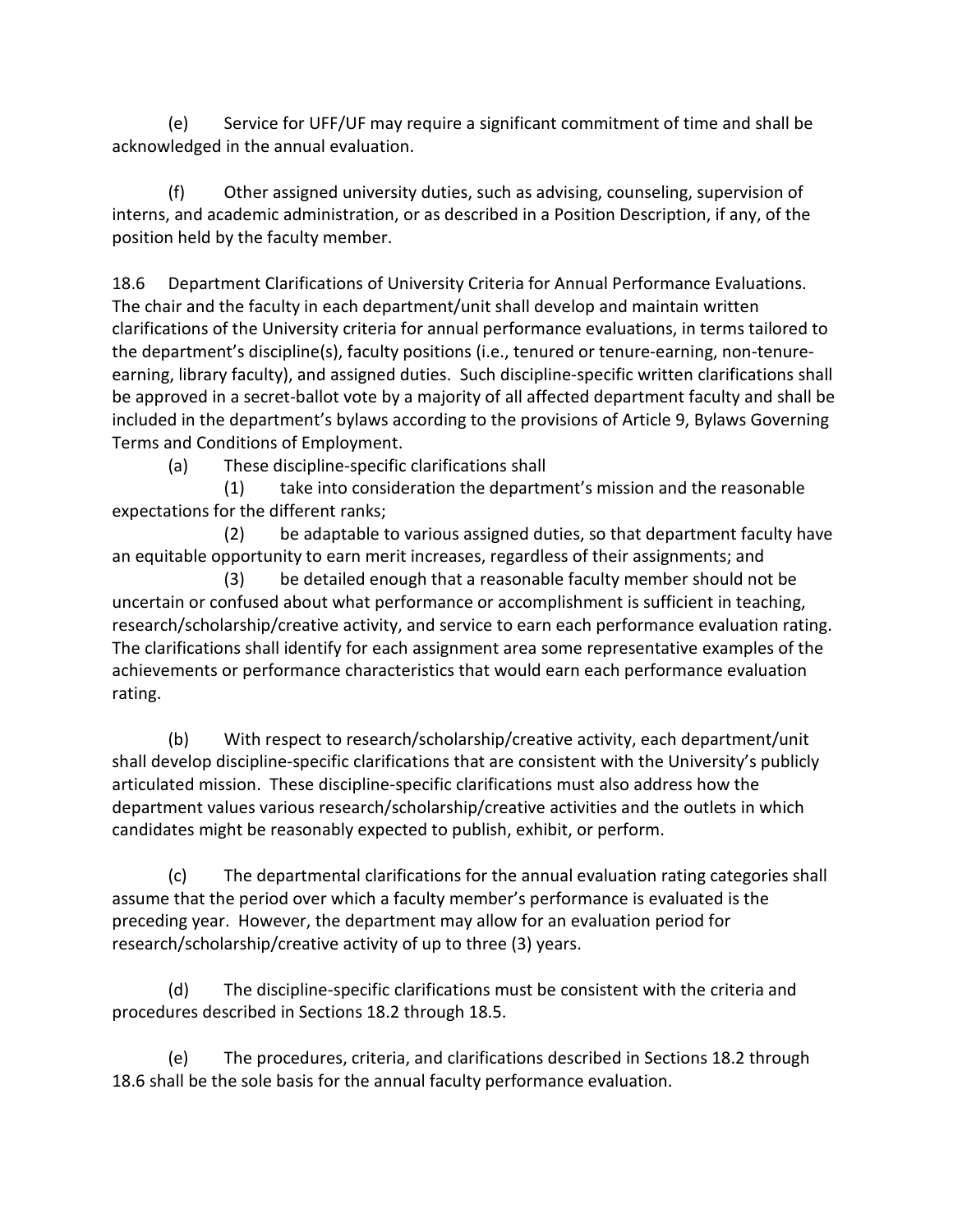18.7 Annual Evaluation Process. The annual evaluation assesses an employee's performance of assigned duties consistent with the criteria specified in Section 18.5 and in departmental bylaws.

(a) The annual evaluation shall be conducted in the Spring semester, and shall include evaluation of assigned duties for the Fall and Spring semesters of the current academic year and the preceding Summer terms, if the faculty member had an appointment in a summer term.

(b) The chair shall provide to his/her department faculty the form or format for submission of a faculty member's annual report no later than January 15. The student evaluations of classroom instruction for the preceding Fall semester shall also be provided to the faculty member.

(c) Each faculty member shall submit to the chair the faculty member's annual report no later than March 15.

(d) Faculty committees or other individuals submitting evaluative data that may be relevant to the annual evaluation, such as merit pay recommendations, shall report to the chair no later than April 15.

(e) The chair's evaluation shall identify any major performance deficiencies and, if any such deficiency has been identified, shall provide the faculty member with written constructive feedback designed to assist the faculty member in improving his/her performance.

(f) No later than July 1 the chair shall provide to the faculty member the proposed written annual evaluation, and shall attach to the annual evaluation a copy of the faculty member's annual report and the annual assignment for the year being evaluated.

 (1) The faculty member shall be offered the opportunity to discuss the evaluation with the evaluator prior to its being finalized and placed in the faculty member's evaluation file.

 (2) The evaluation shall be signed and dated by the person performing the evaluation and by the faculty member being evaluated, who may attach a concise comment to the evaluation. A copy of the evaluation shall be provided to the faculty member.

18.8 Sustained Performance Evaluations. Tenured faculty members shall receive a sustained performance evaluation once every seven years following the award of tenure, their most recent promotion, or the last decanal recommendation that they receive a Salary Performance Plan award. The purpose of this process is to evaluate sustained performance during the previous six years of assigned duties. A faculty member who has received satisfactory annual evaluations during four or more of the previous six years, including one or more of the previous two (2) years, shall be rated satisfactory in the sustained performance evaluation.

(a) Only tenured faculty and the chair may participate in the development of applicable procedures. Sustained performance evaluation procedures shall ensure involvement of peers at the department level.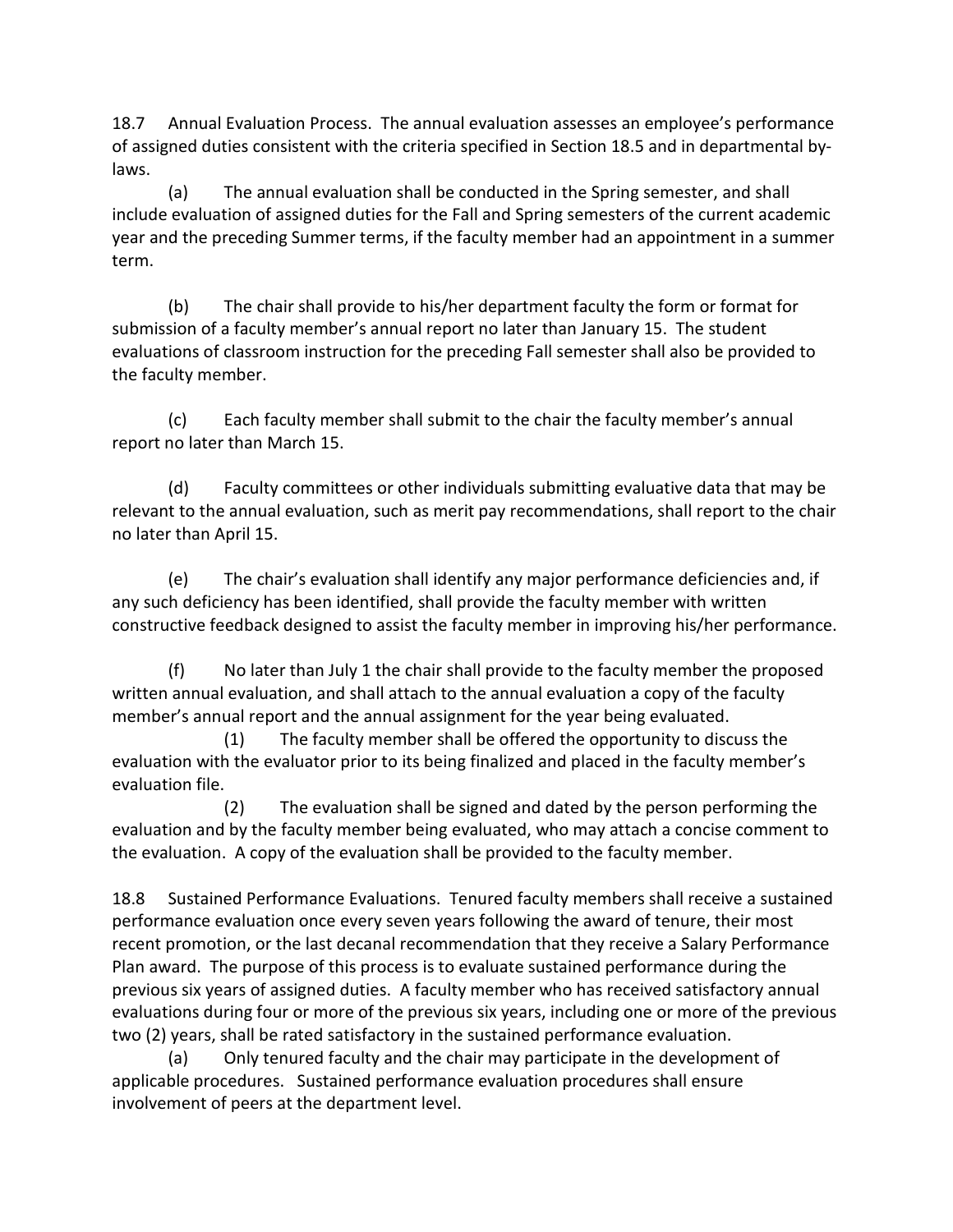(b) The procedures for the sustained performance evaluation shall be made available to department faculty and included in the department's bylaws.

(c) The documents contained in the faculty member's evaluation file shall be the sole basis for the sustained performance evaluation.

(d) A faculty member may attach a concise response to the evaluation.

(e) A performance improvement plan resulting from a Sustained Performance Evaluation shall be developed only for those faculty members whose performance is identified through the sustained performance evaluation as being consistently below satisfactory in one or more areas of assigned duties.

(f) The performance improvement plan shall be developed by the faculty member in concert with his/her chair and shall include specific performance targets and a reasonable time period for achieving the targets. If the faculty member and the chair are unable to reach agreement on a plan, the dean shall resolve the issues in dispute.

 (1) With approval of the Dean, the University shall provide specific resources identified in an approved performance improvement plan.

 (2) The chair shall meet periodically with the faculty member to review progress toward meeting the performance targets.

 (3) It is the responsibility of the faculty member to attain the performance targets specified in the performance improvement plan. If the plan identifies specific deadlines for attaining performance targets and the faculty member fails to attain the targets by the deadlines, the department/unit has the responsibility to take appropriate actions.

18.9 Proficiency in Spoken English.

 (a) A chair, who as part of the annual evaluation, or upon receipt of a complaint, identifies a faculty member to be potentially deficient in English oral language skills, may require the faculty member to take an English language proficiency test.

(b) Faculty may continue to be involved in classroom instruction up to one (1) semester while enrolled in appropriate English language instruction.

(c) Faculty who score below a minimum score specified by the University shall be assigned appropriate non-classroom duties for the period of oral English language instruction provided by the University. When such faculty member is eligible to return to classroom instructional duties the faculty member shall not be disadvantaged by the fact of having been determined to be deficient in oral English language skills.

(d) It is the responsibility of each faculty member who is found, as part of the annual evaluation, to be deficient in oral English language skills, to take appropriate actions to correct these deficiencies. To assist the faculty member in this endeavor, the University shall provide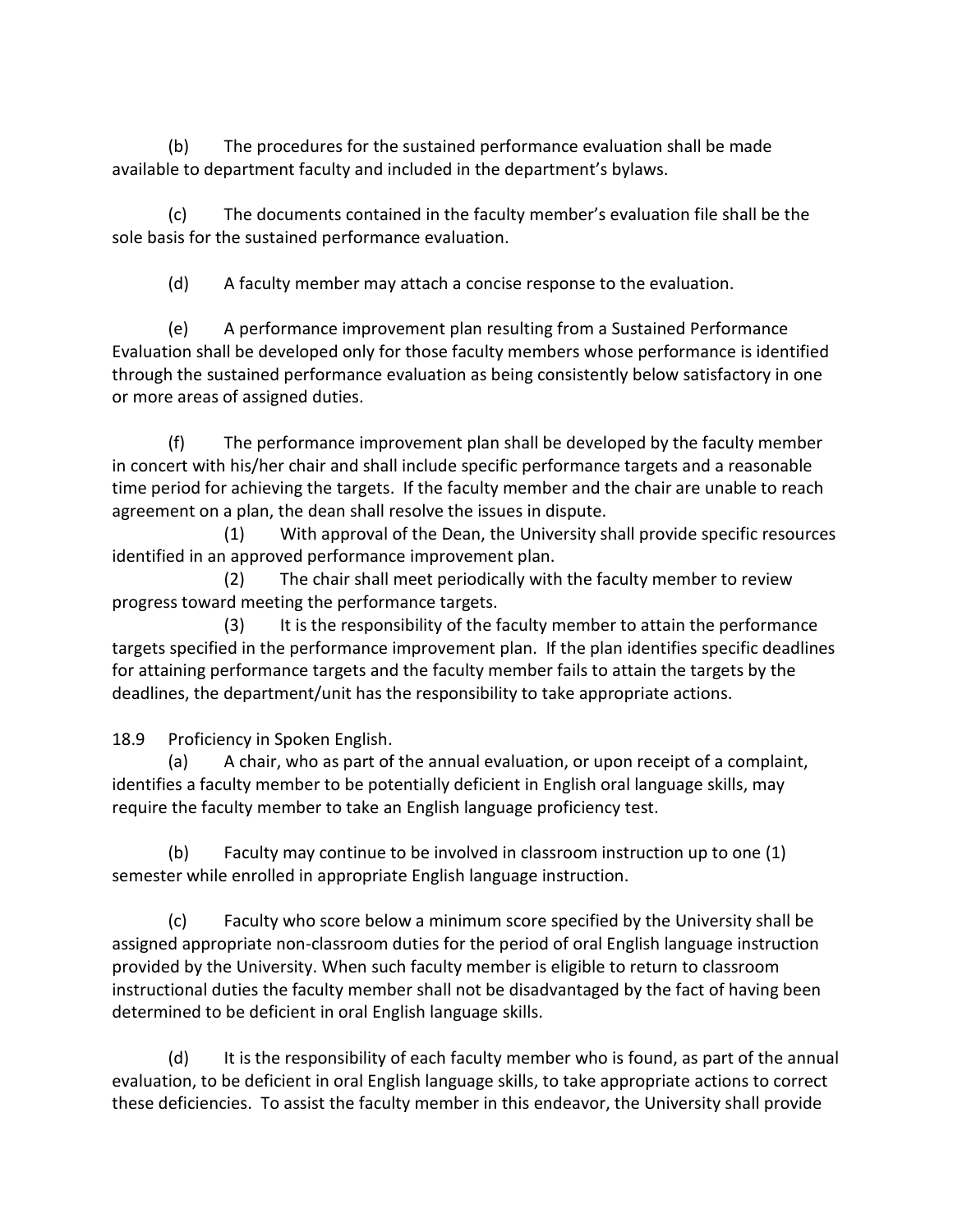appropriate oral English language instruction without cost to such faculty members for a period consistent with their length of appointment and not to exceed two (2) consecutive semesters. The time the faculty member spends in such instruction shall not be considered part of the individual assignment or time worked, nor shall the faculty member be disadvantaged by the fact of participation in such instruction.

(e) If the University determines, as part of the annual evaluation, that one (1) or more administrations of a test to determine proficiency in oral English language skills is necessary, the university shall pay the expenses for up to two (2) administrations of the test. The faculty member shall pay for additional testing that may be necessary.

18.10 Employee Assistance Program. Neither the fact of a faculty member's participation in an employee assistance program nor information generated by participation in the program, shall be used as evidence of a performance deficiency within the evaluation process described in this Article, except for information relating to a faculty member's failure to participate in an employee assistance program consistent with the terms to which the faculty member and the University have agreed.

# 18.11 Evaluation File.

(a) Policy. There shall be one (1) official evaluation file, containing a dated copy of all documents used in the assignment and evaluation process, other than evaluation for tenure or promotion, except for course materials, publications, public speeches/presentations, or papers presented at conferences. When evaluations and other personnel decisions are made, other than for tenure or promotion, the only documents that shall be considered are those contained in the official evaluation file, as well as the faculty member's course materials, publications, public speeches/ presentations, or papers presented at conferences that are referenced in the official evaluation file.

(1) The department chair shall be the custodian of the evaluation file, and a notice specifying the location of faculty evaluation files shall be posted in each department/unit.

(2) Documents shall be placed in the evaluation file within a reasonable time after receipt. The faculty member shall be promptly notified when the document is placed in the faculty member's evaluation file.

(3) No adverse employment action shall be taken against the faculty member based upon material in the faculty member's evaluation file that has not been provided to the faculty member or to which the faculty member has not had an opportunity to attach a response.

(b) Access. A faculty member may examine the evaluation file, upon reasonable advance notice, during the regular business hours of the office in which the file is kept, normally within the same business day, and under such conditions as are necessary to ensure its integrity and safekeeping.

(1) Upon request, a faculty member may paginate with successive whole numbers the materials in the file, and may attach a concise statement in response to any item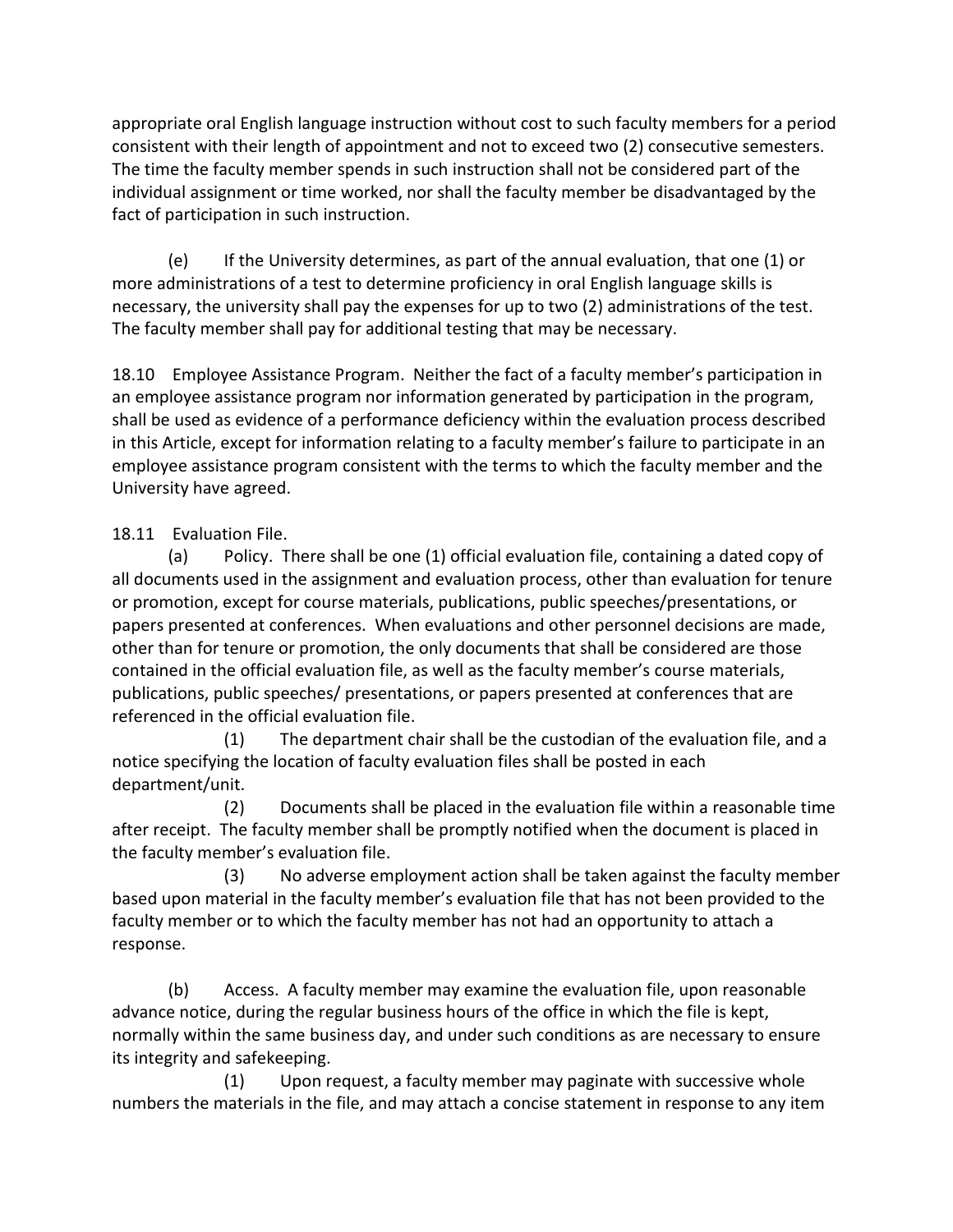therein. The University may paginate the materials in the file and shall notify the faculty member when that pagination will take place.

(2) Upon request, a faculty member shall be provided one (1) free copy of any material in the evaluation file. Additional copies may be obtained by the faculty member upon the payment of a reasonable fee for photocopying.

(3) A person designated by the faculty member may examine that faculty member's evaluation file with the written authorization of the faculty member concerned, and subject to the same limitations on access that are applicable to the faculty member.

(c) Indemnification. The UFF agrees to indemnify and hold the University harmless from and against any and all liability for any improper, illegal or unauthorized use by the UFF of information contained in such evaluation files.

(d) Anonymous Material. There shall be no anonymous material in the evaluation file except for numerical summaries of student evaluations that are part of a regular evaluation procedure of classroom instruction and/or written comments from students obtained as part of that regular evaluation procedure. If written comments from students in a course are included in the evaluation file, all of the comments obtained in the same course must be included.

(e) Peer Committee Evaluations. The chair and other faculty of a department may develop a procedure for peers to evaluate the performance of faculty members, consistent with other provisions of this Agreement. This procedure shall be approved by the chair and other faculty and included in the department bylaws. The procedure shall identify how departmental faculty will be involved in the process, how the faculty member will receive feedback on the peer evaluation, and whether the evaluation will be included in the faculty member's official evaluation file.

(f) Removal of Contents. Materials shown to be contrary to fact shall be removed from the file. This section shall not authorize the removal of materials from the evaluation file when there is a dispute concerning a matter of judgment or opinion rather than fact. Materials may also be removed pursuant to the resolution of a grievance.

(g) Use of Evaluative Material.

(1) Information reflecting the evaluation of a faculty member's performance shall be available for inspection only by the faculty member, the faculty member's representative, university officials who use the information in carrying out their responsibilities, peer committees responsible for evaluating the faculty member's performance, and arbitrators or others engaged by the parties to resolve disputes, or others by court order. Such limited access status shall not, however, apply to summary data, by course, for the common "core" items contained in student course evaluations that have been made available to the public on a regular basis.

(2) In the event a grievance is filed, the University, the UFF grievance representatives, the arbitrator, and the grievant shall have the right to use, in the grievance proceedings, copies of materials from the grievant's evaluation file.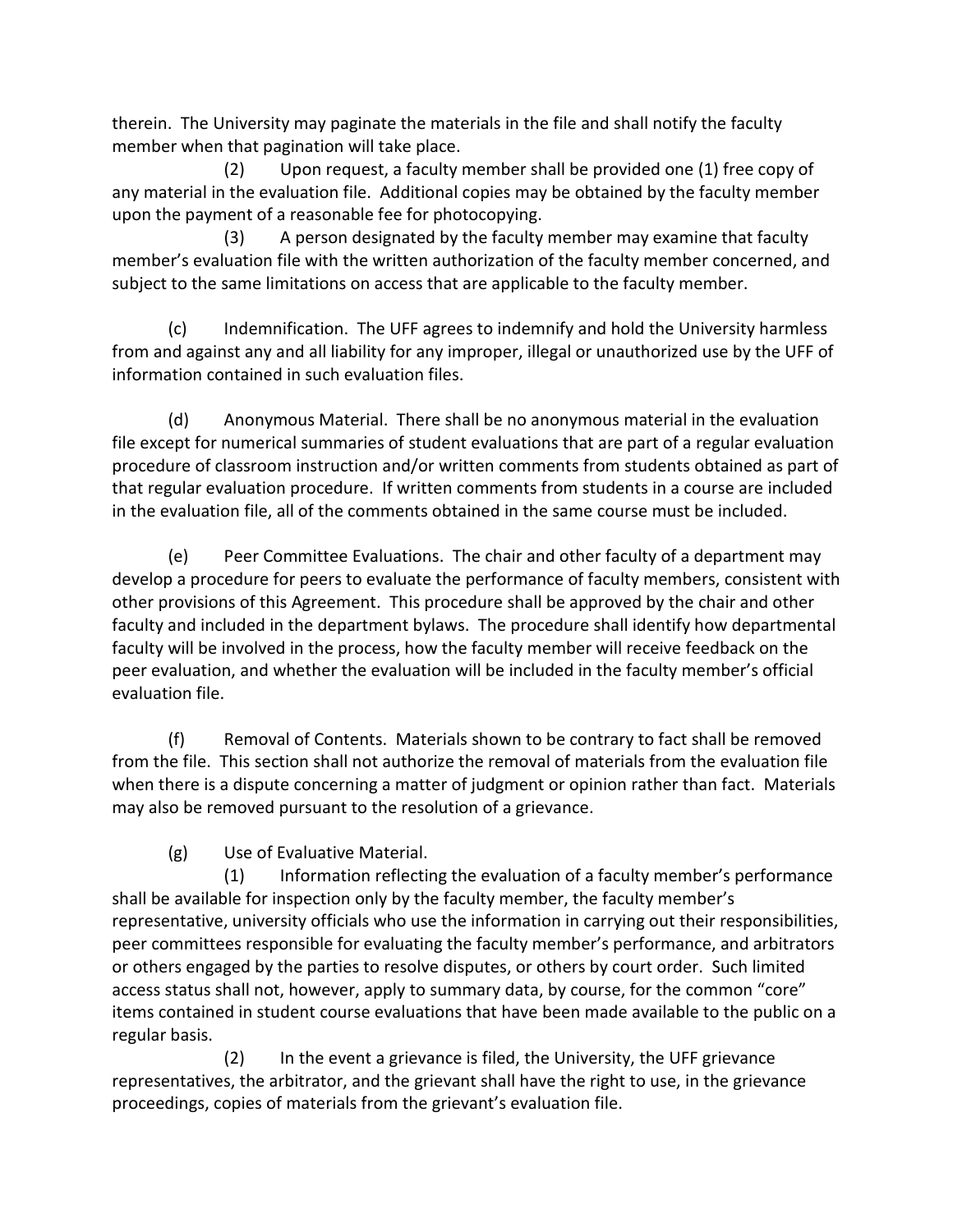### **ARTICLE 19 TENURE AND PROMOTION**

19.1 Definition and Policy.

Tenure and promotion are critical decisions for the University and for faculty members. In some instances, such as assistant professors seeking tenure and promotion to associate professor, the reviews occur simultaneously. In other instances, only one review (tenure or promotion) occurs. This article covers the processes, procedures, and criteria used in making the decisions on tenure and/or promotion.

(a) Tenure is one of the principal means by which the quality of the University is developed and maintained. Tenure is attained by the faculty member through distinction in teaching, research/scholarship/creative activity, and/or service to the University and the profession. The granting of tenure is a more critical action than promotion, for it represents a long-term commitment by the University to the individual, which is a very serious undertaking. The decision to award tenure represents a positive evaluation of the faculty member's total value to the University and potential for the future as evidenced by the faculty member's record.

(1) A faculty member who has been awarded tenure shall have the status of a permanent member of the faculty and remain in the continuing employment of the University until the faculty member resigns or retires; is dismissed for cause under the provisions of Article 27, Disciplinary Action and Job Abandonment; or is discontinued from employment pursuant to the layoff provisions of Article 30, Layoff and Recall.

(2) Tenure shall be in an academic department or other appropriate administrative unit. With the written approval of the University, the tenure of a faculty member may reside in a center or institute when the research, teaching, and other duties of the faculty member necessitate such a designation.

(3) The same criteria shall be applied in cases involving both tenure and promotion.

(4) The faculty member's rank, years in rank, or amount of approved leave taken shall not be considered in determining whether the candidate receives tenure.

(5) If a faculty member is considered for tenure at a time other than the last year of the tenure probationary period, the criteria for tenure shall be identical to those that would be applicable to that faculty member in the faculty member's last year of the probationary period.

(6) Upon nomination by the President or designee and approval by the Board of Trustees, tenure shall be granted.

(7) Tenure upon Appointment. The Board of Trustees may grant tenure to a faculty member at the time of initial appointment at the request of the faculty of the affected department(s), the chair and the dean.

a. Requests for tenure upon appointment shall be submitted to the President (or designee) with supporting documentation, including the vote of the appropriate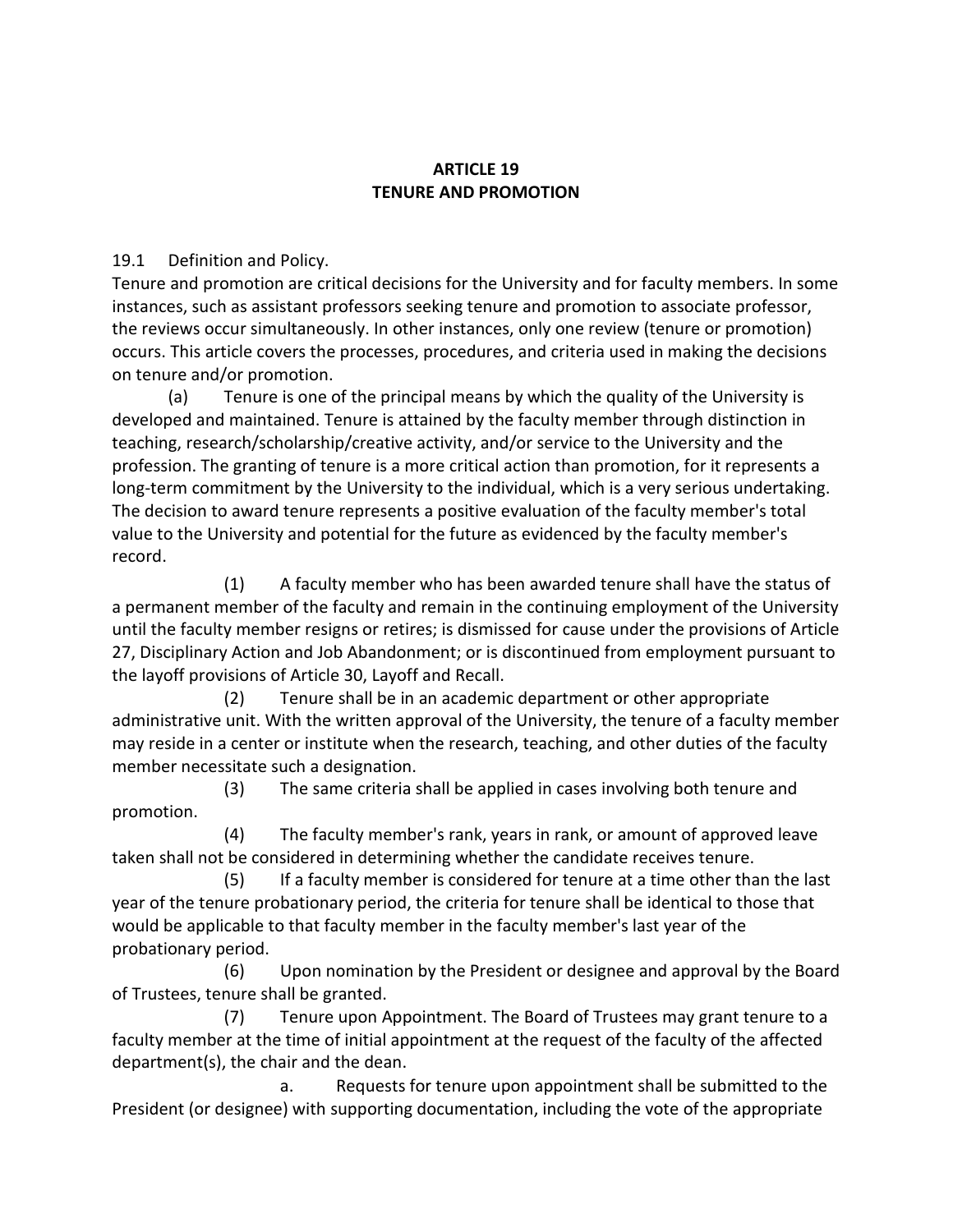departmental or unit faculty.

b. If the President (or designee) approves the request, the letter of offer of appointment to the nominee shall address the tenure issue by indicating that the recommendation for tenure will be sent to the Board of Trustees for its consideration and decision. The tenure recommendation shall be acted upon at the first Trustee meeting immediately following the acceptance of employment.

(8) Tenure shall not extend to administrative appointments.

a. Tenured faculty members appointed to administrative positions shall retain tenure in the faculty rank.

b. If a tenure-accruing faculty member is appointed to serve in academic-administrative classifications or administrative positions, he or she shall be eligible for tenure only in the faculty rank.

(b) Promotion is the appointment of a faculty member to a higher academic rank in recognition of distinguished performance. Promotion is attained through distinction in teaching, research/scholarship/creative activity, and/or service to the University and the profession.

(1) Promotion shall be through an academic department or other appropriate administrative unit, and faculty members shall carry their rank with them if they change departments.

(2) If there has been no previous promotion at the University, the promotion decision shall include an assessment of the faculty member's accomplishments prior to employment at the University.

(3) In promotion cases involving tenured faculty members, the decision shall be primarily on assessments of the faculty member's performance since the last promotion.

(4) All of the faculty member's scholarly publications and other research/scholarship/creative activity shall be appropriate to consider in assessing whether the faculty member fulfills the criteria.

(5) The same criteria shall be applied in making or evaluating recommendations in both tenure and promotion judgments.

(6) The faculty member's years in rank or amount of approved leave taken shall not be considered in determining whether the candidate receives a promotion.

(7) An eligible faculty member may initiate the application for promotion whenever the faculty member believes he/she has met the criteria for promotion by notifying the department chair. Faculty members being considered for promotion may withdraw from consideration without prejudice.

(8) Consideration for promotion during an administrative appointment shall be based on the faculty duties and shall not be based on the administrative portion of the assignment.

(9) No promotion decision shall be based on an assessment that employs factors not identified in, or standards conflicting with, the established written criteria as clarified for the faculty member's discipline.

19.2 Eligibility.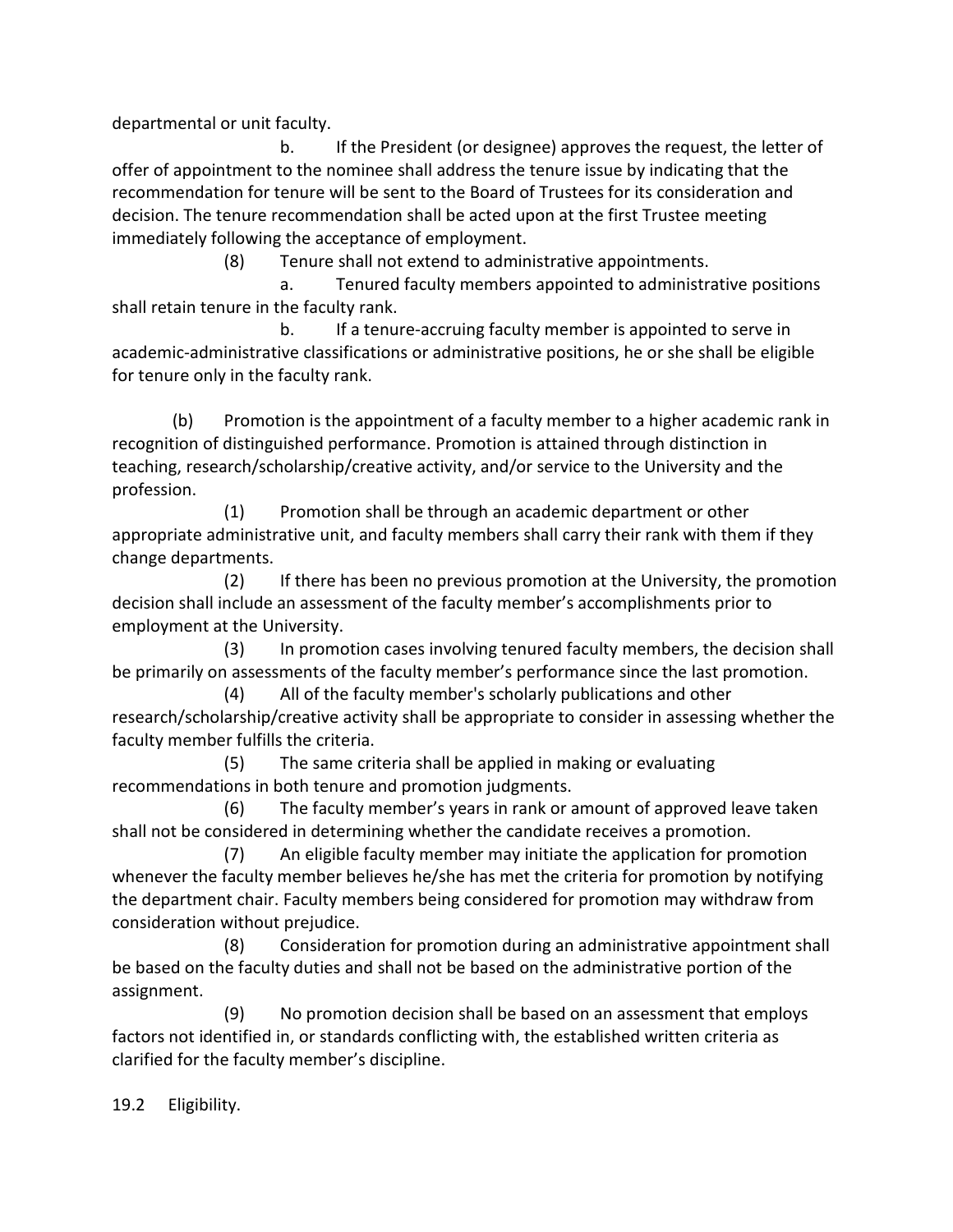(a) Faculty members with the rank of Assistant Professor, Associate Professor, Professor, Assistant Librarian, Associate Librarian, Librarian, Assistant Curator, Associate Curator, or Curator shall be eligible for tenure. The University may designate other positions as tenure*-*accruing.

(b) Faculty members with the rank of Assistant Professor, Associate Professor, Clinical Assistant Professor, Clinical Associate Professor, Assistant Librarian, Associate Librarian, Assistant Curator, Associate Curator, University School Instructor, University School Assistant Professor, University School Associate Professor, Lecturer, Senior Lecturer, Assistant in

\_\_\_\_\_\_\_, Associate in \_\_\_\_\_\_\_\_, Assistant Engineer, Associate Engineer, Assistant Scholar, Associate Scholar, Assistant Scientist, and Associate Scientist shall be eligible for promotion.

19.3 Tenure Probationary Period.

(a) A faculty member in a tenure-accruing position shall be considered and recommended for tenure or given notice of non-renewal by the end of the tenure probationary period pursuant to the non-renewal provisions of this Agreement.

(b) "Tenure probationary period" is defined as that period of academic service in a tenure-accruing position at the University of Florida by the end of which the faculty member must be recommended for tenure or given notice of non-renewal. The tenure probationary period for each faculty member in a college shall be as follows:

> College of Design, Construction and Planning—7 years College of Fine Arts—7 years College of Liberal Arts and Sciences—7 years College of Business Administration—7 years College of Education—6 years College of Engineering—6 years College of Journalism and Communications—6 years College of Health and Human Performance—7 years University Libraries—7 years Florida Museum of Natural History—6 years

(c) No faculty member shall be required to apply for tenure earlier than the end of the probationary period, although any faculty member may apply as soon as the faculty member has met the criteria for tenure. A faculty member must request to be nominated for tenure no later than July 1 of the last year of the tenure probationary period.

(d) Definition of Qualifying Service.

(1) One (1) year of academic service for those on academic year appointments shall mean employment at 1.0 FTE during academic year beginning with the Fall term. Employment for one semester shall constitute one-half year of academic service for those on academic-year appointments. One (1) year of service for those on 12-month appointments shall mean employment at 1.0 FTE for the year. A 12-month faculty member should be employed by November 7 for the employment to count as one year of eligibility.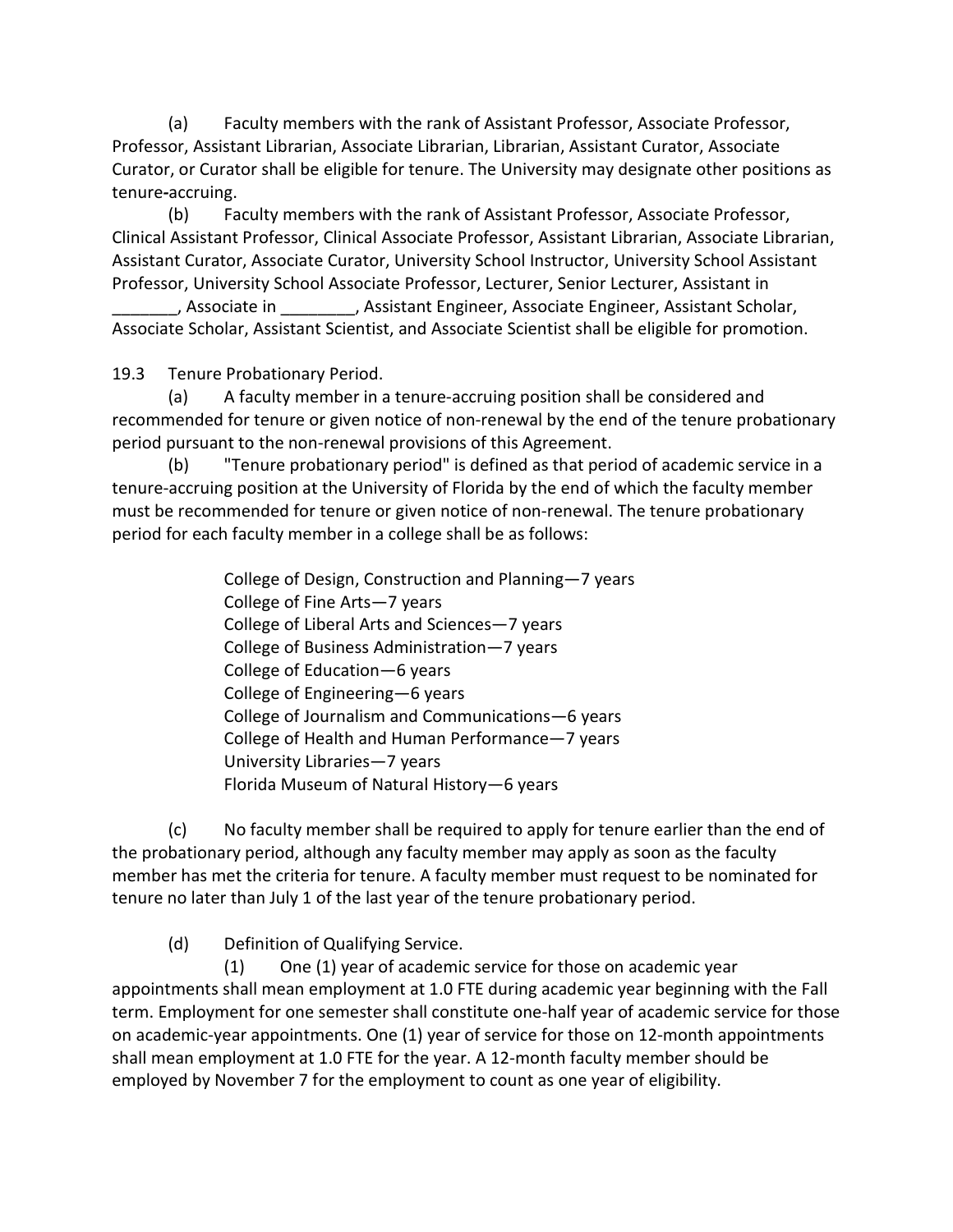(2) Faculty members on a less than 1.0 FTE appointment shall earn credit toward tenure on a pro-rated basis.

(3) Time spent under joint appointment or exchange, on a duly established personnel exchange program, or on a special assignment for the benefit of the University, shall be considered a part of the tenure probationary period, unless there is an agreement to the contrary between the faculty member and the University prior to the commencement of the joint appointment, exchange, or special assignment.

(4) A semester in which a faculty member is on a leave of absence shall not be considered a part of the tenure probationary period unless the primary purpose of the leave is to conduct research or there is an agreement to the contrary in writing between the faculty member and the Office of the Provost prior to the commencement of the leave.

(5) A semester in which a faculty member is on reduced full-time equivalent (FTE) compensated leave shall not be considered a part of the tenure probationary period unless the primary purpose of the leave is to conduct research or there is an agreement to the contrary in writing between the faculty member and the Office of the Provost prior to the commencement of the leave.

(6) Except as noted above, a faculty member on unpaid leave for ten (10) or more business days during a semester shall not have that semester counted toward the tenure probationary period, unless mutually agreed otherwise by the faculty member and the University.

(e) Faculty appointed to a tenure-accruing position at less than 1.00 full-time equivalent (FTE) shall be awarded tenure at the percentage of FTE assigned at the time of the initial appointment in the tenure-accruing position.

19.4 Extension of the Probationary Period.

(a) A one-year extension of the probationary period shall be granted when:

(l) the faculty member becomes a biological or adoptive parent, or otherwise has significant care responsibilities for a newborn, a newly adopted child, or a child received into a licensed family foster home or any other situation in which a faculty member, domestic partner, or spouse becomes a legal guardian of a child; or

(2) the faculty member cares for an "immediate family member" who is seriously ill for an extended period and for whom the faculty member has significant care responsibilities.

(b) Any faculty member requesting an extension of the probationary period must make such request in writing to the faculty member's department chair. The submission may be made at any time, but no later than March 1 prior to the final year of the probationary period. The written request must set forth the circumstances and include appropriate supporting documentation. Recommendations from the department and college level must indicate agreement or disagreement with the request and shall be forwarded to the Provost who has final authority to approve or disapprove the request, but a request made under Section 19.4(a) shall be disapproved only if the requirements of Section 19.4(a) are not met or if appropriate documentation is not furnished if requested.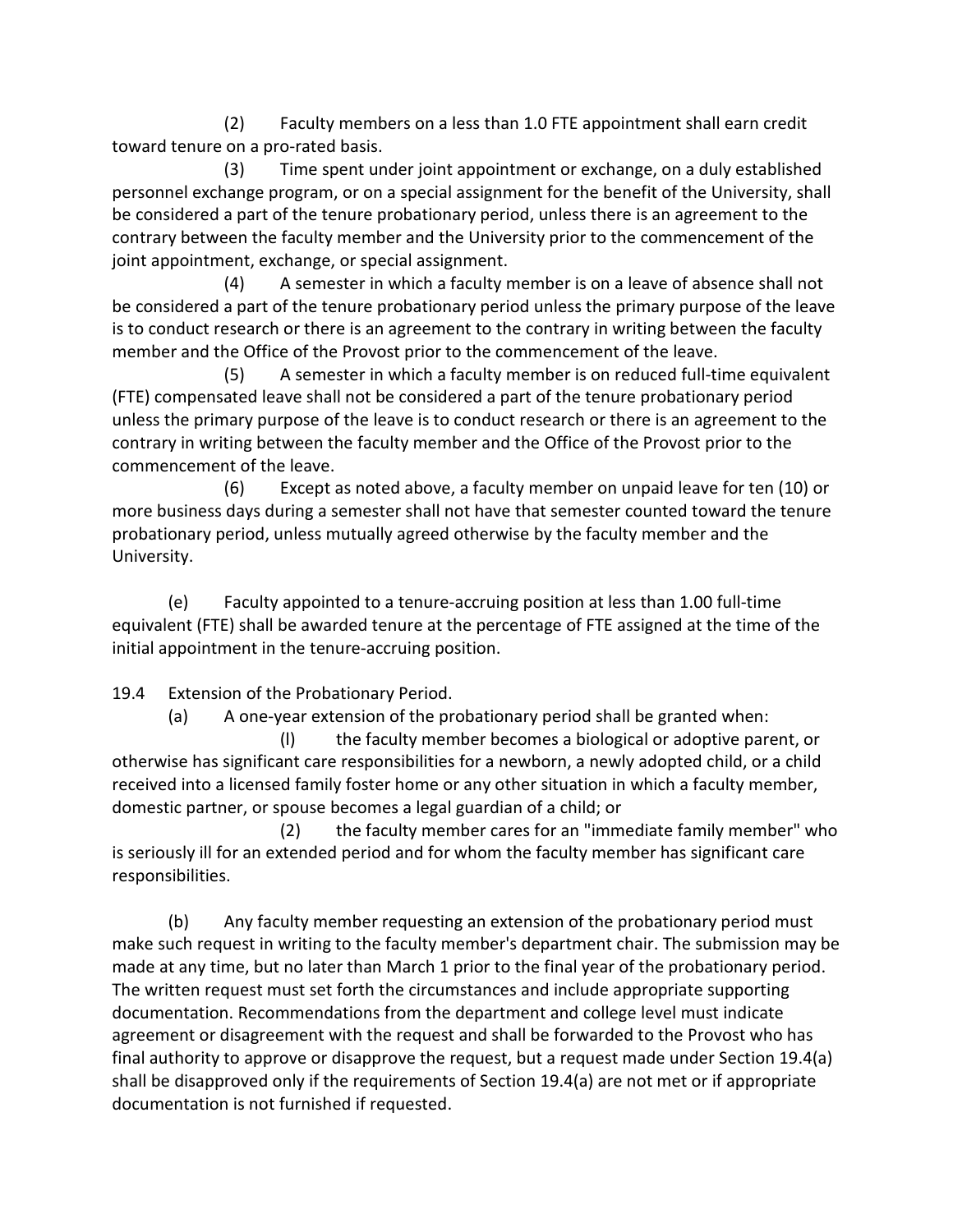(c) In addition to the above, a faculty member may request a one-year extension of the probationary period to allow the candidate to demonstrate professional excellence and capacity for future academic productivity. Such application shall be made before the President's final decision on the tenure nomination.

(d) The maximum extension of the probationary period that a faculty member can obtain under Section 19.4(a) is two years.

# 19.5 Criteria.

The awarding of tenure or promotion shall be a result of meritorious performance and shall be based on established written criteria specified by the University and clarified in writing by the faculty of the appropriate department in terms tailored to the department disciplines.

(a) The criteria for the granting of tenure or promotion shall be relevant to the performance of the work that the faculty member has been assigned to do and to the faculty member's responsibilities as a member of the University community.

(b) These criteria recognize three (3) broad categories of academic service as follows:

(1) Instruction, including regular classroom teaching, serving on or directing thesis or dissertation committees, and other instructional activities;

(2) Research or other creative activities, including scholarly publications; and

(3) Professional or public service.

(c) In most cases, tenure or promotion requires distinction in two of the three categories, one of which shall be the one designated as the faculty member's primary responsibility. "Distinction" in the categories shall be defined by each college and clarified in writing by the faculty of the appropriate department in terms tailored to the department disciplines and consistent with University standards.

(d) Department Clarifications of University Criteria. The chair and the faculty in each department shall develop and maintain written clarifications of the University's tenure and promotion criteria in terms tailored to the department's discipline(s) and assigned duties and consistent with University standards. Such discipline-specific clarifications must be agreed to in a secret-ballot vote by a majority of all tenured and tenure-accruing faculty of the department and must be approved by the dean and included in the department's bylaws in accordance with the bylaws provisions of this Agreement.

(1) These discipline-specific clarifications shall

a. be adaptable to various assigned duties;

b. be detailed enough that a reasonable faculty member should be informed about the performance or accomplishment expectations necessary to earn tenure or promotion, assuming that the accomplishments are of sufficient quality; and

c. identify some representative examples of the achievements or performance characteristics that would qualify for tenure or promotion if the requirement of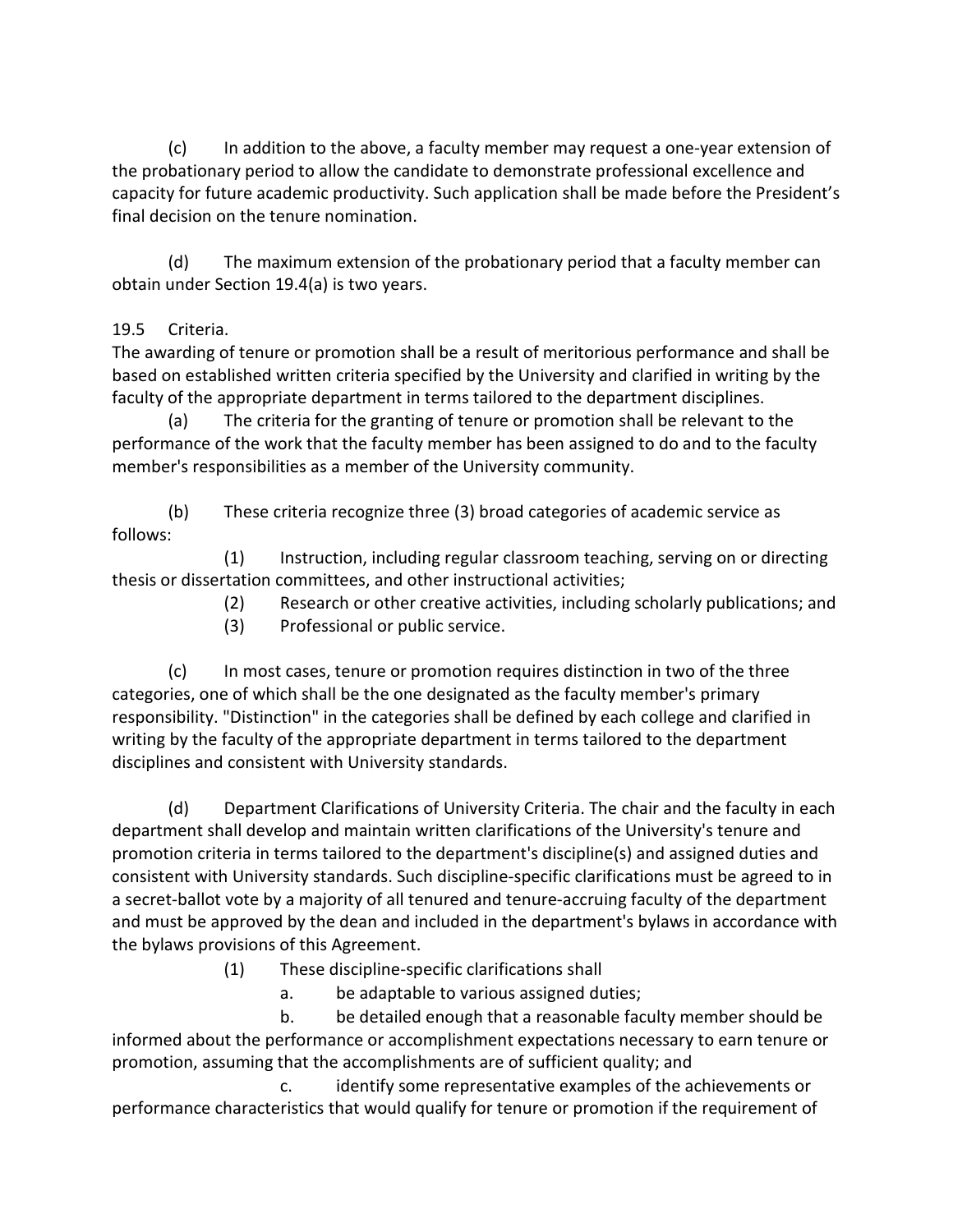distinction were met.

(2) With respect to research/scholarship/creative activity, these disciplinespecific clarifications shall address how the department values these activities and the outlets in which candidates might be reasonably expected to publish, exhibit, or perform.

(e) In assessing whether the faculty member has satisfied the criteria, the quality of the faculty member's performance shall be evaluated by the procedures outlined in this Article and the Article on Faculty Performance Evaluations. The decision shall take into account annual assignments and annual performance evaluations.

(f) These criteria shall be available in the department and college offices and posted on the department and college websites. All such criteria shall also be provided to the UFF-UF President.

19.6 Changes in Criteria for Tenure and Promotion.

The University may modify the criteria for tenure and promotion so long as the UFF has been notified of the proposed changes and offered an opportunity to discuss such changes in consultation with the President or designee.

(a) Changes to discipline-specific departmental clarifications of the University criteria shall be developed and approved according to the Bylaws article.

(b) Changes in criteria, including the discipline-specific departmental clarifications of those criteria, shall not become effective until one (1) year following adoption of the changes, unless mutually agreed to in writing by the UFF President and the University. The date of adoption shall be the date on which the University President or designee approves the changes.

(c) Effect on Faculty Members. If a faculty member has at least three (3) years of tenure-earning credit as of the date on which the new tenure and promotion criteria are adopted, the faculty member shall be evaluated under the criteria as they existed prior to modification, unless the faculty member notifies the University prior to commencement of the tenure or promotion consideration that the faculty member chooses to be evaluated under the modified criteria.

19.7 Progress Toward Tenure.

Midterm Review Assessing Progress Toward Tenure. A special midterm review shall be conducted for faculty members during the third year of the tenure probationary period. The purpose of this appraisal shall be to assess the faculty member's progress toward meeting the criteria for tenure and to provide assessments, suggestions, and guidance to assist the faculty member in fulfilling the University's tenure criteria.

(a) Faculty members of each department shall develop a procedure for conducting the review. This procedure must:

(1) identify how the tenured faculty members of the department will be involved in the appraisal and how the faculty member will be provided feedback regarding the analysis of progress toward tenure; and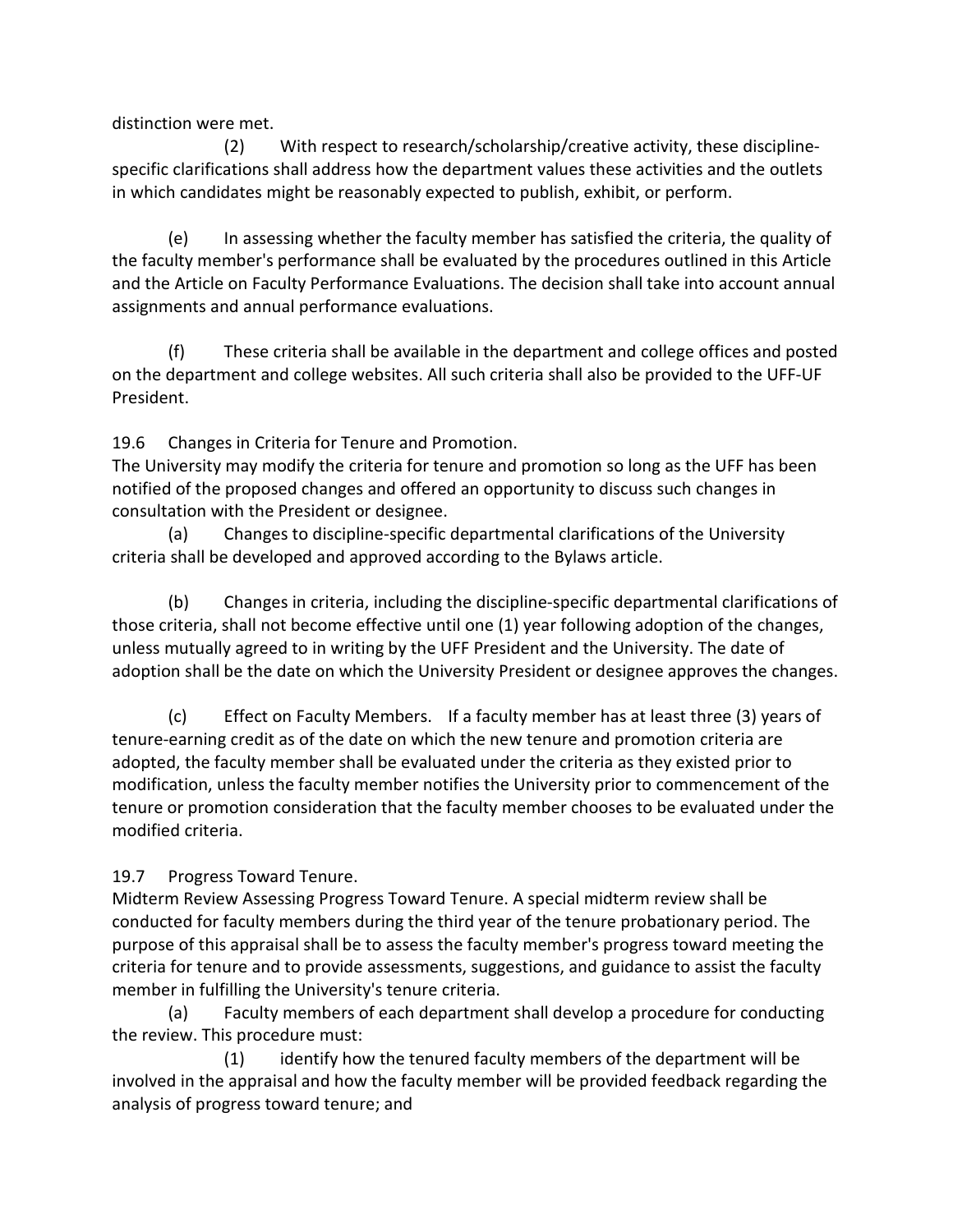(2) include an evaluation by the department chair and the dean of the faculty member's progress toward meeting the criteria for tenure.

(b) The faculty member under review shall compile an appraisal dossier containing the same kind of information as would be in a tenure dossier but without letters of evaluation. The department chair shall provide to the faculty member the following materials for inclusion in the dossier:

(1) Annual Assigned Activity, including the proportions of the faculty member's assignments, reported on the annual activities report that have been devoted to teaching, scholarship and service;

(2) Tenure Criteria for the University and the department's written discipline-specific clarifications of those criteria;

- (3) Peer evaluations; and
- (4) The faculty member's Annual Evaluations.

(c) Tenured faculty members of the appropriate department shall review the appraisal dossier and meet with the department chair to assess whether the faculty member under review is making satisfactory progress toward tenure, according to the kinds of expectations and indications of success that are appropriate at this point in the tenure probationary period.

(d) No later than the end of the Spring semester, the results of the review shall be shared with the faculty member. These results shall include any recommendations about how the faculty member might improve his/her performance and tenure dossier and what assistance might be available in the department, college, and University to address candidate needs and improve performance. Upon request, the faculty member shall be provided the opportunity to meet with the chair and/or the dean to discuss the review.

(e) The appraisal process shall be confidential to the extent permitted by law and internal to the department and the college office. Consequently, the appraisal shall not be placed in the faculty member's evaluation file and shall not be included in the faculty member's subsequent tenure dossier.

19.8 Initiation of the Tenure or Promotion Review Process.

(a) The department chair shall initiate the tenure or promotion nomination upon written request. A faculty member shall apply no later than July 1 for tenure or promotion consideration.

(b) The process begins when the appropriate department chair notifies the faculty member of his/her nomination or the faculty member provides the department chair with written notification of candidacy.

(c) Faculty eligible for tenure or promotion shall be provided with the URL of the department's written clarifications of the University criteria, "The University's Guidelines and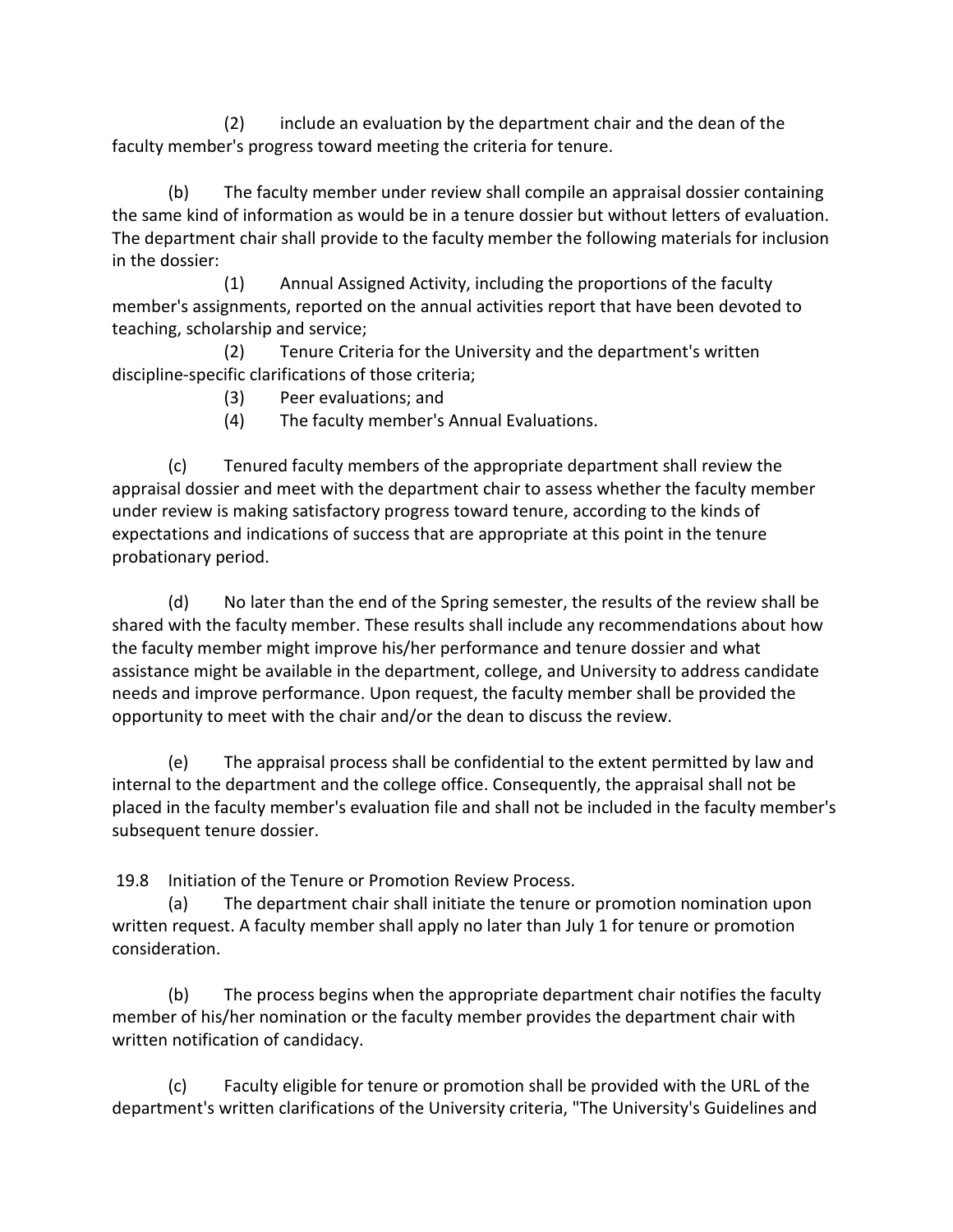Information Regarding the Tenure, Permanent Status and Promotion Process," and other materials, information, and forms that are used in the preparation of the dossier.

(d) The department chair shall inform the nominated faculty member about deadlines in the review process.

(e) Outside Letters of Evaluation. The University shall solicit evaluation of the candidate's research/scholarship/creative activities from qualified scholars in pertinent disciplines outside the University.

(1) The candidate shall submit a list of names to the chair. The chair shall be responsible for choosing the individuals who will be requested to submit letters of evaluation, provided that at least one-half of the evaluators who agree to write letters come from the candidate's list. If an insufficient number of individuals agree to serve as evaluators, the candidate shall submit additional names, as necessary.

(2) The chair shall send the same standard solicitation letter to the qualified scholars as necessary. The letter shall have appended to it the University criteria and the department's written discipline-specific clarifications. The evaluators will be asked to assess the candidate's research performance in order to determine whether it

a. satisfies the University criteria for tenure or promotion as clarified in writing by the candidate's department;

b. represents a significant contribution to the field; and

c. is comparable to the research performance of successful tenure or promotion candidates at the same stage in their careers at comparable public research universities.

(3) All solicited letters that have been received must be included in the tenure dossier.

(4) Candidates must, in writing, either waive or decline to waive the right to view the letters of evaluation before such letters are solicited. Letters of evaluation must be available to the candidate for review unless the candidate executes a written waiver of her/his right to view the solicited letters of evaluation. No candidate shall be penalized for declining to waive this right.

(5) The evaluators also shall be notified whether the candidate has or has not waived the right to view the letters.

(6) While the standard number of letters is not fewer than five, nor more than six outside letters, a college may elect to require a different number of outside letters, provided that all of the following conditions are met:

a. Any change in the number of required outside letters must be voted on by secret ballot and approved by a two-thirds majority of the tenured and tenureaccruing faculty in the college.

b. The range in the new number of required outside letters must remain no more than one, e.g., "no fewer than three and no more than four." The number of names submitted by the candidate shall be adjusted to be one more than the top of the range.

(f) Tenure or Promotion Dossier.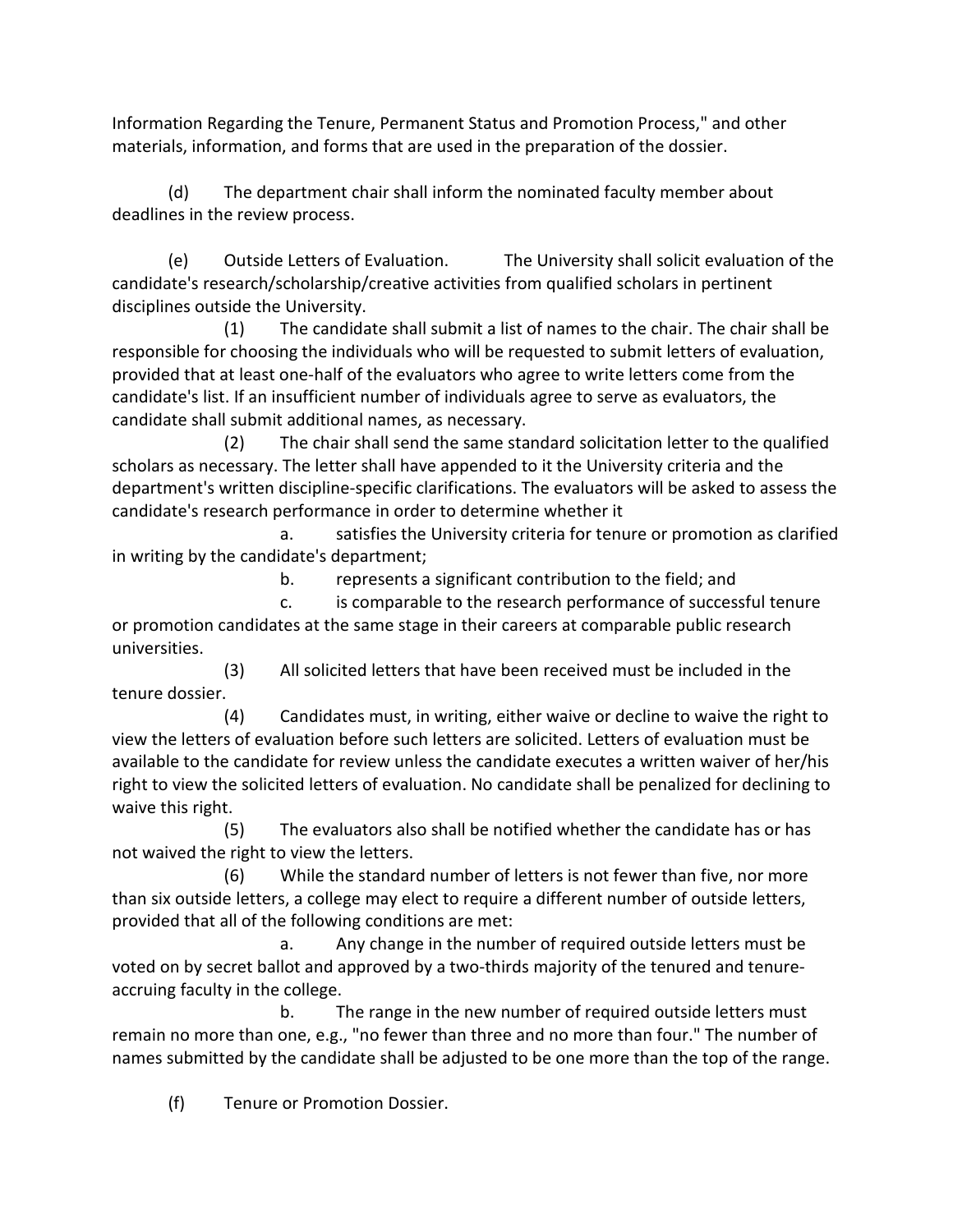(1) The only documents that shall be considered in making a recommendation are those contained or referenced in the dossier.

(2) The department chair shall advise the candidate in the preparation of the dossier. However, it shall be the responsibility of the faculty member to see that the dossier is complete and contains all the information that the faculty member believes is pertinent to the nomination.

(3) The dossier shall consist of the following stipulated materials, plus any other evidence the candidate chooses to present to support the candidacy. The candidate shall ensure that the dossier includes all of the materials required in this subsection and that the materials are in the following format, which may be further specified in the "Guidelines and Information Regarding the Tenure, Permanent Status and Promotion Process" provided that such specifications are consistent with the provisions of this Agreement:

- 1. nominee information cover page;
- 2. brief description of job duties;
- 3. areas of specialization;
- 4. assigned activity;
- 5. educational background;
- 6. employment;
- 7. year tenure was awarded;
- 8. the university's tenure criteria, the college's clarification of those criteria, and the appropriate department's applicable written discipline-specific clarifications of those criteria;
- 9. teaching, advising, and/or instructional accomplishments;
- 10. teaching evaluations;
- 11. educational portfolio;
- 12. graduate committee activities;
- 13. contribution to discipline narrative;
- 14. creative works or activities;
- 15. patents and copyrights;
- 16. publications;
- 17. lectures, speeches, or posters presented at professional conferences/meetings;
- 18. contracts and grants;
- 19. university governance and service;
- 20. consultations outside the university;
- 21. editor of a scholarly journal, service on an editorial advisory board, or reviewer for a scholarly journal;
- 22. international activities;
- 23. extension program;
- 24. clinical service or clinical activities;
- 25. service to schools;
- 26. membership and activities in the profession;
- 27. honors;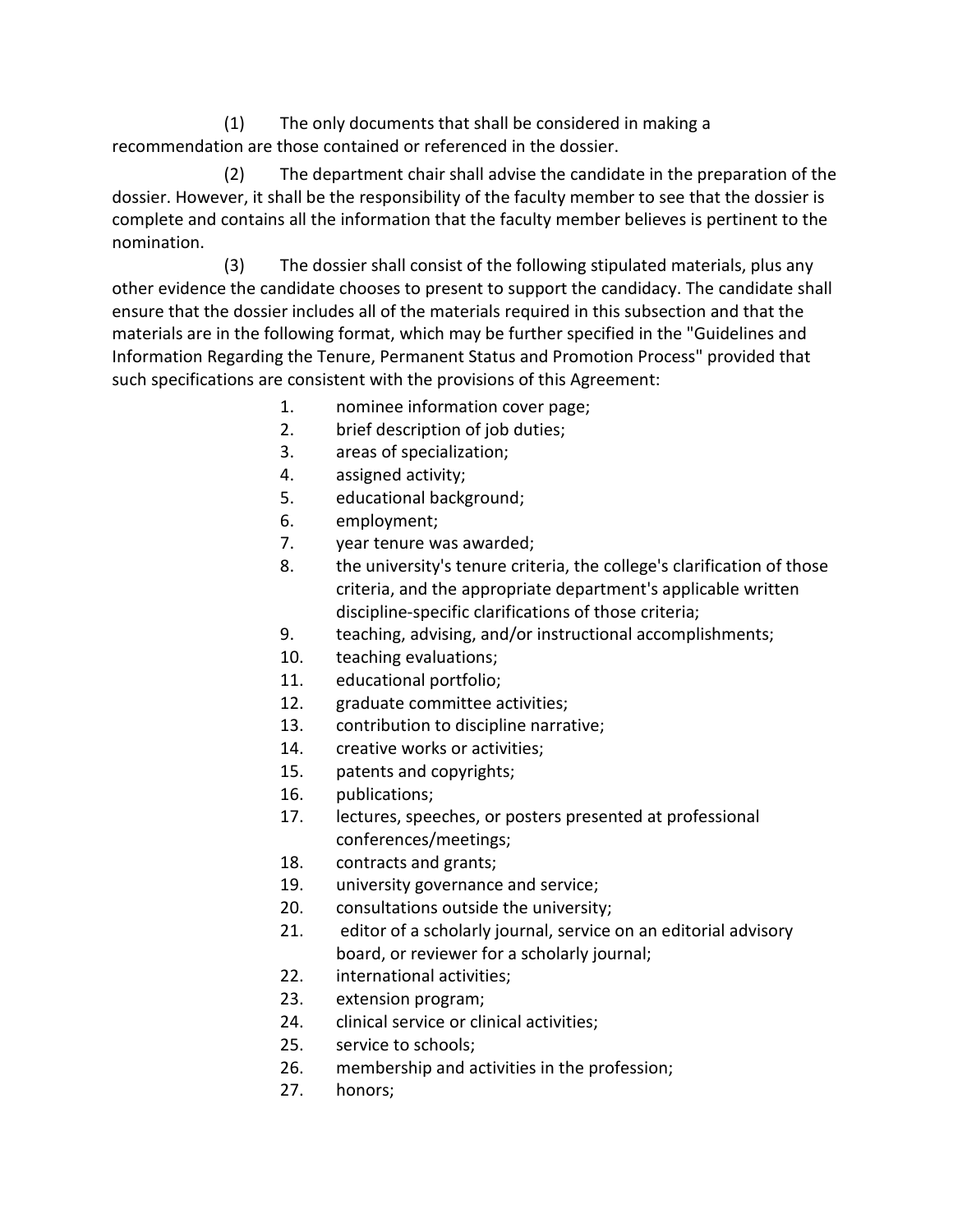- 28. chair's/director's letter;
- 29. dean's letter;
- 30. sample letter to evaluators and bio-sketches of individuals writing solicited letters of evaluation;
- 31. letters of evaluation;
- 32. copies of the last five annual letters of evaluation, where applicable; and
- 33. further information (any additional materials that the candidate believes is pertinent). Any documents that have been added to the dossier after the commencement of consideration shall be appended at the end of the dossier and shall indicate the individual who requested the additional document, the date the document was added, and the reasons why the document was included.

(4) The contents of the dossier shall only be available for inspection by the candidate, University officials who use the information in carrying out their responsibilities, the faculty who are charged with the responsibility of evaluating the candidate's performance, and pursuant to Florida law.

(g) Candidate's Verification of the Dossier. Before there can be a consideration of a candidacy for tenure or promotion, the candidate must review the dossier to ensure that it is complete and contains all the information that the candidate believes is pertinent to the candidacy.

(1) Prior to the review of the nomination and at any point in the review process, the candidate shall have the right to review the contents of the dossier and may attach a concise written response to any material in it. If the candidate has waived the right to review the letters of evaluation, these shall not be made available to the faculty member.

(2) The candidate shall verify (electronically) the completeness of the dossier prior to the department review and secret ballot.

(3) After the verifying statement(s) have been signed, a copy of the completed dossier shall be available to the candidate, except that if the candidate has waived the right to see letters of evaluation such letters will be removed.

(h) Alterations to the Dossier.

(1) After the candidate's verification of the dossier, no materials shall be added to, deleted from, or changed in the dossier without the candidate's consent, except for:

a. information as specified above, which may have been inadvertently omitted or incorrectly entered;

b. the written assessments and recommendations of faculty committees and administrators who are charged with making recommendations regarding the candidate's application, and the candidate's response to these, if any; and

c. clarification, documentation or validation of assertions made by the candidate, when requested in writing by official reviewing faculty committees and administrators.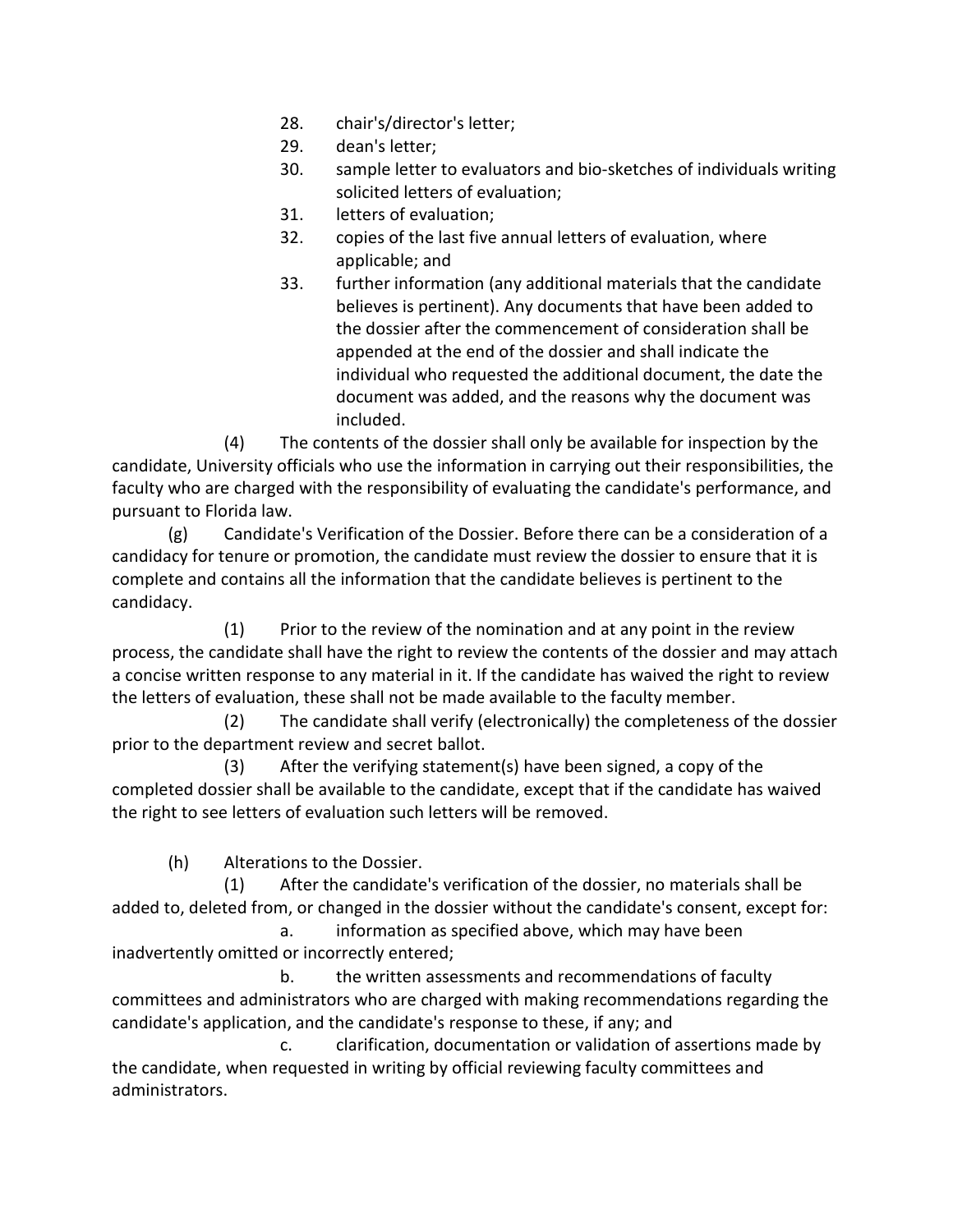(2) Candidates shall not be required to provide additional information or materials clarifying areas that are not referenced in Sections 19.8(f) and 19.8(h)(1), above, nor shall candidates be penalized or disadvantaged for refusing to provide such unrequired information or materials.

(3) The candidate may add, delete, or change materials that directly pertain to the dossier by supplying a copy to the appropriate administrator, provided that after any such alteration the dossier contains all of the required materials. The date of inclusion or alteration in dossier shall be recorded on the material.

(4) If any material is added to, deleted from, or changed in the dossier by anyone other than the candidate after the commencement of the consideration process, including results of the votes and copies of both the chair's and the dean's letters, a copy of any such additions, deletions, or changes, other than letters of evaluation to which the faculty member has waived the right to review, shall be available to the candidate within five (5) days by personal delivery, email, mail, or the on-line system. Within ten (l0) days of receipt of the material, the candidate may supply a concise response, which shall be added to the tenure dossier. The dossier shall not be forwarded until either the candidate submits a response, indicates in writing that he/she will not be making a response, or until ten (10) days have elapsed from the date of the candidate's receipt of additional or changed material, whichever occurs first.

(5) Except by consent of the candidate, there shall be no anonymous material in the dossier except for numerical summaries of student evaluations that are part of the regular evaluation procedure of classroom instruction and/or written comments from students obtained as part of that regular evaluation procedure. If written comments from students in a course are included in the dossier, all of the comments obtained in the same course must be included.

(6) Materials in the file shown to be contrary to fact shall be corrected before a review of the file can continue. This section shall not authorize the alteration of materials in the evaluation file when there is a dispute concerning a matter of judgment or opinion.

19.9 Tenure or Promotion Review and Recommendation Procedures.

Recommendations for the awarding of tenure or promotion shall proceed through the following levels of review: appropriate department faculty, department chair, college Tenure and Promotion Committee, dean (or director in the case of the Florida Museum of Natural History), and the University Academic Personnel Board, and President. At all levels the participants shall be provided with the University criteria, clarifications of the criteria by the College, and departmental discipline-specific clarifications of the criteria. Recommendations by the President or designee to grant tenure shall be forwarded to the Board of Trustees for final decision. All recommendations in this process, along with any candidate responses to those recommendations, shall be included in the dossier prior to the dossier being forwarded to the next review step.

(a) Faculty and administrators participating in a review are advised to consult the tenure and promotion Article. The administrator at each level shall be responsible for ensuring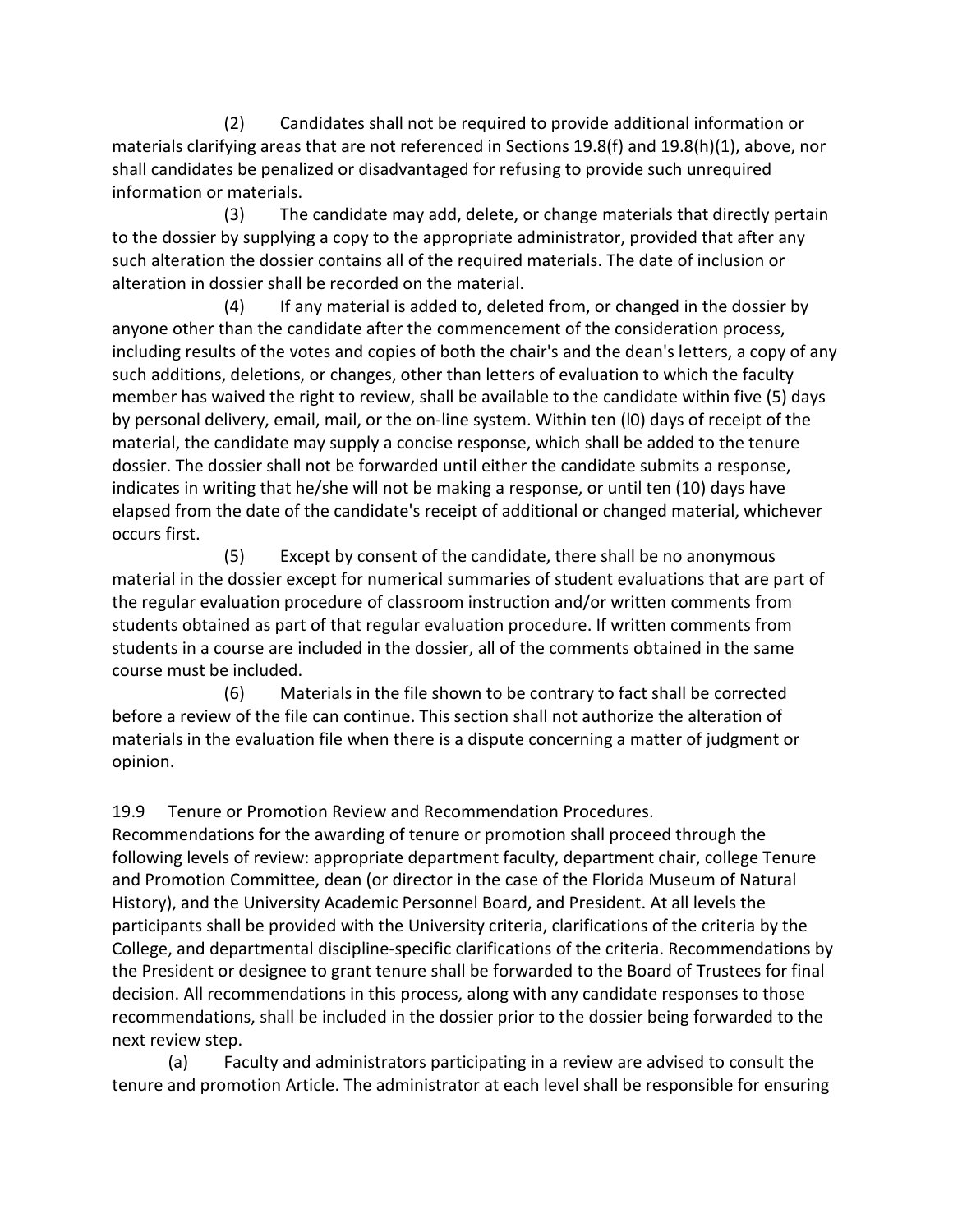that the review at that level is conducted in a manner consistent with the provisions of the tenure and promotion Article.

(b) The only documents, information, or materials that shall be considered in making a tenure or promotion recommendation are those contained or referenced in the dossier.

(c) The candidate may submit a written response to any recommendations added to the dossier at any stage in the review process.

(d) The dossier must be forwarded to each level of review unless the candidate withdraws.

(e) Review and Vote by Department Faculty.

(1) If a department uses a committee to provide a written assessment of the candidate's qualifications for tenure or promotion, the department committee shall submit its written assessment to the department chair, who shall share it with the faculty before they meet to discuss and vote on the candidate.

(2) The appropriate faculty members of the department shall review the dossier and any materials referenced in it and shall meet to discuss the nomination. In tenure cases, only tenured faculty members may vote; in promotion cases, only those with a rank above the candidate may vote.

(3) The department chair shall conduct a poll by secret ballot following the meeting. If department policy provides for input from another unit in which the candidate holds an appointment, whether it is in the form of written comments or a vote by the secondary unit, that input shall be advisory only. The chair shall report the vote on the Nominee Information Cover Sheet of the dossier (i.e., for, against, abstaining, and absent). The number of faculty voting for, against, abstaining, and absent shall equal the total number of faculty members of the department eligible to vote according to this collective bargaining agreement.

(f) Department Chair's Review and Recommendation.

After reviewing the candidate's dossier, the department chair shall submit a written assessment of the candidate's qualifications with reference to the department's written discipline-specific clarifications of the University's tenure criteria and make a positive or a negative recommendation. The chair's letter may explain or clarify such issues as exceptional assignments, unique contributions or unusual votes.

(1) The candidate shall have ten (10) days from receipt of the department chair's letter to submit a written response.

(2) The candidate's dossier shall be forwarded to the College Tenure and Promotion Committee for consideration.

(g) Review by the College Tenure and Promotion Committee.

(1) The Committee shall be comprised of tenured faculty members in the college. No less than one-half of the committee members shall be elected by the tenured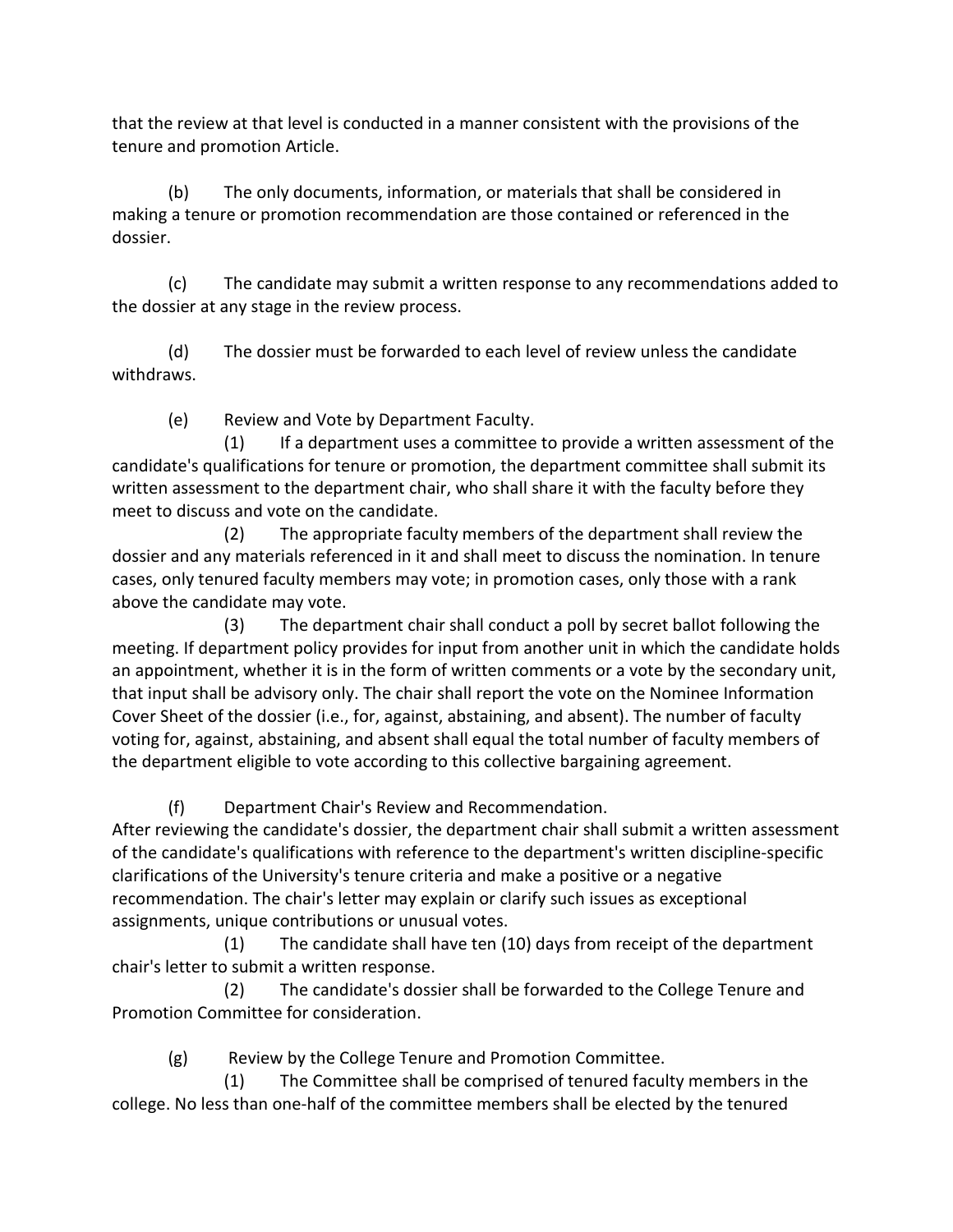faculty members of the college. Only those with a rank above the candidate may vote in promotion cases.

(2) The College Tenure and Promotion Committee shall review the candidate's dossier and report on the strengths and weaknesses of the record in terms of the University's criteria and the appropriate department's applicable written discipline-specific clarifications of those criteria.

(3) Evaluations of a candidate's performance shall be based on the candidate's assigned duties.

(4) If there are questions about a dossier, the Committee through its secretary shall notify the chair and the candidate, so they may respond.

(5) The Committee shall provide recorded individual assessments to the dean as part of its fact-finding and consultative role.

a. An individual assessment shall consist of a committee member's indicating whether or not the candidate meets the University standards for tenure or promotion in terms of the College's clarifications of those standards, and the appropriate department's applicable written discipline-specific clarifications of those standards as approved by the College.

be identified.

b. The individual faculty members making the assessment shall not

(6) After reviewing each candidate's dossier, including the written assessments and recommendations of the department chair, members of the College Tenure and Promotion Committee shall meet with the dean to share their assessments.

(h) Dean's Review and Recommendation.

(1) After reviewing the candidate's dossier the dean shall submit a written assessment of the candidate's qualifications for tenure or promotion in terms of the University's criteria, the College's clarification of those criteria, and the department's written discipline-specific clarifications of those criteria and make a positive or a negative recommendation. The dean's letter shall explain or clarify such issues as exceptional assignments, unique contributions, or unusual votes.

(2) The dean shall forward a copy of the letter to the candidate and the department chair.

(3) The candidate shall have ten (10) days from receipt of the dean's letter to request a meeting with the dean or submit a written response.

(4) The dean shall not forward the dossier until either the candidate submits a response, indicates in writing that he/she will not be making a response, or the ten (10) day period for responding expires, whichever occurs first. The dean must sign the nomination indicating endorsement or lack of endorsement for the nomination before it can be forwarded to the University Academic Personnel Board.

(i) Review by the University Academic Personnel Board.

(1) The Academic Personnel Board shall serve in a fact-finding and consultative role. It shall assess the candidate's dossier according to the criteria and report its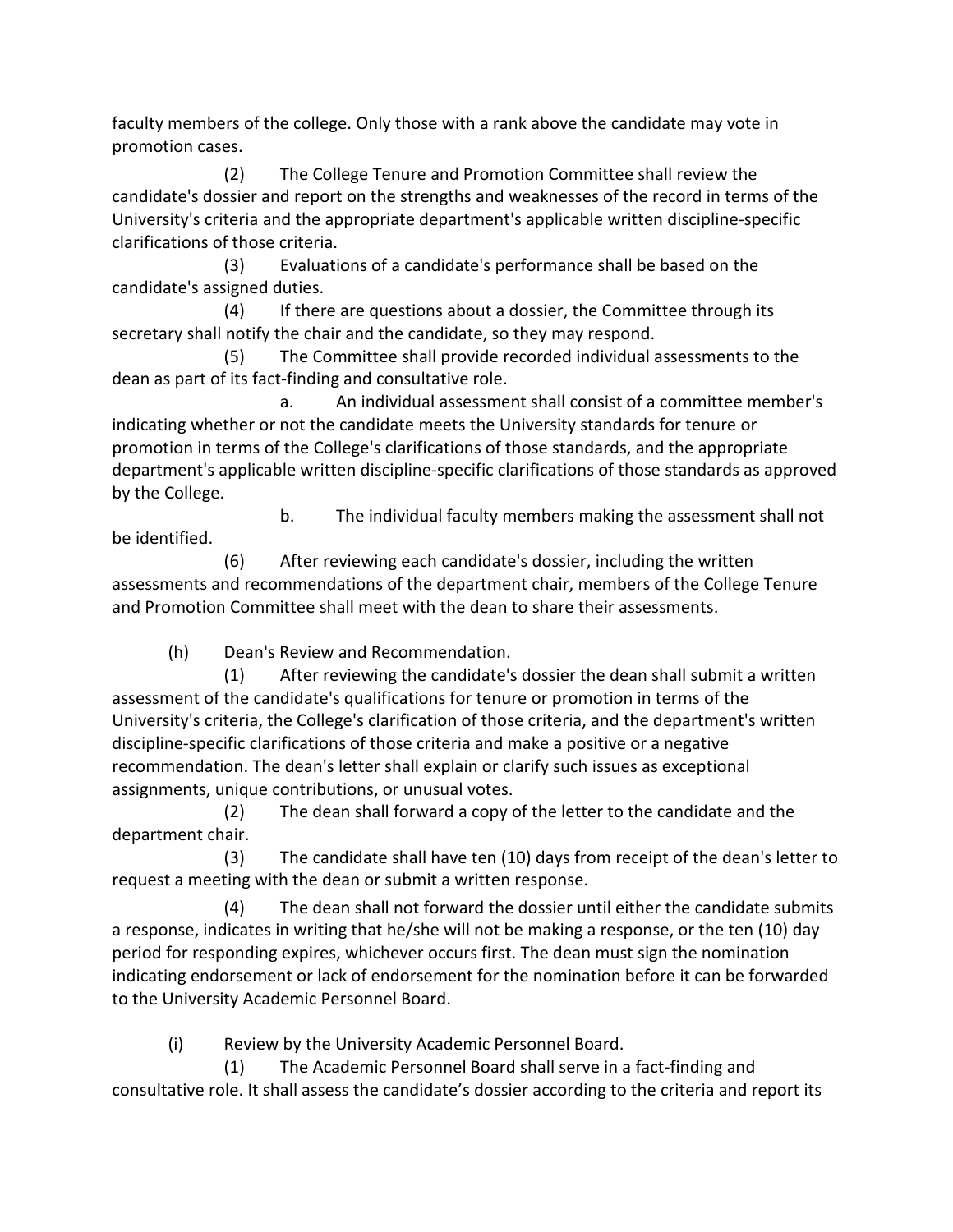assessment to the President or designee.

(2) If there are questions about a dossier, the Academic Personnel Board shall notify electronically those affected.

(3) The candidate's dossier shall be forwarded to the President or designee for consideration.

(j) President's Review and Recommendation.

(1) After reviewing the candidate's dossier and consulting with the Academic Personnel Board, the President or designee shall make a final determination regarding whether to nominate the candidate for tenure to the Board of Trustees.

(2) After reviewing the candidate's dossier and consulting with the Academic Personnel Board, the President or designee shall make the final decision regarding whether to promote a candidate.

(3) The President or designee shall notify the dean of a potential negative decision, who shall notify the department chair and the candidate not less than ten (l0) days before the President's official notification of the decision on tenure or promotion.

19.10 Tenure and/or Promotion Decisions.

(a) Tenure. By the end of the tenure probationary period, a faculty member shall either be awarded tenure or given notice that further employment will not be offered pursuant to the non-renewal provisions of this Agreement. The Board of Trustees shall make the final decision to award tenure. Faculty members who withdraw from consideration during the last year of the probationary period will be non-renewed.

(b) Promotion. The President or designee shall make the final decision whether to promote a candidate.

(c) Faculty members being considered for tenure or promotion may withdraw from consideration provided that the withdrawal is made before the President's official notification of the decision. Except for candidates in their final year of the probationary period, such withdrawal shall be without prejudice.

(d) Tenure decisions shall normally be made at the June Trustees meeting, and tenure or promotion will be effective on July 1 for twelve-month faculty members and at the beginning of the academic year for nine-month (academic-year) faculty members. Decisions on faculty members who are appointed with tenure as a condition of employment shall normally be made at the Trustees meeting immediately following the acceptance of employment.

## **ARTICLE 20 SABBATICALS AND PROFESSIONAL DEVELOPMENT PROGRAMS**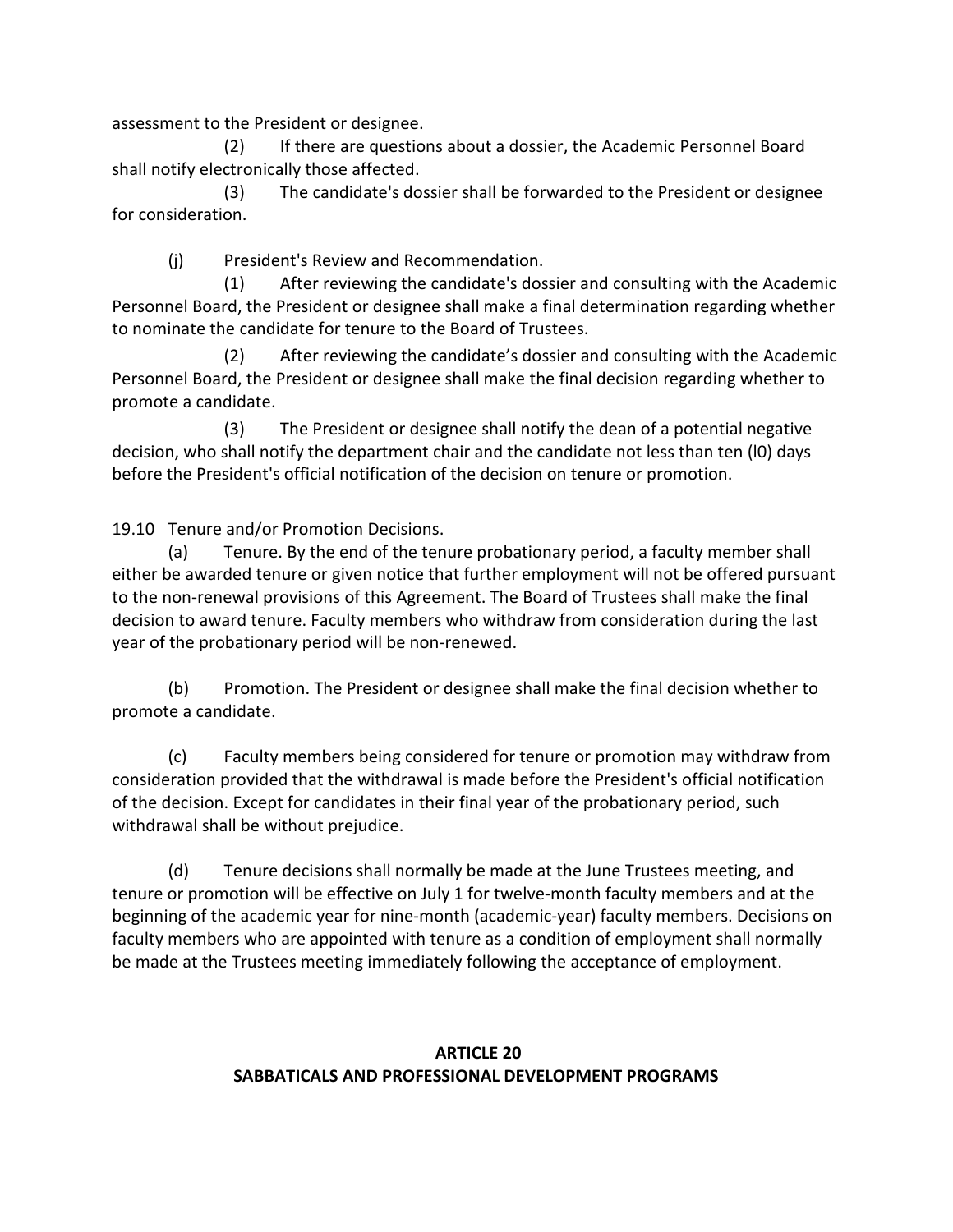20.1 Sabbaticals and professional development awards for 2013-14 were granted under the provisions of the 2010-2013 collective bargaining agreement. The program below starts with the application process in 2013-2014.

20.2 The parties agree that research and development programs are intended to advance the abilities of faculty members and to strengthen the university as well. Such programs contribute significantly to the quality and success of research universities, and they provide eligible faculty members with the opportunity for professional renewal, planned travel, study, formal education, research, writing, faculty development, certification, or other experiences of professional value. The parties agree that such programs must be flexible to meet the diverse needs of faculty in the bargaining unit.

# 20.3 Sabbaticals.

Sabbaticals are granted to tenured faculty members to permit them to engage in intensive programs of research and/or study. Sabbaticals are accorded to faculty members to enable them to further their research or other creative activities, to improve teaching skills, to enhance the university's distinction and a faculty member's value to the university. Sabbaticals are granted in a process described in this article.

20.4 Sabbatical Eligibility.

(a) Full-time tenured faculty members with at least six (6) years of full-time service at the University who have not taken a sabbatical within the last six (6) years are eligible for sabbaticals.

(b) A faculty member may opt for an alternative sabbatical as described in 20.5.

# 20.5 Alternative Sabbatical Pilot Program.

(a) Tenured faculty members may have professional development needs that do not fit comfortably in a traditional sabbatical program. Included are such things as assignments of shorter duration than a sabbatical, special funding to support unique non-salary costs associated with a project (such as travel), or special projects where a summer appointment would be more useful.

(b) A tenured faculty member may opt to apply for an alternative sabbatical program at any time if not previously awarded an alternative sabbatical. The faculty member is limited to one such alternative sabbatical every three years.

(c) The alternative sabbatical is in lieu of a sabbatical and, if taken, re-sets the sabbatical eligibility clock.

(d) If not awarded, sabbatical eligibility is not affected.

(e) Provided there are sufficient qualified proposals for this alternative program, the University shall provide \$500,000 in each fiscal year.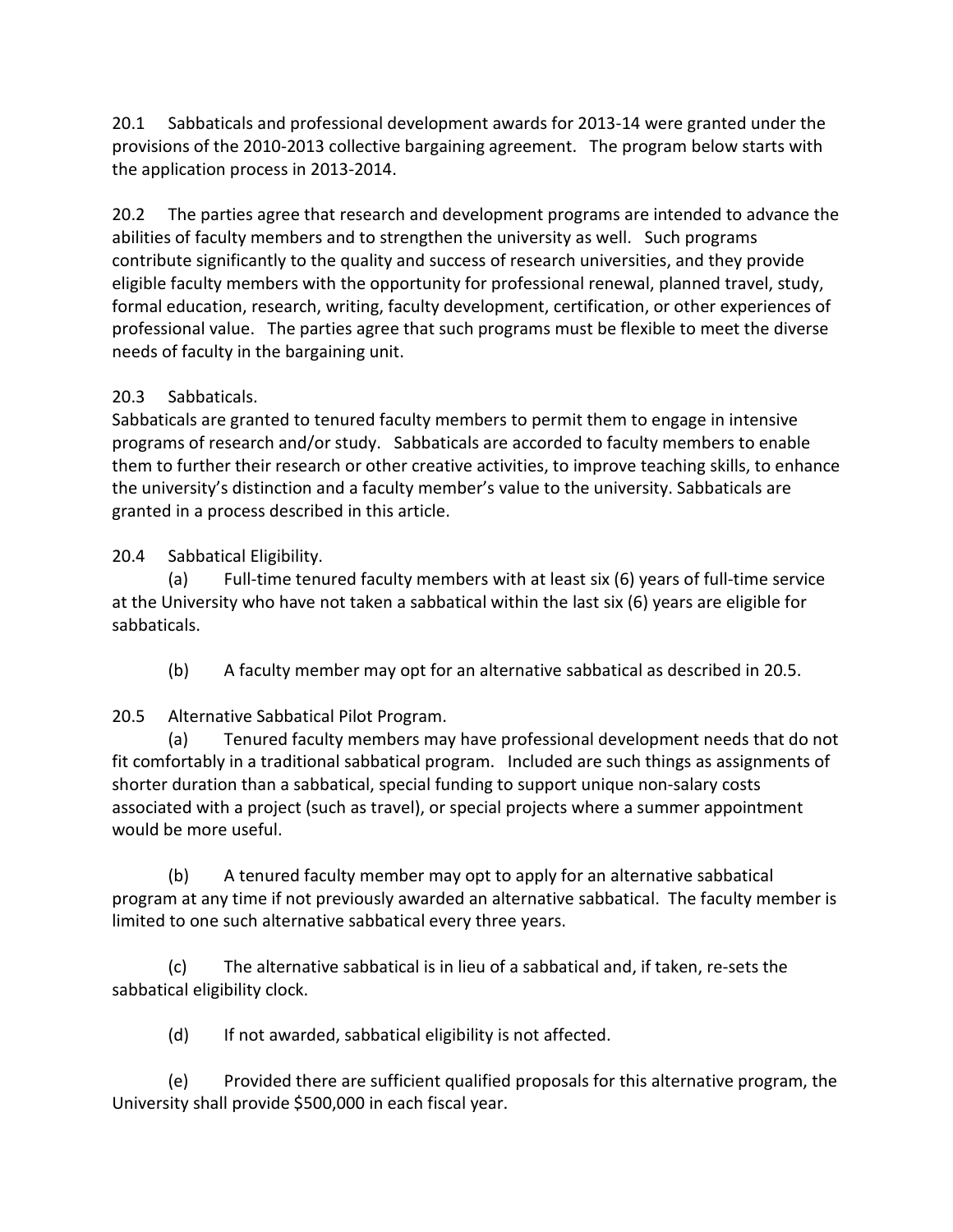(f) Alternative sabbaticals are distinct from regular sabbaticals.

(g) This alternative sabbatical program is a pilot and concludes with awards made for the 2016-17 academic year.

(h) The parties agree to create a study committee in Spring 2015 to review the effectiveness of this pilot program and to recommend any changes to it.

## 20.6 Sabbatical Allocations.

The University will allocate 50 two semester full pay sabbaticals and 40 one semester full pay sabbaticals each fiscal year for members of the bargaining unit. If the pattern of such applications suggests a different allocation between one and two semester sabbaticals and the college committee so recommends, a college may change the mix of sabbaticals, so long as the total semester units awarded is equal to the total semester units allocated to the college. The University will distribute this sabbatical allocation to each of the colleges in proportion to the number of eligible faculty. The University shall notify UFF at the same time as the colleges of the allocation of the sabbatical units.

20.7 Applications for sabbaticals shall be submitted to the faculty member's department chair by October 15. Final decisions shall be made by January 15. Each application shall state whether it is for a traditional one or two-semester sabbatical or the alternative sabbatical program. A faculty member may apply for only one option (two-semester sabbatical, onesemester sabbatical, or an alternative sabbatical). The application shall include the following:

applicant's name; applicant's department;

number of years of full-time service at the University; semester(s) that the sabbatical is requested for; dates of previous sabbaticals, including any deferred sabbaticals; a statement of no more than 750 words describing the planned activities, specific results

anticipated from the sabbatical, and any anticipated income, particularly if proposal involves appointment at another academic institution.

20.8 The faculty member applying for an alternative sabbatical shall provide a detailed budget and may include a request for replacement costs for reduced teaching load during the alternative sabbatical. The maximum award shall be \$50,000. The University, at its discretion, may not charge the replacement costs against the award.

20.9 Process for Review of Sabbatical Proposals

(a) The chair shall make a recommendation on whether the university should award a proposed sabbatical.

(b) The college committee (described in 20.11 below) shall make a recommendation to the dean on whether the university should award a proposed sabbatical.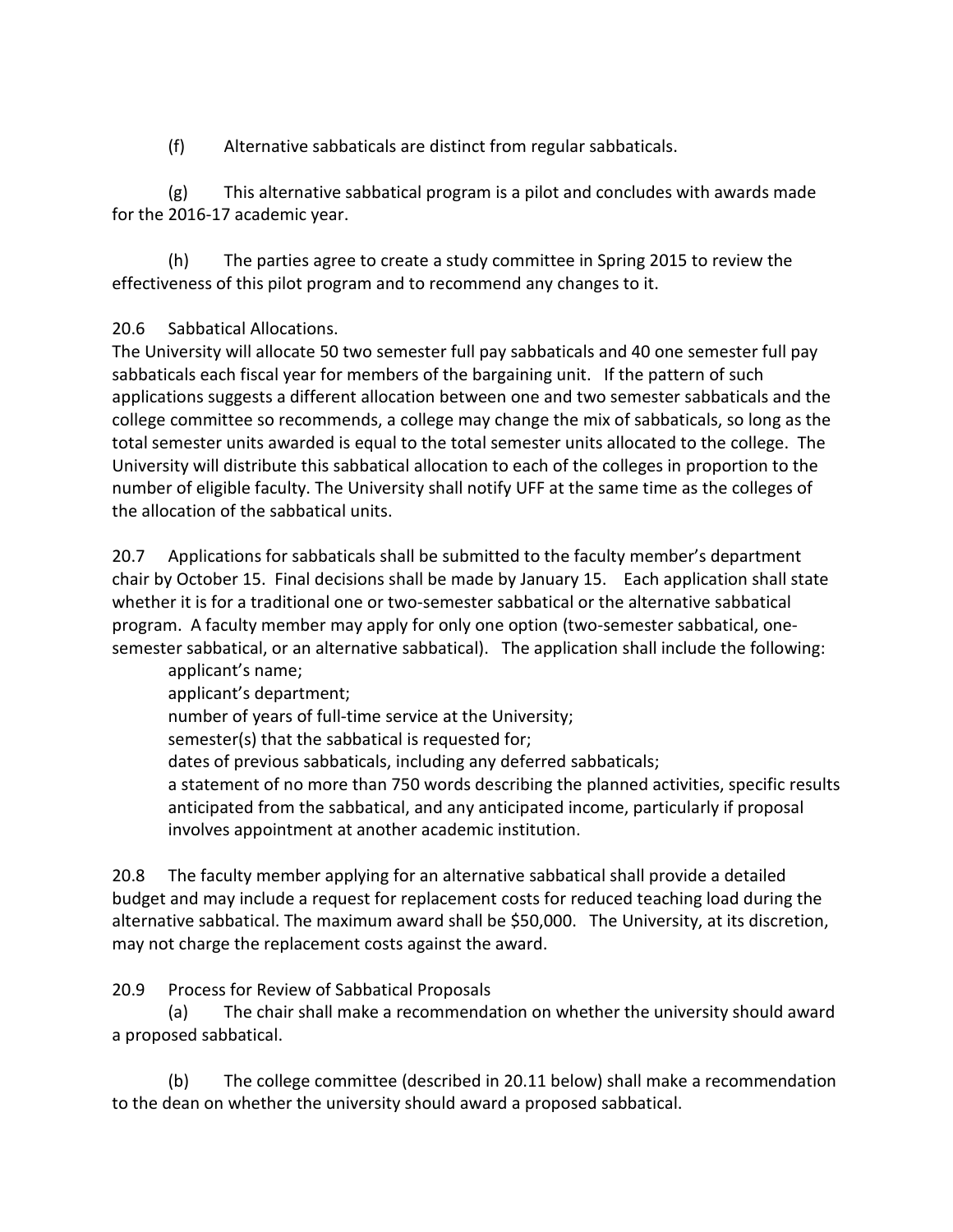(c) The dean may fund a proposal, refer it back to the faculty member for resubmission, or deny the proposal. Before denying a proposal that has been supported by both the chair and the college committee, the dean shall consult with the chair and the committee. The dean shall notify the faculty member in writing of the denial for the sabbatical, with reasons.

(d) A faculty member denied a sabbatical for whatever reason is free to submit a new proposal the following year.

(e) If a dean does not spend the allocation in a given year because there are not sufficient proposals to effectively use the allocation, the unused allocation will be forwarded to the following year.

(f) If there are more recommended traditional sabbaticals than available allocations, those individuals with the most years of service since a previous sabbatical shall be granted the sabbatical. In the event that the seniority provision requires a decision between those with identical seniority, the college committee shall rank order only those applications. This sabbatical seniority does not apply to the alternative sabbatical proposals.

20.10 Process for Review of Alternative Sabbatical Proposals.

(a) The chair shall make a recommendation on whether the university should award the alternative sabbatical.

(b) The college committee (described in 20.11 below) shall make a recommendation to the dean on whether the university should award the alternative sabbatical.

(c) A faculty committee consisting of tenured faculty from the bargaining unit shall make determinations about the awards, including a determination of appropriate funding for each. The Colleges of Education, Engineering, and Liberal Arts and Sciences shall elect a nominee from the tenured faculty to serve on the committee for staggered two-year terms. The other colleges in the bargaining unit, plus the museum and the library, shall each elect a nominee from the tenured faculty members to serve on the committee. The provost shall select three faculty members from the other colleges to serve on the committee for staggered twoyear terms. The provost's selections shall strive to reflect both the relative size of the academic units and an appropriate disciplinary mix of the members.

20.11 College Committees on Sabbaticals.

Each College shall have a sabbatical committee elected by and from the fulltime tenured faculty members in the College. Its primary responsibility is to assess whether proposals meet the standards.

20.12 Terms and conditions of sabbaticals. The following terms and conditions apply: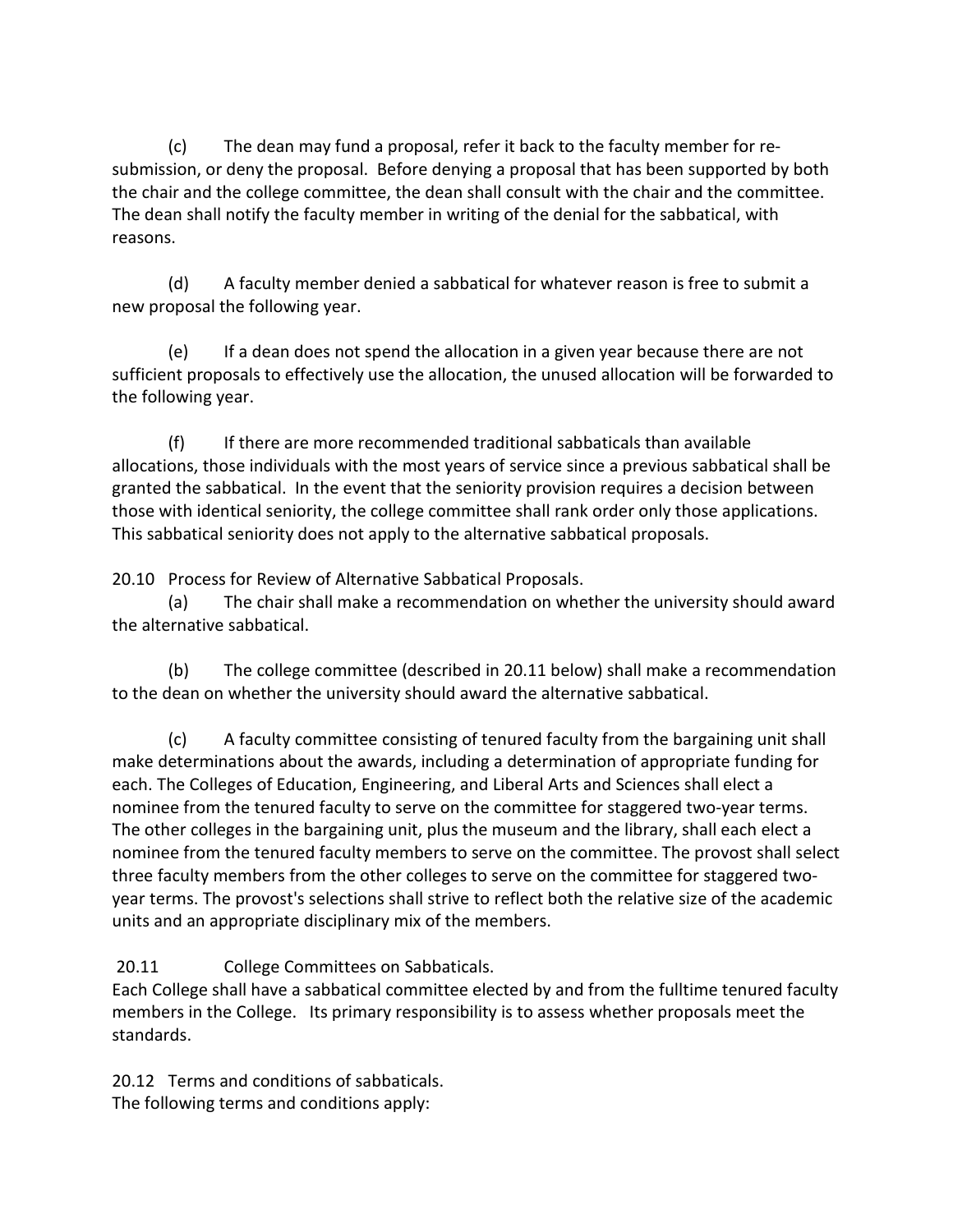(a) A faculty member and the University may agree to a different schedule than the traditional one or two semester leave during a single academic year. Included options are sabbaticals spread over two academic years or a sabbatical at half pay.

(b) A faculty member must notify the chair and the dean by January 31 that the faculty member accepts or declines the awarded sabbatical. The faculty member may resubmit at a later time without prejudice.

(c) A sabbatical may be postponed for a semester or a year, either at the request of the faculty member or by the University. The period of postponement shall be credited for eligibility for a subsequent sabbatical.

(1) Staffing problems may, on occasion, require the University to postpone an awarded sabbatical. In such instances the faculty member will be provided with his or her sabbatical the following semester or year, or another time agreed to by the faculty member and the University.

(2) When a faculty member requests the postponement, the faculty member does not reapply but simply takes the sabbatical at a time approved by the chair and dean.

(d) A faculty member compensated through a contract or grant may receive a sabbatical if the contract or grant allows such and the faculty member meets all other eligibility requirements.

(e) A faculty member must return to the University for at least one (1) academic year following the completed sabbatical. Return to the University of salary received during the sabbatical may be required if the faculty member fails to meet this obligation.

(f) Contributions to retirement shall be continued on a basis proportional to the salary received.

(g) Contributions made to employee insurance programs and any other employee benefit programs shall be continued during the sabbatical.

(h) While on sabbatical, a faculty member shall be permitted to receive funds for travel and living expenses, and other sabbatical-related expenses from sources other than the University such as fellowships, grants-in-aid, and contracts and grants, to assist in accomplishing the purposes of the sabbatical. Receipt of funds for such purposes shall not result in reduction of the faculty member's University salary.

(i) Grants for such financial assistance from other sources may or may not be administered through the University.

(j) If financial assistance is received in the form of salary, the University salary shall normally be reduced by the amount necessary to bring the total income of the sabbatical period to a level comparable to the faculty member's current year salary rate. In certain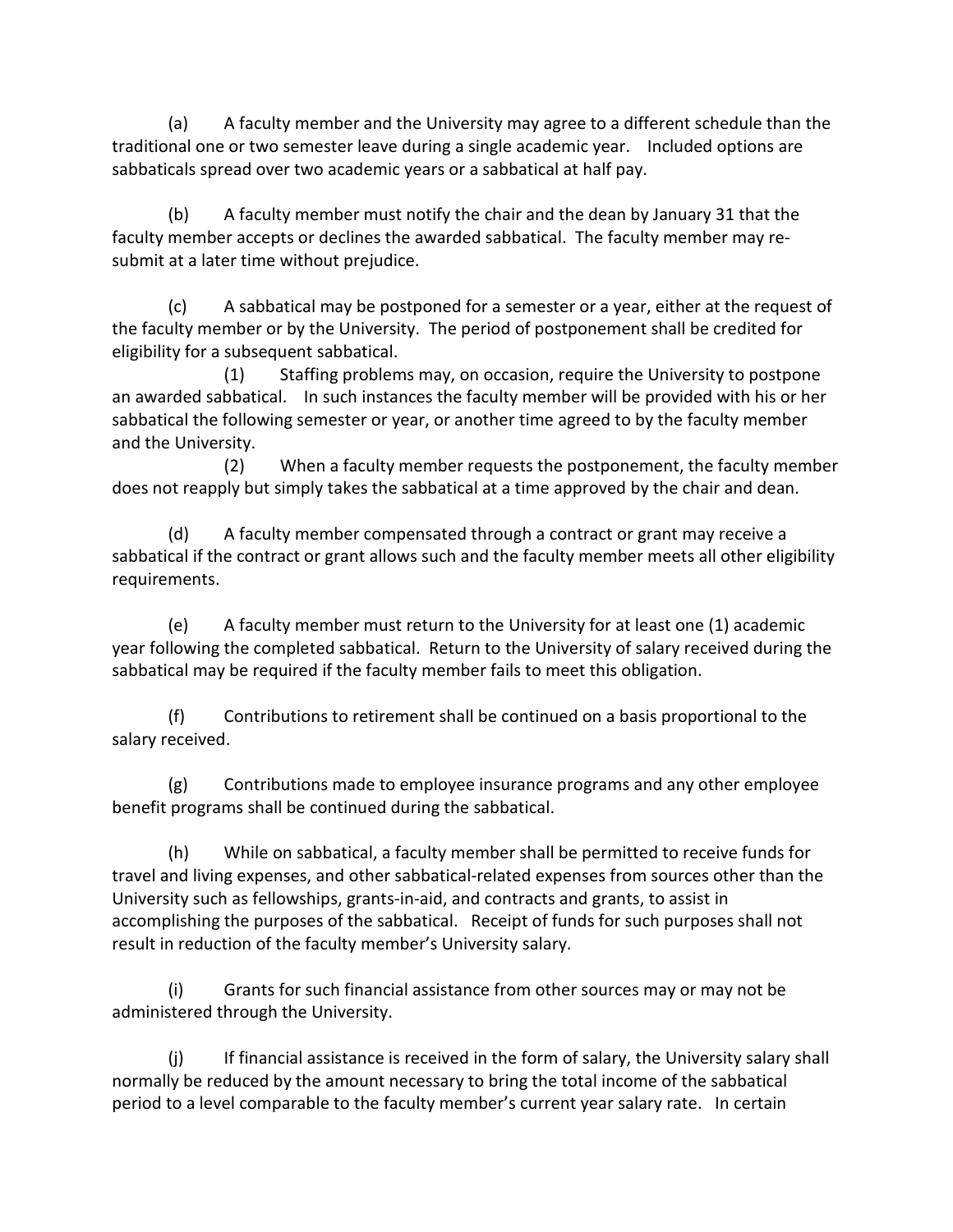instances, the University may waive this requirement because of special costs associated with the sabbatical.

(k) Employment unrelated to the purpose of the sabbatical is governed by the provisions of Article 26, Conflict of Interest and Outside Activity.

(l) Upon completion of the sabbatical, a faculty member shall provide the University with a written report addressing the results of the sabbatical. Accruing eligibility for a future sabbatical will not begin until appropriate report has been submitted.

20.13. Professional Development Program. The University will provide professional development awards for those not eligible for sabbaticals, as described below.

20.14 Professional Development Program Eligibility.

Full-time faculty members with six (6) or more years of service at the University shall be eligible for the professional development program, except those members who are serving in tenureaccruing or tenured positions. PKY faculty members are included in this group, including PKY faculty with permanent status. Once eligible, faculty members may receive a professional development award once every six years of fulltime service.

20.15 Each year, the University shall make available at least one (1) professional development award for one (1) semester at full pay or a mutually acceptable alternative for each twenty (20) eligible faculty members, subject to the eligibility, application, and selection criteria set forth in this article. Professional Development Awards shall be divided among the colleges according to their proportion of eligible faculty.

20.16 Professional development assignments normally are one semester in length, but individuals may propose alternative approaches (a summer stipend, support for other professional development activities that do not fit a standard semester schedule, internship support).

20.17 At least one such award shall be reserved every other year for P.K. Yonge faculty.

20.18 Applications for the professional development program shall be submitted to the faculty member's department chair by October 15. Final decisions shall be made by January 15. Each application shall include the following:

applicant's name; applicant's department; number of years of full-time service at the University; semester(s) that the award is requested for; dates of previous awards; a statement of no more than 750 words describing the planned activities, specific results anticipated, and any anticipated income.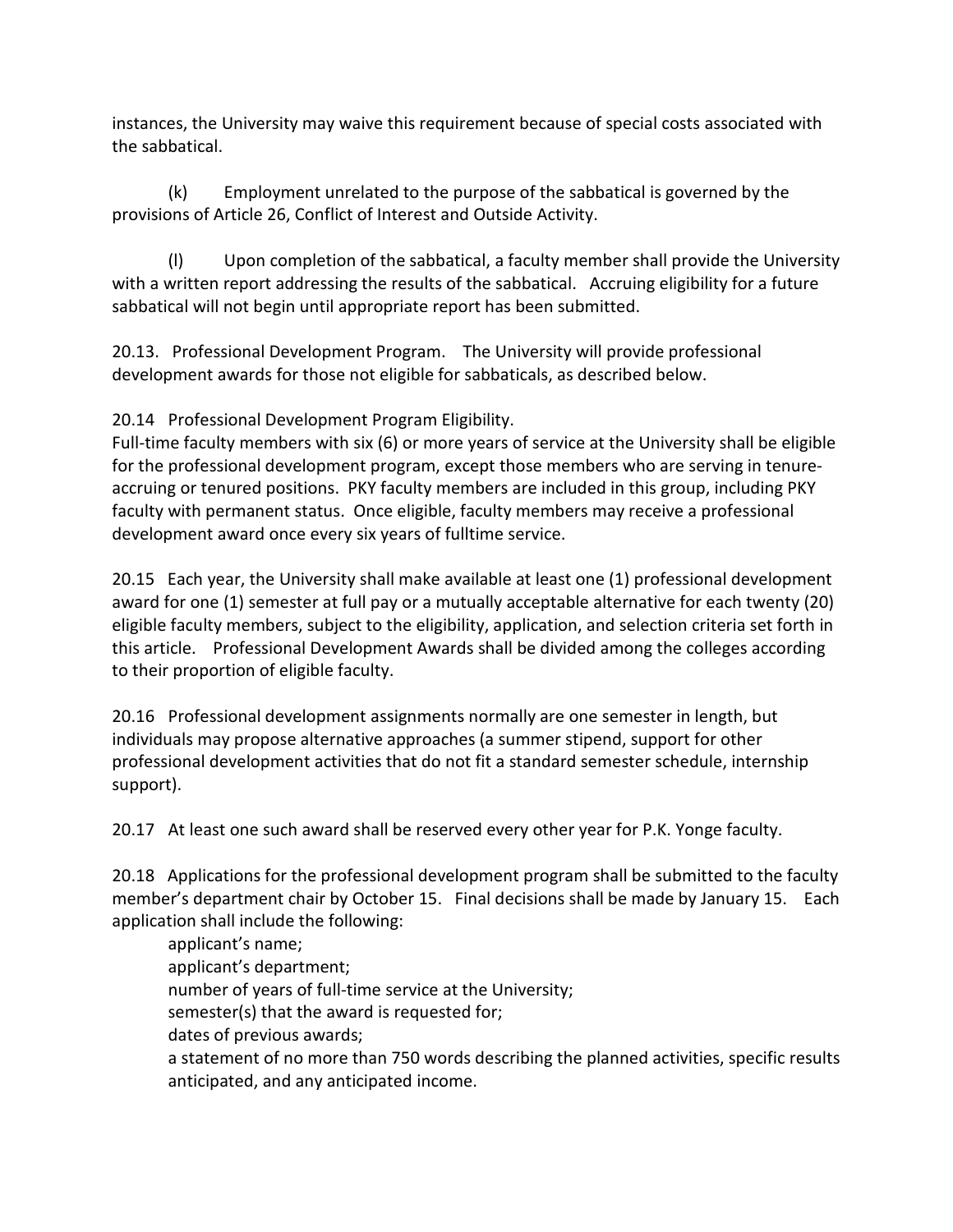20.19 Process for Review of Proposals.

(a) The chair shall make a recommendation on whether the university should support the proposal.

(b) The college committee (described in 20.21 below) shall make its recommendations on whether the university should grant the award.

(c) The dean will make decisions on which proposals to approve and which to deny.

(d) A faculty member denied for whatever reason is free to submit a new proposal the following year.

20.20 Terms and conditions. The terms and conditions for the professional development programs shall be the same as for sabbaticals as specified in section 20.12.

20.21 College Committees on Professional Development Program.

Each college shall have professional development program committee elected by and from the fulltime faculty members in the College. Its primary responsibility is to make recommendations on supporting proposals.

20.22 Study Leave for those not tenured or in tenure-accruing positions:

(a) Job-Required. A faculty member required to take academic course work as part of assigned duties shall not be required to charge time spent attending classes during the work day to accrued leave.

(b) Job-Related. A faculty member may, at the discretion of the University, be permitted to attend up to six (6) credits of course work per semester during work, provided that:

(1) That the absence will not interfere with the proper operation of the work

unit;

(2) The course work would improve the productivity of the department; and

 (3) The faculty member's work schedule can be adjusted to accommodate such job-related study without reduction in the total number of work hours required per pay period, or the faculty member uses accrued leave or takes approved leave without pay for the hours of absence.

20.23 Annual Report.

Not later than April 30 of each year, the University shall provide a report, by college, of the sabbatical and professional development program results. The report shall include the following information (separated by sabbaticals, alternative sabbaticals, and professional development awards):

(1) Number of faculty members eligible;

(2) Number of applications;

(3) Number awarded;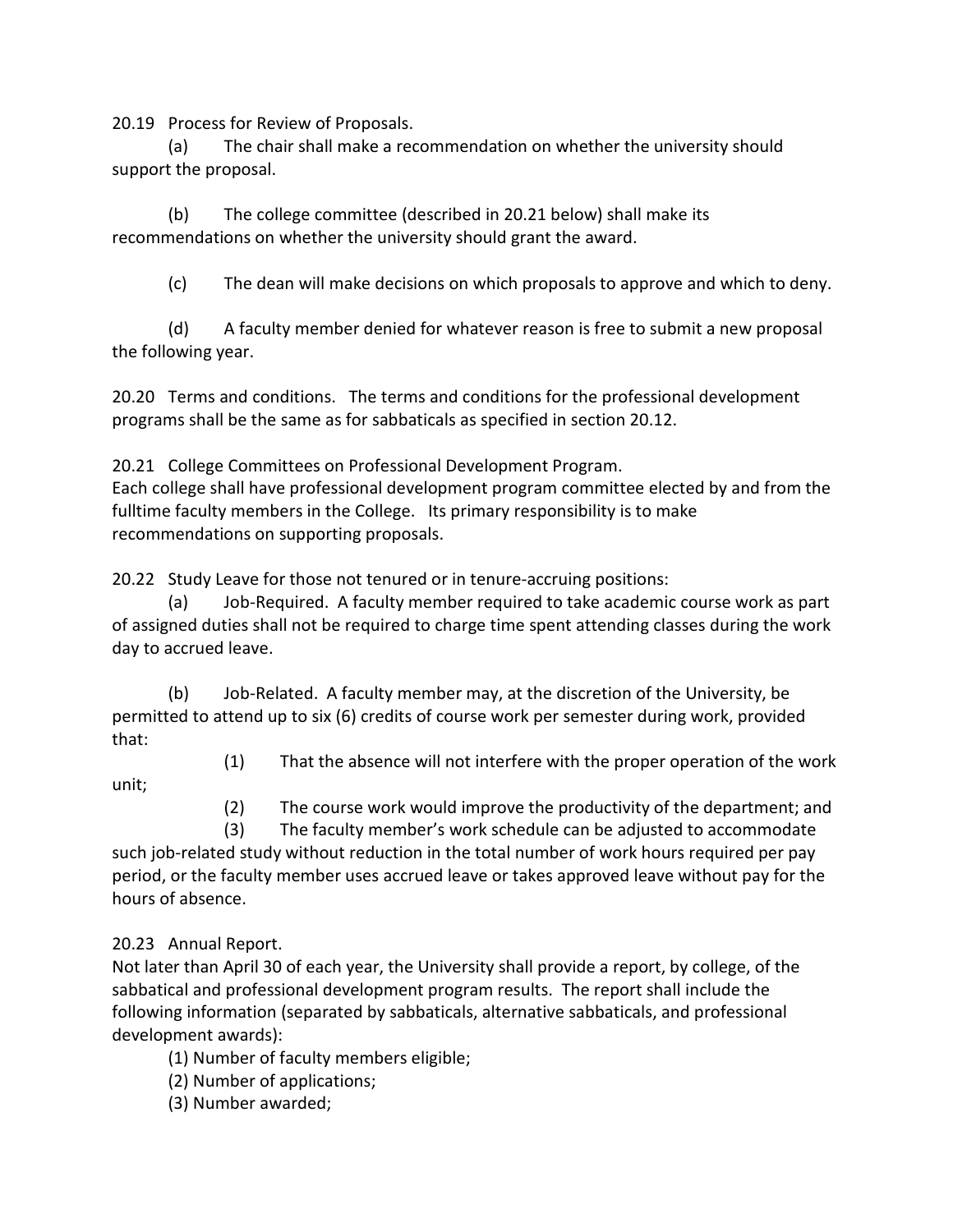(4) Number accepted;

(5) Number accepted but deferred;

(6) Number recommended by faculty committee and chair and denied by dean; and

(7) Expenditures for the alternative sabbaticals.

## **ARTICLE 21 OTHER LEAVES**

21.1 Policy.

(a) Faculty members will have legitimate reasons to take leave and shall not be penalized or disadvantaged for having taken leave.

 (1) The duration of a leave may vary from a few hours to a year, or more (if extended by the University).

(2) Leaves may be with pay or without pay or a combination of the two through the use of intermittent leave.

(3) Sick leave, approved worker's compensation leave, and service-related disability leave may be taken as needed but must be reported to the appropriate supervisor.

(4) All other leaves may be taken only after having been approved by the appropriate supervisor.

(b) Retirement and Contributions and Credits During Paid Leaves.

(1) Contributions to the faculty member's retirement programs shall be continued on a basis proportional to the University salary received during paid leaves.

(2) During an approved leave of absence for parental, medical (including family medical), or military reasons, an employee may use accrued paid leave in order to continue the contributions to State benefits and other expenses.

(3) Faculty members who participate in the Florida Retirement System shall have full-month service credit during the months they are in pay status.

(c) Employer Contributions to Benefit Plans. Contributions made by the University to the employee insurance programs and other employee benefits shall be continued during paid leaves.

(d) No faculty member on paid leave may be employed simultaneously by another employer unless the faculty member complies with requirements in State law and this Agreement for extra compensation, outside employment/activities, and conflict of interest.

(e) All other leaves are granted at the discretion of the appropriate administrator. However, permission shall not be unreasonably withheld.

21.2 Holidays.

(a) A faculty member shall be entitled to observe all official holidays designated in accordance with University regulations.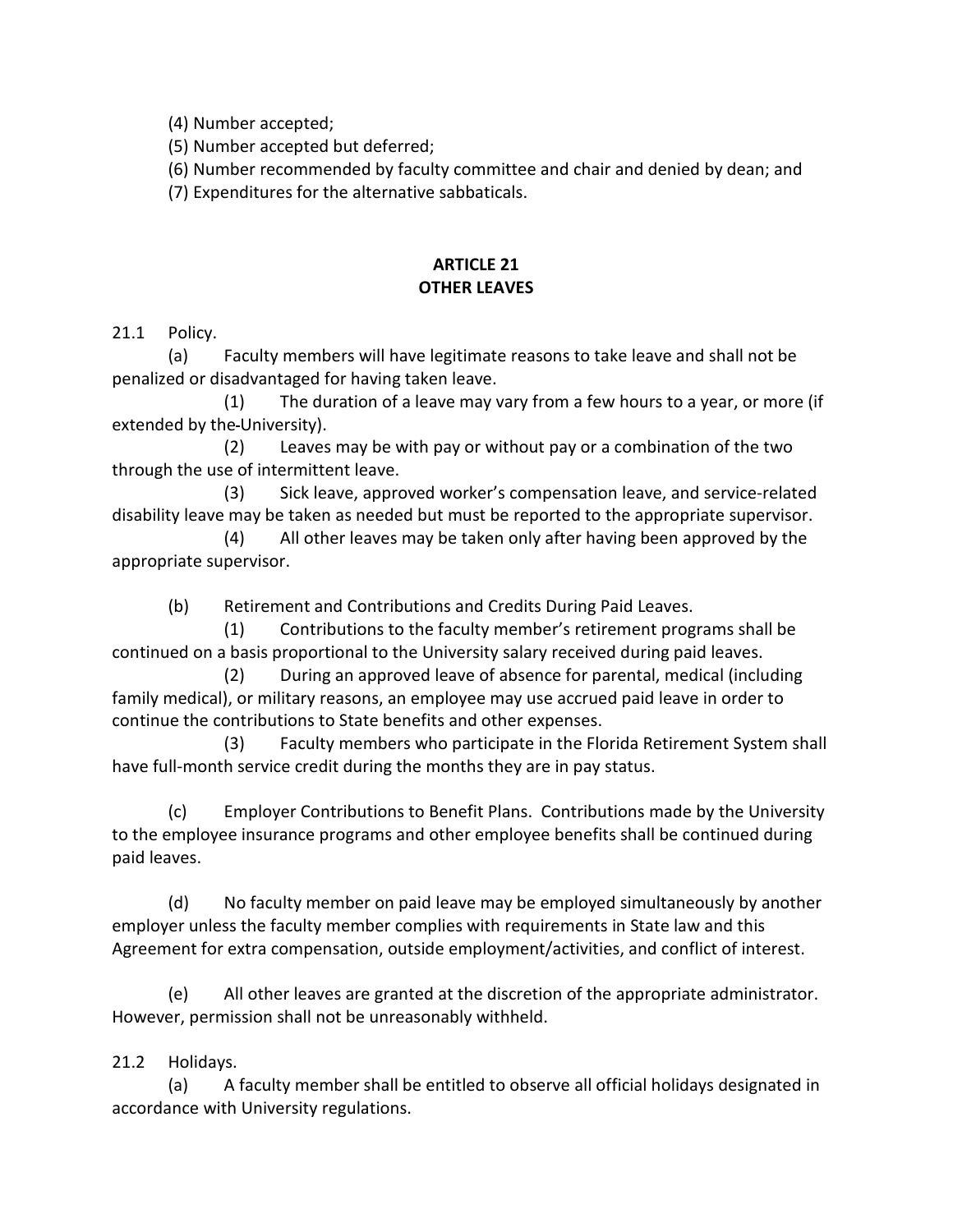(b) Faculty members shall also be entitled to use accrued leave to observe the religious holidays of their respective faiths.

(c) A faculty member required to perform duties on holidays shall have the faculty member's schedule adjusted to provide equivalent time off, up to a maximum of eight (8) hours for each holiday worked.

(d) If a faculty member who has performed duties on a holiday terminates employment prior to being given time off, the faculty member shall be paid, upon termination, for the holiday hours worked within the previous twelve (12) month period at the faculty member's last regular pay rate.

21.3 Requests for a Leave or Extension of Leave of One (1) Semester or More.

(a) For a leave of one (1) semester or more, a faculty member shall make a written request. The request shall be made not less than 120 days prior to the beginning of the proposed leave, or in the case of twelve-month faculty, six (6) months prior to the date the leave is requested.

(b) For an extension of a leave of one (1) semester or more, a faculty member shall make a written request not less than sixty (60) days before the end of the leave.

(c) The University shall approve or deny such request in writing not later than thirty (30) days after receipt of the request.

21.4 Accrual during Leave with Pay.

(a) Faculty members on sabbatical or professional development leaves shall accrue normal leave credits.

(b) In all other instances, faculty members on paid leave shall accrue leave in proportion to the pay status.

(c) Accrued leave shall be credited on the last day of each pay period.

21.5 Return from Leave.

(a) A faculty member who returns from an approved leave of absence shall be returned to the same or equivalent position in the same class and work location, including the same shift or equivalent schedule, unless the University and the faculty member agree in writing to other terms and conditions.

(b) The salary of the faculty member shall be adjusted to reflect all nondiscretionary increases distributed during the period of leave.

21.6 Family and Medical Leave Entitlements.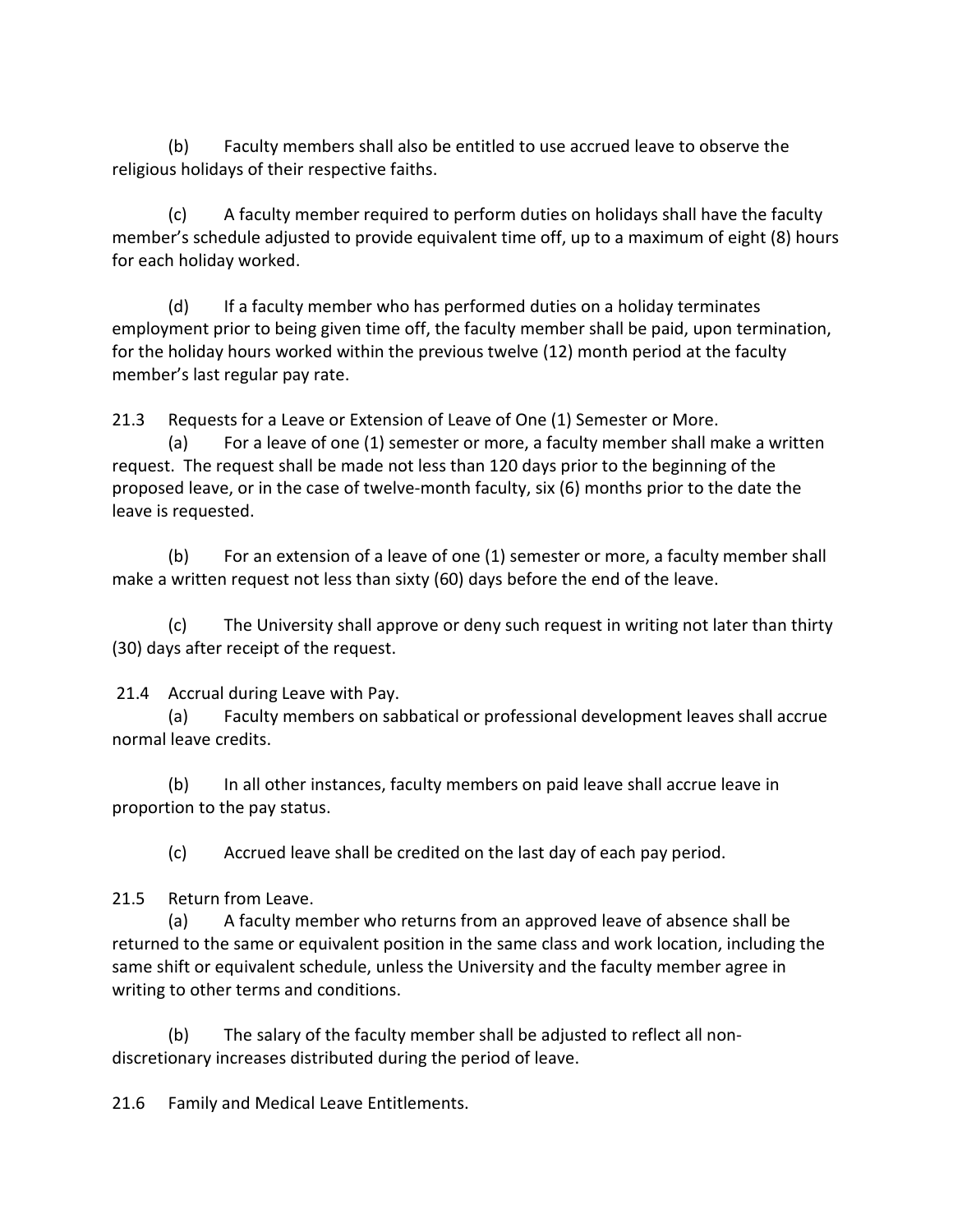(a) The Family and Medical Leave Act of 1993 provides for unpaid leaves for qualified medical and family reasons as enumerated in this Article.The failure to list, define, or specify any particular provision or portion of the FMLA in this Agreement shall not constitute a waiver of any of the rights or benefits conferred to the employer or the faculty member through the FMLA.

(b) Implementation of Family and Medical Leave Entitlements. A faculty member shall be entitled to four hundred and eighty (480) hours of family medical leave within a twelve (12) month period either for the faculty member's medical condition or in order to care for an "immediate family member" who is seriously ill for an extended period and for whom the faculty member has significant care responsibilities.

(1) Definitions. An "immediate family member" shall be defined as a faculty member's spouse, domestic partner, great-grandparent, grandparent, parent, brother, sister, child, grandchild, great-grandchild, or the great-grandparent, grandparent, parent, brother, sister, child, grandchild, or great-grandchild, of the faculty member's spouse or domestic partner, or the spouse or domestic partner of any of them. An "immediate family member" shall also include an individual for whom the faculty member, domestic partner, or spouse is the current legal guardian or holds medical power-of-attorney, or other dependent or relative who lives in the faculty member's household. A "parent" shall be defined as the biological, adoptive, step or foster parent of a faculty member or an individual who stood in *loco parentis* to a faculty member when the faculty member was a child. A "child" shall be defined as a biological, adopted, or foster child, a stepchild, a legal ward, or a child of a person standing in *loco parentis*. The term "seriously ill" or "serious health condition" shall be defined as an injury, impairment, or physical or mental condition that involves inpatient care in a hospital, hospice, or residential medical care facility; or continuing treatment by a health care provider.

(2) All employees are eligible who have worked at least twelve (12) months, which need not have been consecutive, and who have worked at least 1250 hours in the twelve (12) months prior to the leave.

(3) The faculty member may take the leave either continuously or intermittently.

(c) Accounting for the Use of Family and Medical Leave in a Twelve-Month Period.

(1) The fiscal year (July 1 – June 30) shall be the designated twelve (12) month period in which to count the use of up to four hundred and eighty (480) hours of family and medical leave.

(2) An eligible faculty member entitlement to leave for a birth or placement for adoption or foster care expires at the end of a twelve (12)-month period beginning on the date of the birth or placement of the child.

(d) Use and Approval of Family and Medical Leave.

(1) The University shall approve Family and Medical leave for an eligible faculty member as long as the reasons for absence qualify and the faculty member has not exhausted the faculty member's eligibility for that fiscal year. The faculty member may request Family and Medical leave as accrued paid leave, unpaid leave, or a combination of both.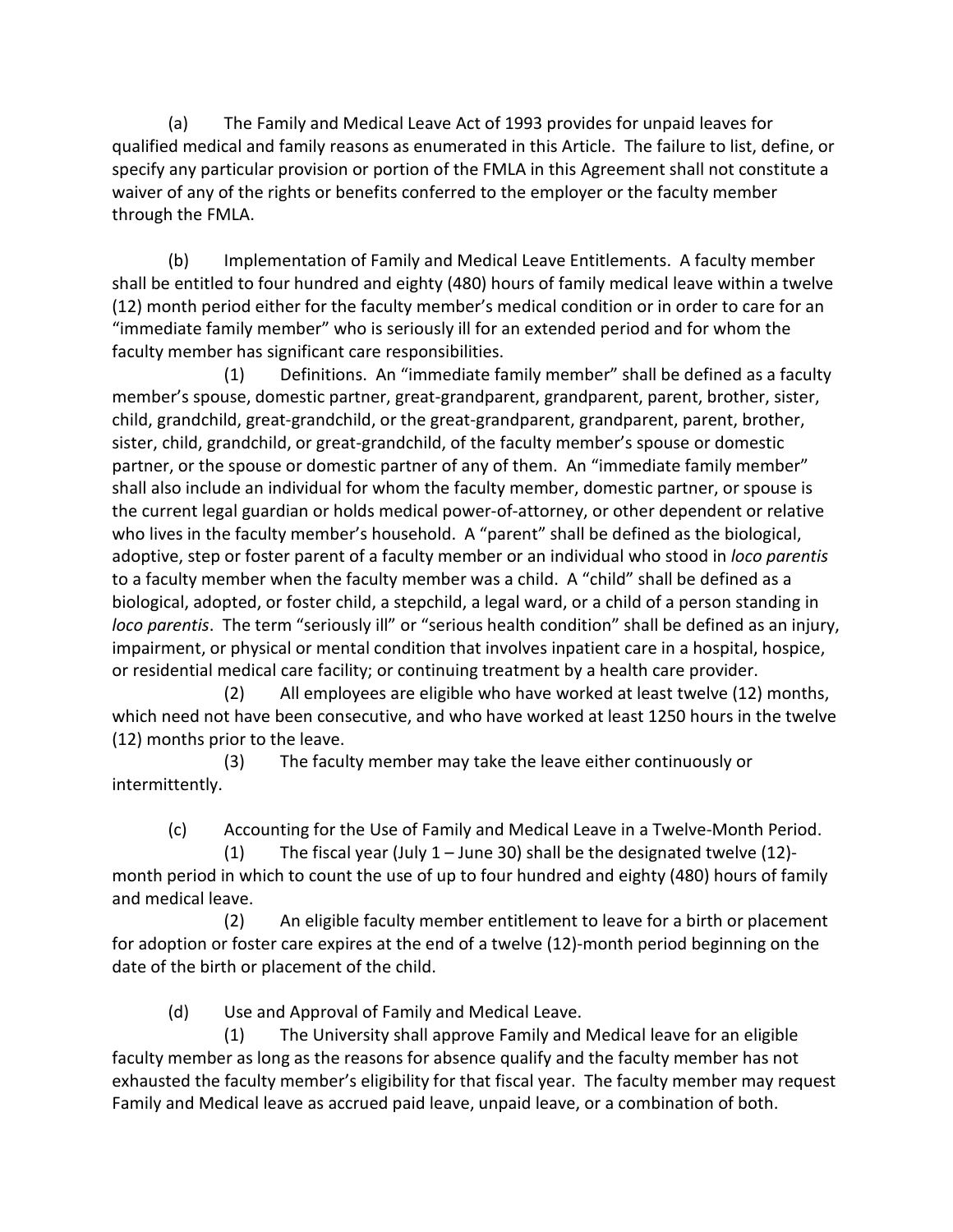(2) The University may require that the faculty member use accrued paid leave prior to requesting unpaid leave. Requiring the use of paid leave shall be applied consistently and shall not be used merely to exhaust the faculty member leave balance in order to prohibit the use of accrued paid leave while on unpaid leave as provided for in Section 21.12(e).

(3) The university will comply with FMLA notice requirements regarding designation of leave.

(e) Medical Certification.

(1) The University may require a faculty member to provide medical certification from a health care provider for unpaid leave when taken for the serious health condition of the faculty member or a family member.

(2) Medical certification may be required to affirm the faculty member's ability to return to work and perform one or more of the essential functions of the job within the meaning of the Americans with Disabilities Act (ADA).

(f) Return to Position. The faculty member shall be returned to the same or equivalent position in the same class and work location unless the university and the faculty member agree in writing to other terms and conditions.

(g) Continuation of Benefits. The use of Family and Medical leave by eligible faculty members shall neither enhance nor decrease any rights or benefits normally accrued to salaried faculty members during a paid leave or any rights or benefits normally accrued during an unpaid leave.

(h) If any provision of Section 21.6 is inconsistent with or in contravention of the Family Medical Leave Act of 1993 then such provision shall be superseded by the laws or regulations referenced above, except to the extent that the collective bargaining agreement or any employee benefit program or plan provides greater family, parental, or medical leave rights to an eligible faculty member.

# 21.7 Parental Leave.

(a) A faculty member shall be granted a parental leave not to exceed six (6) months when the faculty member becomes a biological parent or a child is placed in the faculty member's home pending adoption, or the faculty member otherwise has significant care responsibilities for a newborn, a newly adopted child, or a child received into a licensed family foster home or any other situation in which a faculty member, domestic partner, or spouse becomes a legal guardian.

(b) Paid Parental Leave Program. A faculty member shall be provided with up to six (6) weeks of advanced sick or vacation leave for the birth or adoption of a child or the initial placement of a child in the foster care of the employee. Employees may also use their personal accrued leave, unpaid leave, or a combination of paid and unpaid leave so long as the total parental leave period, including the paid parental leave does not exceed a total of six (6)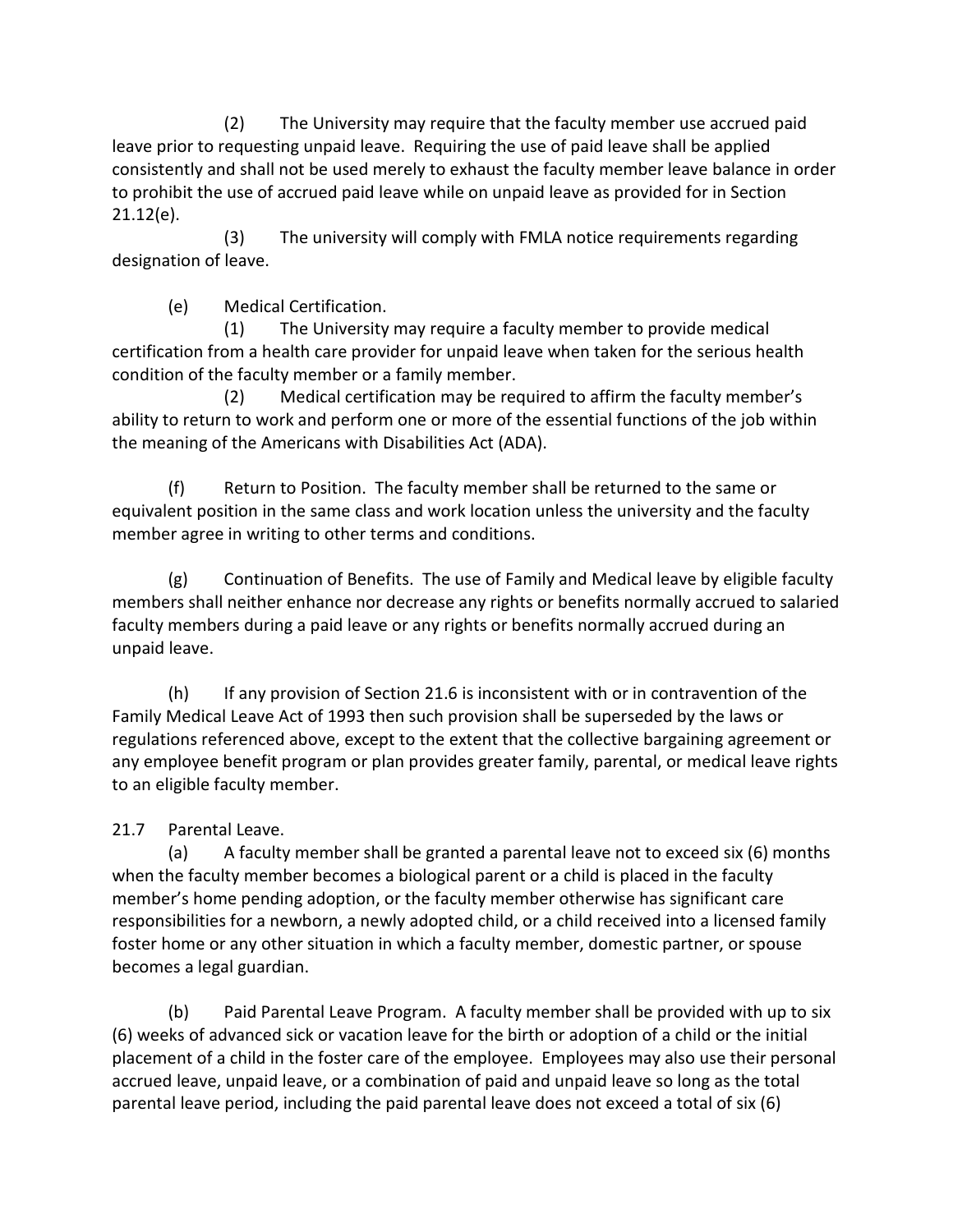calendar months.Faculty members may take up to six years to repay the leave hours advanced to them as part of this program. If a faculty member resigns before paying back the time, unused leave balances will be applied to the leave repayment.

(c) The period of parental leave shall be determined by the faculty member in consultation with the University. Upon approval by the University, the dates and other conditions of the leave shall be provided to the faculty member in writing.

(d) At the end of the approved parental leave, a faculty member may request a parttime leave for one (1) year. The University shall grant such request, unless it determines that granting such leave would be inconsistent with the best interests of the University. If a faculty member plans to use a combination of accrued paid leave and unpaid leave, such request shall include the specific periods for each type of leave requested.

(e) Any illness caused or contributed to by pregnancy shall be treated as a temporary disability, and the faculty member shall be allowed to use accrued sick leave credits when such temporary disability is certified by a health care provider.

21.8 Leaves Due to Illness or Injury. Illness or injury is defined as any physical or mental impairment of health, including such an impairment proximately resulting from pregnancy, which does not allow a faculty member to fully and properly perform the duties of the faculty member position. When a faculty member's illness or injury may be covered by the Americans with Disabilities Act, the provisions of Public Law 101-336 shall apply.

(a) Sick Leave.

(1) Accrual of Sick Leave. A full-time faculty member shall accrue four (4) hours of sick leave for each biweekly pay period, or the number of hours directly proportionate to the number of days worked during less than a full-pay period. There is no limitation to the number of hours that may be accrued. A part-time faculty member shall accrue sick leave at a rate directly proportionate to the percent of time employed.

(2) Uses of Sick Leave.

a. Sick leave shall be accrued before being taken except leave taken through a sick leave pool.

b. Sick leave shall be authorized for the following purposes:

1. The faculty member's personal illness, injury, exposure to a contagious disease, disability where the faculty member is unable to perform assigned duties, or appointments with health care providers.

2. The illness, injury, appointments with health care providers, or death of a member of the faculty member's immediate family.

c. A continuous period of sick leave commences with the first day of absence and includes all subsequent days until the faculty member returns to work. Saturdays, Sundays, and official holidays observed by the State shall not be counted unless the faculty member is scheduled to perform services on such days. During any seven (7) day period, the maximum number of days of sick leave charged against any faculty member shall be five (5).

d. A faculty member who requires the use of sick leave should notify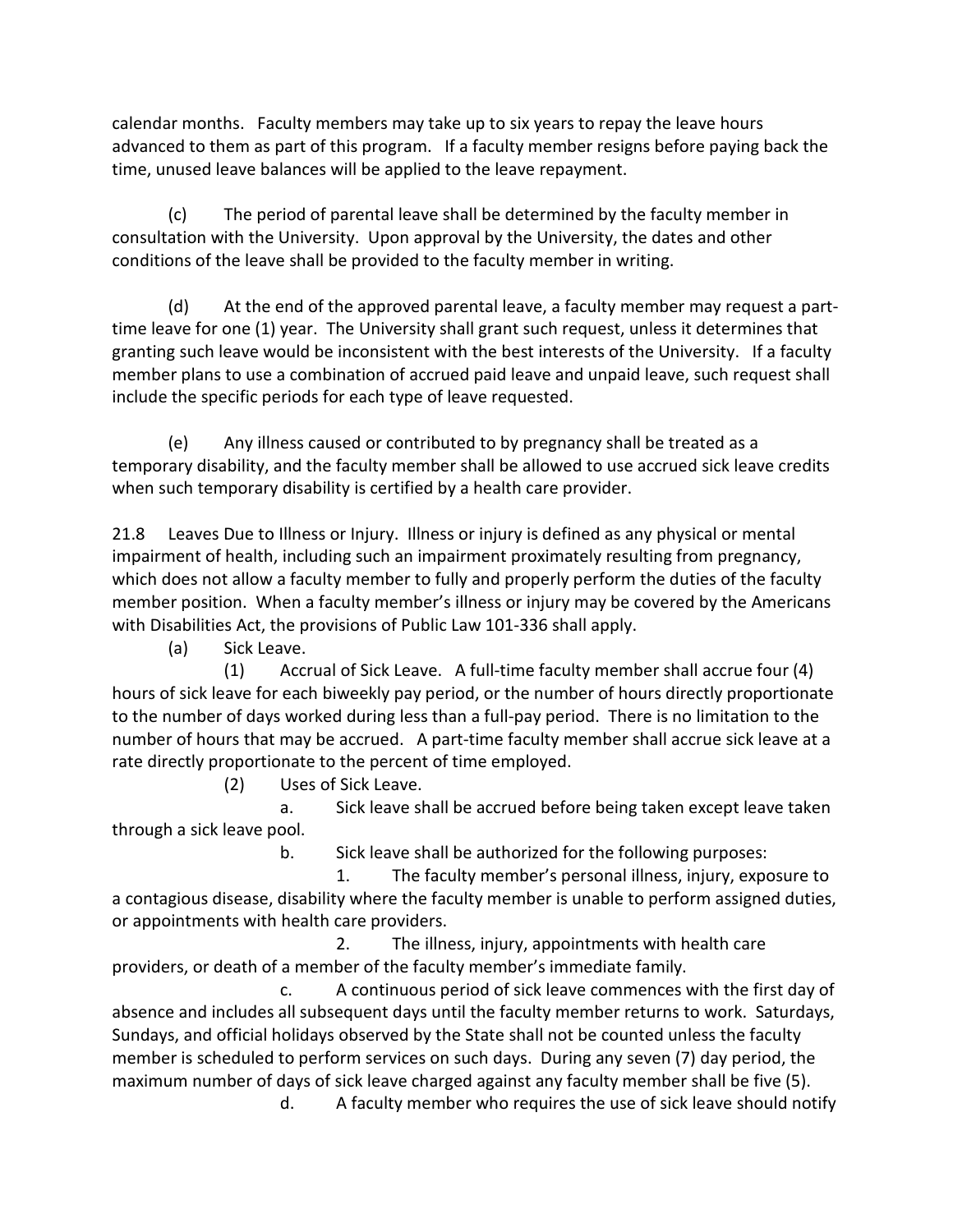the supervisor as soon as practicable.

e. A faculty member who becomes eligible for the use of sick leave while on approved vacation leave shall, upon notifying the supervisor, substitute the use of accrued paid sick leave to cover such circumstances.

(3) Certification. If a faculty member's request for absence or absence exceeds four (4) consecutive days, or if a pattern of absence is documented, the University may require a faculty member to furnish certification issued by an attending health care provider of the medical reasons necessitating the absence and/or the faculty member's ability to return to work. If the medical certification furnished by the faculty member is not acceptable, the faculty member may be required to submit to a medical examination at University expense by a health care provider who is not a University staff member. If the medical certification indicates that the faculty member is unable to perform assigned duties, the University may place the faculty member on compulsory leave.

(4) Transfer of Credits.

a. The University maintains reciprocal arrangements with certain universities, local governments, and state agencies that permit new faculty members to transfer up to 80 hours of accrued sick leave. Such election shall be made within 100 days of employment.

b. An employee who was not paid for any unused sick leave shall have such forfeited sick leave restored.

(5) Payment for Unused Sick Leave.

a. Upon separation, a faculty member with ten (10) or more years of creditable service who was hired prior to April 1, 2010 shall be paid for one-fourth of unused sick leave up to a total of 480 hours. A faculty member hired on or after April 1, 2010, shall not be paid for any unused sick leave upon separation and such leave shall be forfeited unless the faculty member is recalled by the University within 365 days after a formal University layoff.

b. Upon layoff, a faculty member with ten (10) or more years of State service who was hired prior to April 1, 2010, shall be paid for unused sick leave as described above. For a faculty member who is re-employed by the university within 365 days following layoff, all unused sick leave shall be restored to the faculty member, provided the faculty member requests such action in writing and repays the full amount of any lump sum leave payments received at the time of layoff.

c. All payments for unused sick leave shall be made in lump sum and shall not be used in determining the average final compensation of a faculty member in any State administered retirement system. A faculty member shall not be carried on the payroll beyond the last official day of employment, except that a faculty member who is unable to perform duties because of a disability may be continued on the payroll until all sick leave is exhausted.

d. In the event of the death of a faculty member, payment for unused sick leave at the time of death shall be made to the faculty member's beneficiary, estate, or as provided by law.

(b) Additional Medical Leave. Up to six (6) months of leave may be granted to an eligible faculty member for the faculty member's serious personal health condition or when the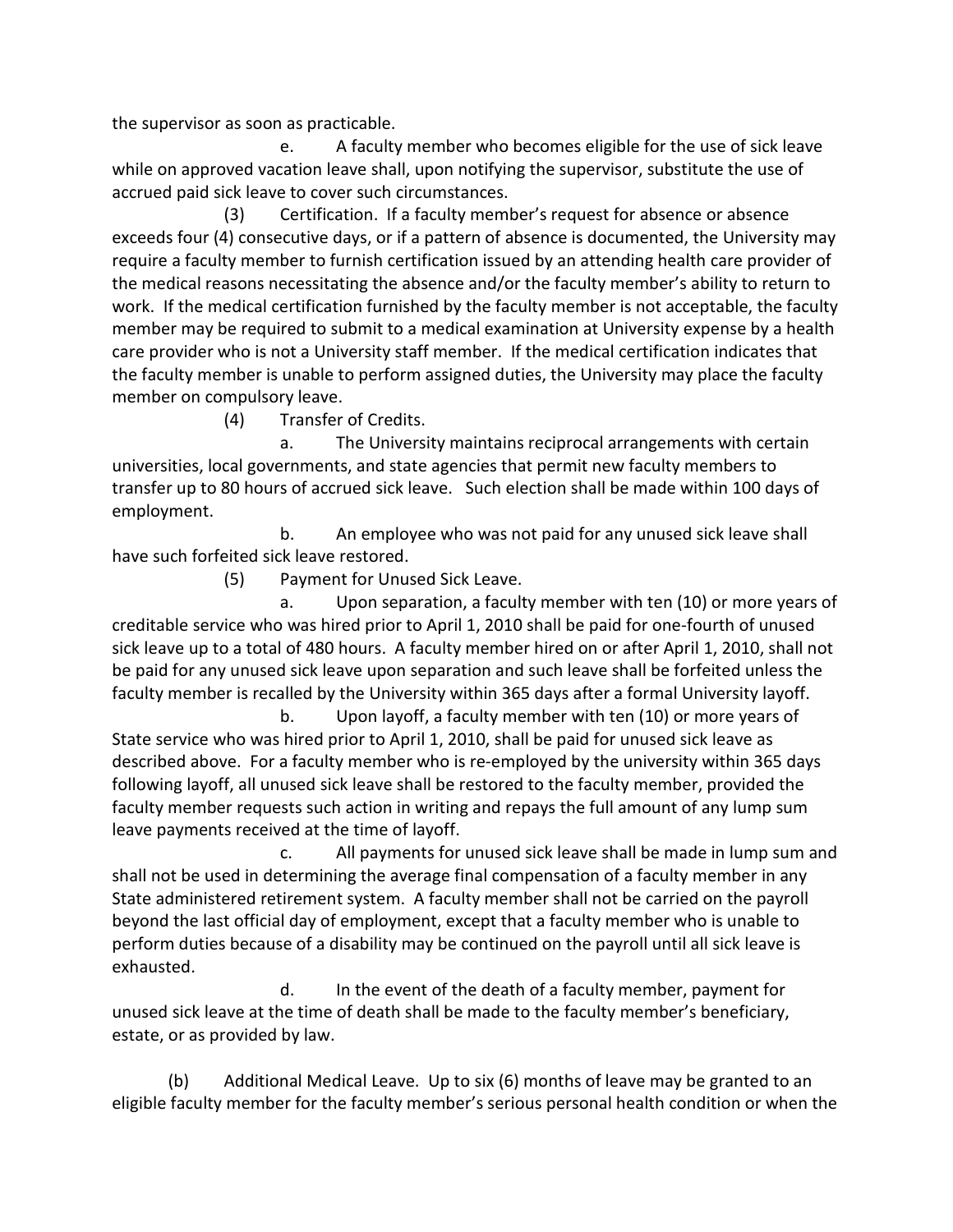faculty member needs to care for an immediate family member with a serious health condition. The faculty member shall use accrued paid leave during any additional medical leave. Thereafter, the medical leave shall be unpaid leave. This leave may be extended up to one year for extenuating circumstances.

(c) Workplace Injury Leave under the Workers' Compensation Law. Workplace injury leave is an annual benefit available to leave-accruing employees only and shall be used to compensate these employees for a portion of their wages lost due to work-related illnesses or injuries compensable under Florida's Workers Compensation Law. Faculty members will be provided with the same benefits as other employees. Employees who are unable to work due to compensable workers' compensation injuries and are receiving salary indemnification benefits shall not be eligible for holiday pay or accrual of special compensatory leave.

(d) Compulsory Medical Leave.

(1) Placing Faculty Member on Compulsory Medical Leave.

a. If a faculty member is unable to perform assigned duties due to illness or injury, after he or she has exhausted sick and other medical leave, the University may require the faculty member to submit to a medical examination, the results of which shall be released to the University. The health care provider may be chosen and paid by the University or chosen and paid by the faculty member as long as such provider is acceptable to the University. If the University agrees to accept the faculty member's choice of a health care provider, it may not then require another University-paid examination.

 b. The health care provider shall submit to the University the appropriate medical certification(s).

c. If the medical examination confirms that the faculty member is unable to perform assigned duties, the University shall place the faculty member on compulsory medical leave.

(2) Conditions of Compulsory Medical Leave.

a. Written notification to the faculty member placing the faculty member on compulsory medical leave shall include the duration of the compulsory leave period and the conditions under which the faculty member may return to work. These conditions may include the requirement of the successful completion of, or participation in, an appropriate program of rehabilitation or treatment, and follow-up medical certification(s) by the health care provider, as appropriate.

 b. The compulsory medical leave period may be paid leave or unpaid leave.

c. Unless agreed otherwise, the University shall return the faculty member to same or equivalent position in the same classification and work location, including to the faculty member's previous duties, if possible, or to equivalent duties, upon completion of the approved leave period and upon receipt of a current medical certification that the faculty member is able to perform assigned duties.

(3) Duration. Compulsory leave shall be for a period not to exceed the duration of the illness or injury or one (1) year, whichever is less.

(4) Failure to Complete Conditions of Compulsory Leave or Inability to Return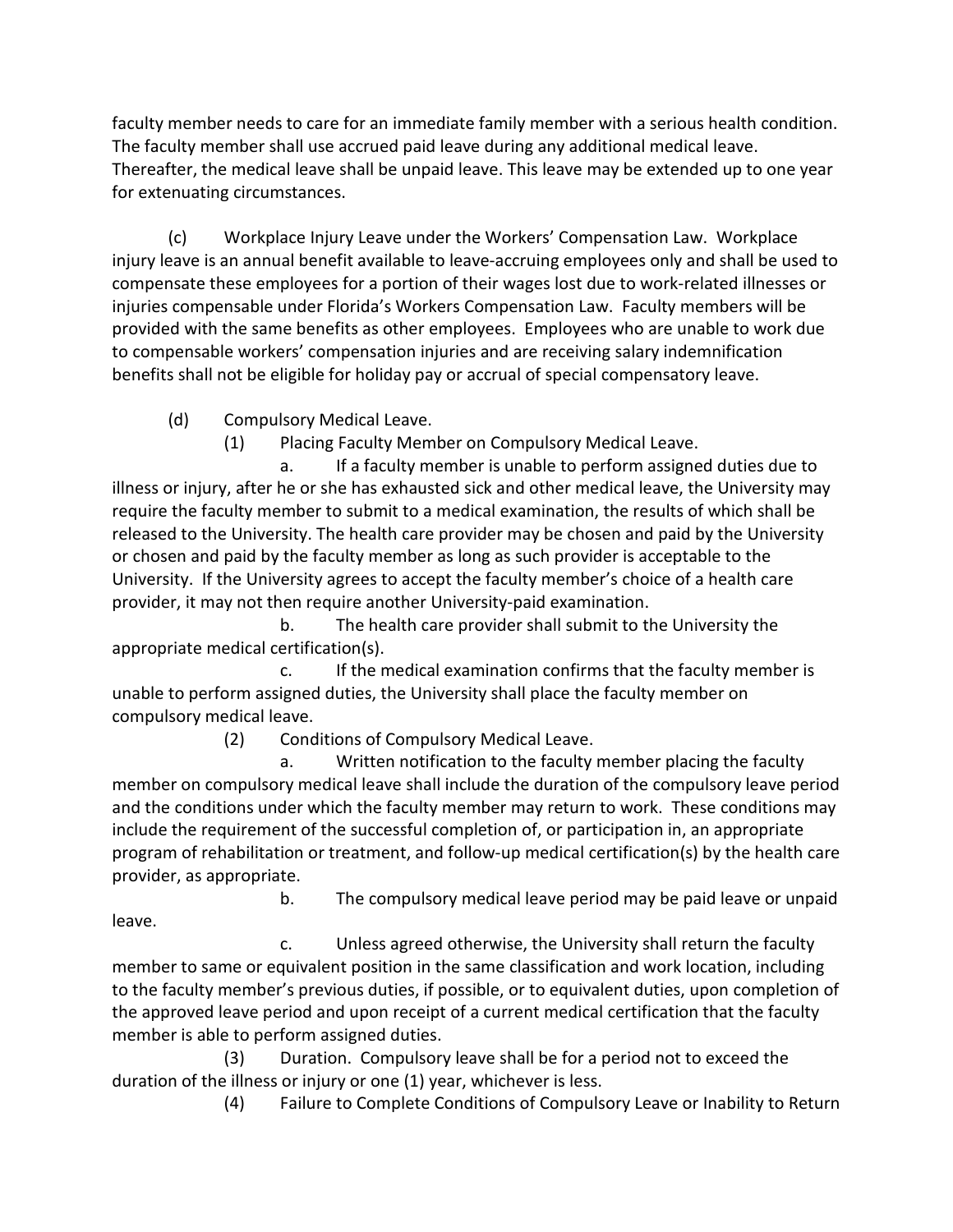to Work. If the faculty member fails to fulfill the terms and conditions of a compulsory leave and/or is unable to return to work and perform appropriate assigned duties at the end of a leave period, the University shall advise the faculty member, as appropriate, of the Florida Retirement System's disability provisions and application process, and may, based upon the University's needs:

a. offer the faculty member part-time employment or modified

duties;

b. place the faculty member in unpaid leave status in accordance with Section 21.12 or extend such status;

c. request the faculty member's resignation; or

d. release the faculty member from employment, notwithstanding any other provisions of this Agreement.

21.9 Vacation Leave

(a) Accrual of Vacation Leave.

(1) An academic year (39 weeks) employee, a P. K. Yonge Developmental Research School faculty member, and a faculty member appointed for less than nine (9) months shall not accrue vacation leave. Vacation leave for ten and twelve month faculty members shall be as follows with proportionate accrual for less than full-time.

(2) A faculty member shall accrue 6.769 hours per biweekly pay period. The hours accumulated shall be credited at the conclusion of each pay period.

(3) year-end maximum is 480 hours and an overall maximum payment of 352 hours.

(4) Faculty members may accrue vacation leave in excess of the year-end maximum during a calendar year. Faculty members with accrued vacation leave in excess of the year-end maximum as of December 31 shall have any excess converted to sick leave on an hour-for-hour basis.

 (5) The University is authorized to permit a faculty member to retain vacation leave in excess of the year end maximum in circumstances involving natural disasters and other extraordinary situations lasting for an extended period of time that prevent the faculty member from using vacation leave.

(b) Use and Transfer of Vacation Leave.

(1) Vacation leave shall be accrued before being taken.

(2) The faculty member shall submit requests for vacation leave to the supervisor as far in advance as practicable and appropriate.

(3) Approval of the dates on which a faculty member wishes to take vacation leave shall be at the discretion of the supervisor and shall be subject to the consideration of departmental/unit and organizational scheduling. However, faculty members must be provided reasonable opportunity to utilize their vacation during the course of the year.

(4) Upon reasonable notice, a faculty member shall be required to use any reasonable part of his or her accrued paid vacation leave at a time approved by the University based on the effective functioning of the unit, the efficient use of available personnel, and budget. The University shall consult the faculty member and make a reasonable effort to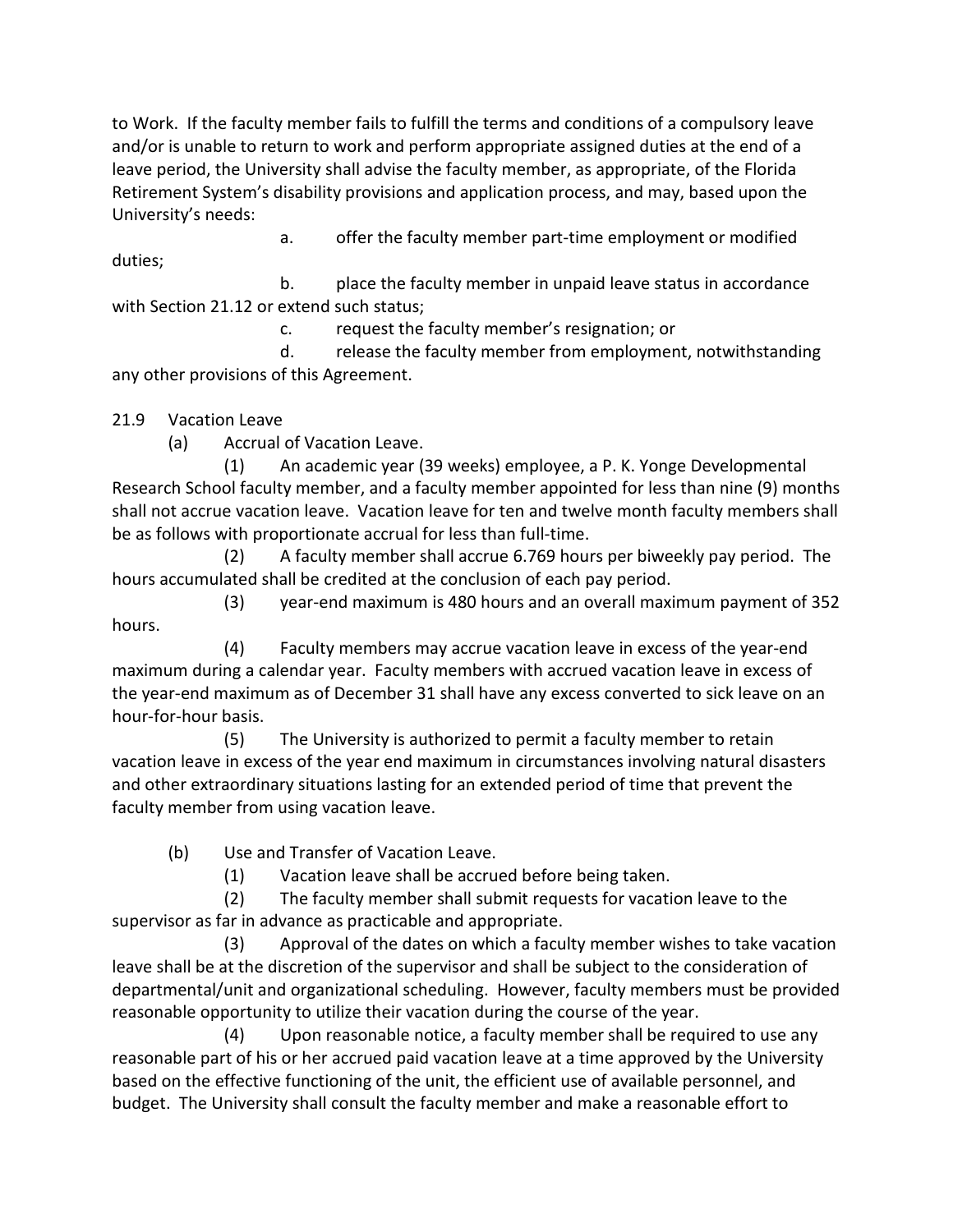choose a mutually satisfactory time for the faculty member to use the accrued vacation leave.

(c) Payment for Unused Vacation Leave.

(1) Upon termination from a position that accrues vacation leave, the University shall pay the faculty member for up to 352 hours of unused vacation leave at the calendar-year rate the faculty member was accruing as of the faculty member last day of work, provided that a determination has been made by the University that the faculty member was unable to reduce the unused vacation leave balance prior to termination. The faculty member shall forfeit all unused vacation leave in excess of 352 hours.

(2) Upon transfer from position that accrues vacation leave to an academicyear or Developmental-Research-School position within the University, the faculty member may elect to retain all unused vacation leave until such time, not to exceed two (2) years, as the faculty member transfers back to position that accrues vacation leave or terminates employment with the University. Upon such termination or at the end of two (2) years, whichever comes first, the unused leave balance shall be paid in lump sum for up to 352 hours at the vacation rate the faculty member was accruing as of the faculty member last day of work in the position that accrued paid vacation leave.

(3) Upon entering into the Deferred Retirement Optional Program (DROP), a faculty member may elect to be paid up to the maximum payment allowed for the faculty member's unused vacation leave. Such payment, along with any additional payment to be received upon separating from the University (end of DROP), shall not exceed the maximum payment associated with the faculty member's established pay plan upon entering DROP.

(4) Upon layoff, a faculty member shall be paid for up to 352 hours of unused vacation leave. For faculty members who are re-employed by the University within 365 days after a formal layoff, all unused vacation leave shall be restored to the faculty member, provided the faculty member requests such action in writing and repays the full amount of any leave payment received at the time of layoff.

(5) In the event of the death of a faculty member, payment for all unused vacation leave at the time of death, up to 352 hours, shall be made to the faculty member beneficiary, estate, or as provided by law.

21.10 Administrative Leaves. Faculty members provided paid administrative leave shall not exceed forty (40) hours during the workweek. Administrative leave shall not be accrued and shall also not affect accrued leave balances.

(a) Jury Duty and Court Appearances.

(1) A faculty member who is summoned as a member of a jury panel or subpoenaed as a witness in a matter not involving the faculty member's personal interests, shall be granted leave with pay and any jury or witness fees shall be retained by the faculty member; leave granted hereunder shall not affect an faculty member vacation or sick leave balance.

(2) An appearance as an expert witness for which a faculty member receives professional compensation falls under Article 26, Conflict of Interest and Outside Activity, relative to outside employment and conflict of interest. Such an appearance may necessitate the faculty member requesting vacation leave or, if a non-vacation leave accruing faculty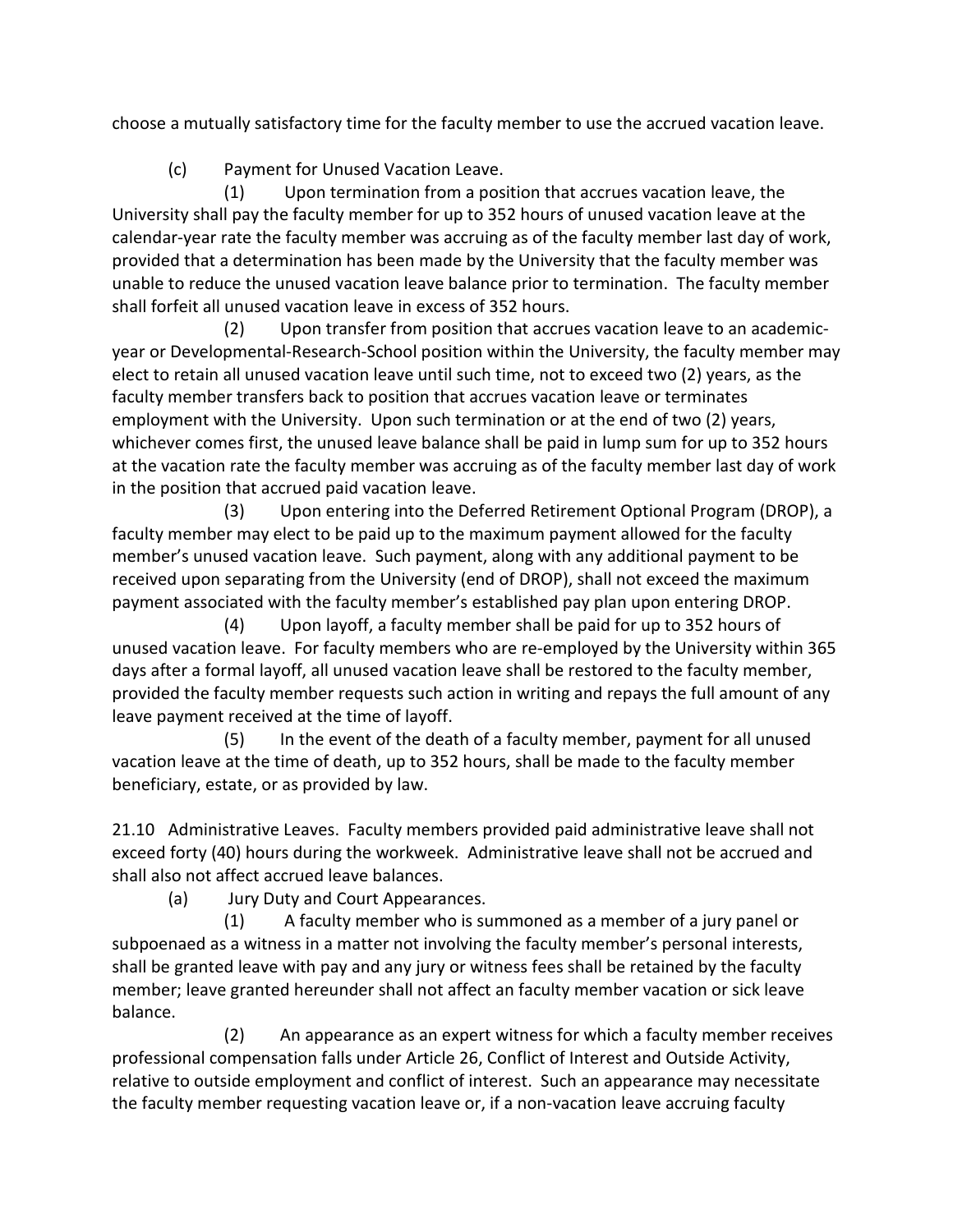member, may necessitate the faculty member seeking an adjustment of the work schedule.

(3) If a faculty member is required, as a direct result of the faculty member's employment, to appear as an official witness to testify in the course of any action as defined in Section 92.142(2), Florida Statutes, such duty shall be considered a part of the faculty member's job assignment, and the faculty member shall be paid per diem and travel expenses.

(4) A faculty member involved in personal litigation during work hours must request vacation leave or, if a non-vacation leave accruing faculty member, must seek an adjustment to the work schedule.

(b) Leave Pending Investigation. The Office of Human Resource Services in conjunction with the Office of the Provost may place a faculty member on leave pending investigation when there is reason to believe that a faculty member's actions or presence on the job would adversely affect the orderly conduct and processes of the University and/or jeopardize the safety or welfare of the faculty member, colleagues, other employees or students. The leave pending investigation shall commence when the faculty member is provided with a written notice. The leave shall be with pay, with no reduction of accrued leave.

(c) Leaves for military service, Florida Disaster Volunteer, Civil disorder or disaster, disabled veterans, athletic competition and Official Emergency Closings shall be in accordance with federal and state law.

21.11 Personal Leave.

(a) P. K. Yonge Faculty Members. A faculty member employed at the P. K. Yonge Developmental Research School may be granted five (5) days (non-cumulative) of leave per year for emergencies or for other personal reasons.

 (1) Such leave shall not be used on the day immediately preceding or following a holiday.

(2) Except in the case of emergency, the faculty member shall provide at least two days notice of the intended leave.

(3) Faculty members shall not be required to give reasons for personal leave except that the leave is for personal reasons.

 (4) One (1) day shall be administrative leave and four days shall be taken from sick leave.

(b) Twelve-month Faculty Members. Faculty members who are normally employed under fully scheduled workdays shall earn four (4) personal leave days in proportion to their FTEs per fiscal year in addition to the University holidays.

(1) Such personal leave days shall be credited to eligible faculty members on December 1 of each year.

(2) Personal leave days must be taken in full-day increments (that is, as an 8 hour day for full-time faculty members, as a 4-hour day for .50 FTE faculty members) on business days between the dates December 26 and December 31, inclusive.

(3) Essential personnel who are required to work between December 26 and December 31 shall have their schedules adjusted to provide equivalent paid leave time within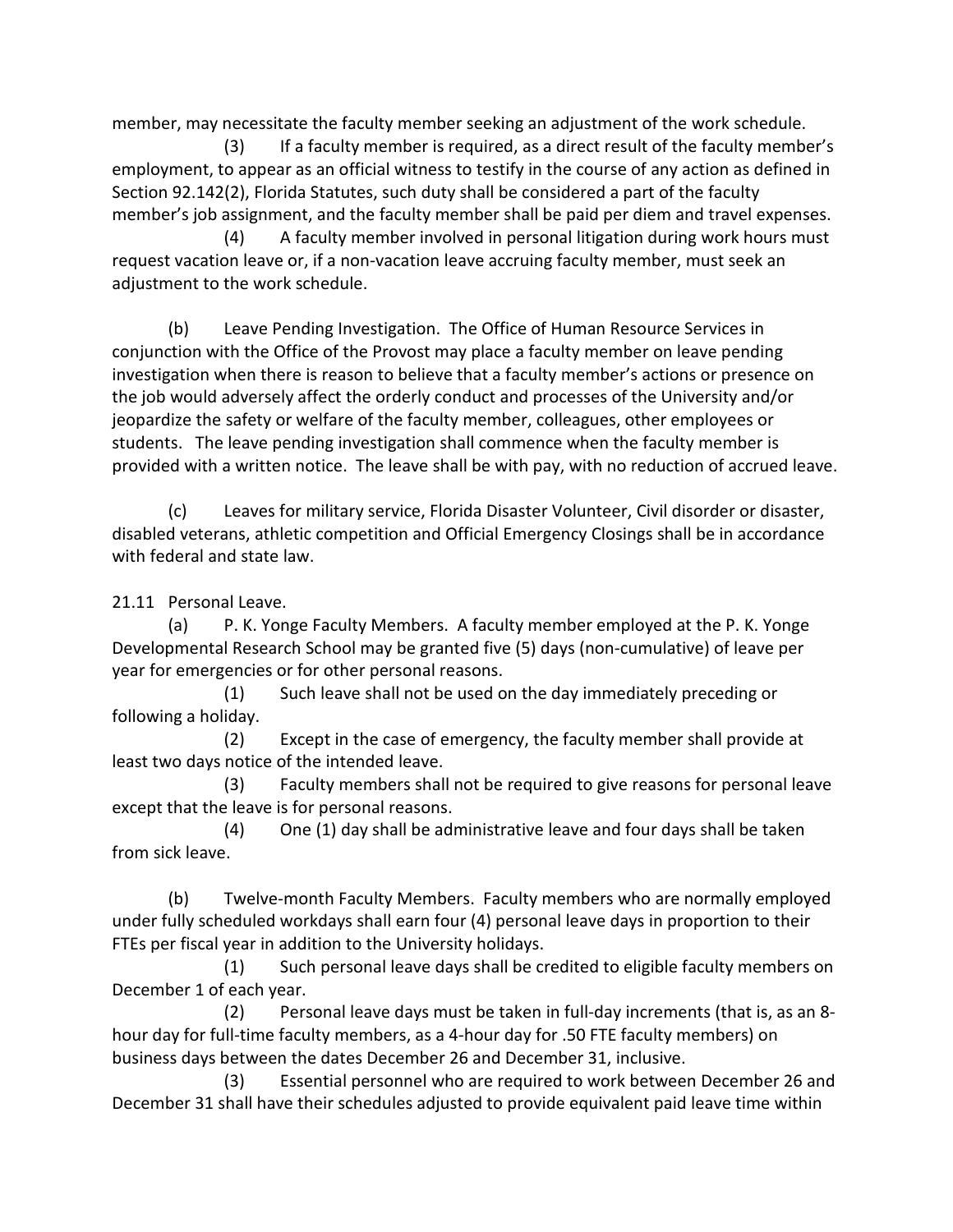December 2 and June 30 of the current fiscal year based on departmental need.

(4) Cash payment is not provided for unused personal leave days. Any unused personal leave days expire at the end of each fiscal year.

### 21.12 Unpaid Leave.

(a) Granting. Upon request of a faculty member, the University shall grant a leave without pay for a period not to exceed one (1) year unless the University determines that granting such leave would be inconsistent with the best interests of the University. Such leave may be extended upon mutual agreement.

(b) Retirement Credit. Retirement credit for such periods of unpaid leave shall be governed by the rules and regulations of the Division of Retirement and the provisions of Chapter 121, Florida Statutes.

(c) Accrual of Leave and Holiday Pay. While on unpaid leave, the faculty member shall retain accumulated sick leave and vacation leave, but shall not accrue sick leave or vacation leave nor be entitled to holiday pay.

(d) Benefit Premiums. Faculty members on unpaid leave will be responsible for the entire cost of benefit premiums unless they use accrued paid leave as provided in subsection (e) below.

(e) A faculty member may combine unpaid and paid leave as follows:

(1) Notwithstanding the provisions of Section 21.8(a)(2) regarding the use of sick leave, a faculty member may use any type of accrued paid leave in an amount necessary to cover the faculty member's contribution to the State insurance program, other UF-sponsored insurance programs, and for other expenses.

(2) Normally the use of accrued paid leave during a period of unpaid leave for medical reasons shall be approved for up to six (6) months, but may be approved for up to one (1) year for the serious health condition of the faculty member or a member of the faculty member's immediate family.

(3) The employer contribution to the State insurance program shall continue for the corresponding payroll periods.

(4) A faculty member's request for the use of accrued paid leave during a period of unpaid leave shall be made at the time of the faculty member request for the leave. Such request shall include the amount of accrued paid leave the faculty member wishes to use during the approved period of unpaid leave. If circumstances arise during the approved leave that causes the faculty member to reconsider the combination of leave with and without pay, the faculty member may request approval of revisions to the original approval.

(f) Salary Adjustment. While on such leave, a faculty member shall also be eligible to participate in any special salary incentive programs. The salary of a faculty member returning from unpaid leave shall be adjusted to reflect all non-discretionary increases distributed during the period of leave as well as any increases earned from salary incentive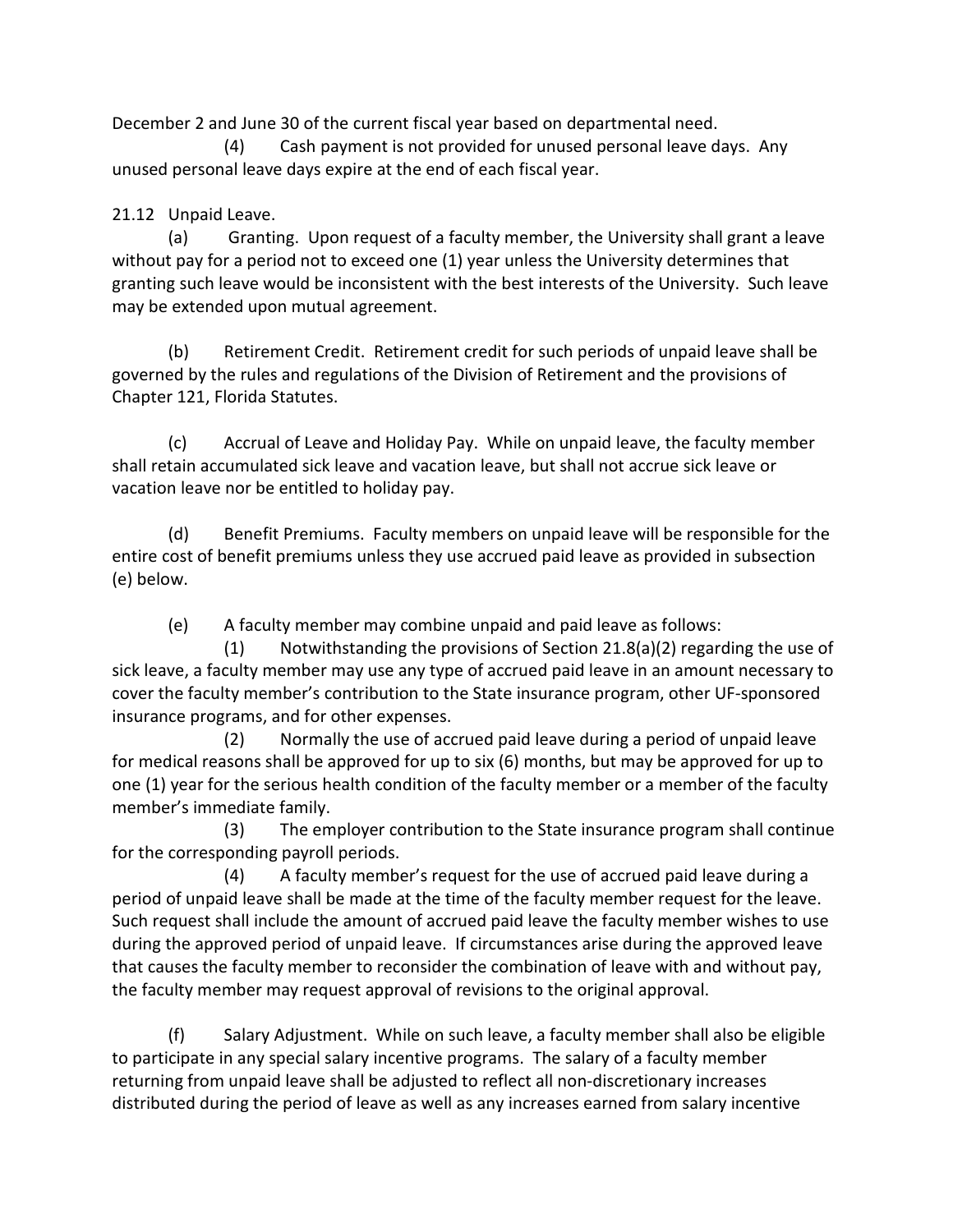programs.

21.13 Compensatory Leave. Regular compensatory leave shall not be transferred to an employee transferring to a faculty position. As a result, each supervisor shall make a reasonable effort, whenever practical, to allow an employee to use regular compensatory leave credits as requested before that employee transfers to a faculty position.

### **ARTICLE 22 INTELLECTUAL PROPERTY**

22.1 Definitions. The following definitions shall apply in Article 22:

(a) "Intellectual property" means any work or invention.

(b) "Faculty member" or "creator" means a member of the bargaining unit who creates a work or invention. "Creator" shall also mean other University personnel who create a work or invention.

(c) A "work" means any copyrightable material, that is, any material fixed in a tangible medium of expression from which it can be perceived, reproduced, or otherwise communicated, either directly or with the aid of a machine or device. Such copyrightable material includes, but is not limited to, such things as printed material, computer software or databases, audio and visual material, circuit diagrams, architectural and engineering drawings, lectures, musical or dramatic compositions, choreographic works, pictorial or graphic works, and sculptural works. Instructional material, as defined in Section 22.1(f), below, is included in the definition of a "work." A "work" does not include any patentable material, which patentable material is encompassed within the definition of an "invention" in Section 22.1(d), below.

(d) An "invention" means any discovery, invention, process, composition of matter, article of manufacture, design, model, technological development, biological material, strain, variety, culture of any organism, or portion, modification, translation, or extension of these items, and any mark and/or directly related know-how used in connection with these items. It includes, but is not limited to, such things as new or improved devices, systems, circuits, chemical compounds, or mixtures and directly related know-how.

(e) "Instructional technology," as used in this Article, means the form of an "invention" that is substantially new technology and is used to deliver instructional material, as distinct from the application of existing technology to deliver such instructional material.

(f) "Instructional material," as used in this Article, means the form of a "work" (i.e., copyrightable) that includes materials delivered through the use of existing or new technology such as video and audio recordings, motion pictures, film strips, photographic and other similar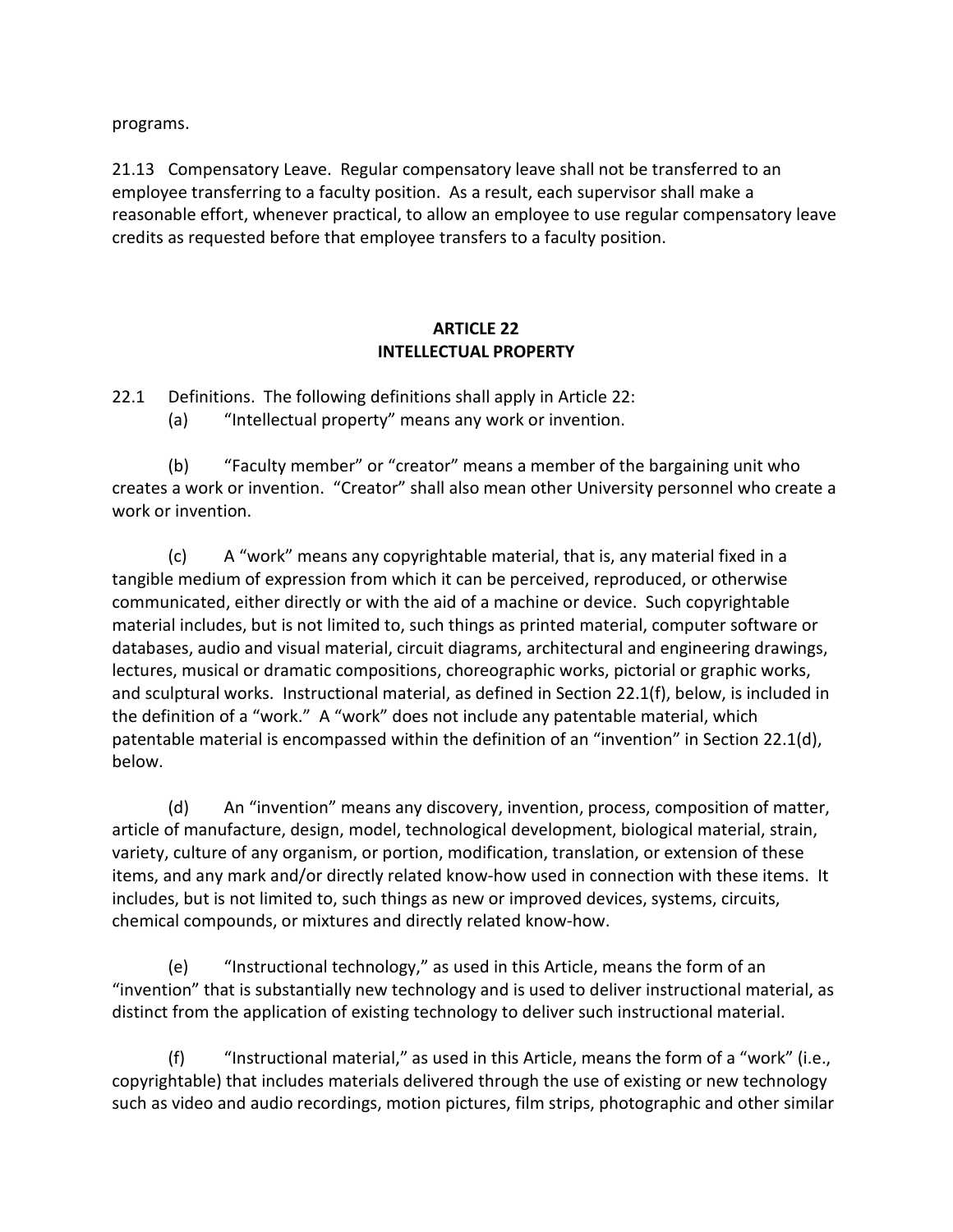visual materials, live video and audio transmissions, computer programs, computer-assisted instructional course work, programmed instructional materials, three-dimensional materials and exhibits, web pages, and combinations of the above materials that are prepared or produced in whole or in part by a faculty member and that are used to assist or enhance instruction.

(g) "Independent efforts" with regard to a work means that the ideas for the work came from the faculty member and the work was not made with the use of University support. The University is not liable for any opinions expressed in such works.

(h) "University support" means the use of University funds or more than the incidental use of University personnel, facilities, equipment, materials, or technological information in the creation of a work or invention and includes such support provided by outside sponsors when it is arranged, administered, or controlled by the University.

(i) "Distance learning" means learning in a course that is rarely or never conducted with the instructor and the student in the same general physical space simultaneously.

(j) "Gross revenue" means (1) proceeds from the sale, lease, transfer, or other conveyance of any interest in an invention or work owned by the University and (2) license issue fees, option fees, running royalties, minimum royalties, equity and other ownership interests, and any other remuneration paid to the University by a licensee of an invention or work, except that such equity or other ownership interests, or portion thereof, shall not be considered "gross revenue" unless and until the equity or other ownership interests, or portion thereof, are sold or liquidated by the University.

(k) "Development expenses" means all monies paid by the University and UFRFfor goods and services to protect, develop, and*/*or enhance the marketability or any other aspect of a work or invention, including, but not limited to, patent-filing fees, intellectual property protection and patent enforcement and defense expenses, marketing expenses, patent maintenance, consulting fees, prosecution expenses, expenses incurred in dealing with equity and other ownership interests, travel, attorneys' fees, commercialization expenses, and research costs. Not included as development expenses are salaries and general operating expenses of University administrative personnel.

(l) "Net adjusted income" means gross revenues less any foreseeable development expenses University deems necessary to defend or maintain a work or invention and its improvements.

(m) "Program" means the specific University research program within which an invention or work was developed.

(n) "Office of Technology Licensing" or "OTL" means the designee responsible for all matters relating to patents, trademarks, and copyrights as related to the identification,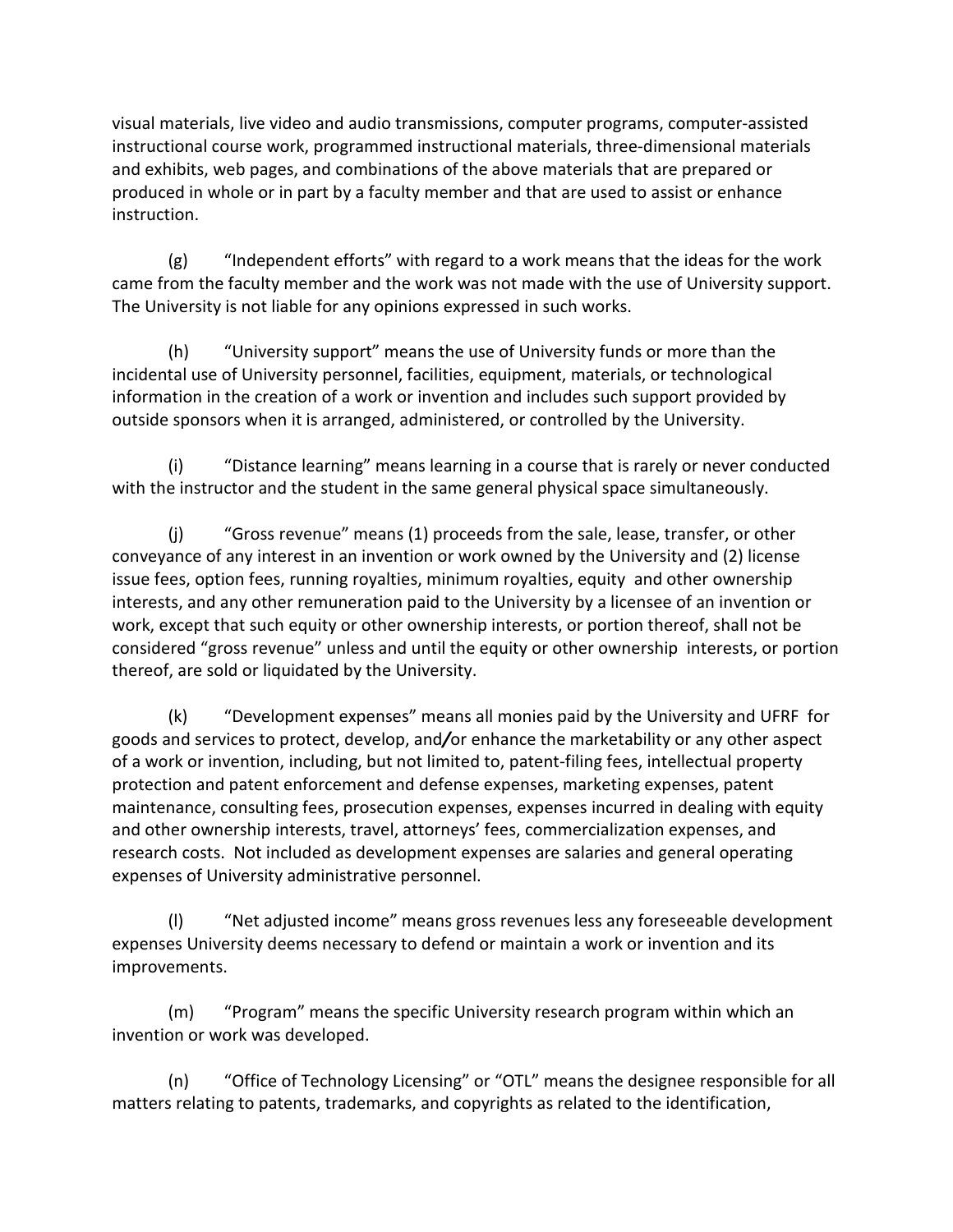protection, and commercialization of works and inventions owned by the University.

(o) "UFRF" means the University of Florida Research Foundation, Inc., a direct support, not-for-profit organization authorized by the Trustees to promote, encourage and provide assistance to the research activities of University faculty, staff, and students, primarily through the facilitation of technology transfer.

(p) "Sponsored agreement" means any award from an outside sponsor to support research or any other University activity, whether such support is through a grant, contract, cooperative agreement, or any other means.

## 22.2 Policy.

(a) Statement of Principles. Research is undertaken to create new knowledge, to stimulate a spirit of inquiry, to solve problems, and to educate students. Adequate recognition of and incentive to potential inventors through the sharing of the financial benefits resulting from the transfer and development of patentable inventions and other marketable forms of intellectual property encourages the creation of such intellectual property and serves the public interest. The research and teaching missions of the University always take precedence over patent considerations. While the University recognizes the benefits of patent development, it is most important that the direction of University research not be established or unduly influenced by patent considerations or personal financial interests.

(b) Authority and Responsibilities. Section 1004.23, Florida Statutes, and the Board of Governors' delegation to the University of Florida Board of Trustees, authorizes the University to establish regulations and procedures regarding the works and inventions of its personnel, including regulations and procedures regarding patents, copyrights, and trademarks. The University has the authority to agree to the terms of this Article, and any regulations and procedures applied to in-unit faculty shall be consistent with the terms of this Article.

(c) Faculty Authority and Responsibilities. Intellectual property created, made, or originated by a faculty member shall be governed by the terms of this Agreement, including but not limited to this Article and Article 26, Outside Activity and Conflict of Interest. The faculty member shall also be governed by the University implementing procedures concerning works and inventions of University personnel unless the procedure is inconsistent with the terms of this Agreement.

(d) When a faculty member is acting in the capacity of Principal Investigator of a research project, the faculty member shall be granted the right, within the conditions set forth in this Article and in any applicable sponsored agreement and federal and state laws and regulations and with the proper administrative approval, to raise resources from sponsors, shall be responsible for properly utilizing the resources obtained from the sponsors, and for executing the sponsored research.

22.3 Rights to Working Papers. Except as otherwise required by the Florida Sunshine Law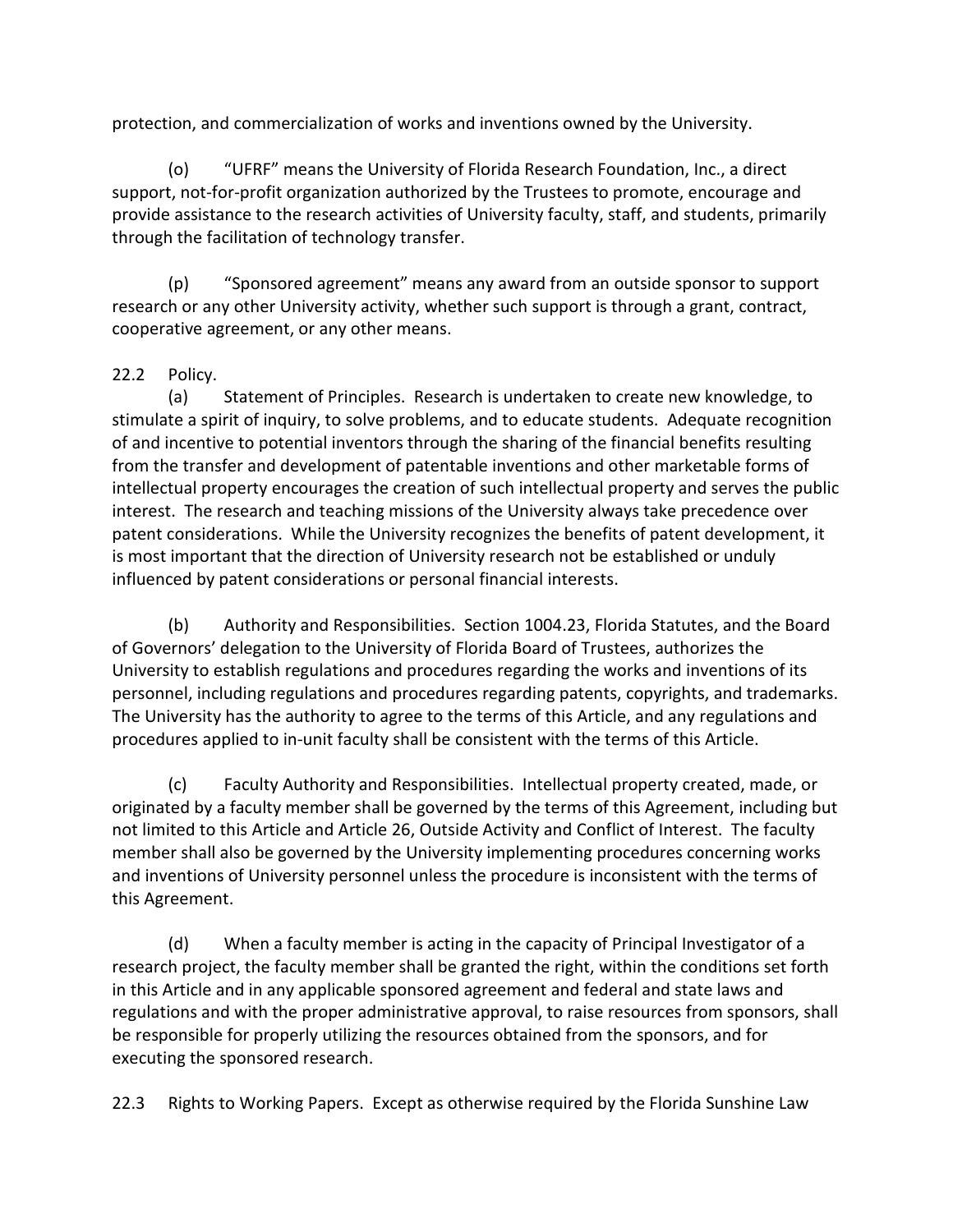and other applicable federal and state laws, federal and state regulations, or the terms of any applicable sponsored agreements, faculty members shall have the right to control of their personal correspondence, notes, unpublished drafts, and other working papers.

22.4 Works.

(a) Faculty Exclusive Ownership Rights.

(1) A work made in the course of independent efforts is the property of the faculty member, who has the right to determine the disposition of such work and the revenue derived from such work.

(2) In accordance with academic tradition, and unless required by federal and state laws, federal and state regulations, or the terms of any applicable sponsored agreements, the University shall not assert rights to the following works:

a. Scholarly or artistic works, regardless of their form of expression, for which the intended purpose is to disseminate the results of academic research, scholarly study, or artistic expression, such as books, monographs, articles, bibliographies, poems, novels, dramatic works, pictorial or sculptural works, films, videotapes, musical compositions, or other scholarly or artistic expressions in any medium;

b. Instructional material, except if the University either (1) expressly commissioned the faculty member in writing to produce, or participate in the production of, the work with University funds for a specific University purpose; or (2) expressly assigned the faculty member in writing to produce, or participate in the production of, the work. The University may grant a non-exclusive license to the faculty member who is the author of instructional materials for the use of that portion of the materials. The non-exclusive license must be negotiated as set forth in writing and must be limited to noncommercial educational uses. That such a license is not granted shall not be deemed a violation of this Collective Bargaining Agreement.

c. Works made without University support, as defined in Section 22.1(h), above.

If the terms of a sponsored agreement or applicable federal and state laws and federal and state regulations require publication of articles in specified ways or in specified places, the terms of this subsection 22.4(2) shall not be construed to relieve the faculty member of these publication obligations.

(b) Works Owned by the University. The following works are owned by the University. The faculty member shall share in the proceeds from such works, pursuant to Section 22.7(a):

(1) Instructional material if the University has either (a) expressly commissioned the faculty member in writing to produce, or participate in the production of, the work with University funds for a specific University purpose; or (b) expressly assigned the faculty member in writing to produce, or participate in the production of, the work. The creation, use, and revision of such works shall be governed by Section 22.4(f).

(2) Works whose authorship cannot be attributed to one or a discrete number of authors but rather result from simultaneous or sequential contributions over time by multiple faculty, staff, and/or students, such as software tools developed and improved over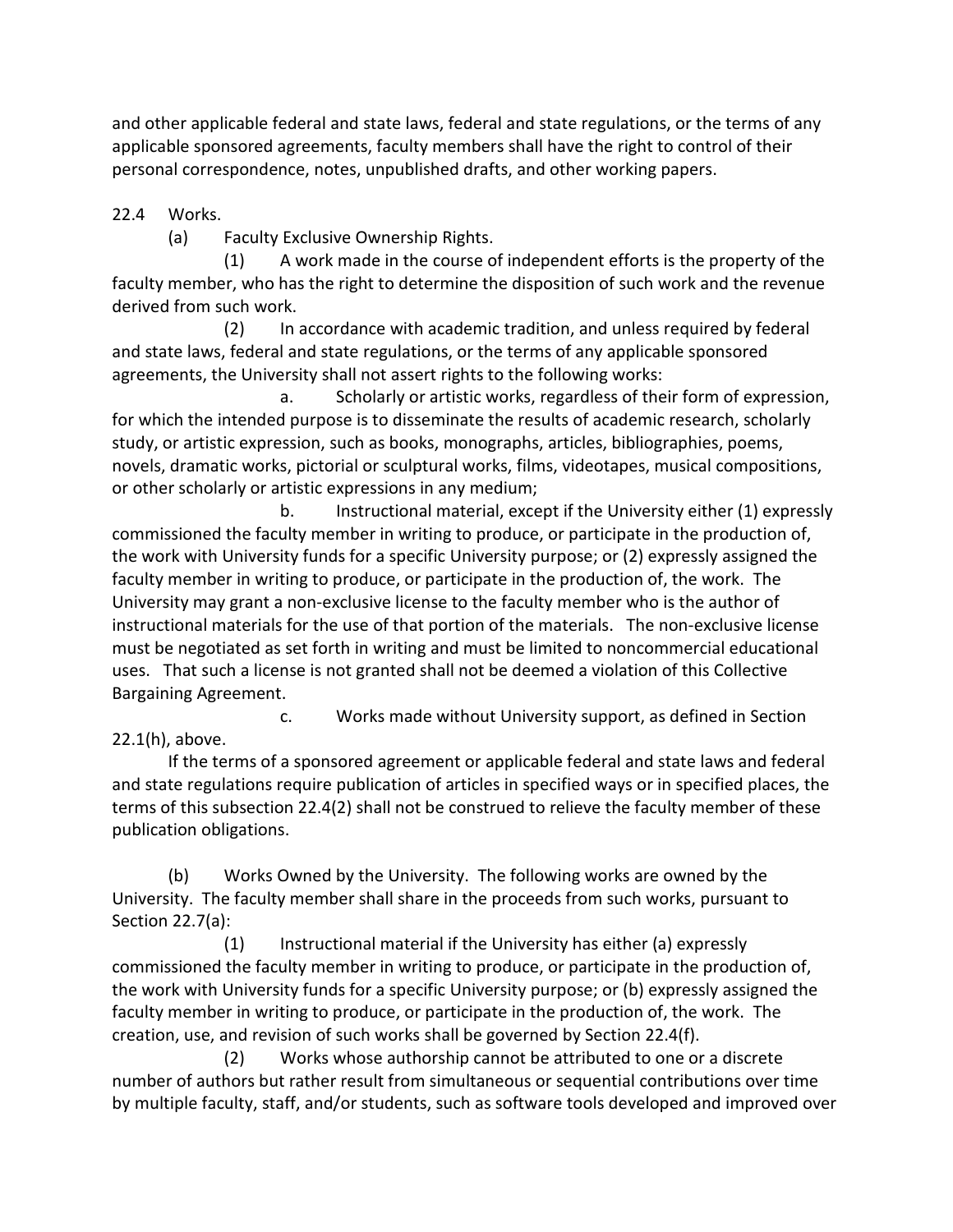time by multiple faculty, staff, and/or students. However, the mere fact that multiple individuals have contributed to the creation of a work shall not cause the work to become a work owned by the University.

(3) Any other works made with University support, as defined in Section 22.1(h), above.

(c) Disclosure. Upon the creation of a work and prior to any publication, the faculty member shall disclose to the Office of Technology Licensing any work that was made in the course of University-supported efforts, together with an outline of the project and the conditions under which it was done. However, consistent with the provisions of Section  $22.4(a)(2)$ , faculty members need not disclose works referenced in subsections  $(1)$ – $(3)$ , immediately below, unless the work raises a possible conflict of interest pursuant to Article 26:

(1) Books, monographs, articles, bibliographies, poems, novels, dramatic works, pictorial or sculptural works, films, videotapes, musical compositions, or other scholarly or artistic expressions in any medium; and similar works, the intended purpose of which is to disseminate the results of academic research or scholarly work;

(2) Instructional material except for works described in Section 22.4(b)(1); or

(3) Works made without University support, as defined in Section 22.1(h),

above.

(4) Exception: Even if a work is not required to be disclosed under this Article, the work must still be disclosed pursuant to Article 26 if its production, dissemination, or use raises a possible conflict of interest.

(d) Review. The Office of Technology Licensing shall assess the relative equities of the faculty member and the University in the work. If the University wishes to assert its interest in the work, the Office of Technology Licensing shall inform the faculty member as soon as practicable but in no case later than sixty (60) days after disclosure to the OTL.

(e) The allocation of proceeds resulting from works owned by the University shall be as set forth in Section 22.7(a) below.

(f) Creation, Use, and Revision of Certain Works Owned by the University. With respect to any work that represents instructional materials owned by the University pursuant to Section 22.4(b)(1), the terms of any agreement entered into by the University concerning the work must be consistent with the terms of any sponsored agreement supporting the creation of the work and applicable laws.

(1) The University shall make reasonable efforts to negotiate the terms listed as a, b, and c below in any agreement concerning the work with any third party, including but not limited to any licensee, assignee, or publisher of the work, insofar as such terms are consonant with the terms of any sponsored agreement supporting the creation of the work and applicable laws. That any or all of these terms are not included in the agreement with the third party shall not be deemed a violation of this Collective Bargaining Agreement.

a. That the faculty member be identified as an author of the work, including, if the work is materially altered at the time of its assignment, initial licensing, or initial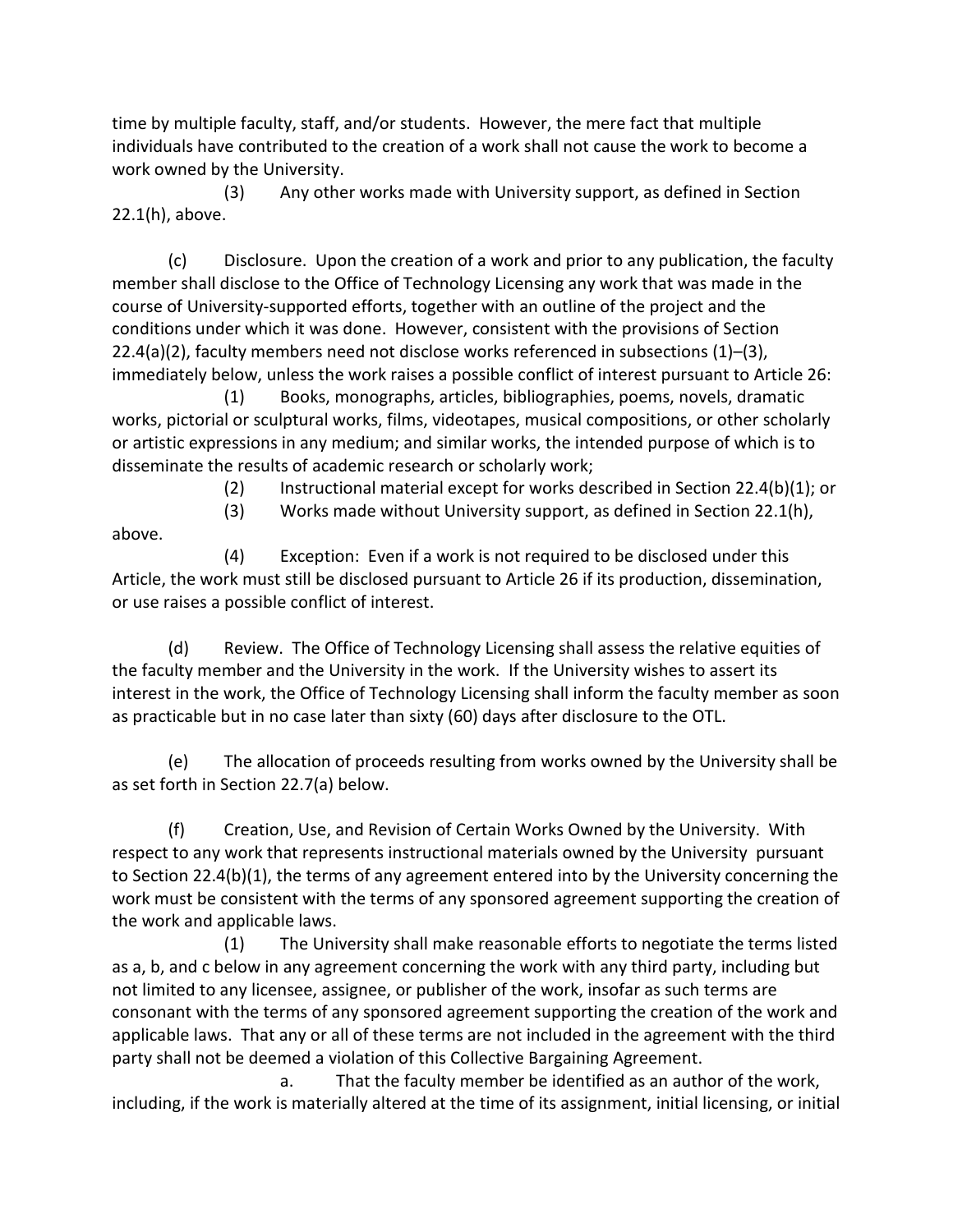publication, the right to decide whether to allow the author's name to be displayed in association with the work;

b. That the faculty member may freely reproduce the work without paying any licensing fees to use in academic teaching, research, or university service whether at the University of Florida or another tax-exempt academic or research institution; and

c. That the faculty member may freely use the work in pursuit of one's profession, such as during expert witness testimony or in consulting.

(2) Other rights and protections for the faculty member may be agreed to by mutual consent of the faculty member and the University, provided that they are consonant with the terms of the UFBOT-UFF Collective Bargaining Agreement, any sponsored agreement supporting the creation of the work, any agreement, license, assignment, publishing or other agreement entered into by the University concerning the work, and applicable laws. Such rights granted to the faculty member may include:

a. borrowing portions of the work for use in compilations, other composite works, or new projects;

b. making derivative works, such as translations, videotaped versions, and film scripts;

c. adding to the work or updating the content of the work; and

d. approving decisions related to the publishing or display of new versions of the creator's work or new works based on the creator's work.

(g) Release of Rights. The faculty member shall assist the University in obtaining releases from persons appearing in, or giving financial or creative support to, the development or use of works in which the University has asserted an interest.

(h) Reconveyance of Copyright to the Faculty Member.

(1) When copyright is assigned to the University in full or in part because of the provisions of this Article, the creator of the copyrighted material may request of the Director of the Office of Technology Licensing that ownership be returned to the faculty member.

(2) Such request may be granted if it does not

- a. violate any legal obligations of or to the University;
- b. limit appropriate uses of the materials by the University;
- c. create a conflict of interest for the faculty member; or
- d. otherwise conflict with specific goals of the University.

(3) Such request shall also be granted if the faculty member establishes that the University has willfully misrepresented to the faculty member's substantial detriment the necessity or cost of development expenses.

22.5 Instructional Technology and Related Instructional Materials.

(a) The University and the UFF recognize the increasing development and use of technology, and related instructional materials, such as videotapes, interactive television, and computer software, to support teaching and learning and to enhance the fundamental relationship between the faculty member and the student.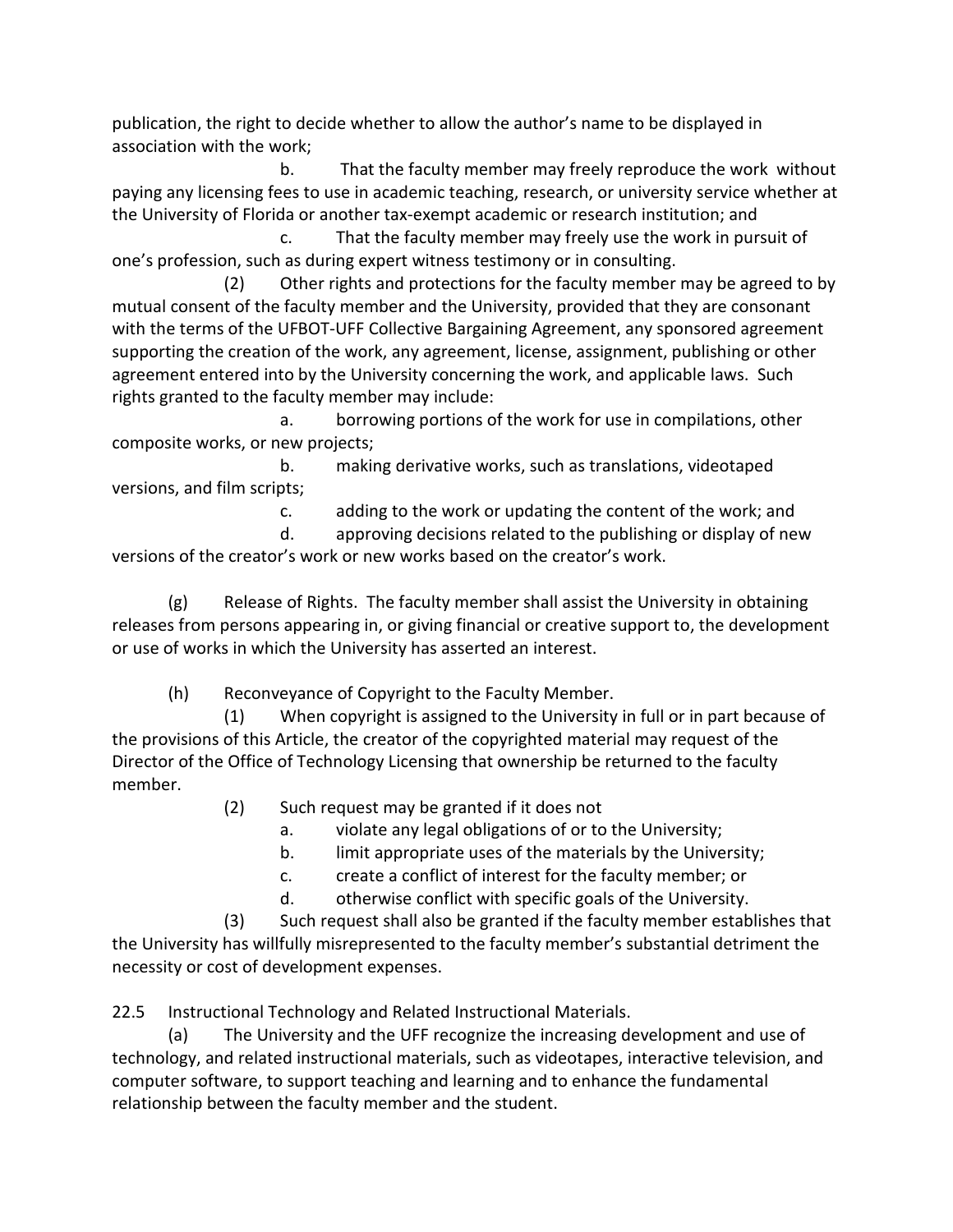(1) Instructional technology may be used to deliver distance learning.

(2) The University and the UFF affirm that instructional technology and related instructional materials should be used to the mutual benefit of the University and the faculty member.

(3) Development of new technology for use in delivering instructional material is an invention covered by Section 22.6, and is distinguished from the use of existing or new technology to deliver instructional material, which are works covered by Section 22.4.

(b) When the University assigns a faculty member to develop or provide instruction through the use of instructional technology or instructional material specifically designed to be used with such instructional technology, including but not limited to distance learning, the University shall provide to such faculty member:

(1) Training and resources to support the assignment for adaptation of instructional material to instructional technology; and

(2) Additional compensation if the assignment is an overload assignment and/or adjustment in a faculty member's assignment.

(c) Property Rights and Releases. Provisions governing the intellectual property rights of faculty and releases to be obtained when the University has asserted an interest in instructional materials constituting a work are contained in Sections 22.4, above.

22.6 Inventions.

(a) Faculty Exclusive Ownership Rights.

(1) An invention made outside the field or discipline in which the faculty member conducts research, teaching, and/or service activities for the University (which shall include any enhancements, adaptations, or improvements of inventions previously disclosed, or that were required to be disclosed, hereunder) and for which no University support has been used is the property of the faculty member, who has the right to determine the disposition of such invention and revenue derived from it.

(2) However, the faculty member and the University may agree that the patent for such invention be pursued by the University and the proceeds shared.

(b) University-Supported Efforts. An invention that is made by using University support, as defined in Section 22.1(h), is the property of the University. In addition, an invention made within the field or discipline in which the faculty member conducts research, teaching, and/or service activities for the University (which shall include any enhancements, adaptations, and improvements of inventions previously disclosed or that were required to be disclosed hereunder) is the property of the University. The faculty member shall share in the proceeds from any invention that is the property of the University pursuant to this Article.

(c) Disclosure.

(1) A faculty member shall fully disclose to the Office of Technology Licensing any invention that the faculty member develops, makes or reduces to practice while a faculty member of the University of Florida.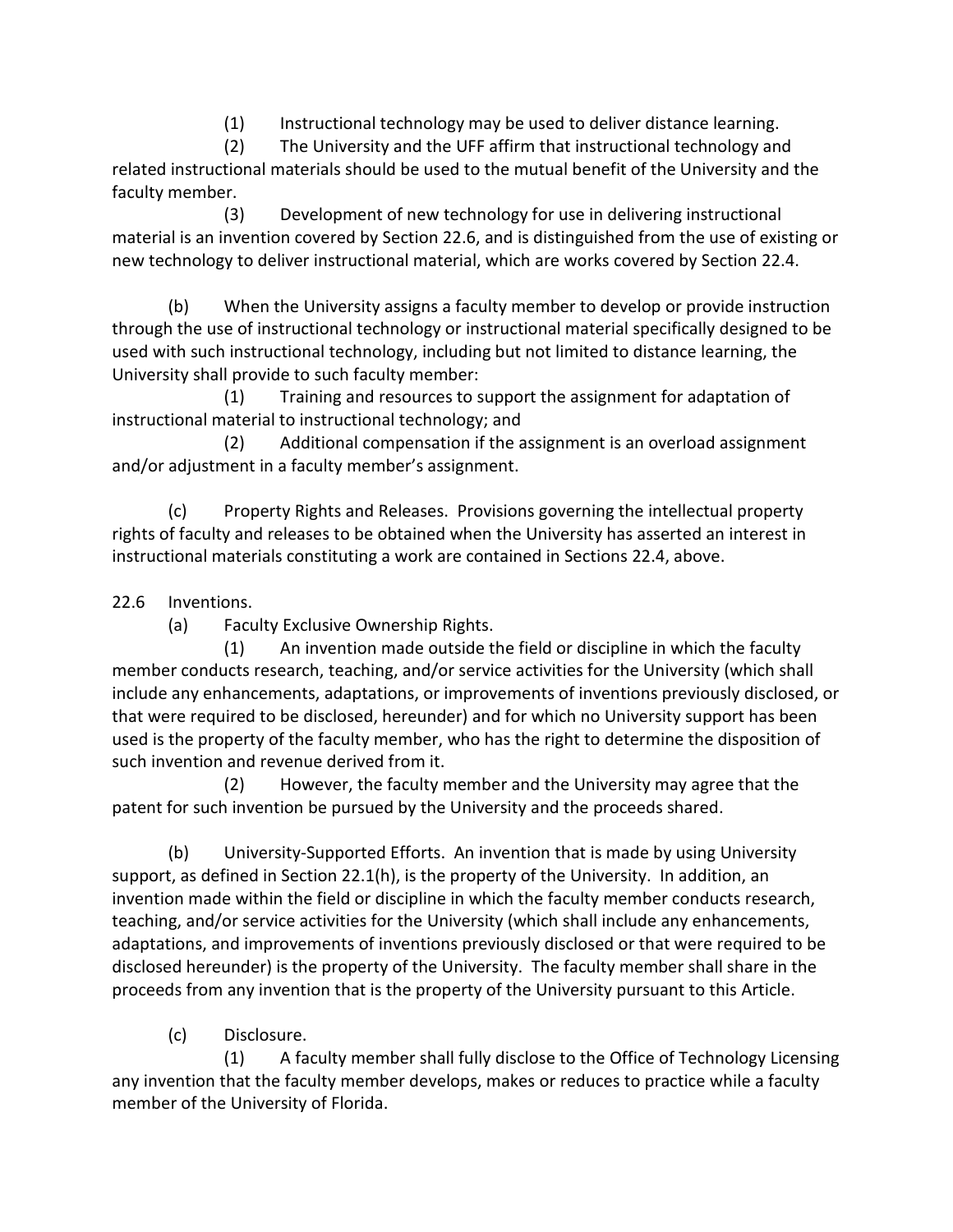a. The disclosure shall include an outline of the project and the conditions under which it was conducted.

b. If the faculty member wants the University to attempt to patent the invention, the faculty member shall explain why it has sufficient commercial potential to warrant the University investment in the patent process.

(2) With respect to inventions made during the course of an approved outside activity when the University has specifically waived its rights to any inventions as part of their approval of the outside activity under Article 26.4, the faculty member may delay such disclosure, when necessary to protect the outside employer's interests, until the outside employer has made the decision whether to seek a patent.

(d) Review.

(1) If the University wishes to assert its interest in the invention, the Office of Technology Licensing shall inform the faculty member in writing as soon as practicable but in no case later than one hundred twenty (120) days after the faculty member's disclosure to the OTL.

a. If the faculty member desires a preliminary, non-binding assessment of the University interest, the faculty member shall make a written request for such assessment at the time of filing the disclosure.

b. Such preliminary assessment shall be provided within sixty (60) days, and such assessment shall not be binding upon OTL or the University.

(2) The OTL shall conduct an investigation that shall assess the respective equities of the faculty member and the University in the invention, and determine its importance and the extent to which the University should be involved in its protection, development, and promotion.

(3) The OTL shall determine whether sponsored agreements require the University to take ownership of the invention.

(e) If the University asserts an interest in an invention and the faculty member disputes the University interest, the faculty member may seek to resolve the matter pursuant to Article 28, Grievance Procedure and Arbitration. During the pendency of the grievance, the invention will be assigned to the University which will take appropriate steps to protect it. If the grievance and any appeal or other legal proceedings end with a determination that the faculty member is the owner of the invention, the University shall transfer ownership of the invention to the faculty member and none of the costs incurred by the University in the dispute or for the protection of the invention prior to the transfer shall be assessed against the faculty member.

(f) Release of Rights.

(1) In the event a sponsor under a sponsored agreement has been offered the option to apply for the patent to an invention or other rights in an invention, the University will use its good offices in an effort to obtain the sponsor's decision regarding the exercise of such rights within the period set forth in the sponsored agreement.

(2) At any stage of making the patent applications, or in the commercial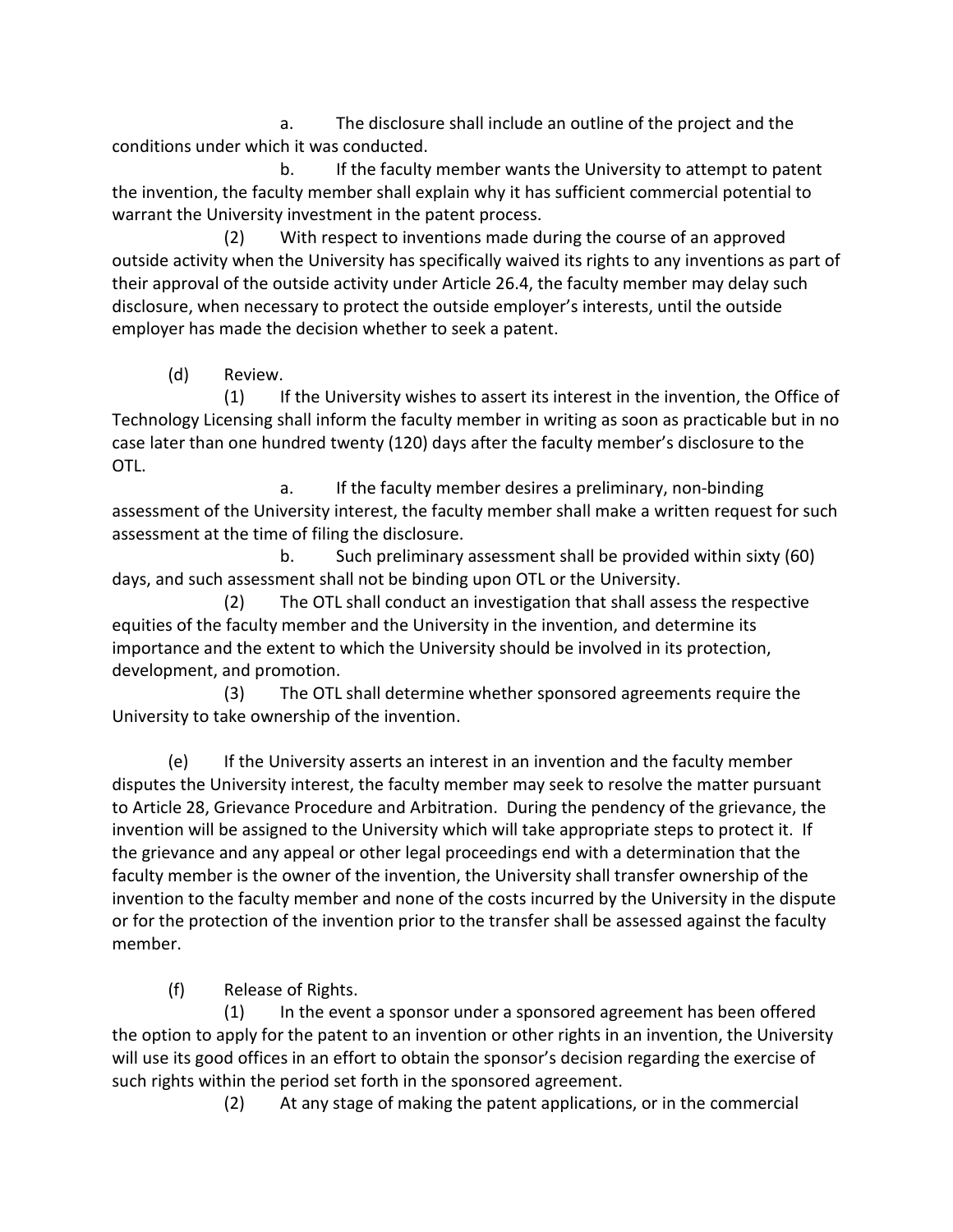application of an invention, if the University has not otherwise assigned to a third party the right to pursue its interests, the University may elect to withdraw from further involvement in the protection or commercial application of the invention. At the request of the faculty member in such case, and subject to any applicable sponsored agreement or law, the University shall transfer the invention rights to the faculty member, in which case the invention shall be the faculty member's property and none of the costs incurred by the University shall be assessed against the faculty member unless they are development expenses deducted from gross revenues received by the University prior to the transfer.

(3) All assignments or releases of inventions, including patent rights, by the University to the faculty member shall contain the provision that such invention, if patented by the faculty member, shall be available royalty-free for governmental purposes of the State of Florida and in connection with federally-sponsored research, the United States, and for teaching and research purposes for all tax-exempt educational and research institutions, unless otherwise agreed in writing by the University.

(4) If the University ownership interest in an invention is waived, the creator must disclose the potential conflict of interest created by the creator's ownership of the invention when proposing research to be conducted using University resources that could reasonably appear to influence the financial value of the invention. In such case the University through the creator and appropriate administrators, may establish the means to manage any conflict of interest that exists in conducting the research.

 $(g)$  It is the policy of the University that in general research results should be publishable, and publication of such results in appropriate venues is encouraged. However, if the publication of research results may reveal an invention in which the University has an interest, faculty members must ask OTL for advice on how and when to publish the results in order that patent protection for the invention is not compromised.

(h) Voluntary Surrender of Patent Interests. A faculty member and the University may agree to surrender any interests that the faculty member and the University might have to any part of any prospective invention to any outside organization, if the faculty member and the University deem such surrender to be in the best interests of the University and if such surrender is allowable under applicable law and sponsored agreements and such surrender does not impair the intellectual property rights of other employees, students, and other third parties. All faculty members and other University employees involved must agree to the surrender of the patent rights subject to the concurrence of the University in each case.

22.7 Division of Proceeds.

(a) With regard to any work or invention owned by the University and subject to the requirements of any applicable sponsored agreements, the net adjusted income shall be distributed as follows:

(1) Schedule A: Up to \$500,000:

 40% to the individual creator(s) 10% to the University program(s) 7.5% to the creator(s)'s department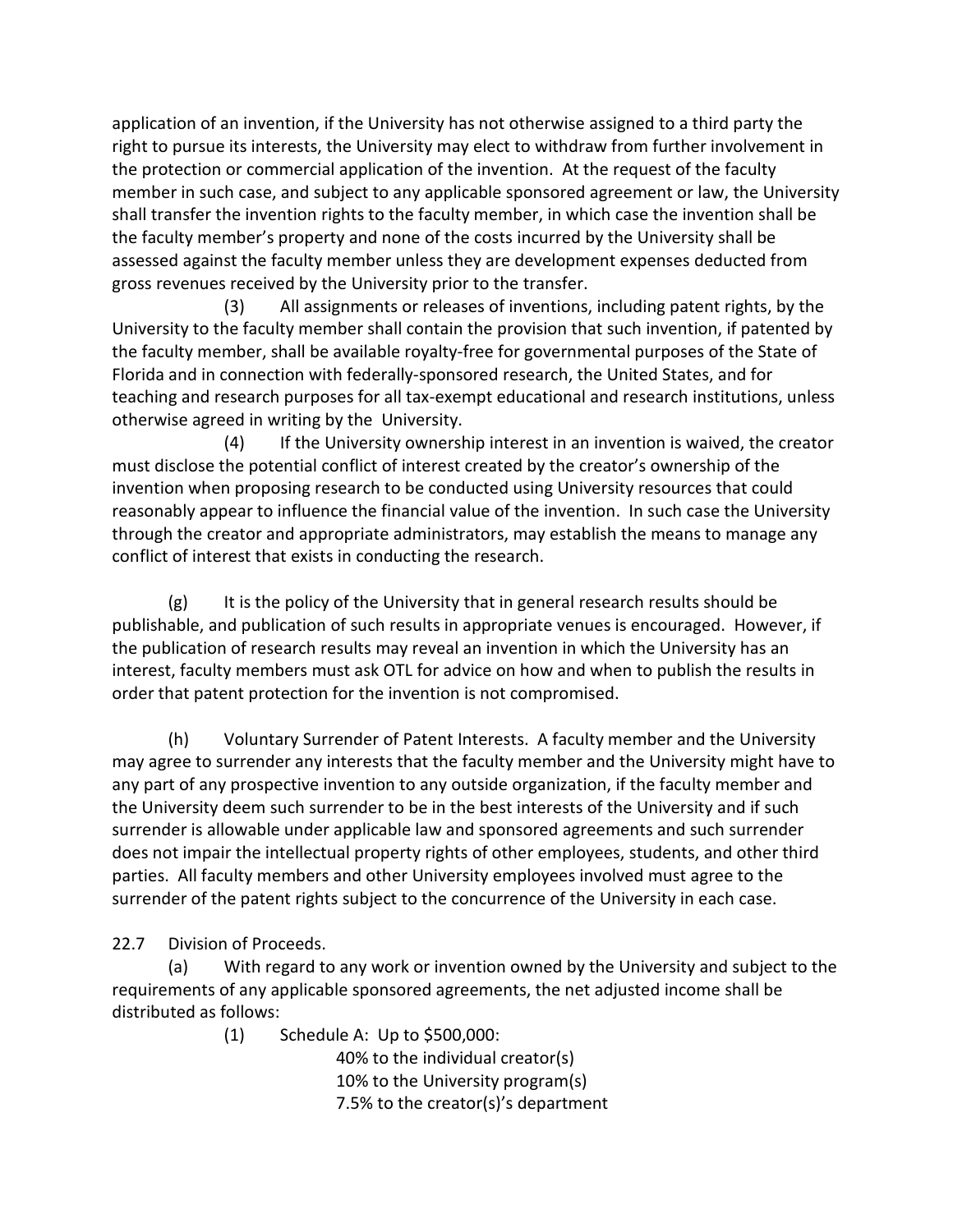7.5% to the creator(s)'s college 35% to the University

(2) Schedule B: \$500,000 or over:

 25% to the individual creator(s) 10% to the University program(s) 10% to the creator(s)'s department 10% to the creator(s)'s college 45% to the University

(3) Notwithstanding the above, all net adjusted income from the University sale or liquidation of equity or other ownership interests originally paid to the University by a licensee in lieu of cash royalties or license fees shall be distributed according to Schedule B. The decision as to when to sell, exchange or convert equity interests resides with the University in its sole discretion.

(4) The division of proceeds set forth in this Section 22.7(a) does not apply to any works or inventions that are the subject matter of any license agreement or other transaction entered into by the University or UFRF before July 15, 1997, and the proceeds in such cases shall continue to be distributed pursuant to the University of Florida Patent Policy dated February 1993 or any previous agreement entered into by the creator and the University.

(b) Distributions of income shall be made semiannually on or before June 1 and December 1 of each year.

(1) The University may, at its sole judgment, withhold or delay distribution of any income if there is a foreseeable development expense yet to be incurred.

(2) In instances where funds are held because of foreseeable development expenses or where expenses exceed revenue, an accounting of such shall be sent to the creator's department and college indicating the amounts received for the current six-month period and the amount of the anticipated expense or deficit.

 (3) Once expenses are known with certainty, any excess withholding shall be distributed.

(c) Payments of the portion allocated to the creator(s) must be made to creator(s) individually and cannot be assigned by the creator(s) to other parties or entities. The only exception shall be that after a creator's death, appropriate notification by the personal representative of the creator's estate, and court approval, if necessary, payment shall be made to the creator's heirs or devisees.

(d) In the event there are multiple creators for an invention or work, the creators' share shall be divided equally among all creators unless the creators agree among themselves to a different division.

(1) If the creators agree among themselves to a different split, OTL must be notified in writing at least one month prior to the date of the first income distribution as to the agreed upon division of income.

(2) The portions distributed to the academic units, which are the academic units of the creator(s) at the time of the creation of the invention or work, shall be pro-rated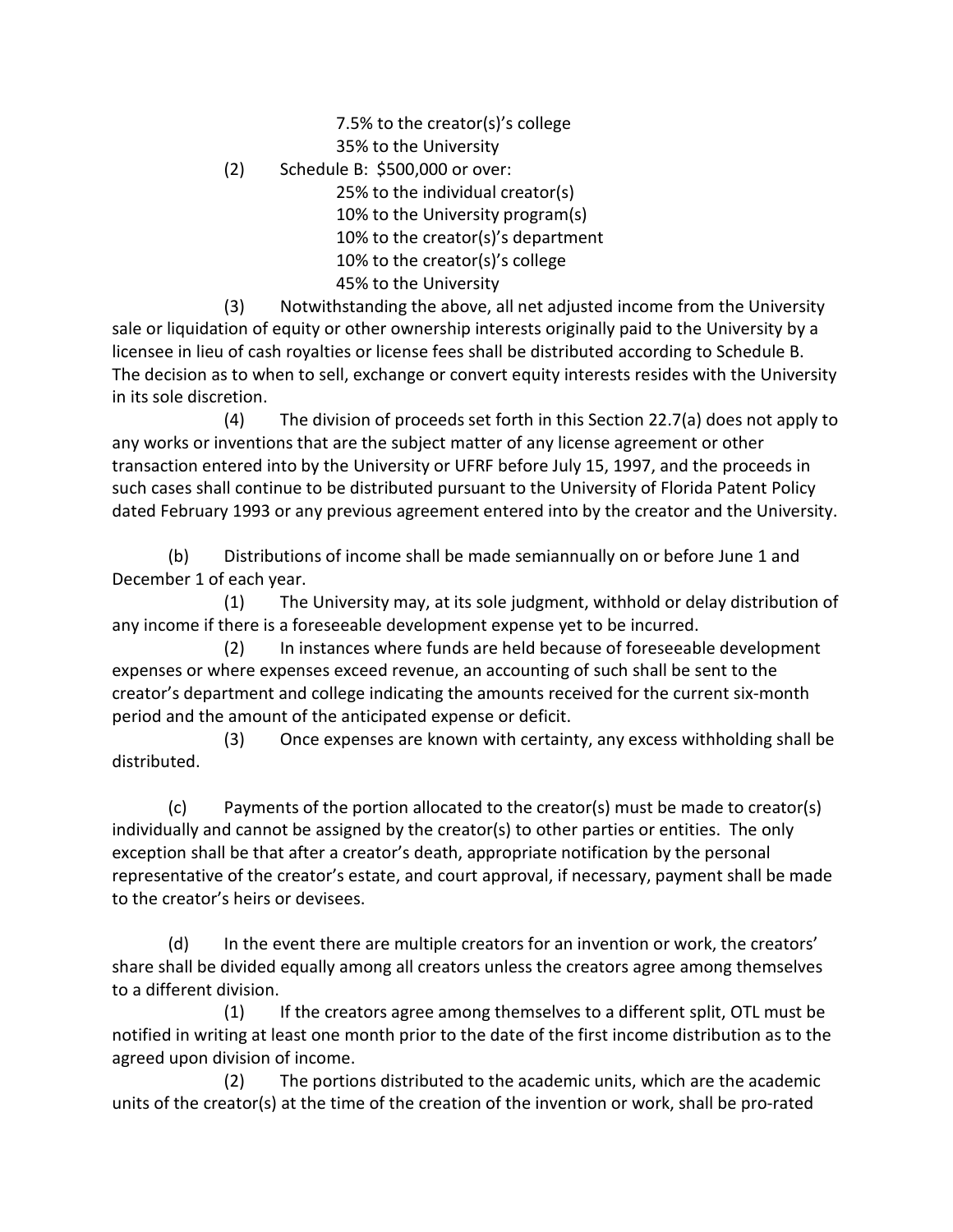when more than one unit is involved.

(3) The University shall make the final decisions on the pro-ration of such portions to academic units.

(e) In the case of licenses or other transactions involving multiple inventions or works, the University shall resolve any potential conflicts concerning the applicable distribution schedules after reviewing the technologies involved.

(f) That portion allocated to the program (or programs) remains under the control of the University. If there is more than one program in which the invention or work was developed, the program portion will be pro-rated as determined by the University. If a creator should leave the University, the portion allocated to the creator's program shall be allocated to that program as long as the program exists and consists of research in the same area as that conducted by the creator prior to leaving the University. If the program ends, the portion allocated to the program shall be allocated to the University. Any determinations regarding the distribution of the program portion of net income shall be at the sole discretion of the University.

## 22.8 Other Requirements.

(a) A faculty member and the University shall not commit any act that would tend to defeat the University's or the faculty member's interest in a work or invention. The University shall neither require nor pressure a faculty member to waive the faculty member's intellectual property rights, nor shall the University retaliate against a faculty member who declines to waive or otherwise exercises intellectual property rights in accordance with this Agreement as long as the intellectual property rights of the University, other employees of the University, students, and other third parties are unimpaired or not at risk of impairment. Any such waiver shall be in writing and signed by the faculty member.

(b) In accordance with recognized scientific research procedures and sponsored agreement requirements, faculty members are required to record all research data and information accurately and clearly and to keep all such data in a permanent and retrievable form. In addition, with regard to a patentable invention, original laboratory data must be kept for the life of the patent.

(c) Faculty members must securely store tangible property (such as biological materials, chemical compounds, and computer discs) related to an invention or work to which the University has asserted or may assert ownership rights.

(d) Faculty members who leave the University shall be permitted to copy their laboratory notebooks and take the copies with them, or take samples of tangible property with them, although they are required to maintain the confidentiality of the data contained within the notebooks or the tangible property. The original notebooks and other research data will remain at the University.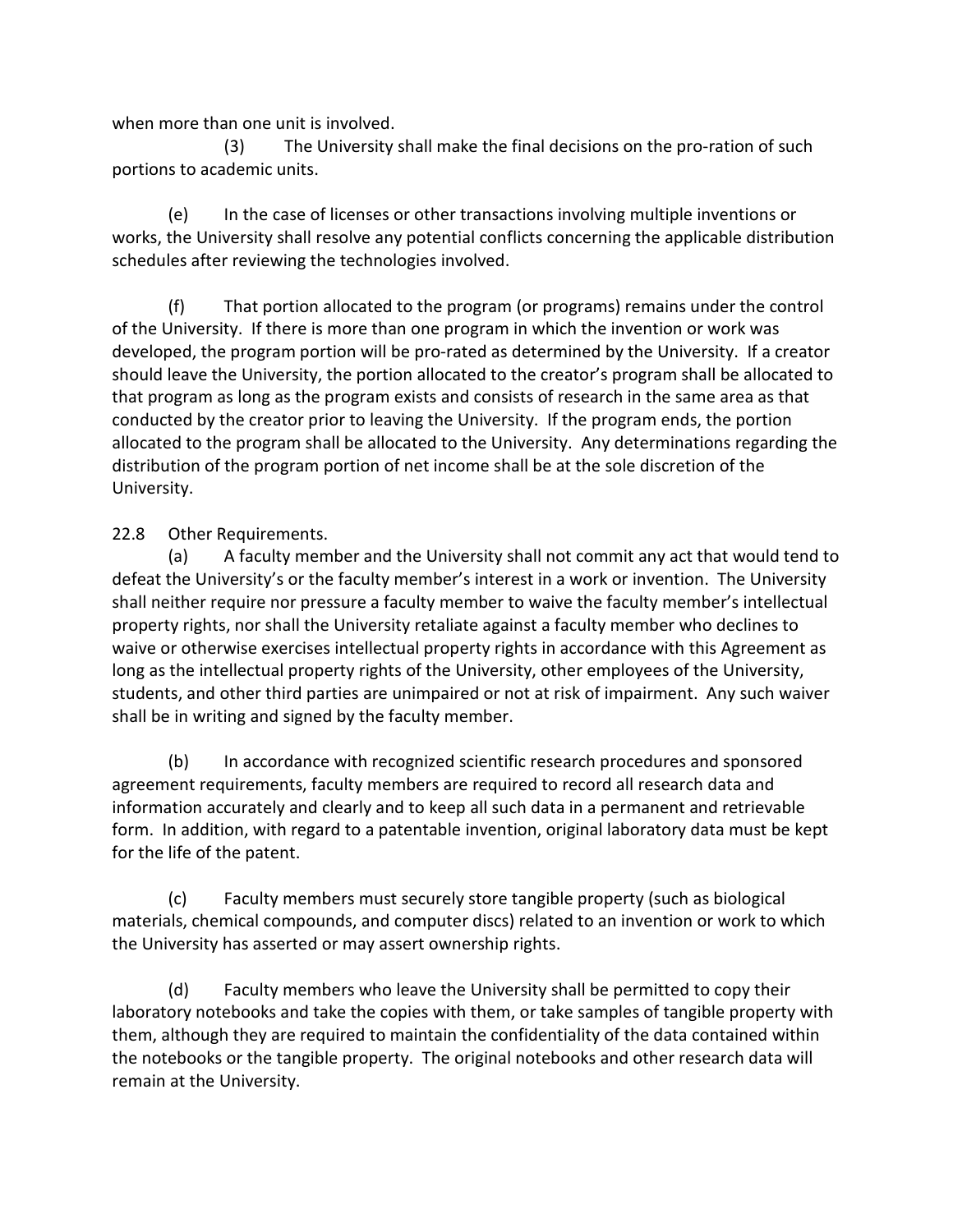(e) The University and the faculty member shall document the terms of any such transfer of tangible property.

22.9 Execution of Documents. Upon employment the faculty member shall be provided with a copy of this Article and shall sign an agreement recognizing the terms of this Article.

# **ARTICLE 23 OTHER FACULTY MEMBER RIGHTS**

23.1 Constitutional Rights of Faculty. Nothing in this Agreement shall be understood to diminish the constitutional rights faculty members have as citizens of the United States or the State of Florida, or to diminish the right of such faculty member to exercise those rights. Any alleged violation of such rights shall not be subject to the grievance and arbitration procedure of this Agreement, but shall be subject to vindication only by a court of competent jurisdiction.

23.2 Limitation on Personal Liability.

(a) If a faculty member is sued for an act, event, or omission which may fall within the scope of Section 768.28, Florida Statutes, the faculty member should notify the President's office as soon as possible after receipt of the summons commencing the action in order that the University may fulfill its obligation. Failure to notify the University promptly may affect the rights of the parties.

(b) For information purposes, the pertinent language of Section 768.28(9), Florida Statutes, is reproduced below, as follows:

No officer, employee, or agent of the State or of any of its sub-divisions shall be held personally liable in tort or named as a party defendant in any action for any injury or damage suffered as a result of any act, event or omission of action in the scope of her or his employment or function, unless such officer, employee or agent acted in bad faith or with malicious purpose or in a manner exhibiting wanton or willful disregard of human rights, safety or property.

23.3 Free University Courses.

(a) Full-time faculty members may enroll for up to six (6) credit hours of instruction at the University per term (Fall, Spring, or Summer) without payment of tuition or fees, subject only to the restrictions listed in subsections (1) through (5), below. Visiting faculty members are excluded under this section, but faculty members who are on sabbaticals or on professional development or grants-in-aid leave are included.

(1) To qualify for this benefit, the faculty member must have completed six (6) months of continuous employment and be employed by the University on the date the course begins. Faculty members with a principal place of employment outside of Alachua County are eligible to apply for enrollment in up to 6 hours of instruction per semester at the state university in Florida closest to the place of employment.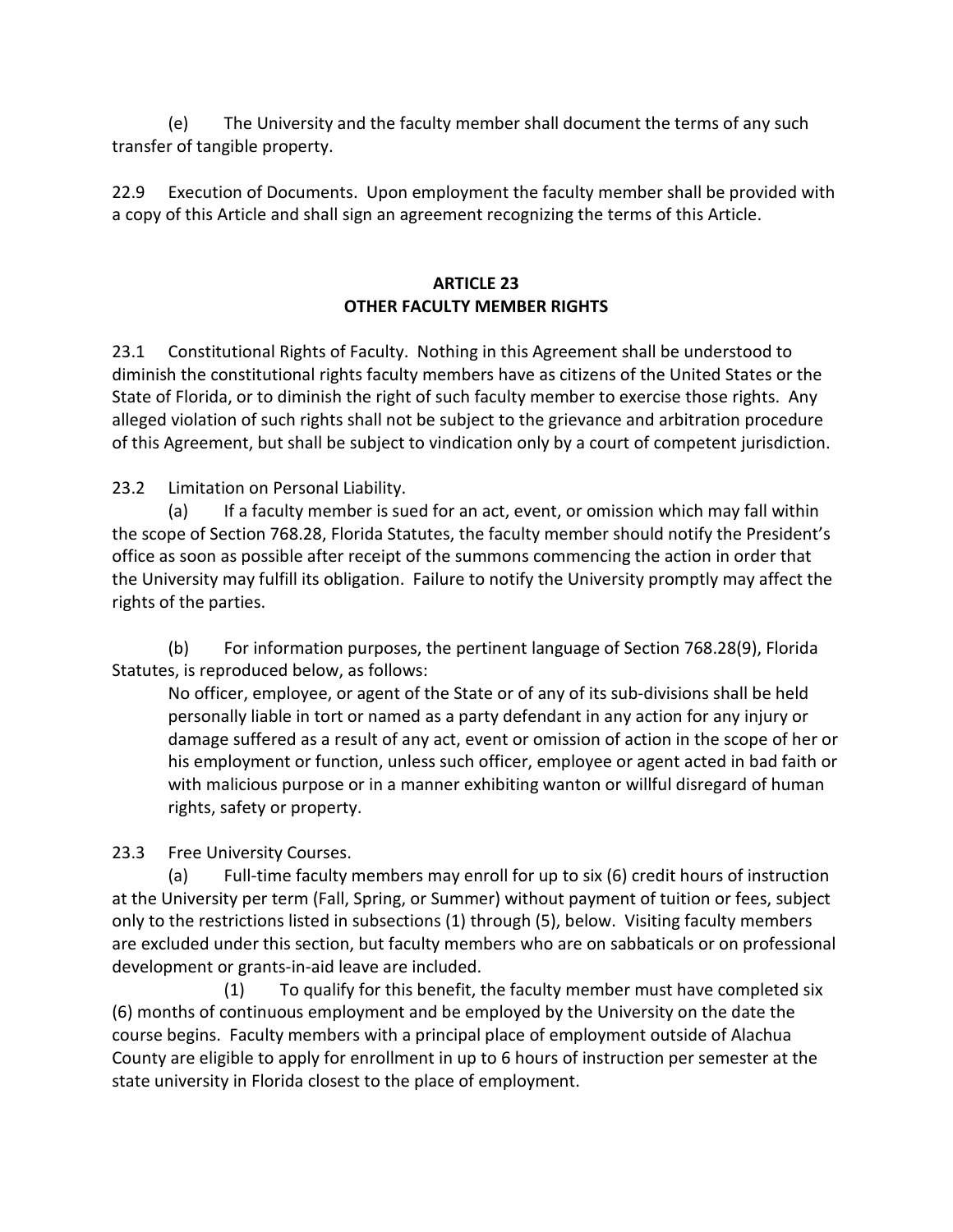(2) The following types of courses are excluded: thesis, dissertation, internships, directed individual study, individual performance courses, non-credit courses, and sponsored credit programs, off-book programs, and some distance education course offerings.

(3) If a faculty member enrolls for a course that meets during hours of the faculty member's regularly scheduled duties, all time taken during that period, including time taken in traveling to and from classes, shall be charged to annual or compensatory leave or leave without pay, unless the work schedule has been adjusted to accommodate the class, subject to approval by the appropriate supervisor. Faculty members must have permission of the supervisor to enroll for a course that meets during hours the faculty member is scheduled to teach. Supervisors shall endeavor to rearrange the teaching schedules of faculty members who wish to take a class.

(4) In order for a course to qualify under this provision, the faculty member must complete all required forms.

(b) A faculty member may attend any University course on a non-credit and space available basis, subject to the instructor's permission.

(c) The benefits under this section shall not be treated in accordance with the University's section 127 Plan.

23.4 The University shall provide faculty the same benefits it provides to all employees for: tuition exchange benefits, parking, and bus service. The University shall consult with UFF prior to making changes in these benefits.

# **ARTICLE 24 SALARIES**

24.1 Policy. The University and the UFF agree that salary is an important factor in the recruitment and retention of faculty members and an incentive for meritorious performance in research/scholarship/creative activity, teaching, and service.

24.2 Effective Date. All salary increases and adjustments referenced in this Article shall become effective retroactive to the beginning of the faculty member's annual appointment, unless otherwise specified below.

24.3 Promotion Increases. Promotions made to the rank of Associate Professor, Clinical Associate Professor, Associate Curator, Senior Lecturer, Associate in \_\_\_\_\_\_\_\_, Associate Scholar, Associate Scientist, Associate Engineer, Associate University Librarian, Professor, Clinical Professor, Curator, Master Lecturer, Senior Associate in \_\_\_\_\_\_\_\_, Scholar, Scientist, Engineer, or University Librarian shall be in accordance with the provisions of Article 19. Promoted faculty shall receive a promotion salary increase of nine percent (9.0%) of their base salary.

24.4 General Salary Increases.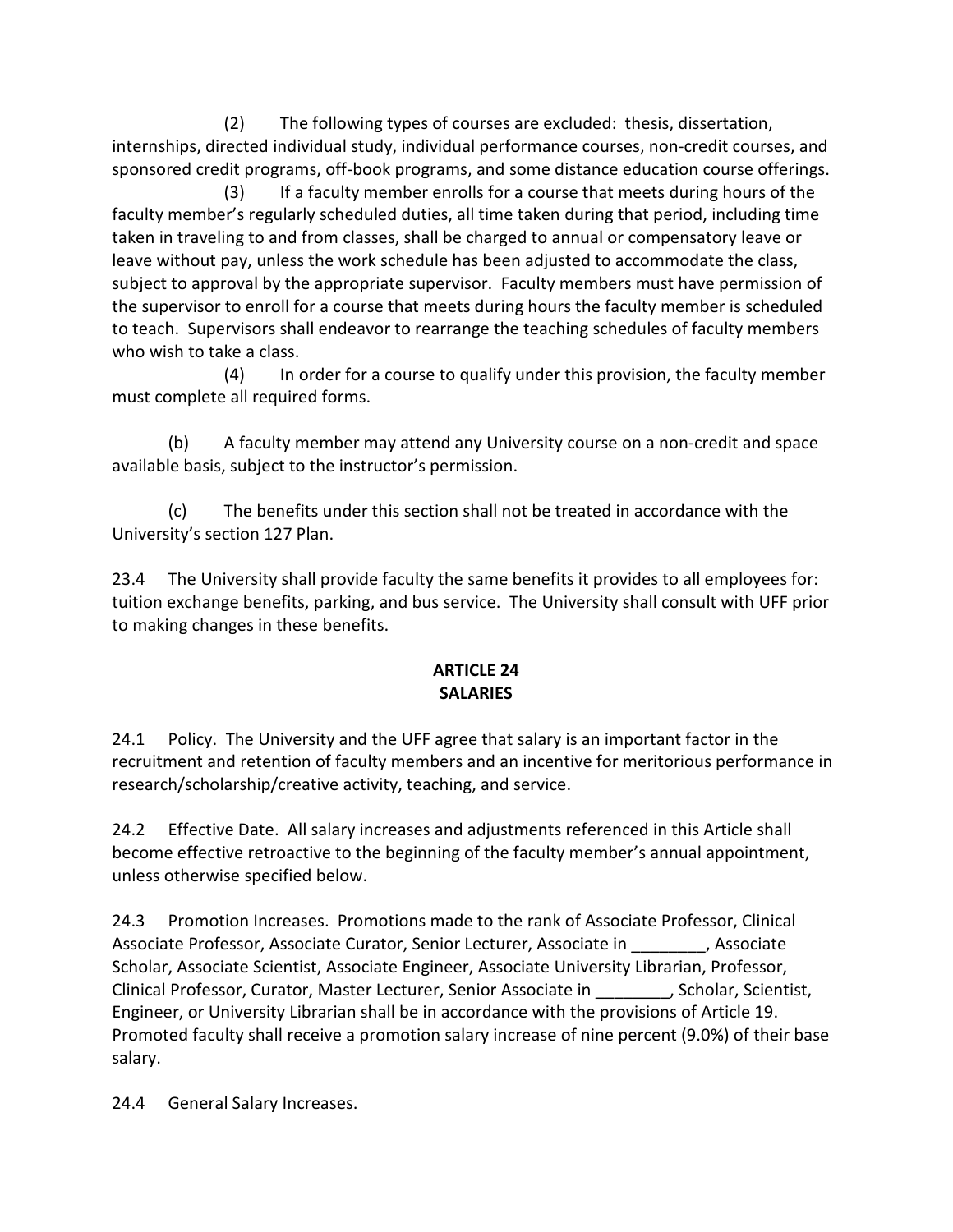(a) The general salary increases for 2013-2014 are effective October 1, 2013.

(b) For 2013-2014 only, faculty members whose regular salary is \$40,000 or less shall receive a \$1400 base salary increase. Remaining eligible faculty members shall receive a \$1000 base salary increase. Such increases are limited to those who have a satisfactory annual evaluation for 2012-13.

(c) In each year of this agreement the University shall provide a raise pool allocated between merit and across- the-board as follows:

|            | Merit | Across-the-board |
|------------|-------|------------------|
| 2013-2014  | 3.85% | በ%               |
| 2014-2015: | TRD   | TRD              |
| 2015-2016: | TRD   | TRD              |

(d) Such increases, if any, are applied after a promotion increase.

(e) The parties agree to wage re-openers for 2014-2015 and 2015-2016 in accordance with the provisions of Article 33, at a time mutually agreeable to the parties.

(f) These increases are not applicable for P.K. Yonge; salaries for P.K. Yonge faculty are addressed in 24.7.

(g) With respect to the merit portion of any raises:

(1) In any year in which a merit raise is provided each department or equivalent unit shall be allocated a merit pool using the base salaries of all bargaining unit faculty members in the unit as of May 15. Chairs or equivalent supervisors who are in the bargaining unit are excluded from those eligible. The chairs (by college) shall form a separate merit pool, and the dean shall make merit raise decisions for the chairs.

(2) Eligibility. To be eligible, the employee must have, at a minimum, a satisfactory evaluation and been employed by the University for at least one semester. Visiting faculty members or faculty members who have been issued a notice of non-renewal or layoff in accordance with this Agreement or who have resigned for any reason are not eligible.

(3) Qualifying Criteria for Merit Increases. Merit increases must be determined using existing criteria which have been established by the faculty, chair, and dean of each unit, consistent with the terms and provisions of this Agreement.

a. Merit salary increases shall be distributed to faculty members who qualify under the unit's criteria. In determining who receives a merit increase, the chair or equivalent supervisor shall consult with the unit's committee responsible for merit pay considerations.

b. The number of merit increases shall not be limited by any quota.

c. The chair and the merit pay committee shall attach the unit's merit criteria and distribution system to the determined list of merit increases that are forwarded to the dean.

d. The dean shall review the unit's merit increase decisions to ensure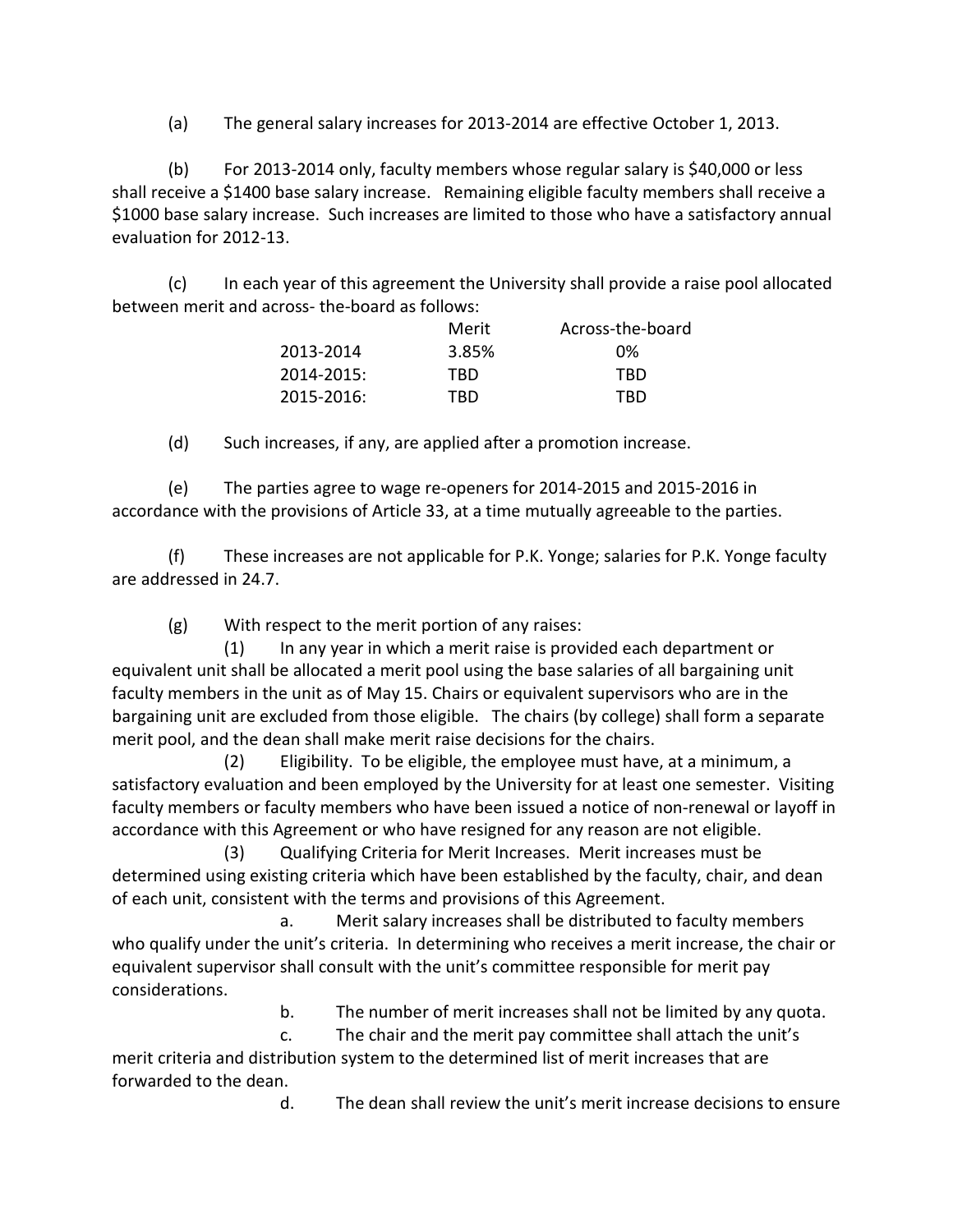that they are consistent with the unit's criteria for merit salary increases. The dean may send the proposal back to the department for reconsideration, along with the noted concerns where there appears to be an inconsistency between the criteria and the recommendations.

e. Notwithstanding other provisions of this agreement, department merit procedures and tenure and promotion criteria shall be used for 2013-14 merit raises. In addition, notwithstanding other provisions of this agreement, all activities in research, teaching, and service since the 2010 merit increases shall be considered for the 2013-2014 merit pay raises.

24.5 Administrative Discretionary Salary Adjustments. Subject to any qualifying provisions specified below, the University may in appropriate circumstances adjust the salary of a bargaining unit member for merit, market equity adjustments, verified counteroffers, salary compression/inversion, increased duties and responsibilities, special achievements, and similar special circumstances.These increases may occur at any time.

(a) The parties agree that the total funds for such salary adjustments shall be not more than one percent (1.0%) annually, based on the total base salary rate of members of the bargaining unit as of August 30.

(b) Salary Increases for Increased Duties and Responsibilities. Faculty members in the bargaining unit who are assigned administrative duties and responsibilities, such as department chairs, center directors, program directors, heads of equivalent administrative units, or department graduate or undergraduate coordinators, may receive a discretionary salary increase or supplement for the length of their administrative appointment.

(c) Report of Discretionary Salary Adjustments. On July 30 of each year the University shall provide the UFF with an electronic copy of the total list of salary increases under Section 24.5 that the University has implemented during the previous fiscal year ending June 30. These lists shall provide the name, rank, and department of the faculty member, the amount of the increase, and the reason for the increase.

24.6 Salary Increases Funded Through Contracts, Grants, or Auxiliary Budgets. The funds available for salary increases to faculty members on contracts, grants, or auxiliary budgets, as a percentage of their collective base salary rate, shall be equivalent to the funds available for salary increases to faculty on Educational and General (E&G) funding, as a percentage of their collective base salary rate, provided that such salary increases are permitted by the terms of the contract or grant.

24.7 Salary Increases for P. K. Yonge faculty members.

(a) Promotions made to the rank of University School Assistant Professor, University School Associate Professor, or University School Professor, shall be in accordance with the provisions of Article 19.Promoted faculty shall receive a promotion salary increase of nine percent (9.0%) of the faculty member's previous year's base salary plus degree supplement.

(b) Full-time faculty members who have received a satisfactory annual evaluation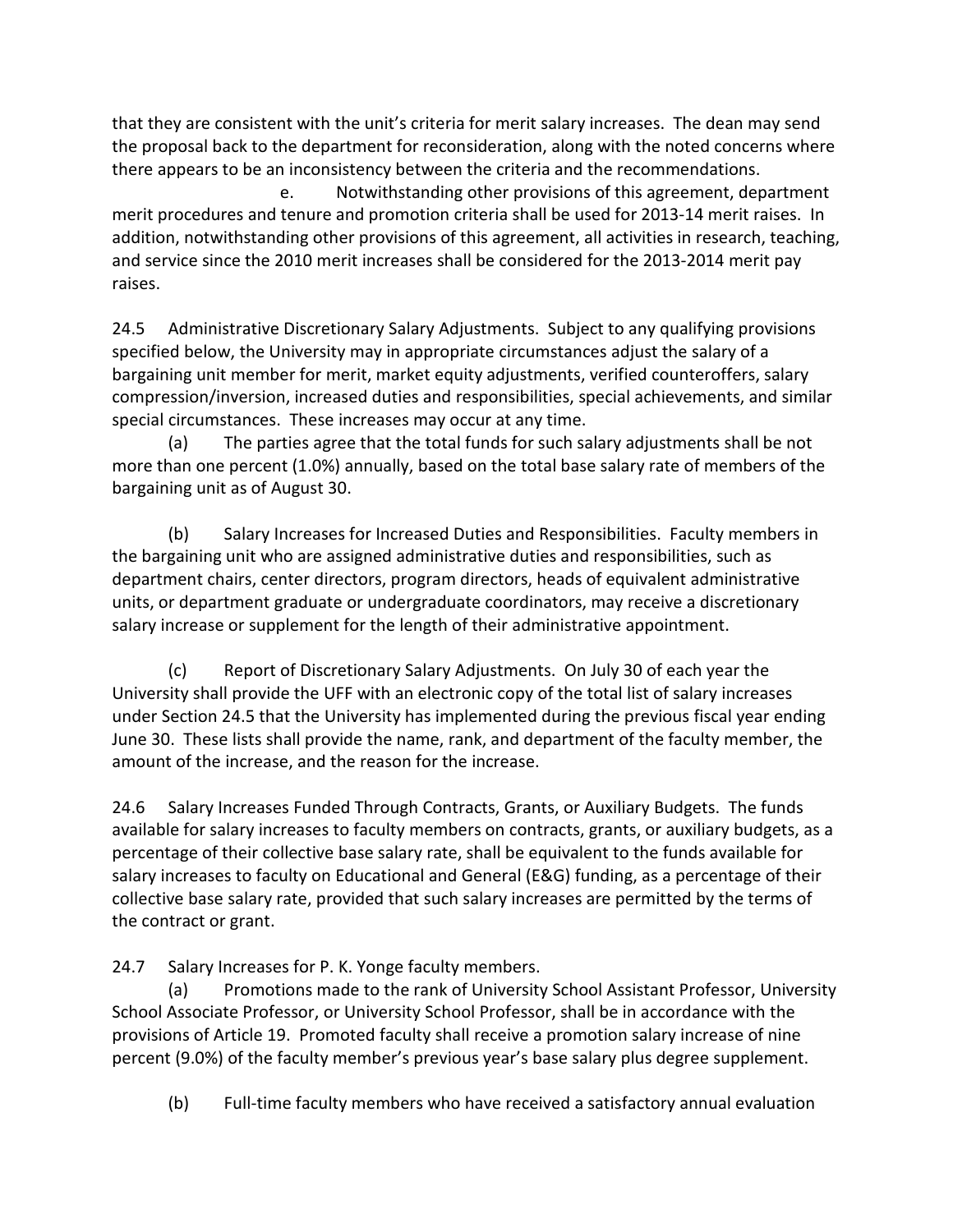and are not in layoff or non-renewal status shall be eligible for salary increases consistent with state policies. In accordance with the provisions of Article 33, the University and UFF agree to re-open negotiations each year of the contract for the purpose of determining appropriate raises consistent with state regulations and policies. The current framework for a salary schedule is found in Appendix E.

(c) Salary Supplements. Faculty members shall receive salary supplements for additional duties assigned by the director and as specified in Appendix "F", under the following conditions:

(1) Salary supplements may be included for the purposes of calculating retirement benefits but shall not to be included in the base salary rate upon which future salary increases are calculated.

(2) If the faculty member resigns or is otherwise unable to complete additional duties, the salary supplement will be prorated for the portion of additional duties actually performed.

24.8 Salary Increase Notification.

(a) Faculty members shall be notified prior to the submission to the payroll department of any merit or market equity salary increases that will be implemented under this Article. Upon request, a faculty member shall have the opportunity to consult with the person or committee that makes the initial recommendation.

(b) Faculty members shall receive written notice of any salary increase within four (4) weeks of implementation, including a description of the reason for the raise.

### 24.9 Notice to UFF.

(a) Not later than thirty (30) days after the first pay period in which the general merit or across the board salary increases provided in this Article are reflected, the Office of Human Resource Services shall provide the UFF with a salary report in Excel spreadsheet format, listing all in-unit faculty members.

(b) This report shall include the following information for each faculty member:

- (1) name;
- (2) department and college;
- (3) rank or position including the titles such as "visitor";
- (4) position code;
- (5) percentage FTE appointment;
- (6) date of hiring;
- (7) date of most recent promotion;
- (8) years in current rank;
- (9) the faculty member's base salary before this year's salary increases;

 (10) the amount the faculty member received from each salary increase category, including any promotion increase or any other adjustments; and

(11) the new base salary rate after the salary increases described above.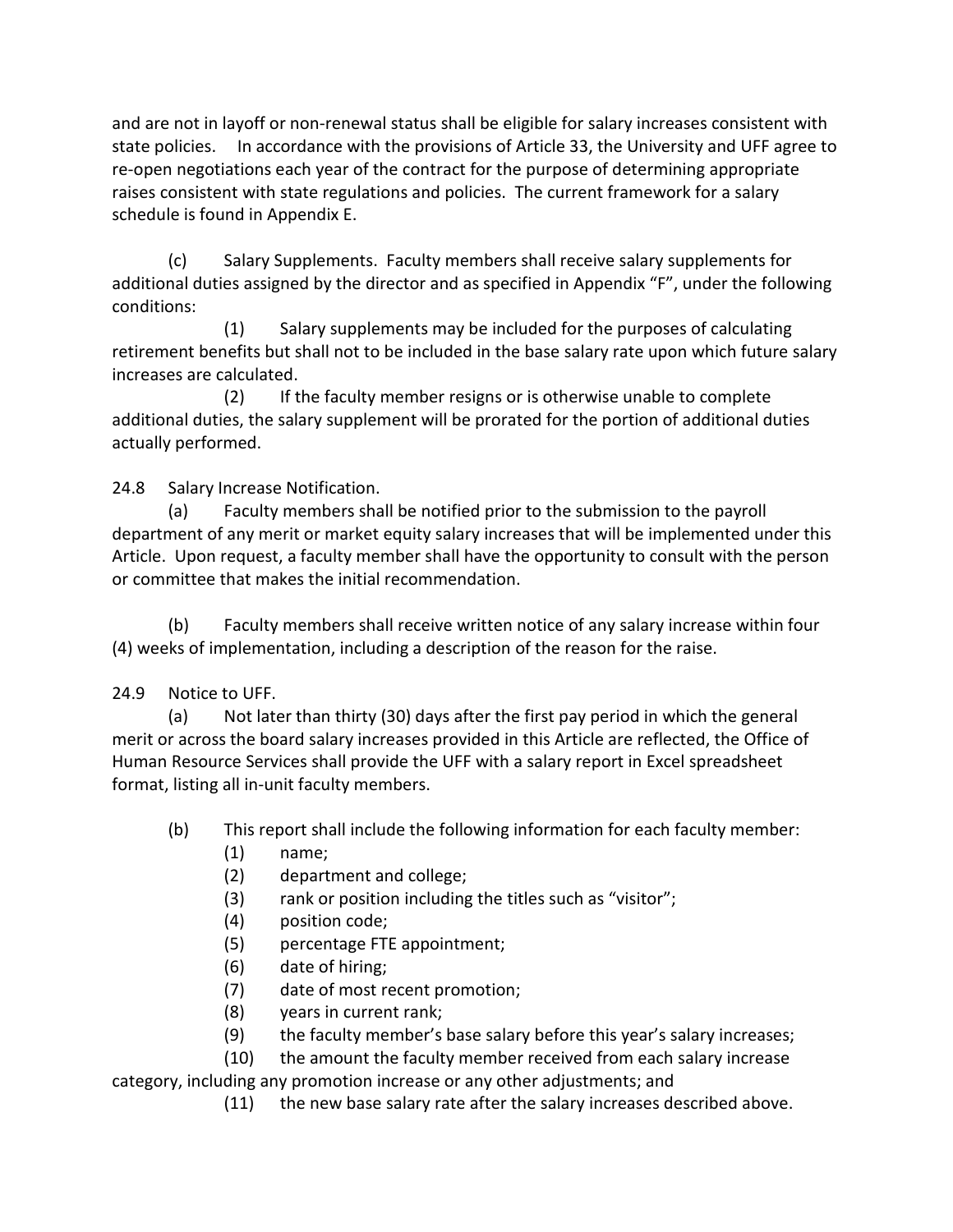(c) A copy of the annual salary increases referenced in this Article shall simultaneously be sent to the Smathers West library and be available to all faculty.

24.10 Type of Payment for Assigned Duties.

(a) Duties and responsibilities assigned by the University to a faculty member that do not exceed the available established FTE for the position shall be compensated through the payment of Salary, not OPS.

(b) Duties and responsibilities assigned by the University to a faculty member that are in addition to the available established FTE for the position shall be compensated through OPS, not Salary.

# 24.11 Grievability.

(a) Except for grievances alleging discrimination under the Nondiscrimination article, the only issue to be addressed in a grievance alleging violations of this Article is whether the University properly applied the procedures set forth in this Article. If an arbitrator finds that the procedures have not been properly applied, the arbitrator shall identify the failure and remand the matter to the University for proper application of the procedures and recalculation of the salary increase or salary level.

(b) If a faculty member seeks redress of an alleged violation of this Article by filing a grievance under the provisions of Article 28, Grievance Procedure and Arbitration. The faculty member must file a grievance within 60 days after the first paycheck that is allegedly discriminatory.

24.12 Other Faculty Award Programs. The University shall continue to provide one-time awards, which do not increase the faculty member's base salary, under the same programs and on the same basis as in the past.

#### **ARTICLE 25 BENEFITS**

25.1 The State of Florida administers both retirement and health insurance programs for state employees, including University of Florida faculty. The University shall provide to faculty

members both retirement and insurance programs under the provisions of State law.

25.2 With respect to retirement programs, both the Optional Retirement Program and the Florida Retirement System shall be available in accordance with state law.

25.3 In addition to the State insurance programs, the University offers domestic partners health coverage. Bargaining unit faculty members are eligible to elect this option on the same terms and conditions available to other University employees.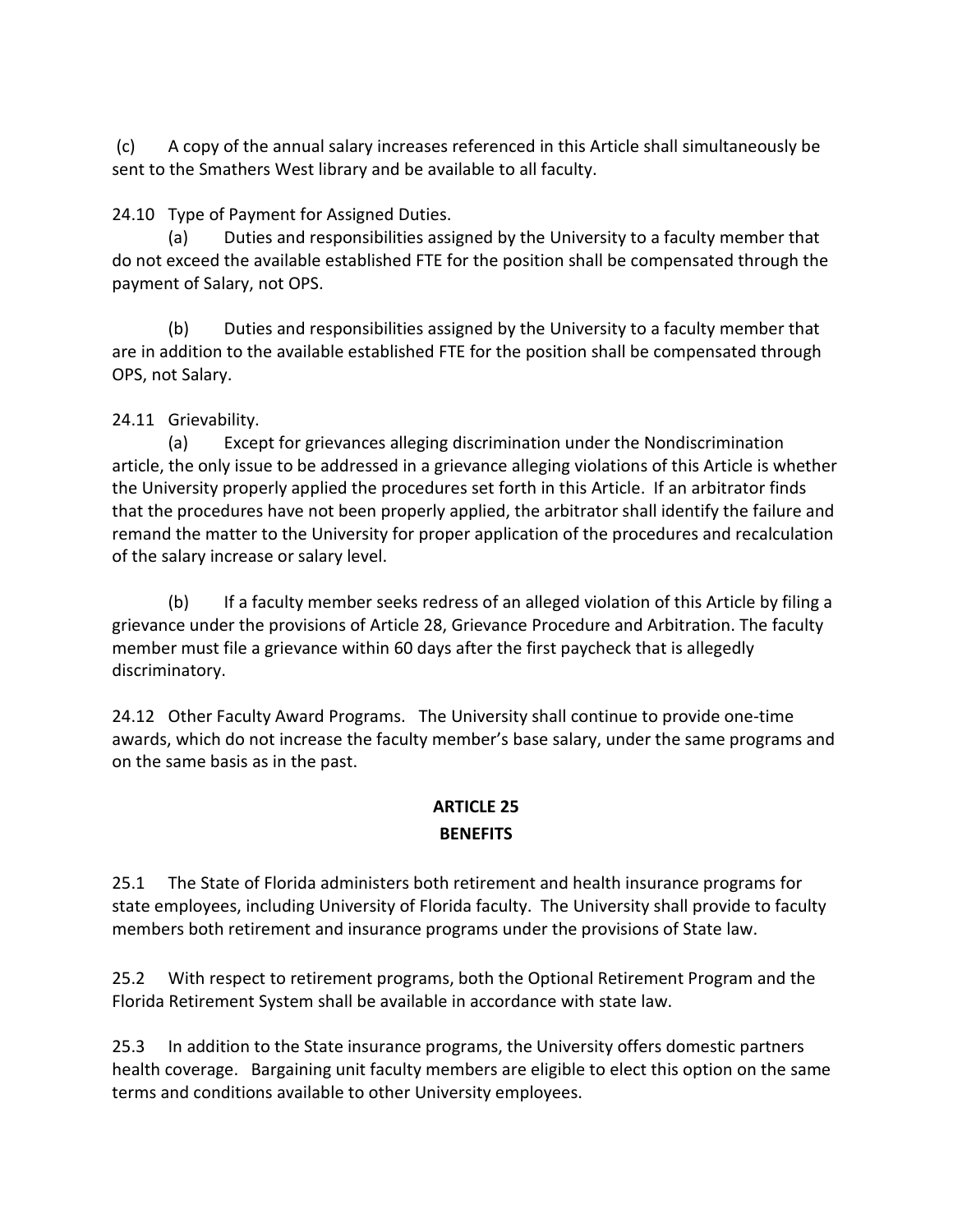25.4 Neither the University nor the UFF shall interpret the provisions in Section 25.1 as waiving, nor shall they in any way be deemed to waive, any rights either party may have to bargain with respect to the impact of any change in state program offerings.

25.5 New program offerings or the reduction or elimination of existing programs by the University that affect members of the bargaining unit shall be the subject of collective bargaining with the UFF.

25.6 The University recognizes that faculty members may wish to adjust their workload as they near retirement, and that individual faculty member needs may vary. Any phased retirement proposal requested by a faculty member may not contravene other provisions of the collective bargaining agreement and must be approved in writing by the respective dean.

25.7 Retirement Credit. Retirement credit for faculty members who are authorized by the University to take uncompensated or partially compensated leaves of absence shall be granted in accordance with State law that exists at the time leave is granted.

25.8 Benefits for Retired Faculty members.

(a) Subject to University policies under this Agreement, faculty members retired from the University shall be eligible on the same basis as other faculty members to receive the following benefits:

- (1) Retired employee identification card;
- (2) Use of the University library (i.e., public rooms, lending and research

service);

- (3) Listing in the University directory;
- (4) Placement on designated University mailing lists;
- (5) A University parking decal;

(6) Use of University recreational facilities (retired faculty members may be charged fees different from those charged to other faculty members for the use of such facilities);

(7) The right to enroll in courses without payment of fees, on a space available basis;

(8) A mailbox in the department/unit from which the faculty member retired, subject to space availability;

- (9) University e-mail address;
- (10) A Gatorlink account; and

(11) All eligible retirees may elect to continue to participate in the State administered insurance plans. Retired faculty members of any State-administered retirement system are entitled to health insurance subsidy payments in accordance applicable state laws with the exception of retirees who participated in the Optional Retirement Program.

(b) Health Insurance Premiums. Retired faculty members have the option of remaining in the health insurance plans offered by the University after retirement governed by eligibility criteria from the State of Florida.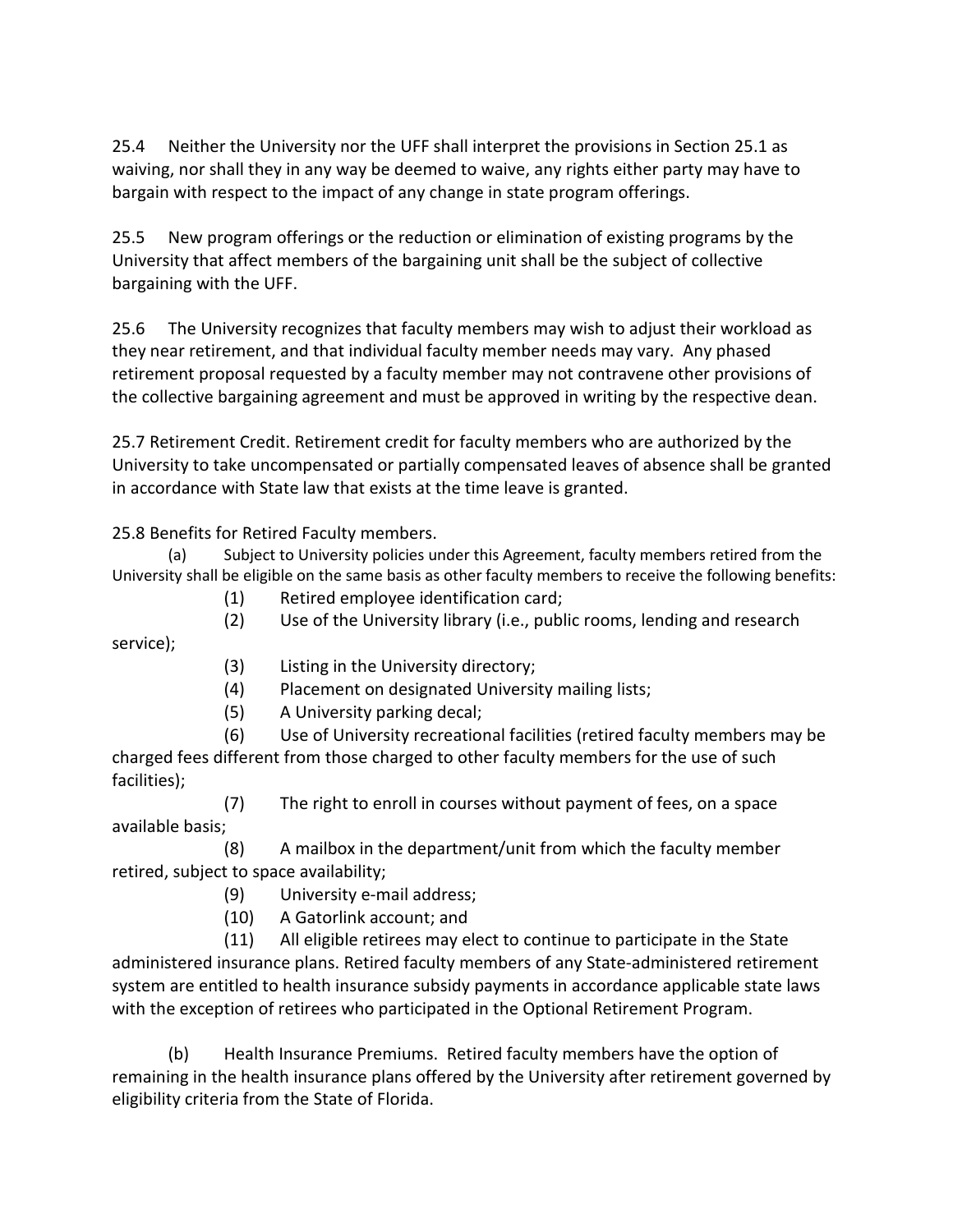25.9 Pre-tax Programs. To the extent permissible by federal or state law the University shall continue to provide pre-tax programs for faculty members.

25.10 Employee Assistance Program. If the University considers revisions to the EAP program, it shall consult with UFF/UF.

### **ARTICLE 26 OUTSIDE ACTIVITY AND CONFLICT OF INTEREST**

26.1 Policy.

(a) The University and the UFF recognize that outside employment, consulting, and other similar activities may further the dissemination and use of the faculty member's knowledge and expertise and may also advance the professional competence and reputation of the faculty member. Thus, participation in outside activities often serves the mission of the University in addition to benefiting individual faculty members, and faculty members may participate in outside activities and hold financial interests as long as the activities and interests do not conflict with their duties and responsibilities.

(b) All employees of the University are bound to observe, in all official acts, the standards of ethics set out in the Code of Ethics for Public Officers and Employees of the State of Florida (Chapter 112, Part III, Florida Statutes) and the advisory opinions rendered with respect thereto. Other provisions of laws and regulations of the State of Florida govern obligations and responsibilities of faculty members who receive State compensation in addition to their annual salary.

(c) A faculty member may engage in outside activity, including employment, provided that the activity is in accordance with law and this Article.

(d) This Article shall not be used to deny or retaliate for the legitimate exercise of rights protected by this Agreement, including but not limited to the rights protected by Article 10, Academic Freedom and Responsibility, and Article 22, Intellectual Property.

26.2 Definitions.

(a) "Outside Activity" shall mean any private practice, private consulting, additional teaching or research, financial interest, or other activity, compensated or uncompensated, that is not part of the faculty member's assigned duties and for which the University has provided no compensation where the activity:

 (1) involves more than incidental use of University facilities, equipment, or services;

 (2) involves a student or University employee who is directly or indirectly supervised by a faculty member if the faculty member supervises or evaluates the student or employee;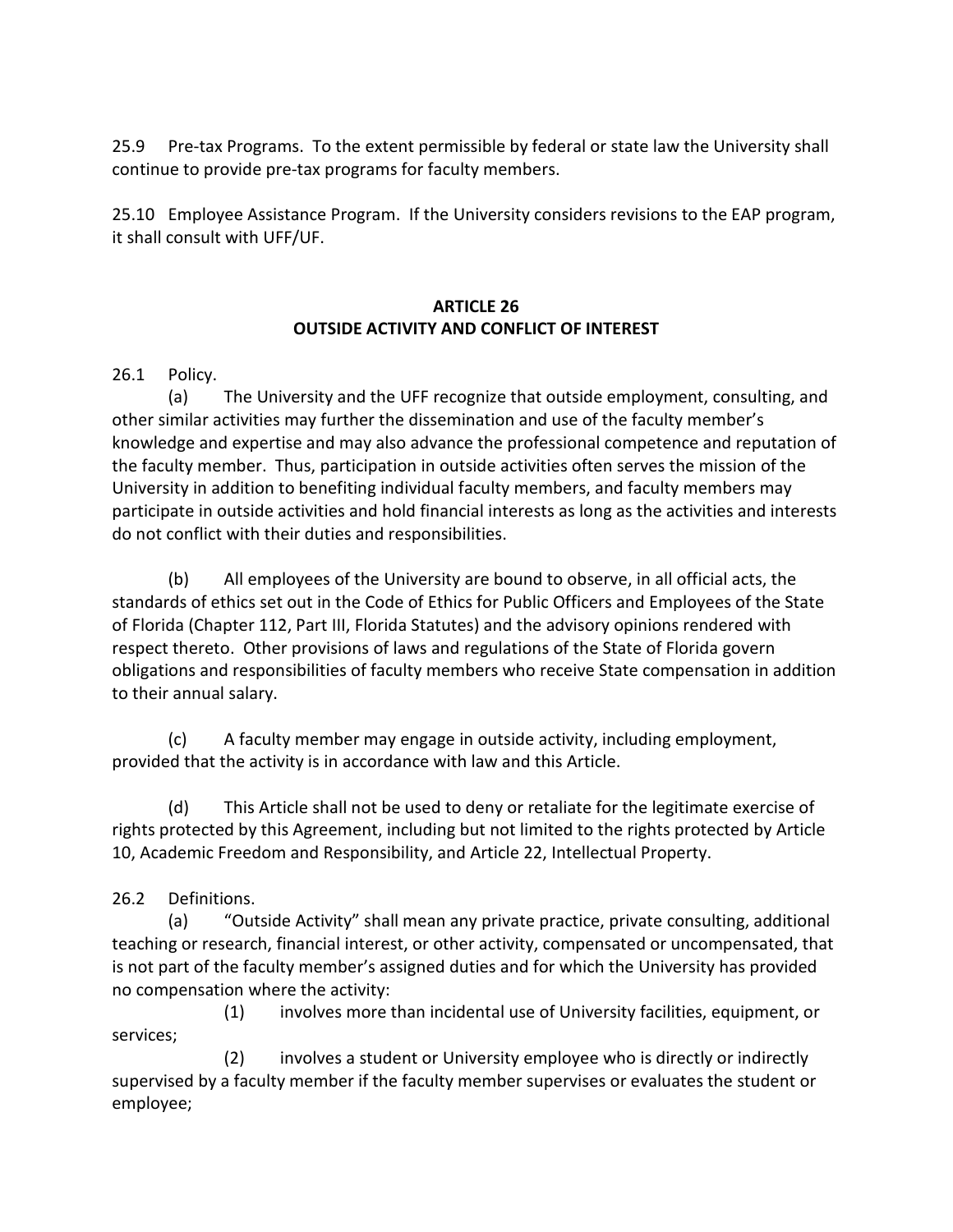(3) involves management, employment, consulting, or other contractual activities with, or ownership or other financial interests in, an entity that does business with the University, by the faculty member, spouse, or child of the faculty member;

 (4) involves management, employment, consulting, and other contractual activities with, or an ownership or other financial interest in, a business that competes with the University;

(5) involves candidacy for or holding a public office;

 (6) requires the use of books, supplies or other instructional resources at the University where they are authored or published by the faculty member or an entity in which the faculty member has an ownership or other financial interest;

 (7) is a professional, compensated activity, including but not limited to acceptance of honoraria in excess of travel expenses, teaching at another institution, or service as an expert witness;

 (8) is a business activity, including but not limited to service on the board of directors or other management, ownership or other financial interest or position, with regard to a business in the same discipline, or field in which the faculty member is employed; or

 (9) is any other employment, contractual relationship, or financial interest, including intellectual property rights, of the faculty member which may create a continuing or recurring conflict between the faculty member's interests and the faculty member's public responsibilities and obligations, including time commitments.

(b) "Conflicts of Interest," which can be either permissible or impermissible, shall mean (1) any "outside activity," as defined in Section 26.2(a) above, that interferes with the full performance of the faculty member's professional or institutional responsibilities or obligations; or (2) any employment, contractual relationship, other activity, or financial interest that creates an unlawful conflict between the faculty member's private interests and the faculty member's duties and responsibilities. Certain financial interests and outside activities of a spouse, domestic partner, child, or other relative may be prohibited under Florida or Federal law or this Article.

(c) An "investigator" shall mean the principal investigator, co-principal investigator, or any other employee responsible for the design, conduct, or reporting of the proposed or funded research or educational activities.

26.3 Outside Activity and Conflicts of Interest. Conflicts of Interest as defined in Section 26.2(b), above, are prohibited unless allowed by law and this Article, or permitted by the University and properly monitored.

(a) Faculty members are responsible for resolving such conflicts of interest, working in conjunction with their supervisors and other University officials.

(b) In cases where a conflict is otherwise permitted by the University, the faculty member may be required to enter into a reasonable and appropriate monitoring plan to manage the conflict.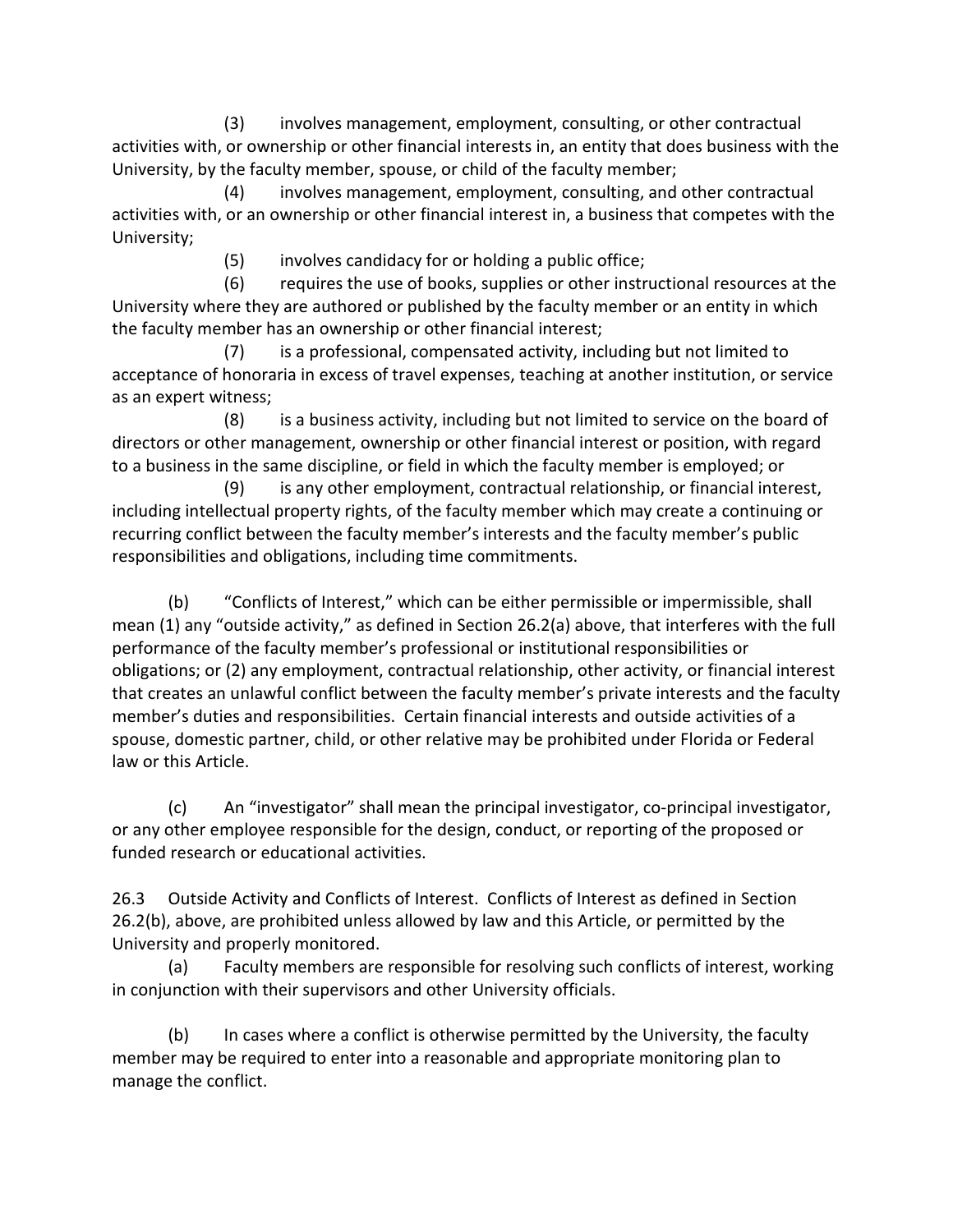(c) Requirements that a faculty member waive the faculty member's or University's rights to any work or inventions that arise during the course of any outside activity must be specifically approved by the University in conjunction with the approval of the outside activity.

(d) A faculty member who proposes to engage in outside employment shall furnish a copy of Article 22, Intellectual Property, and the University's Intellectual Property Policy to the outside employer prior to or at the time a consulting or other agreement is signed, or if there is no written agreement, before the employment begins.

26.4 Report of Outside Activities that are Potential Conflicts of Interest. If a faculty member proposes to engage in any outside activity as defined in Section 26.2(a) above or receives any financial interest from engaging in any compensated professional activity described in subsection  $(a)(1)$ , below, the faculty member shall make a written report to the faculty member's chair or equivalent supervisor of the details of such proposed activity prior to engaging therein. Such reports must be submitted prior to engaging in the activity and must be reviewed and approved by the University's designee or designees.

(a) The report shall be made on the Disclosure of Outside Activities and Financial Interests Form shown in Appendix "G" or prior to engaging in the activity, which includes but is not limited to receiving a financial interest. The disclosure shall include the name of the employer or other recipient of services; the funding source; the location where such activity shall be performed; the nature and extent of the activity, which shall include the nature and extent of any financial interest; any intended use of University personnel, facilities, equipment, or services; any conditions of the activity that involve waiving or impairing the faculty member's or University's right to intellectual property; and whether there has been approval of the activity or financial interests in a previous year. For each activity disclosed, other information may be required in order to completely review the activity if there are potential conflicts involved.

 (1) The following activities among others could, in some cases, represent a conflict of interest and must be reported prior to engaging in the activity:

 a. Assuming an executive or managerial position or ownership in a for-profit business that may be in a business relationship with the University.

 b. Administering a grant outside the University that the faculty member would ordinarily conduct under the auspices of the University.

 c. Establishing a relationship as a salaried employee or independent contractor outside the University with an entity that is in a business relationship with the University.

 d. Requiring students in a University of Florida course to purchase a product from which the faculty member, the faculty member's spouse or domestic partner or minor child receives a financial interest.

 e. Performing compensated teaching or research at another university while employed as a full-time faculty member at the University of Florida.

 (2) The following professional activities, if not prohibited by law, do not need to be reported as an outside activity:

a. Developing scholarly communications in the form of books or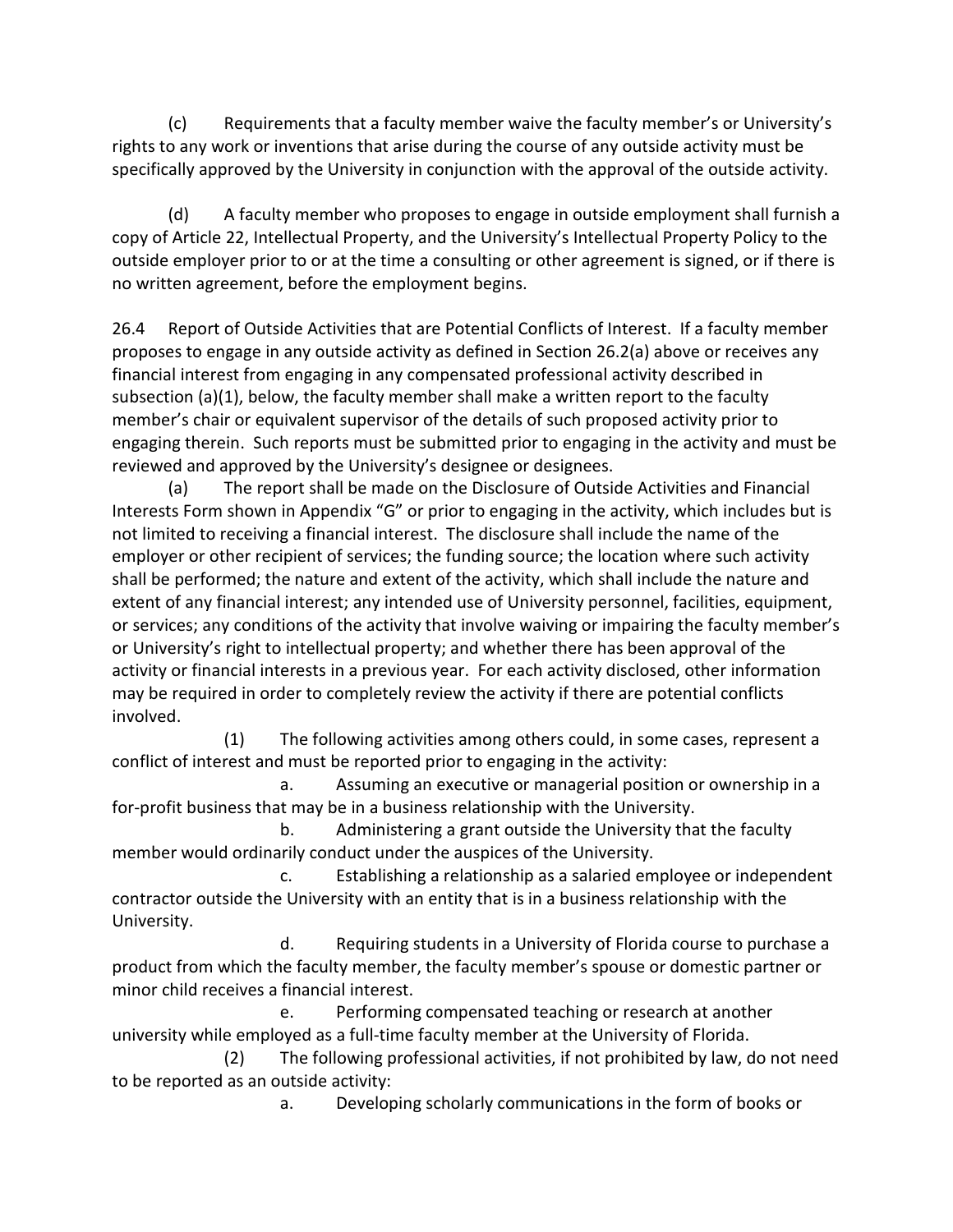journal articles, movies, television productions, and similar works, even when such activities result in financial gain.

b. Accepting scholarly or artistic prizes.

 c. Providing expert testimony in administrative, legislative, or judicial proceedings without compensation and as an individual and when the faculty member's duties to the University, including students, will not be compromised.

 (3) The following professional activities, if not prohibited by law, also do not need to be reported as an outside activity so long as no compensation is received.

 a. Acting in an editorial capacity for a professional journal; reviewing journal manuscripts, book manuscripts, grant or contract proposals, providing academic peer review of course materials, program/curriculum reviews, or tenure or promotion cases, or serving as a committee member or as an officer of a professional or scholarly society.

 b. Attending and presenting talks at scholarly colloquia, workshops, and conferences.

(b) A faculty member submitting a federal grant or contract proposal or conducting research or educational activities as an investigator pursuant to such a grant or contract must, at the time the proposal is submitted, report outside activities and financial interests (including activities and interests of the investigator's spouse/domestic partner or dependent children) that would reasonably appear to be affected by the proposed or funded research or educational activities, including interests in entities that would be so affected.

(c) A faculty member may assume tacit approval unless written disapproval is issued within thirty (30) days of filing the written disclosure with the faculty member's chair or equivalent supervisor unless other information has been required of the faculty member under Section 26.4(a), the faculty member is working in conjunction with supervisors and other University officials in determining whether a conflict exists under Section 26.3(a), and/or the faculty member and supervisor and other University officials are formulating a monitoring plan under Section 26.3(b). If it is later determined that the activity represents an impermissible conflict of interest, the faculty member must cease the activity, except as provided in Section  $26.8(b)$ .

(d) For outside activity previously reported, a new report shall be submitted at such time as there is a significant change in an activity or financial interest (nature, extent, funding, etc.).

(e) The reporting provisions of this section shall not apply to activities performed wholly during a period in which the faculty member has no appointment with the University of Florida.

(f) Any outside activity that falls under the reporting provisions of this Article and in which the faculty member is currently engaged but has not previously reported, shall be reported and shall conform to the provisions of this Article.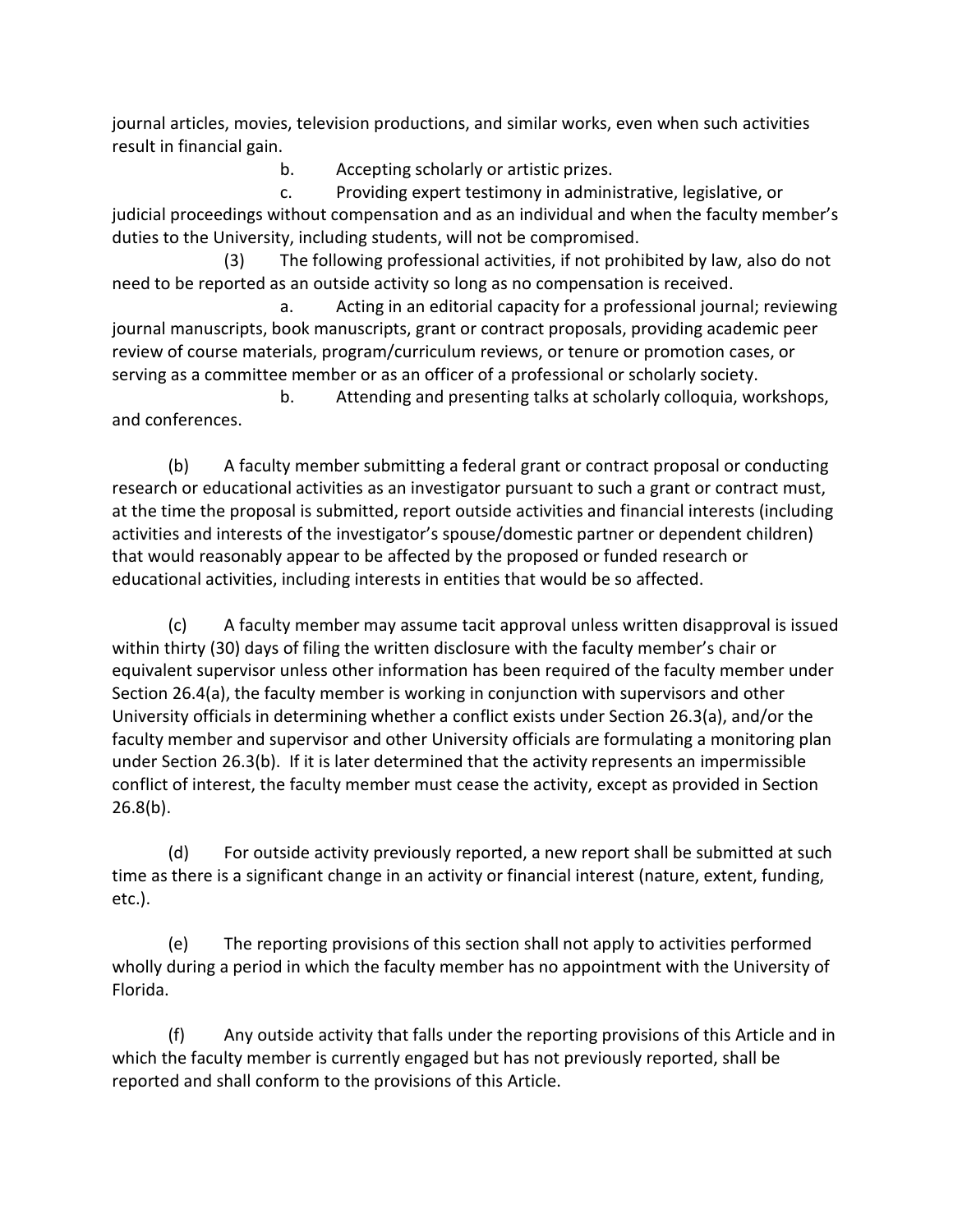26.5 Faculty-Created Course Materials. The University and the UFF acknowledge that under law faculty members may benefit financially from their intellectual property, including but not limited to instructional materials assigned for use by their students. If, in a University of Florida course or program, a faculty member requires use of instructional materials or other resources in which that faculty member or the faculty member's spouse/domestic partner or dependent child has a financial interest, the following conditions shall apply:

(a) The faculty member shall report on the Disclosure of Outside Activities and Financial Interests Form shown in Appendix "G" the required use of books, supplies, or other instructional resources at the University when there is a financial benefit to the faculty member or the faculty member's spouse or domestic partner or minor child. Such required materials or resources must

(1) be selected for academic reasons independent of any financial gains for the individual faculty member;

 (2) be the original work of the faculty member and not solely a collection of the works of others;

(3) be offered at the fair market price; and

 (4) be under copyright, patent, or trademark, and published or produced by an incorporated or registered publisher, company, or entity and their use does not require the user to waive any intellectual property rights.

 (5) be adopted consistent with the Florida Code of Ethics for Public Officers and Employees and the 2009 Board of Governors Regulation 8.003.

(b) Such required materials or resources also must not include sale, separate from the textbook or workbook, of exams, quizzes, required assignments, extra-credit assignments, and other general course information and evaluative materials that are customarily available in the textbook or workbook or are customarily made available to students free of charge.

(c) The faculty member, the faculty member's spouse or domestic partner or dependent child may receive no financial benefit from instructional materials and other resources the faculty member assigns that have not been adopted for use in the national higher education market unless the use of the materials best serves the academic interests of the class under the circumstances.

(d) All students must be provided with a free copy of the course syllabus that includes an accurate description of the course materials and clearly indicates which materials are required and which are recommended for the course as well as details about exams and other assignments, how grades will be assigned, and any attendance policy.

(e) If, upon the disclosure by the faculty member, the conditions in Sections 26.5(a)– (c), above, are satisfied, then the required use of instructional materials in which the faculty member has a financial interest shall not be interpreted to be an impermissible conflict of interest.

26.6 Determining Whether a Conflict of Interest Exists.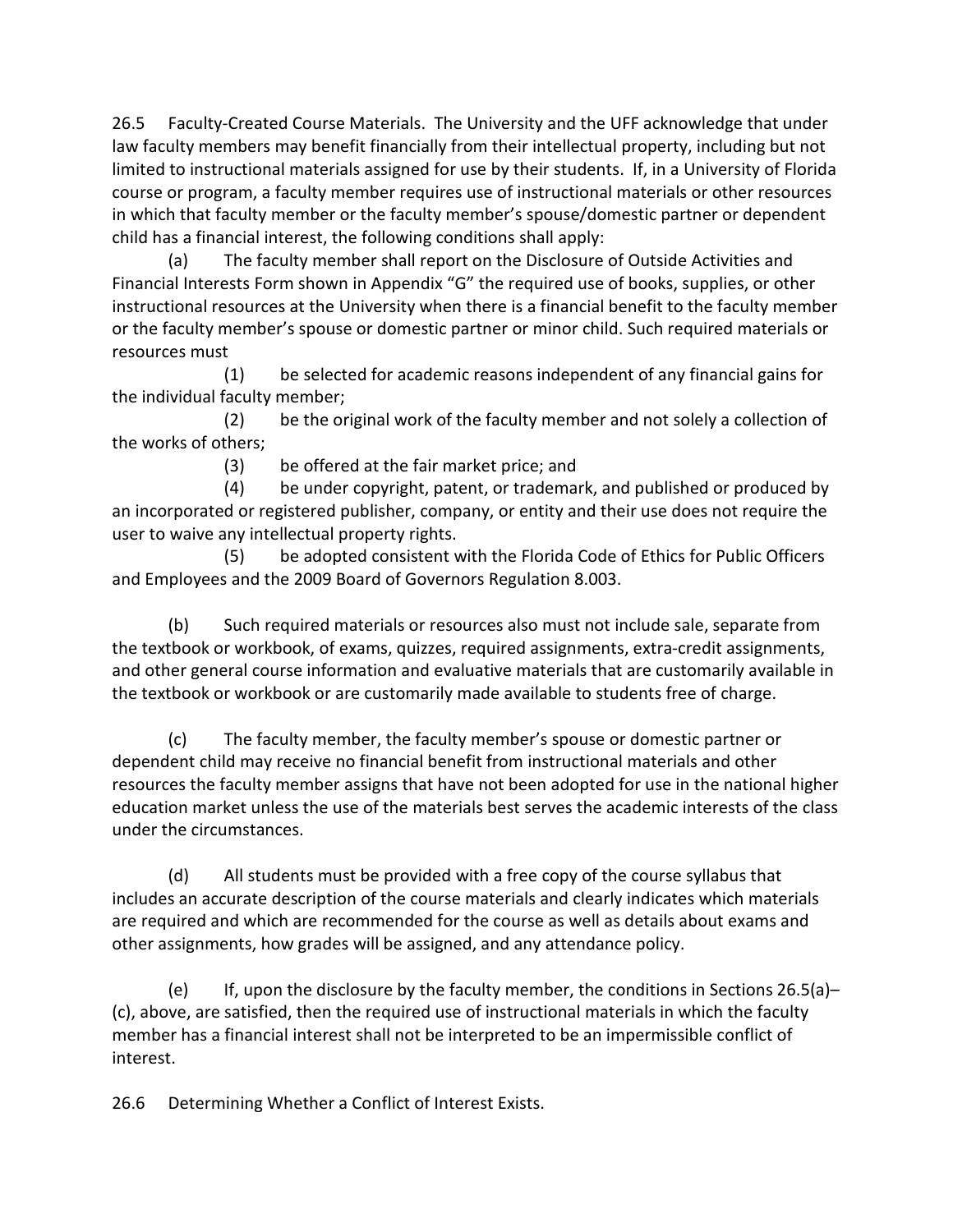(a) If any questions regarding a potential conflict of interest arise, the immediate supervisor should bring the matter to the attention of the faculty member involved as soon as possible so that it can be determined whether an impermissible conflict of interest exists.

(b) In the course of determining whether a conflict of interest exists, the faculty member should consult this Agreement and work in conjunction with supervisors and other University officials.

(c) If the University or designee finds, following such discussion, that the outside activity represents an impermissible conflict of interest, the University or designee shall promptly notify the faculty member in writing of the decision that the faculty member is violating this Agreement and therefore may not engage in the activity while employed at the University or of the conditions under which the outside activity or financial interest may be permitted under this Agreement, if any.

26.7 A faculty member may request an advisory opinion from the Florida Commission on Ethics [\(http://www.ethics.state.fl.us/\)](http://www.ethics.state.fl.us/) about how Art. II, Sec. 8, Fla. Constitution, or the Florida Code of Ethics applies to the faculty member's situation.

26.8 Grievance Procedure.

(a) In the event the proposed outside activity is determined to constitute an impermissible conflict of interest, and the faculty member disagrees with that determination, the faculty member may file a grievance under the grievance procedure contained in Article 28, Grievance Procedure and Arbitration.

(b) The faculty member may engage in such outside activity pending a resolution of the matter under Article 28, Grievance Procedure and Arbitration. Engaging in such outside activity in such circumstances does not insulate the faculty member from any penalties imposed under Florida or federal law if such activity is prohibited under applicable law.

(c) If the resolution of the matter is that there is an impermissible conflict of interest, the faculty member shall cease such activity immediately and, if allowed by law, the University may require the faculty member to turn over all or part of compensation earned there from.

26.9 Use of University Resources. A faculty member engaging in any outside activity shall not use the facilities, equipment, or services of the University in connection with such outside activity without prior approval of the University or designee. Approval for the use of University facilities, equipment, or services may be conditioned upon reimbursement for such use.

26.10 No University Affiliation. A faculty member engaging in outside activity does so as a private citizen and shall not represent himself or herself to the outside employer or other recipient of services as engaging in such outside activity as an employee, agent, or spokesperson of the University except when specifically authorized in writing by the University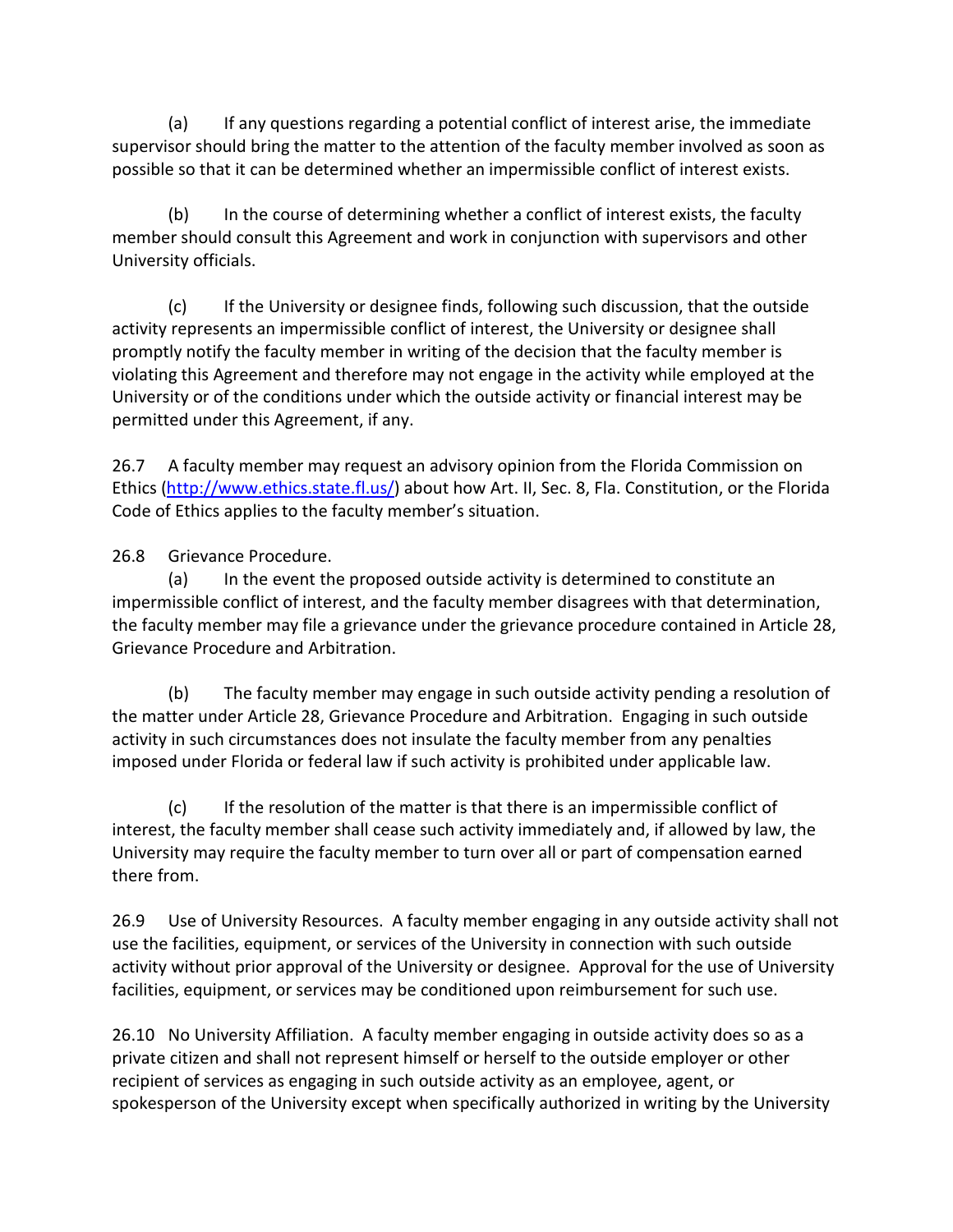to do so.

### **ARTICLE 27 DISCIPLINARY ACTION AND JOB ABANDONMENT**

27.1 Policy. The purpose of this article is to provide a prompt and equitable procedure for disciplinary action.

(a) Just Cause. No faculty member shall be subject to disciplinary action except for just cause. Just cause shall be defined as misconduct or incompetency.

(b) A faculty member's activities that fall outside the scope of employment shall constitute misconduct only if such activities adversely affect the legitimate and compelling interests of the University.

(c) Disciplinary Action Other than Termination. The University retains the right to impose disciplinary action other than termination including, but not limited to, suspension with or without pay, provided that the punishment is appropriate to the degree of misconduct. The degree of discipline may be related to behavior or actions subject to discipline. Admonitions, oral reprimands, letters of counseling (including recommendations for participation in an Employee Assistance Program), and similar criticism shall not be considered disciplinary action and shall not be subject to the grievance procedure.

(d) Due Process.

 (1) Disciplinary action shall be imposed by the University in accordance with the principles of due process*.*

 (2) No faculty member shall be deprived of pay or benefits resulting from a disciplinary action until after the grievance process ends with an outcome that allows the discipline.

(e) No provisions in this article shall be interpreted in a manner that violates a faculty member's rights conferred by this agreement or by law, nor shall a faculty member be punished for exercising such rights in the performance of University duties.

27.2 Progressive Discipline. Outlined below are the steps for faculty progressive discipline. (a) The University may combine or skip steps depending upon the facts of each

situation and the nature of the conduct.

(b) The sanctions for disciplinary actions that may be imposed on a faculty member may include but are not limited to the following:

(1) Written reprimand containing a description of the misconduct.

 a. Written reprimand is distinguished from an informal written or spoken warning.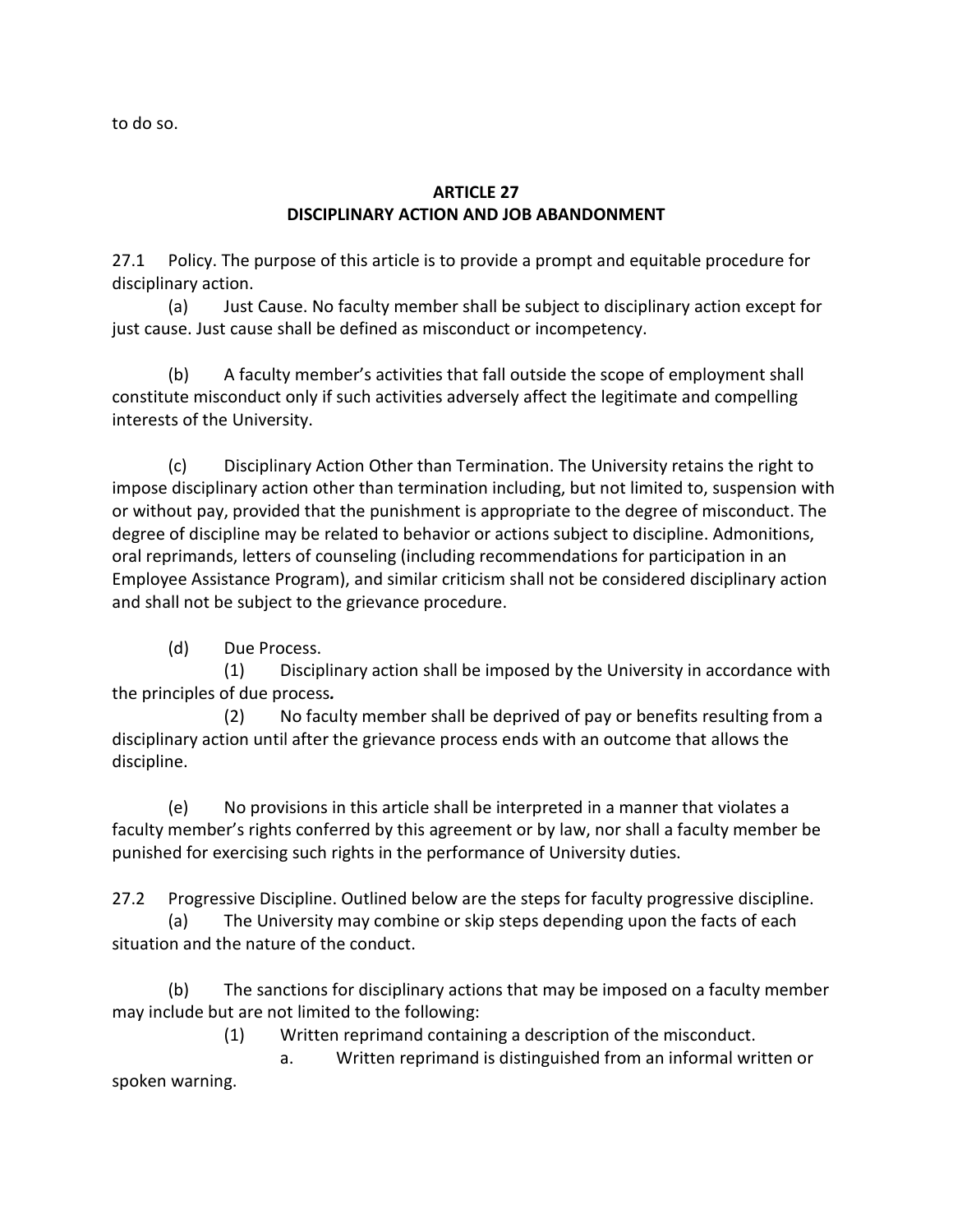b. A written reprimand shall be delivered to the recipient and maintained in the faculty member's designated personnel file.

(2) Suspension with pay for a period of time specified in writing.

 a. The written statement of suspension shall include the precise terms of the suspension. Those terms may include some or all of the following: loss of normal faculty privileges such as access to University property, participation in departmental government, voting rights, administration of grants, supervision of graduate students, loss of parking or library privileges, and use of University administrative staff.

 b. Suspension as a disciplinary action is to be distinguished from involuntary leave, which is a precautionary action.

(3) Suspension without pay for a period of time specified in writing.

 (4) Demotion to the next lower rank or step with corresponding reduction in salary. A faculty member with tenure or with security of employment shall not be demoted to a lower rank without tenure or security employment.

(5) Termination.

27.3 Investigation. The investigation of alleged misconduct shall be conducted in as confidential a manner as possible, and in the process of the investigation the alleged misconduct shall be considered in the context of the entire circumstances.

(a) The investigation shall include interviewing the complainant, the accused, any pertinent witnesses, and reviewing any relevant documentation. The accused faculty must be informed that the faculty member has a right to union representation during investigatory questioning that may reasonably be expected to result in disciplinary action. A failure to provide such notice shall not constitute grounds to reverse a disciplinary action; however, it may be used as a factor that the arbitrator may consider when determining whether the disciplinary action imposed is appropriate.

(b) In the event that the University has reason to believe that the faculty member's actions or presence on the job would adversely affect the orderly conduct and processes of the university, and/or jeopardize the safety or welfare of the faculty member, colleagues, other employees, or students, the faculty member may be reassigned or relieved of duties with pay during the investigation.

27.4 Notice of Intent. When the University has reason to believe that a suspension or termination should be imposed, the University shall provide the accused faculty member with written notice of the proposed action and the specific reasons for it.

(a) Such notice of intent shall be sent by certified mail, return receipt requested, or delivered in person with written documentation of receipt obtained.

(b) The faculty member shall be given ten (10) business days from delivery of the notice in which to respond in writing to the University before the proposed action is taken. The University then may issue a notice of disciplinary action under Section 27.5.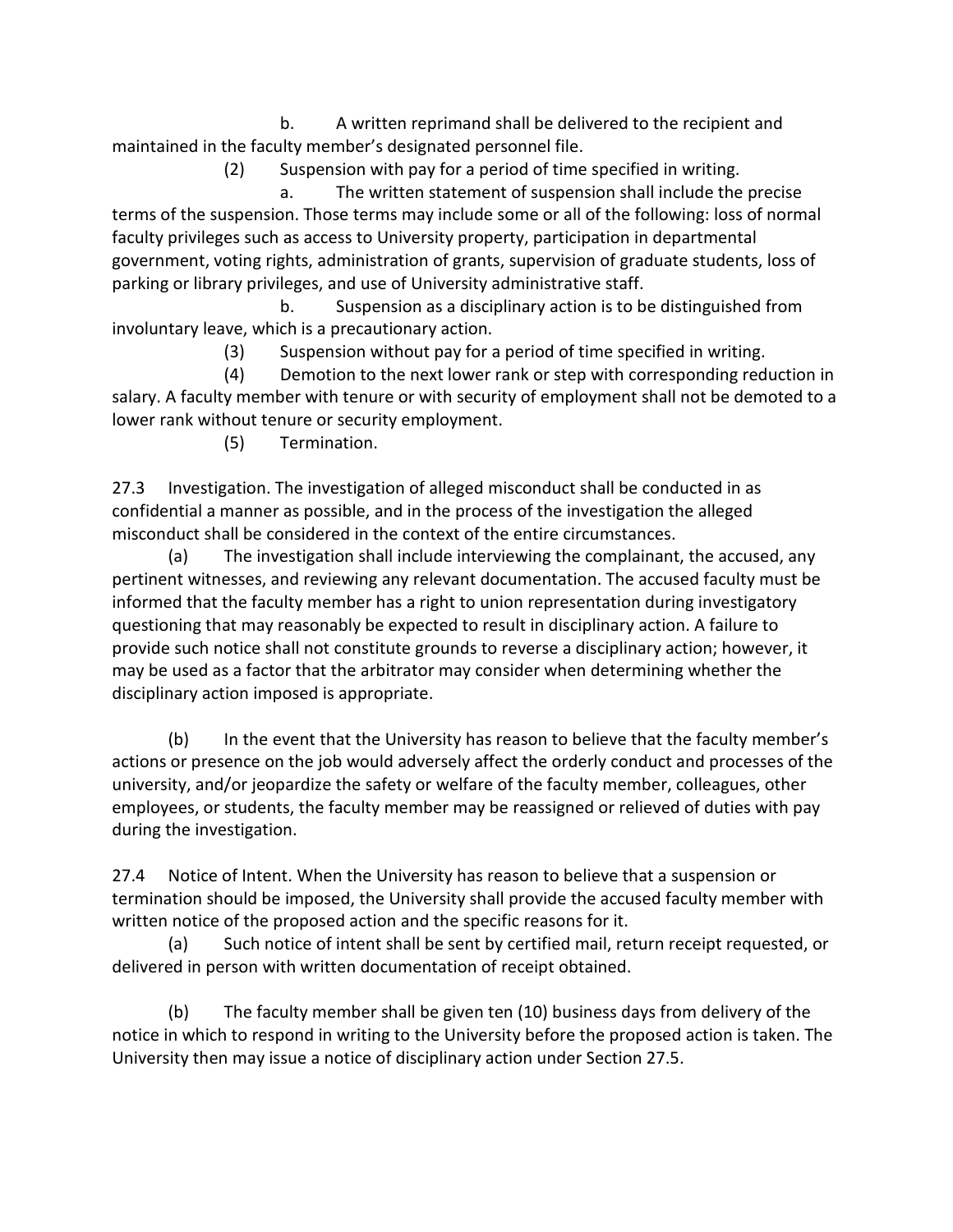(c) If the University does not issue a notice of disciplinary action, no record of the allegation or the investigation shall be retained in the faculty member's personnel file. If an applicable law requires the university to keep for a specified period the record of a complaint that does not result in disciplinary action, once the end of that period is reached the University shall destroy the record of the complaint.

27.5 Notice of Discipline. If after the investigation and notice of intent process, the University believes that a suspension or termination should be imposed, University shall provide the faculty member with a written notice of disciplinary action.

(a) All such notices shall be sent certified mail, return receipt requested, or delivered in person to the faculty member with written documentation of receipt obtained.

(b) All notices of disciplinary action shall include a statement of the reasons for the disciplinary action and a statement advising the faculty member that the action is subject to Article 28, Grievance Procedure and Arbitration.

(1) The Notice of Discipline shall:

a. provide notice to the faculty member of the discipline imposed;

 b. include the date on which the discipline will become effective, provided that in the case of suspension or termination without pay, such pay and benefits shall not be denied until the period for filing a grievance has elapsed and the faculty member has not filed a grievance; and

 c. contain a statement that if the faculty member wishes to contest the discipline, the faculty member must file a grievance within fifteen (15) days after receipt of the notice.

 (2) A copy of the Notice of Discipline and attachments shall be simultaneously provided to the UFF.

27.6 Grievances and Arbitrations in Disciplinary Cases. Grievances and arbitration in cases involving disciplinary actions shall be in accordance with the provisions in Article 28.

27.7 Parameters for Arbitrator's Decision or Award.

(a) A finding for the just cause of discipline must be based only on the evidence presented at the arbitration hearing.

(b) If the arbitrator does not find that the disciplinary action was based on just cause, the discipline imposed shall be annulled. If the arbitrator concludes that just cause for the disciplinary action has been established but that a different penalty would be more appropriate, arbitrator shall determine a different penalty, which may be more or less severe.

(c) The decision of the arbitrator shall be binding upon the University, The UFF, and the grievant. provided that either party may appeal to an appropriate court of law.

(d) No Further Jeopardy. Following the decision, the faculty member may not be disciplined again for charges arising from the same incident unless new facts or evidence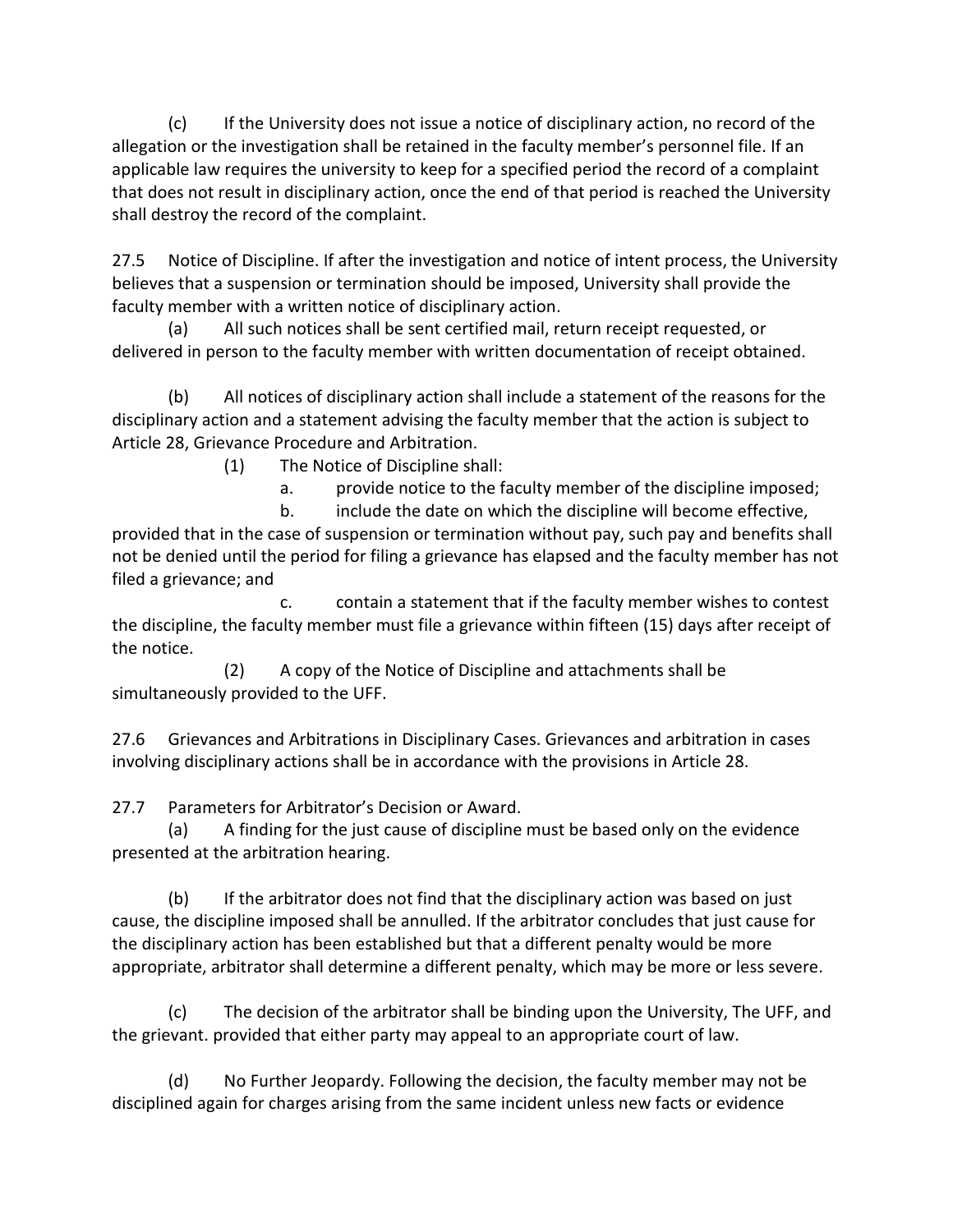materialize that were not known or reasonably available for discovery prior to the arbitrator's decision.

27.8 Waiver of Discipline. Any time between the notice of discipline and the imposition of any disciplinary action, the University may waive or limit that action on the condition that the disciplined faculty member performs some reasonable action(s), which shall be specific in writing, to address the harm or to prevent future harm.

(a) Such actions may include, but are not limited to, monetary restitution, repayment of misappropriated resources, compliance with a commitment not to repeat the misconduct, or other action designed to make whole the injury caused by the faculty member's professional misconduct or to prevent future misconduct.

(b) If the imposition of the disciplinary action is waived, the subsequent failure to perform the required act or otherwise comply with the conditions of the waiver shall immediately subject the faculty member to the implementation of the underlying discipline without an additional hearing.

27.9 Employee Assistance Program. A faculty member's participation in an Employee Assistance Program (EAP), nor information generated by participation in the program, shall be used as a reason for discipline under this Article. However, where the faculty members and University have agreed that the faculty member would participate in an EAP, a faculty member's failure to cooperate in an EAP consistent to the terms to which the faculty member and the University have agreed, may serve as ground for disciplinary action.

# 27.10 Job Abandonment

(a) If a faculty member is absent without leave for ten (10) or more consecutive business days, the faculty member may be considered to have abandoned the position and voluntarily resigned from the University.

(b) Notwithstanding (a) above, if the faculty member's absence is for reasons beyond the control of the faculty member and the faculty member notifies the University as soon as practicable, the faculty member will not be considered to have abandoned the position.

# **ARTICLE 28 GRIEVANCE PROCEDURE AND ARBITRATION**

28.1 Policy. The purpose of the Article is to provide for the investigation and resolution of grievances.

(a) The procedures in this Article shall be the sole and exclusive method for resolving the grievances of faculty members except where explicitly specified elsewhere in this Agreement. A grievance may have three (3) stages

- (1) Step 1. Hearing by the dean or designee;
- (2) Step 2. Review by the Provost or designee; and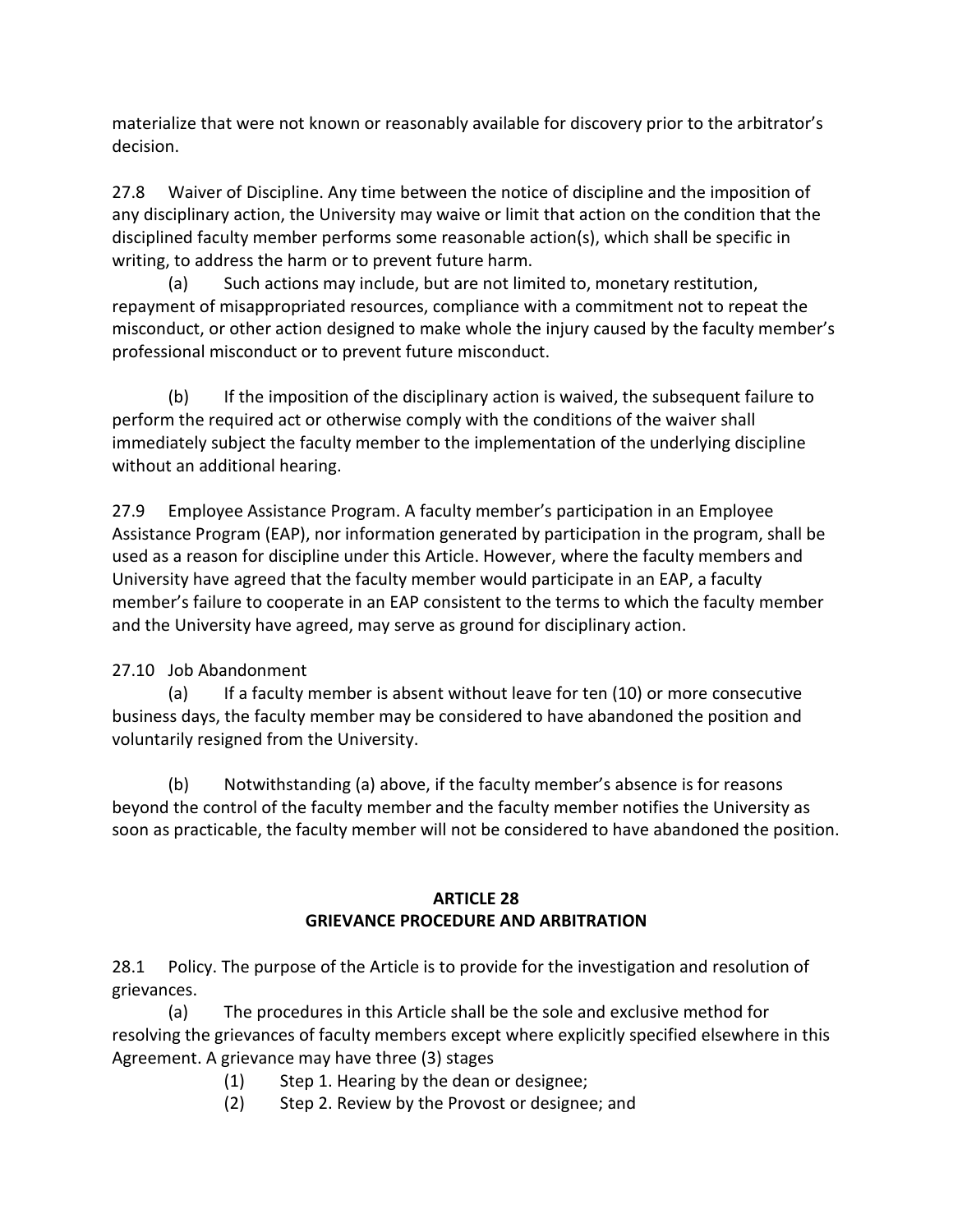(3) Step 3. Arbitration.

(b) The University and the UFF agree that problems should be resolved, whenever possible, before the filing of a grievance but within the time limits for filing grievances. Participants also are encouraged to-informally resolve problems at each step in the grievance process.

(c) Effect of Reclassifications. A faculty member who is reclassified to an out-of-unit classification shall, until the end of the Fall, Spring, or Summer semester following the semester in which the reclassification becomes effective, retain the right to file a grievance consistent with the provisions of this Article for any act or omission that would have given rise to a grievance had the faculty member remained in the bargaining unit.

(d) No resolution of any grievance shall be inconsistent with the terms of this Agreement, unless agreed to in writing by the University and the UFF.

## 28.2 Definitions.

(a) The term "grievance" shall mean a dispute concerning the interpretation or application of a specific term or provision of this Agreement, subject to specific exclusions appearing in other articles of this Agreement.

(b) The term "grievant" shall mean a faculty member*,* a group of faculty members, or the UFF, who file a grievance.

(c) A grievance filed by the UFF shall be initiated at Step 2.

(d) The parties may agree to consolidate grievances of a similar nature to expedite the review process.

28.3 Representation.

(a) The UFF shall have the right to represent any faculty member in a grievance filed under the Article, unless a faculty member elects self-representation or to be represented by legal counsel.

(b) UFF grievance Representatives.

The UFF shall annually furnish to the Vice President for Human Resources a list of all person authorized to act as grievance Representatives and shall update the list as needed.

(c) If a faculty member elects not to be represented by the UFF, the Vice President for Human Resources shall inform the UFF Grievance Chair or designee in writing and attach a copy of the filed grievance materials.

 (d) No resolution of any grievance shall be inconsistent with the terms of this Agreement, unless agreed to by the University and the UFF.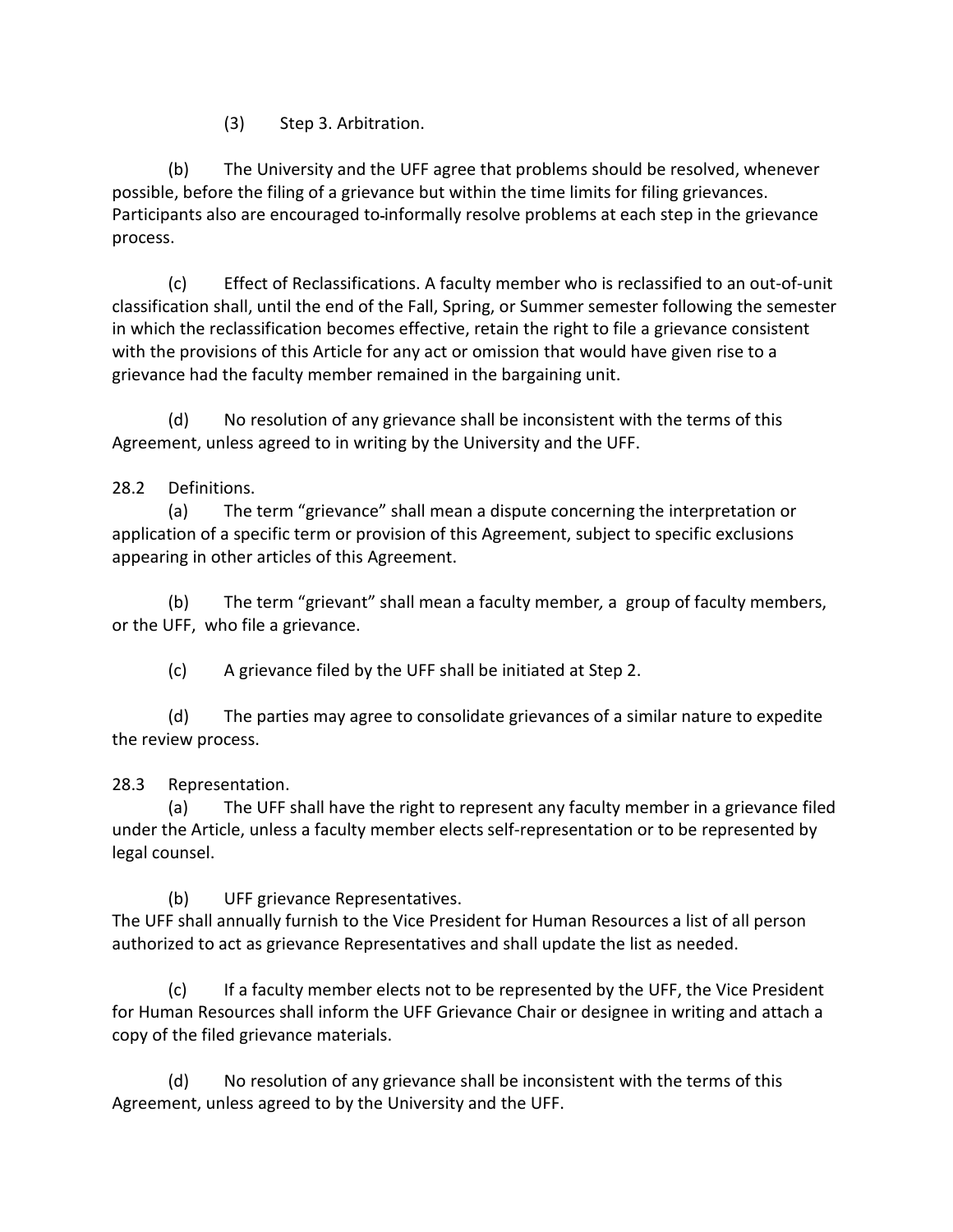(1) UFF shall have the right to have an observer present at all meetings called for the purpose of discussing such grievance or pre-grievance dispute with the grievant. The UFF Grievance Chair shall be notified in writing at the same time as the other parties of the date, time, and location of all meetings called for the purpose of discussing a grievance dispute.

 (2) UFF shall be sent copies of all decisions at the same time as they are sent to the other parties.

## 28.4 Appearances.

(a) The grievant must attend the Grievance Hearing. If the grievant does not attend and has no legitimate excuse for his/her absence, the grievance shall be deemed to be withdrawn.

(b) If participating in any meetings pursuant to a grievance or arbitration necessitates rescheduling of the faculty member's assigned scheduled duties, as defined pursuant to the Assignment article, the faculty member shall make, with the concurrence of the chair or supervisor reasonable arrangements for the performance of such duties.

# 28.5 Burden of Proof.

(a) In all grievances except grievances involving disciplinary action brought pursuant to Article 27 the burden of proof shall be on the faculty member.

(b) In grievances involving disciplinary action, the burden of proof shall be on the University.

28.6 Filing a Grievance. Except as explicitly specified elsewhere in the Agreement, this grievance procedure shall be the sole review mechanism for resolving disputes regarding rights or benefits that are provided exclusively by this Agreement. The filing of a grievance constitutes a waiver of any rights to review pursuant to Chapter 120, Florida Statutes, or to the review of such actions under University procedures that may otherwise be available to address such matters.

(a) In cases involving disciplinary action, a grievance must be received by the Vice President for Human Resources on the form shown in Appendix "C" within fifteen (15) days following receipt of the Notice of Discipline. In all other cases, a grievance must be received by the Vice President for Human Resources on the form shown in Appendix "C" no later than sixty (60) days following the act or omission giving rise to the grievance, or the date on which the faculty member knew or reasonably should have known of such act or omission if that date is later. The faculty member will lose all rights to a review of the dispute, unless the faculty member files a grievance within the time specified. Upon receipt of the grievance, the Vice President for Human Resources shall advise the UFF of the dean or designee who will serve as the University representative and hearing officer at Step 1.

(b) Forms.

(1) Grievance Form. Each grievance must be submitted in writing on the form shown in Appendix "C", with pertinent information explaining the disagreement or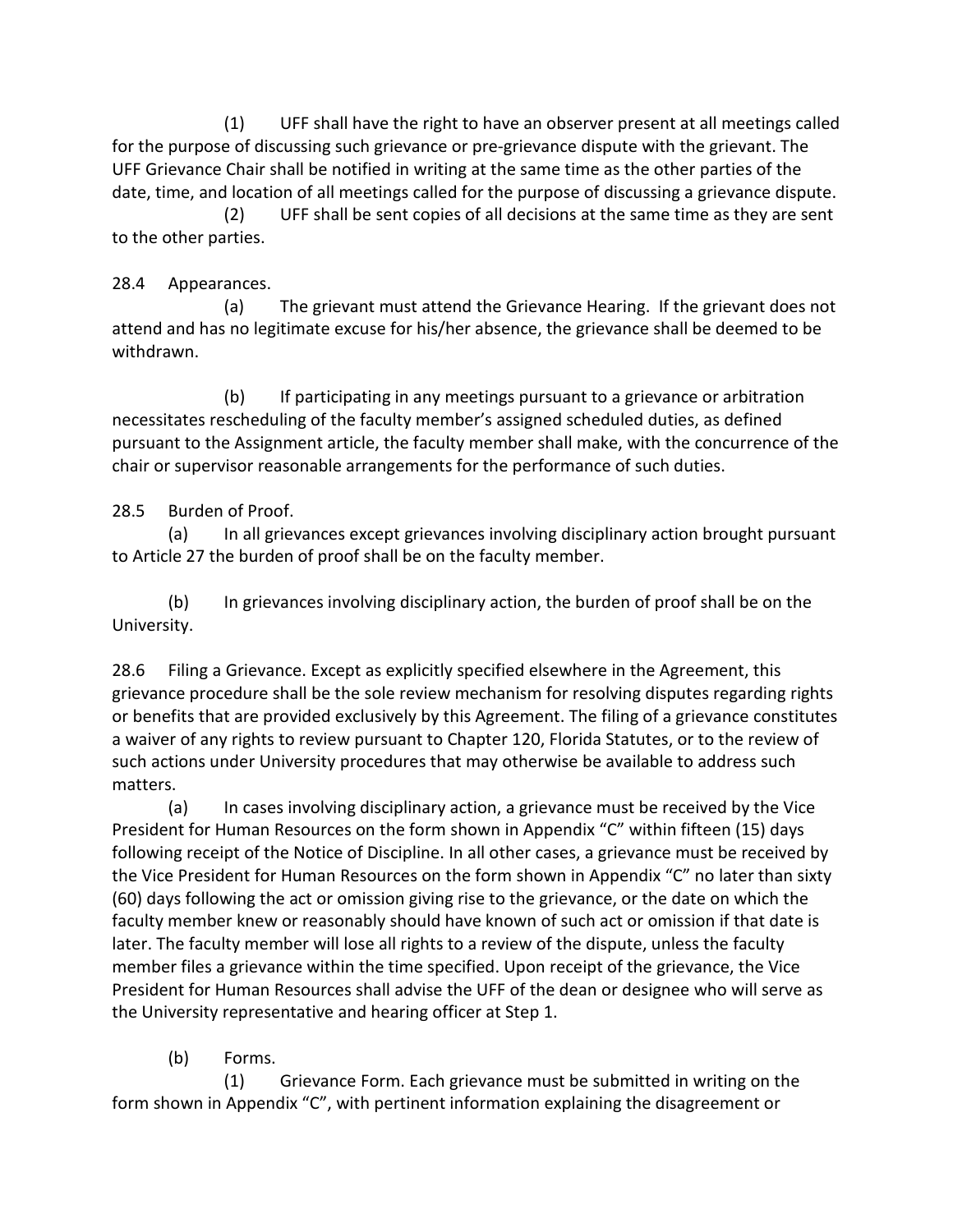controversy, identifying the provision(s) at issue, and identifying any designee. The Appendix "C" grievance form shall be signed by the grievant.

(2) Arbitration Form. Each notice of arbitration shall be submitted in writing on the form shown in Appendix "D". The Appendix "C" form, the University decision, and documents attached to the decision shall be included as attachments to the Appendix "D" form.

 (3) The grievance forms may be filed by means of fax, United States mail, or personal delivery. All grievance forms shall be dated when the grievance is received. The date of receipt shall be determined by the date on receipt executed by the Vice President for Human Resources if the grievance is hand delivered; by the date recorded on the fax if it the grievance is filed by fax; or by the date of mailing as confirmed by the postmark if the grievance is mailed by United States mail.

 (4) Amendment of the Appendix "C" Grievance Form. The grievant may amend the Appendix "C" form one time prior to the Grievance Hearing.

 (5) Only those acts or omissions identified at the initial filing, or added as amendments pursuant to 28.6(b)(4) above, may be considered at arbitration.

(c) Deadlines.

 (1) If any action falls due on a Saturday, Sunday, or Holiday, the action shall be considered timely if it accomplished by 5:00 p.m. on the following business day.

 (2) If, after the filing of a grievance, a required action on the grievance falls during a time period when the faculty member is on an approved leave (such as sabbatical, professional development, or any other approved leave), the deadline for such action shall be extended until fifteen (15) days after the faculty member returns from the leave, except that the extension period prior to the fifteen (15) days shall not exceed one semester. The hearing officer at the appropriate step shall notify the parties when the fifteen (15) day period begins.

 (3) Salary Discrimination grievances. If a faculty member seeks redress of an alleged salary discrimination action, the faculty member must file a grievance within 60 days after the first paycheck that is allegedly discriminatory.

 (4) Upon failure of the University to provide a grievance decision within the time limits provided in this Article, the grievant or the UFF, where appropriate, may file an appeal at the next step.

 (5) Upon the failure of the grievant or the UFF, where appropriate, to file an appeal within the time limits provided in this Article, the grievance shall be deemed to have been resolved by the decision at the prior step.

 (6) All time limits contained in this Article may be extended by mutual agreement of the parties in writing.

(d) Postponements.

 (1) Except for any grievances alleging in whole or part a violation of Article 27 the grievant may submit a written request to the hearing officer at the appropriate step for the postponement of any action in processing the grievance formally for a period of up to thirty (30) days. The initial such request shall be granted.

 (2) Upon the grievant's written request, additional extensions may be granted by the hearing officer at the appropriate step.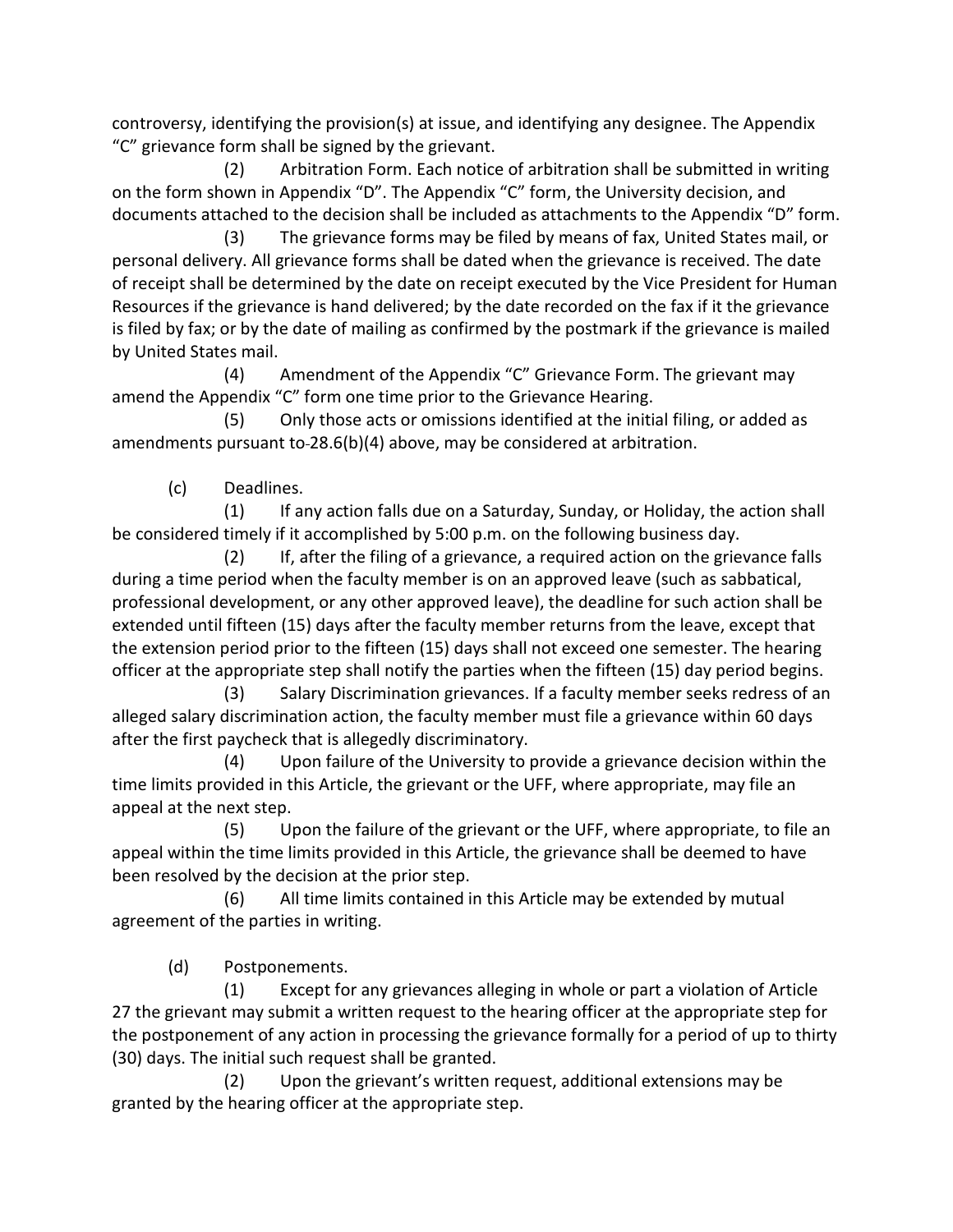(3) The grievant shall have the right to representation by the UFF during attempts at informal resolution of a dispute or grievance.

 (4) The grievant may, at any time, terminate the postponement period by giving written notice to the hearing officer at the appropriate step.

28.7 Step 1 Grievance Hearing. The dean or designee shall be the hearing officer at Step 1. The dean or designee shall schedule a Grievance Hearing, which shall take place no later than fifteen (15) days following the receipt of the grievance.

(a) The dean or designee shall provide the grievant and the UFF with any additional documents on which the action was based not later than three (3) day prior to the Grievance Hearing, whenever possible. If additional documents become available after the Grievance Hearing, the dean or designee shall offer the grievant and designated UFF representative the opportunity to review and respond to these documents in a continuation of the Grievance Hearing.

(b) At the Grievance Hearing, the grievant shall have the right to present any evidence in support of the grievance, and the grievant and the UFF representative or the grievant's legal counsel and the Step 1 dean or designee shall discuss the grievance.

(c) Decision. The dean or designee shall render a written decision, stating the reasons for the decision, to the grievant, the grievant's representative, the UFF Grievance Chair, and the Provost or designee within fifteen (15) days following the conclusion of the meeting.

 (1) No documents shall be referred to in the decision that have not been provided to the grievant and the UFF representative or the grievant's legal counsel.

 (2) All documents referred to in the decision and any additional documents presented by the grievant shall be attached to the decision, together with a list of these documents, unless such documents are posted on the web and the website is referenced in the decision.

28.8 Step 2 Grievance Review.

(a) Review. The Provost or designee shall be hearing officer at Step 2. If requested within thirty (30) days following the issuance of the Step 1 decision, the Provost or designee and the representative of the grievant shall meet for the purpose of reviewing the matter no later than fifteen (15) days following the receipt of the request.

(b) Decision. The provost or designee shall issue a written decision, stating the reasons for the decision, to the grievant, the grievant's representative, and the UFF Grievance Chair within fifteen (15) days following the conclusion of the review meeting.

 (1) No documents shall be relied upon in the decision that the grievant and the UFF representative or the grievant's legal counsel have not had an opportunity to respond to.

 (2) All documents referred to in the decision and any additional documents presented by the grievant shall be attached to the decision, together with a list of these documents, unless such documents are posted on the web and the website is referenced in the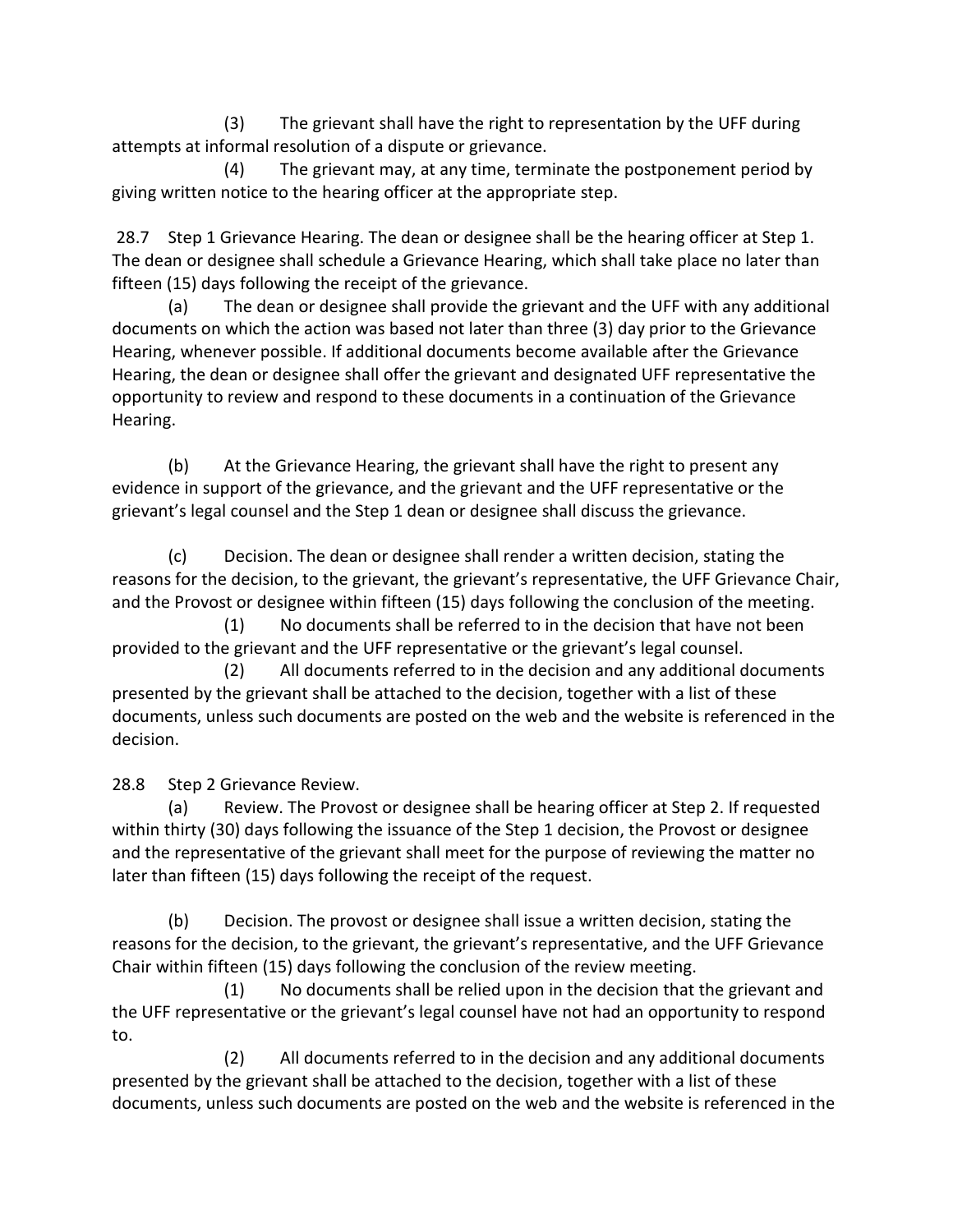decision.

(c) In the absence of an agreement to extend the period for issuing the Step 2 decision, the UFF may proceed to arbitration if the grievant's Step 2 representative has not received the written decision by the end of the 15th day following the conclusion of the Step 2 meeting.

# 28.9 Arbitration.

(a) Filing. If the grievance has not been satisfactorily resolved at Step 2, the UFF may, upon the request of the grievant, proceed to arbitration by filing a written notice of the intent to do so on the form shown in Appendix "D".

 (1) Notice of intent to proceed to arbitration must be within forty-five (45) days after receipt of the Step 2 decision by the grievant's representative (or UFF if the grievant is not represented by UFF). The request for arbitration shall be signed by the grievant and the UFF President or designee.

 (2) The grievance may be withdrawn at any time by the grievant or by the UFF/UF President.

(b) Stipulation to Issues and Arbitrability.

 (1) The University and the UFF shall stipulate to the issue(s) to be arbitrated prior to the arbitration. Only those acts or omissions identified at the initial grievance filing, or added as amendments pursuant to 28.6(b)(4) above, may be considered at arbitration. If a stipulation is not reached, the parties shall provide their recommended issues to the arbitrator, who shall decide the issue(s) to be arbitrated based upon the submitted evidence.

 (2) Arbitrability. Issues of arbitrability shall be bifurcated from the substantive issues(s) and determined by means of a hearing, which may be conducted by conference call. The arbitrator shall have fifteen (15) days from the hearing to render a decision on arbitrability.

(c) Creation of the Arbitration Panel.

 (1) Designees of the University and the UFF shall meet within ninety (90) days after ratification of this Agreement for the purpose of selecting an arbitration panel of no less than six (6) members.

 (2) The panel of six (6) arbitrators shall be determined by the following process. The University and the UFF shall each propose six (6) arbitrators. From this list of the twelve (12) names, the parties shall alternately strike names until a permanent panel of six (6) arbitrators has been selected. The right of the first choice to strike from the list shall be determined by a flip of a coin. Arbitrators shall be asked to serve on a rotational basis, the sequence to be determined by lot.

 (3) If the number of arbitrators willing to serve on the panel falls below six (6), the University and the UFF shall each submit an additional three (3) names for each vacancy. The striking procedure described above shall be used to bring the total in the panel to six (6), except that the right of the first choice to strike from the list shall go to whichever party went second in the previous panel selection.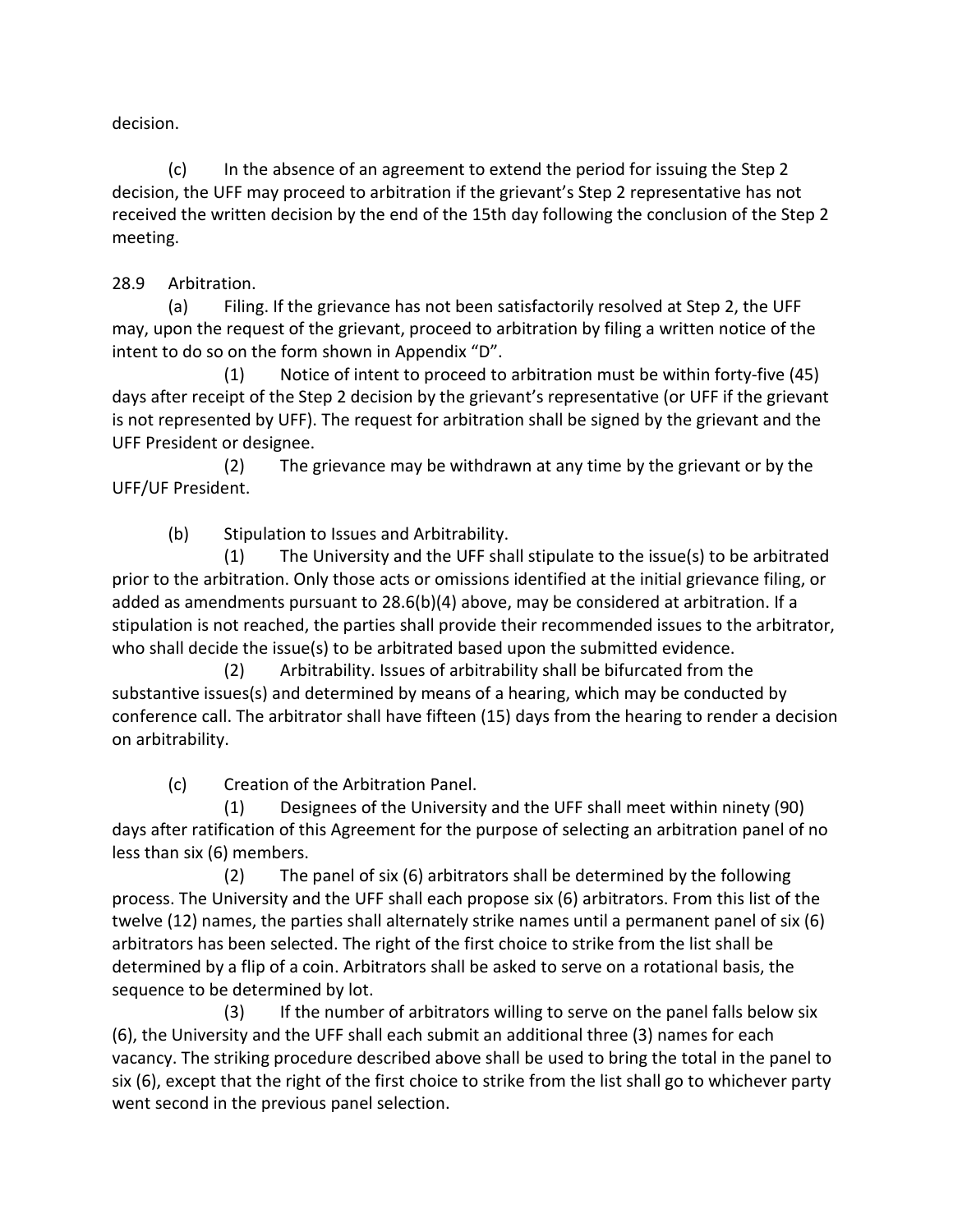(4) The arbitration panel shall be operative until a successor Agreement is implemented.

(d) Authority of Arbitrator.

 (1) The arbitrator shall neither add to, subtract from, modify, nor alter the terms or provisions of this Agreement.

 (2) Arbitration shall be confined solely to the application and/or interpretation of this Agreement and the precise issue(s) submitted for arbitration.

 (3) The arbitrator shall refrain from issuing any statements of opinion or conclusions not essential to the determination of the issues submitted. Where an administrator has made a reasonable judgment involving the exercise of permissible discretion, such as subjective evaluative decisions regarding tenure or promotion, the arbitrator shall not substitute the arbitrator's judgment for that of the administrator. Nor shall the arbitrator review such decision except for the purpose of determining whether the decision has violated this Agreement.

 (4) If the arbitrator determines that the Agreement has been violated, the arbitrator shall direct the University to take appropriate remedial action.

 (5) An arbitrator may award back salary and related retirement contributions where the arbitrator determines that the faculty member is not receiving the appropriate salary from the University. The arbitrator may not award other monetary damages or penalties.

(6) An arbitrator's decision awarding employment beyond the tenure probationary period shall not entitle the faculty member to tenure. In tenure cases in which a substantive violation of this Agreement has been found, the remedy shall be for the grievant to be granted an additional year employment and reconsidered for tenure without prejudice at the earliest opportunity.

 (7) If notice that further employment will not be offered is not given on time, the arbitrator may direct the university to renew the appointment only upon finding that no other remedy is adequate, and the notice was given so late that (a) the employee was deprived of reasonable opportunity to seek comparable employment, or (b) the employee actually rejected an offer of comparable employment which the employee otherwise would have accepted.

(e) Scheduling of Hearing.

 (1) The arbitrator shall hold the hearing in Gainesville unless otherwise agreed to by the parties. The parties shall provide the arbitrator with the schedules of the grievant, the grievant's representative, the UFF grievance representative (if different from the grievant's representative), the University representatives, and the desired witnesses. The hearing shall commence no later than sixty (60) days after the arbitrator's acceptance of selection, or as soon thereafter as is practicable.

 (2) The arbitrator shall notify all parties of the date, time, and place of the arbitration hearing as soon as possible but in no case later than thirty (30) days before the hearing date.

(f) Conduct of Hearing. Except as modified by the provisions of this Agreement,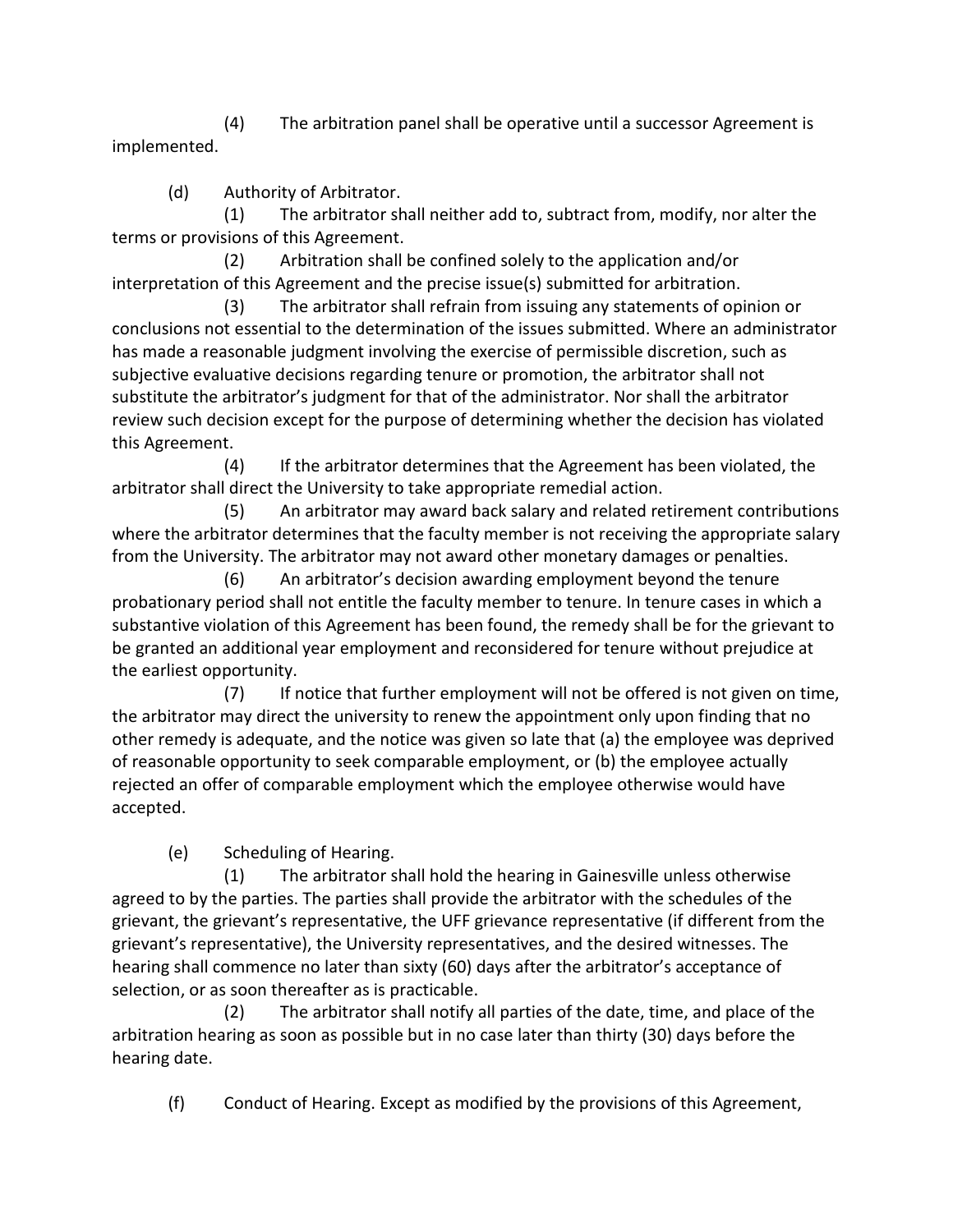arbitration proceedings shall be conducted in accordance with the rules and procedures of the American Arbitration Association.

(g) Venue. For purposes of venue in any judicial review of an arbitrator's decision issued under this Agreement, the parties agree that such an appeal shall be filed in the courts in Alachua County, Florida, unless both parties specifically agree otherwise in a particular instance. In an action commenced in Alachua County, neither the University nor the UFF will move for a change in venue based upon the defendant's residence in fact if other than Alachua County.

(h) Retroactivity. An arbitrator's award may or may not be retroactive as the equities of each case may demand, but in no case shall an award be retroactive to a date earlier than one hundred and twenty (120) days prior to the date the grievance was initially filed.

(i) Fees and Expenses.

 (1) All fees and expenses of the arbitrator shall be divided equally between the parties. Each party shall bear the cost of preparing and presenting its own case.

 (2) The party desiring a transcript of the arbitration proceedings shall provide written notice to the other party of its intention to have a transcript of the arbitration made at least one week prior to the date of the arbitration.

 a. The party desiring such transcript shall be responsible for the scheduling a stenotype reporter to record the proceedings.

 b. The parties shall share equally the appearance fee of the stenotype reporter and the cost of obtaining an original transcript and one copy for the party originally requesting a transcript of the proceedings.

 c. The requesting party shall, at its expense, photocopy the copy of the transcript received from the reporter and deliver the photocopy to the other party within five days after receiving the copy of the transcript from the reporter.

(j) Precedent. No complaint informally resolved, or grievance resolved, shall constitute a precedent for any purpose unless agreed to in writing by the President or designee and the UFF acting through its President or designee.

28.10 Decision of the Arbitrator. The arbitrator shall issue the decision within thirty (30) days of the close of the hearing or the submission of briefs, whichever is later, unless additional time is agreed to by the University and the UFF.

(a) The decision shall be in writing and shall set forth findings of fact, reasoning, and conclusions on the issues submitted. The decision shall not refer to any documents other than those presented at the arbitration hearing. All documents referred to in the decision shall be attached to the decision, together with a list of these documents, unless such documents are posted on the web and the website is referenced in the decision.

(b) The arbitrator shall ensure that copies of the complete decision are sent to the grievant's representative, the UFF Grievance Chair, and the University's representative.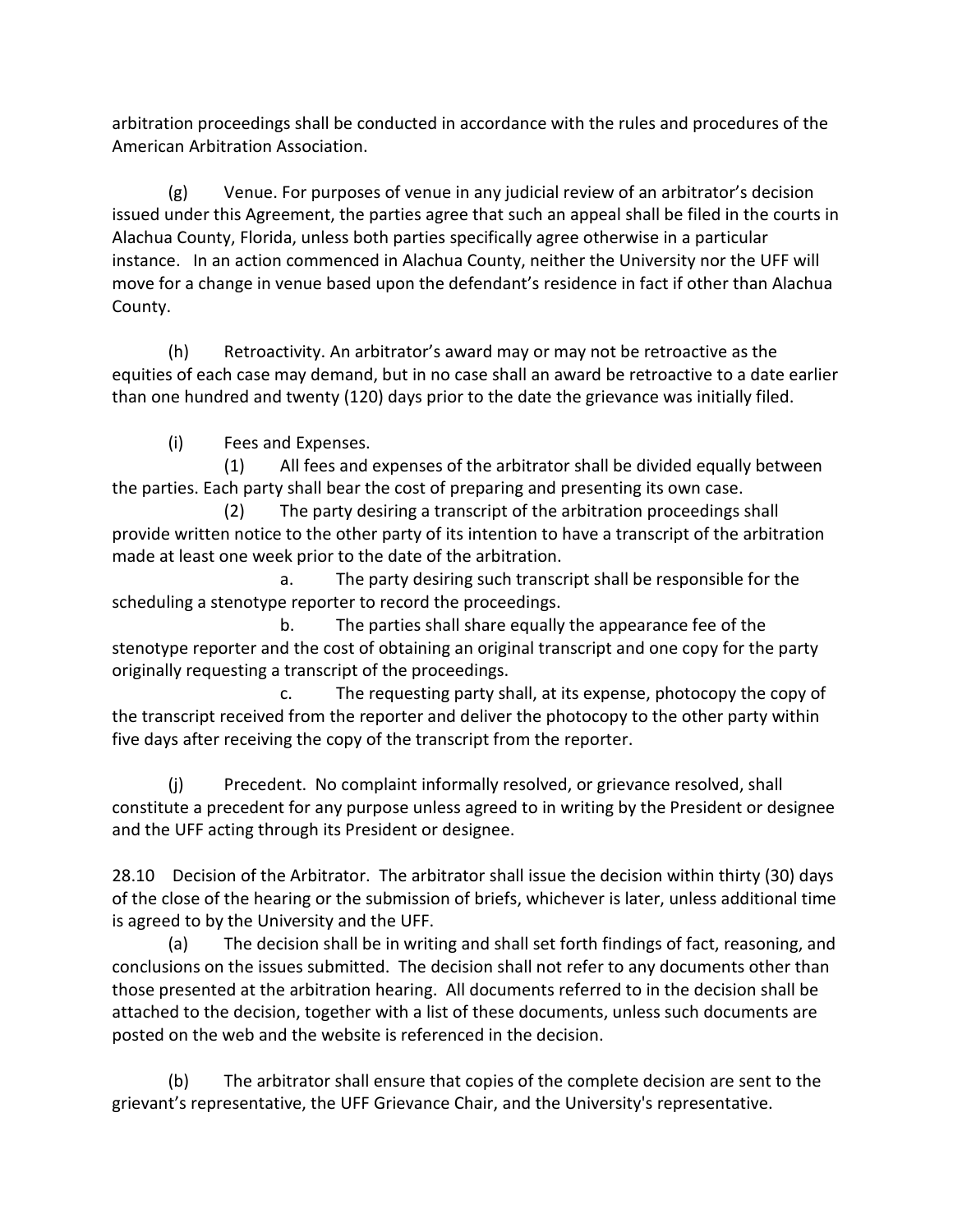(c) Effect of Decision. The decision or award of the arbitrator shall be final and binding upon the University, the UFF, and the grievant, provided that either party may appeal to an appropriate court of law a decision that was rendered by the arbitrator acting outside of or beyond the arbitrator's jurisdiction, pursuant to the Florida Arbitration Code, Chapter 682, Florida Statutes.

28*.*11 Records. All written materials created as a result of a grievance, except decisions resulting from arbitration or settlement, shall be filed in a secure location separate from the evaluation file of the grievant or witnesses.

28*.*12 Implementation. Upon resolution of the grievance, the parties shall implement the remedy within seven (7) days, unless otherwise provided by the award of the arbitrator or by mutual agreement of the parties.

## **ARTICLE 29 ACCESS TO DOCUMENTS**

29.1 Board of Trustees and University Documents.

(a) Upon request, the University shall provide the UFF with an electronic copy of documents necessary to administer grievances and other provisions of this agreement or otherwise carry out the UFF's obligations as the certified bargaining agency for the faculty. Alternatively, upon mutual agreement, the University may provide the UFF with the URL address for these materials.

(b) If not available on a web site, University shall provide the UFF with an electronic copy of the agenda, supporting materials and minutes of public meetings (including public subcommittee meetings) that bear on the terms and conditions of employment of faculty members.

(c) The University shall ensure that the documents below are made available by links on the University web site or in an easily accessible location in the main library (Smathers West).

(1) agenda and minutes of the meetings of the Board of Governors;

 (2) agenda, supporting materials, and minutes of the public meetings of the Board of Trustees and its committees;

(3) University regulations;

 (4) University operating budget and the previous year's expenditure analysis to the extent this is public information;

 (5) this collective bargaining agreement and all supplements to the agreement;

 (6) other University policies and procedures affecting faculty terms and conditions of employment;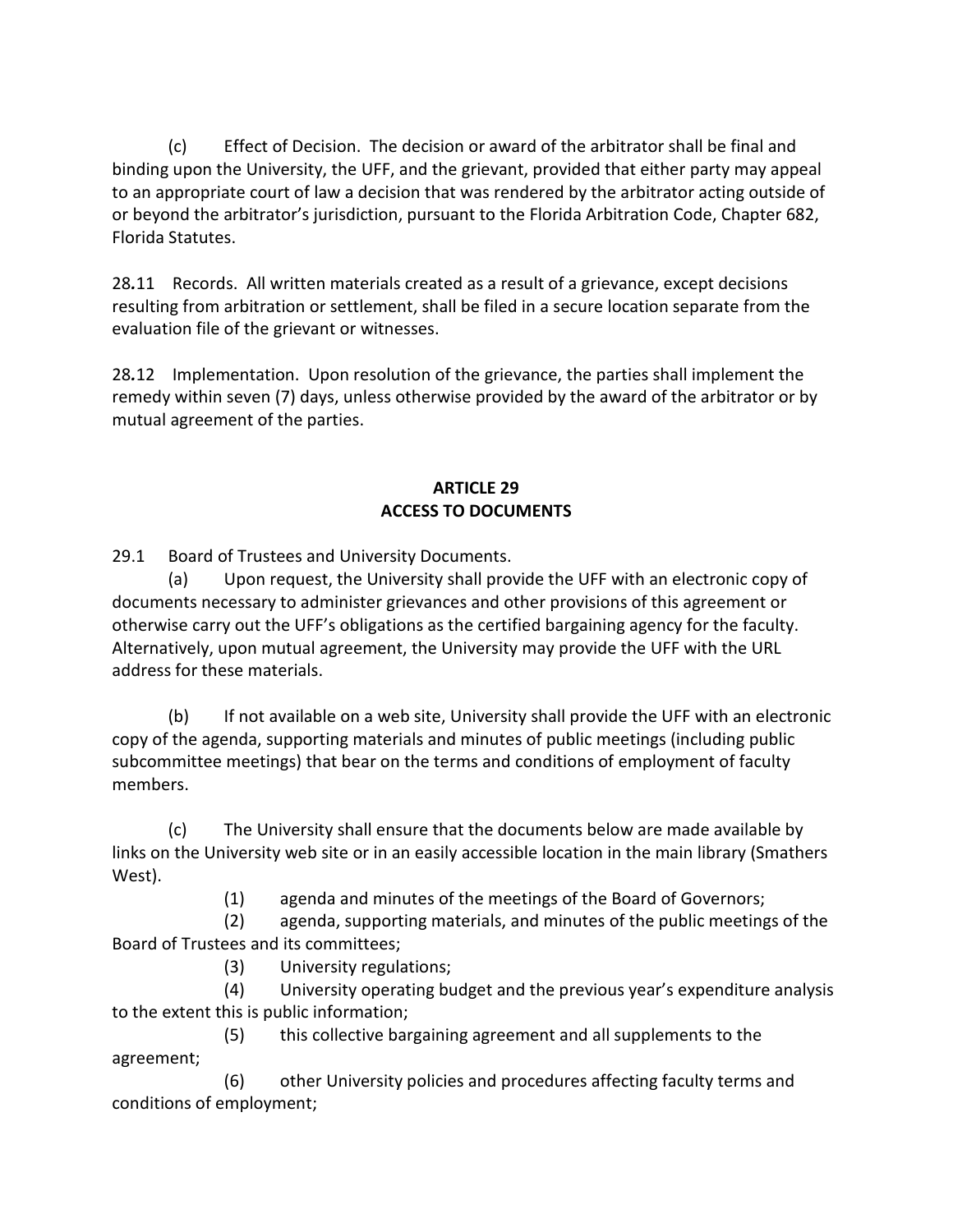- (7) minutes of the DRS Advisory Council; and
- (8) The DRS operating budget.

# 29.2 Salary Records Access.

On September 30 of each year, the University shall provide the UFF with an electronic copy of faculty employment records reflecting the salary increases for each in-unit faculty member during the preceding twelve (12) months by each increase category.

29.3 Bargaining Unit Member List. On September 30 of each year, the University shall provide the UFF with an electronic spreadsheet including the name, percentage FTE appointment, date of hiring, department/unit, position code, title/rank (which will include designation as visiting or regular status), date promoted to rank, office location (building name/number and office number), current year salary rate, in-bargaining unit code, e-mail address, contact telephone number, and contact mailing address for each faculty member in the bargaining unit.

29.4 Not less than annually, the UFF shall provide the University's designee for contract administration with the names and email addresses of the union officers and the union representative who is designated to receive documents referred to in this article. The UFF shall notify the designee of any changes to the list of union officers or designated representatives to receive documents.

29.5 Costs. All copies of materials and access to materials discussed in this article shall be provided without cost.

# **ARTICLE 30 LAYOFF AND RECALL**

30.1 Layoff

(a) When a layoff is to occur as a result of adverse financial circumstances; reallocation of resources; reorganization of degree or curriculum offerings or requirements; reorganization of academic or administrative structures, programs, or functions; or curtailment or abolition of one or more programs or functions; the University shall notify the UFF no less than thirty (30) days prior to taking such action.

(b) Layoff Unit. The layoff unit may be at an organizational level of the university, such as a campus, division, college/unit, school, department/unit, area, program, or other level of organization as the University deems appropriate.

30.2 Layoff Considerations. The selection of employees in the layoff unit to be laid off will be determined as follows:

(a) No tenured/continuing multi-year/permanent status employee shall be laid off if there are non-tenured/ non-permanent status employees in the layoff unit.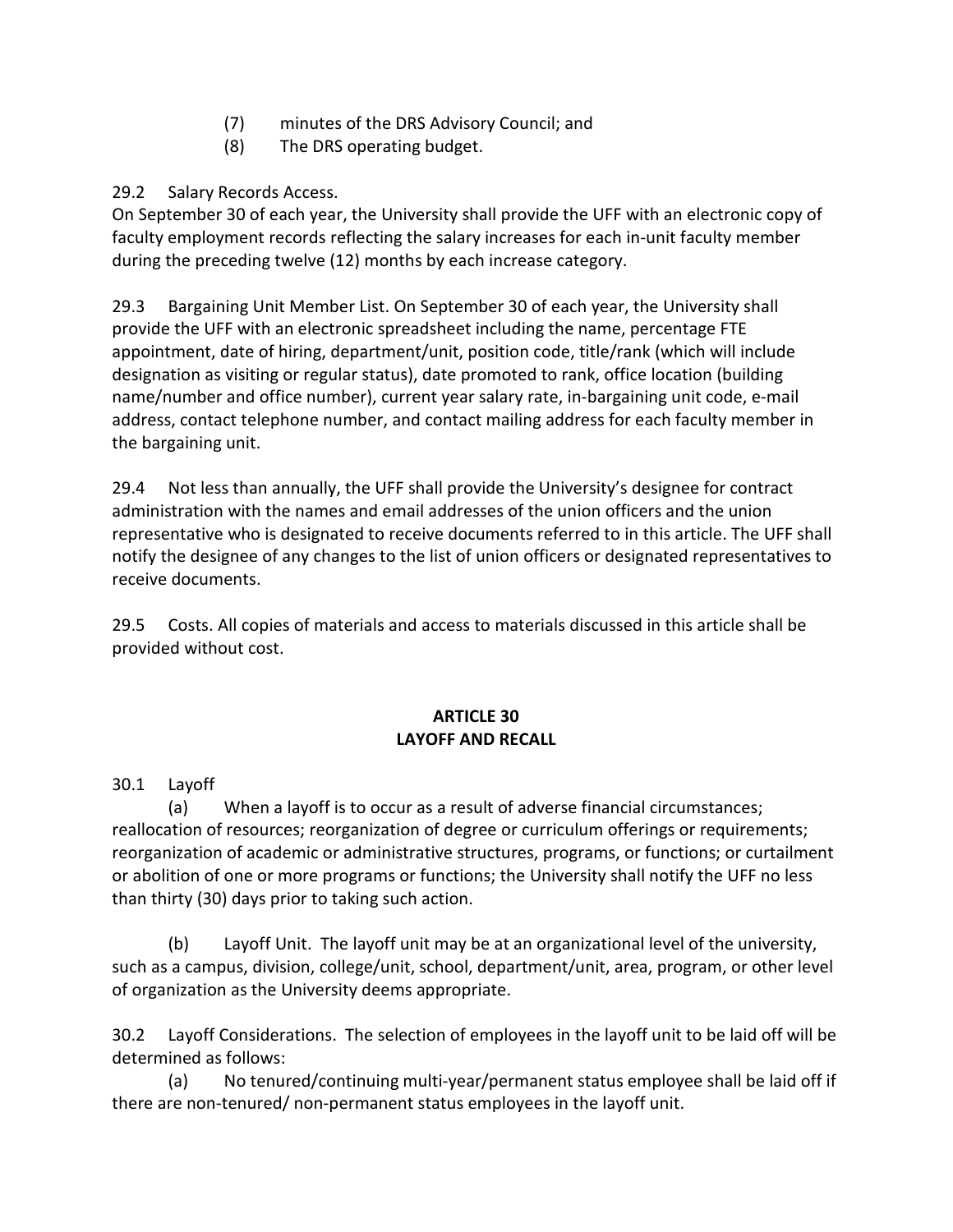(b) No employee in a Non-tenured/non-permanent status position in the layoff unit with more than five (5) years of continuous university service shall be laid off if there are any such employees with five (5) years or less service.

(c) The sole instance in which only one (1) employee will constitute a layoff unit is when the functions that the employee performs constitute an area, program, or other level of organization at a university.

(d) The provisions of 30.2(a) and (b) will apply unless the University determines an Affirmative Action employment program will be adversely affected. When an Affirmative Action Program has been so affected, the University shall notify UFF in writing.

(e) Where employees are equally qualified under (a) or (b) above, those employees will be retained who, in the judgment of the University, will best contribute to the institutional mission and purpose. In making such judgment, the University shall carefully consider employees' length of continuous university service, and take into account other appropriate factors, including but not limited to performance evaluation by students, peers, and supervisors, and the employee's academic training, professional reputation, teaching effectiveness, research record or quality of the creative activity in which the employee may be engaged, and service to the profession, community, and public.

(f) No tenured/continuing multi-year/permanent status employee shall be laid off solely for the purpose of creating a vacancy to be filled by an administrator entering the bargaining unit.

(g) The university shall notify the UFF in writing regarding the use of adjunct and other non-unit faculty in those departments/units where employees have been laid off. The use of adjunct and other non-unit faculty in departments/units where employees have been laid off may be the subject of consultation meetings.

30.3 Alternative/Equivalent Employment. The University shall make a reasonable effort to locate appropriate alternate or equivalent employment for laid-off employees and shall share the results of the effort with the person affected.

30.4 Notice. Employees should be informed of layoff as soon as practicable and, where circumstances permit, employees with three or more years of continuous university service should be provided at least one (1) year's notice; those with less service with at least six (6) months' notice. Employees who have received notice of layoff shall be afforded the recall rights granted under Sections 30.3 and 30.5. Formal written notice of layoff is to be sent certified mail, return receipt requested, or delivered in person to the employee with written documentation of receipt obtained. The notice shall include effective date of layoff; reason for layoff; reason for shortened period of notification, if applicable; a statement of recall rights; a statement of appeal/grievance rights and applicable deadlines for filing; and a statement that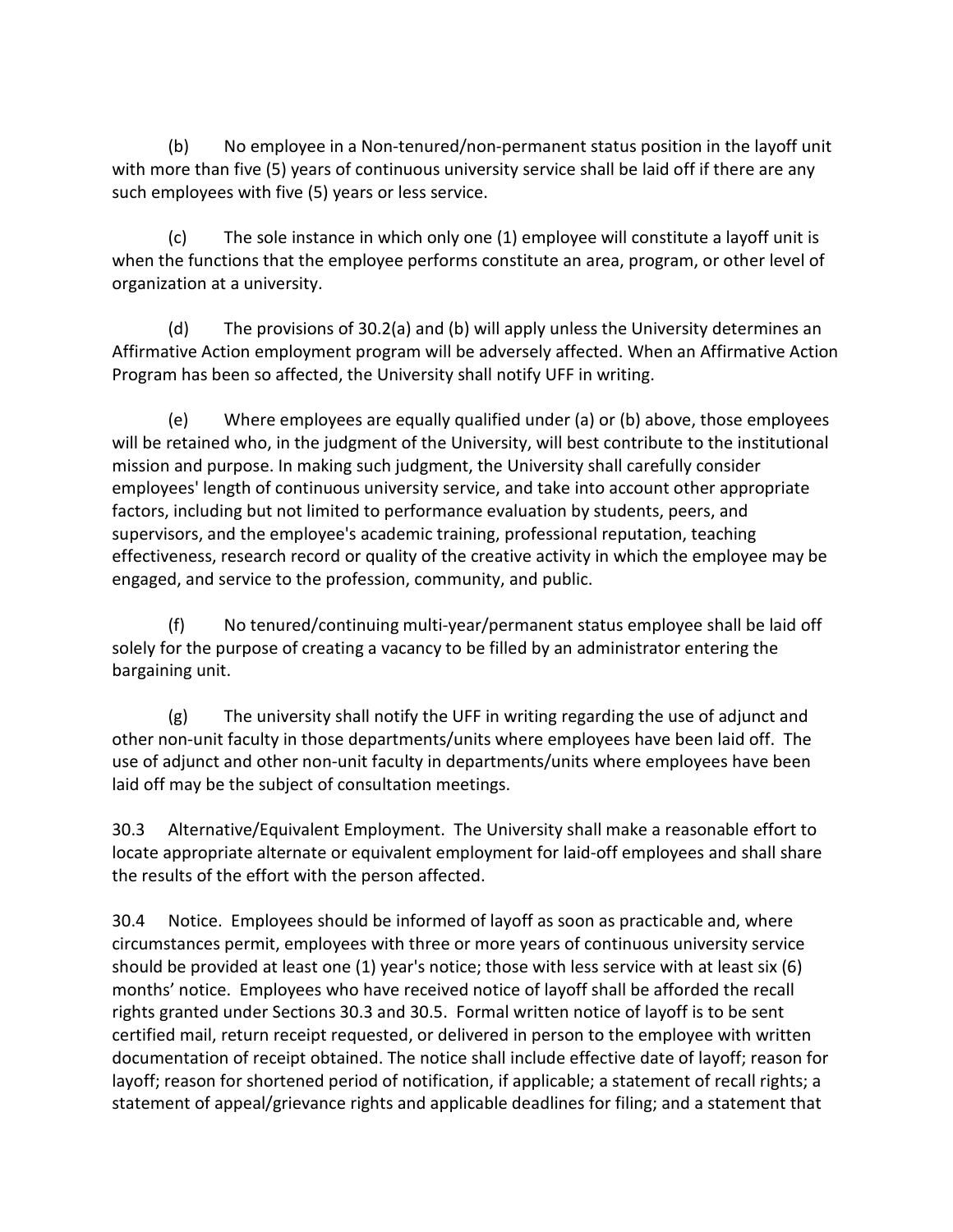the employee is eligible for consideration for retraining for a period of two years following layoff.

30.5 Re-employment/Recall.

(a) For a period of two years following layoff or for employees appointed to a fixed multi-year appointment, not to exceed the length of their last employment contract, not to exceed two (2) years, an employee who has been laid off and who is not otherwise employed in an equivalent full-time position shall be offered re-employment in the same or similar position at the university should an opportunity for such re-employment arise. It shall be the employee's responsibility to keep the university advised of the employee's current address. Any offer of re-employment pursuant to this section must accepted within fifteen (15) days after the date of the offer, such acceptance to take effect not later than the beginning of the semester immediately following the date the offer was made. In the event such offer of reemployment is not accepted, the employee shall receive no further consideration pursuant to this Article. Employees appointed to a fixed multi-year appointment who are recalled shall be offered re-employment not to exceed the length of their last employment contract. The university shall notify the UFF when an offer of re-employment is issued.

(b) An employee who held a tenured/continuing multi-year/permanent status appointment on the date of termination by reason of layoff shall resume the tenured/continuing multi-year/permanent status appointment upon recall.

(c) The employee shall receive the same credit for years of service for purposes of layoff as held on the date of layoff.

(d) Employee Assistance Programs. Consistent with the university's Employee Assistance Program, employees participating in an employee assistance program who receive a notice of layoff may continue to participate in that program for a period of ninety (90) days following the layoff.

30.6 Limitations. The provisions of Section 30.2 through 30.5 of this Agreement shall not apply to employees:

(a) on "soft money," e.g., contracts and grants, sponsored research funds, and grants and donations trust funds;

- (b) on fixed multi-year appointments;
- (c) on a visiting appointment;
- (d) who have received notice of non-reappointment; or
- (e) who are appointed for less than one academic year.

# **ARTICLE 31**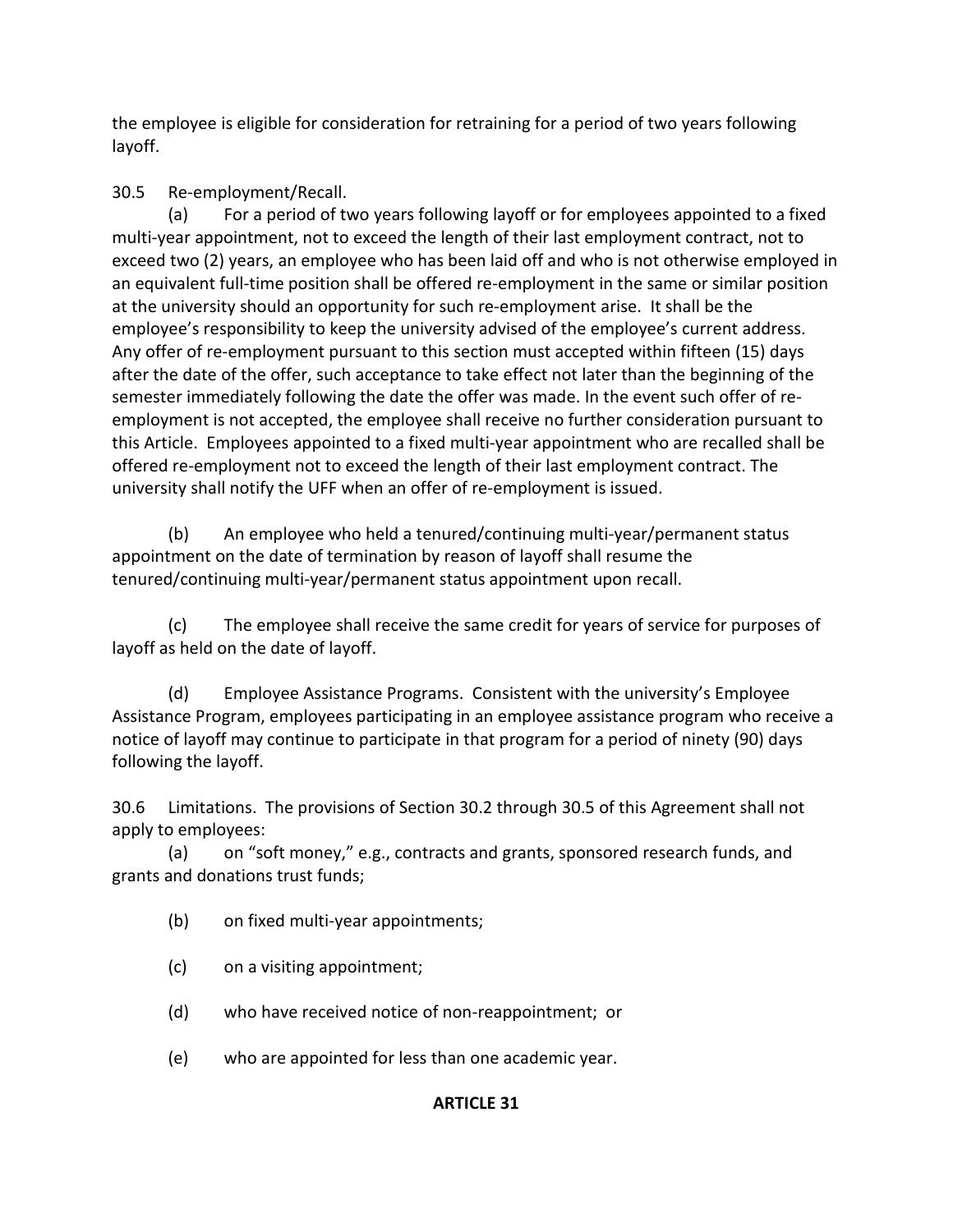### **TOTALITY OF AGREEMENT**

31.1 Limitation.

(a) The University and UFF acknowledge that during the negotiations that resulted in the Agreement, the University and UFF had the unlimited right and opportunity to present demands and proposals with respect to any and all matters lawfully subject to collective bargaining.

(b) The University and UFF further acknowledge that all of the understandings and agreements arrived at thereby are set forth in this Agreement, and that it shall constitute the entire and sole Agreement between the parties for its duration.

31.2 Obligation to Bargain Changes. During the term of this Agreement, the University and UFF agree that neither party shall be obligated to bargain collectively with respect to any subject or matter covered by this Agreement. Notwithstanding these limitations, if the University seeks to change a term or condition of employment for faculty, the University shall be obligated to bargain the impact of such change.

31.3 Modifications. Nothing herein shall, however, preclude the University and UFF from mutually agreeing to alter, amend, supplement, delete, enlarge, or modify in writing any of the provisions of this Agreement.

### **Article 32 SEVERABILITY**

32.1 Invalidation of a Provision of this Agreement*.*

(a) A provision of this Agreement shall be invalid and have no force or effect, if it:

(1) is found to be invalid or unenforceable by final decision of a tribunal of competent jurisdiction, or

(2) is rendered invalid by reason of any subsequently enacted legislation, or

(3) shall have the effect of a loss to the University of funds, property, or services made available through federal law, or

(4) pursuant to Section 447.309(3), Florida Statutes, can take effect only upon the amendment of a law, rule, or regulation and the governmental body having such amendatory powers fails to take appropriate legislative action.

(b) If any provision is invalid for the reasons set forth in  $32.1(a)$ , it shall not affect the remainder of the Agreement, and all other terms and provisions shall continue in full force and effect.

32.2 Negotiations on Replacement Provisions. If a provision of this Agreement fails for reasons set forth in Section 32.1(a) (1), (2), or (3) above, the parties shall enter into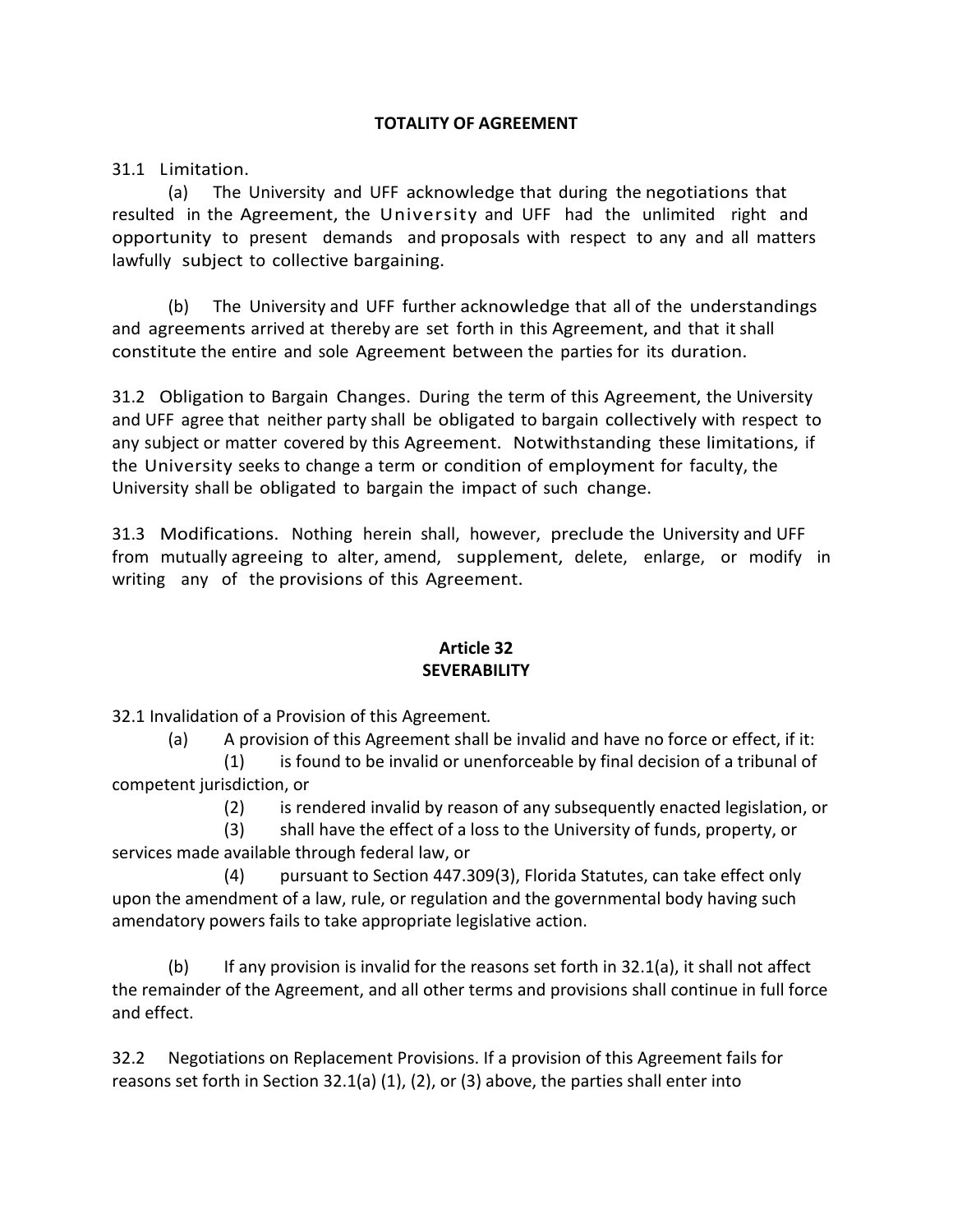negotiations for the purpose of arriving at a mutually satisfactory replacement for such provision.

32.3 Effect of Passage of Law. If any provision of this Agreement is rendered invalid by subsequently enacted legislation that is later wholly or partially overturned through a final adjudication by the highest tribunal having jurisdiction over the University, the University agrees to engage in collective bargaining with UFF regarding the provision with the intent of restoring it consistent with the final adjudication.

32.4 Authority. Except as set forth above, this Article is not intended to cede authority to any party to invalidate any provision of this Agreement. UFF does not concede to the constitutionality of any subsequently enacted legislation that invalidates a term of this Agreement. The University or the UFF may choose, but neither is obligated, to challenge said legislation.

# **Article 33 AMENDMENT AND DURATION**

# 33.1 Effective Date.

The Agreement shall become effective July 1, 2013, and shall remain in effect through June 30, 2016, unless it is extended by mutual agreement of the parties, pursuant to the Public Employees Relations Act (Chapter 447, Part II, Florida Statutes).

33.2 At any time during this contract, the parties may agree to re-open specific articles or sections of articles of the contract. Such re-opener negotiations shall be concluded within 90 days.

33.3 Successor Agreement. Renegotiations for a successor agreement shall begin no later than nine months prior to the end of the ratified Agreement.

33.4 Memoranda and Amendments. The parties are authorized to enter into agreements or understandings that do not need to be submitted for ratification. If an agreement or understanding amends an express provision of the ratified collective bargaining agreement, then the agreement or understanding shall become part of this Agreement upon ratification by both parties.

## **ARTICLE 34 COPIES**

34.1 Copies.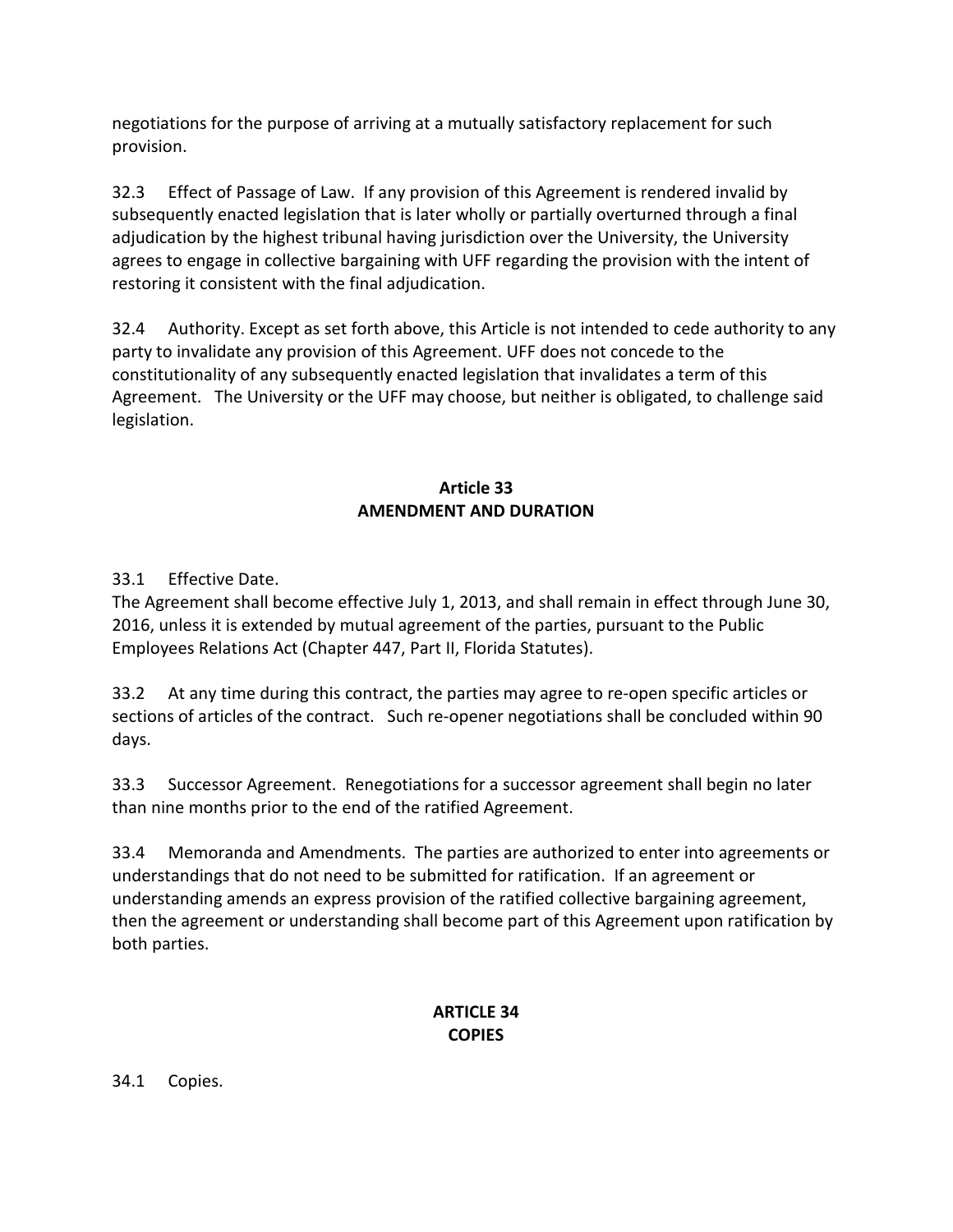(a) The University shall print at its cost in a mutually agreeable form 200 copies of the ratified Agreement for the UFF.

(b)The University shall make available a print-on-demand feature. The cost of such printed copies shall be borne by the user.

(c) The University shall provide an electronic copy of the ratified Agreement and all supplements to the UFF.

(d) The University shall provide a link titled "Faculty Collective Bargaining Agreement," to a searchable PDF version of the ratified UF BOT-UFF Agreement, on the University's Human Resource Services web page. The University shall provide a link titled, "United Faculty of Florida," on the University's "Faculty & Staff" web page.

(e) The University shall notify each person interviewed for a job position in the bargaining unit of the URL address for the UFBOT-UFF Agreement.

## **ARTICLE 35 DEFINITIONS**

The following terms, not otherwise defined in Articles, are used in this agreement:

— "academic year" means a period consisting of a fall and spring semester of approximately 39 consecutive weeks, or approximately 42 consecutive weeks for the P. K. Yonge Developmental Research School.

— "semester" means one of the two approximately 19.5-week periods (approximately 21 week period for the P. K. Yonge Developmental Research School) that together constitute the academic year.

**—** "year" means a period of twelve (12) consecutive months.

**—** "fiscal year" is the University fiscal year (July 1-June 30)

- "months" means calendar months, unless otherwise indicated.
- "days" means calendar days, unless otherwise indicated.
- "University" means the University of Florida and its Board of Trustees.

**—** "Agreement" means this Collective Bargaining Agreement between the University of Florida Board of Trustees and the United Faculty of Florida.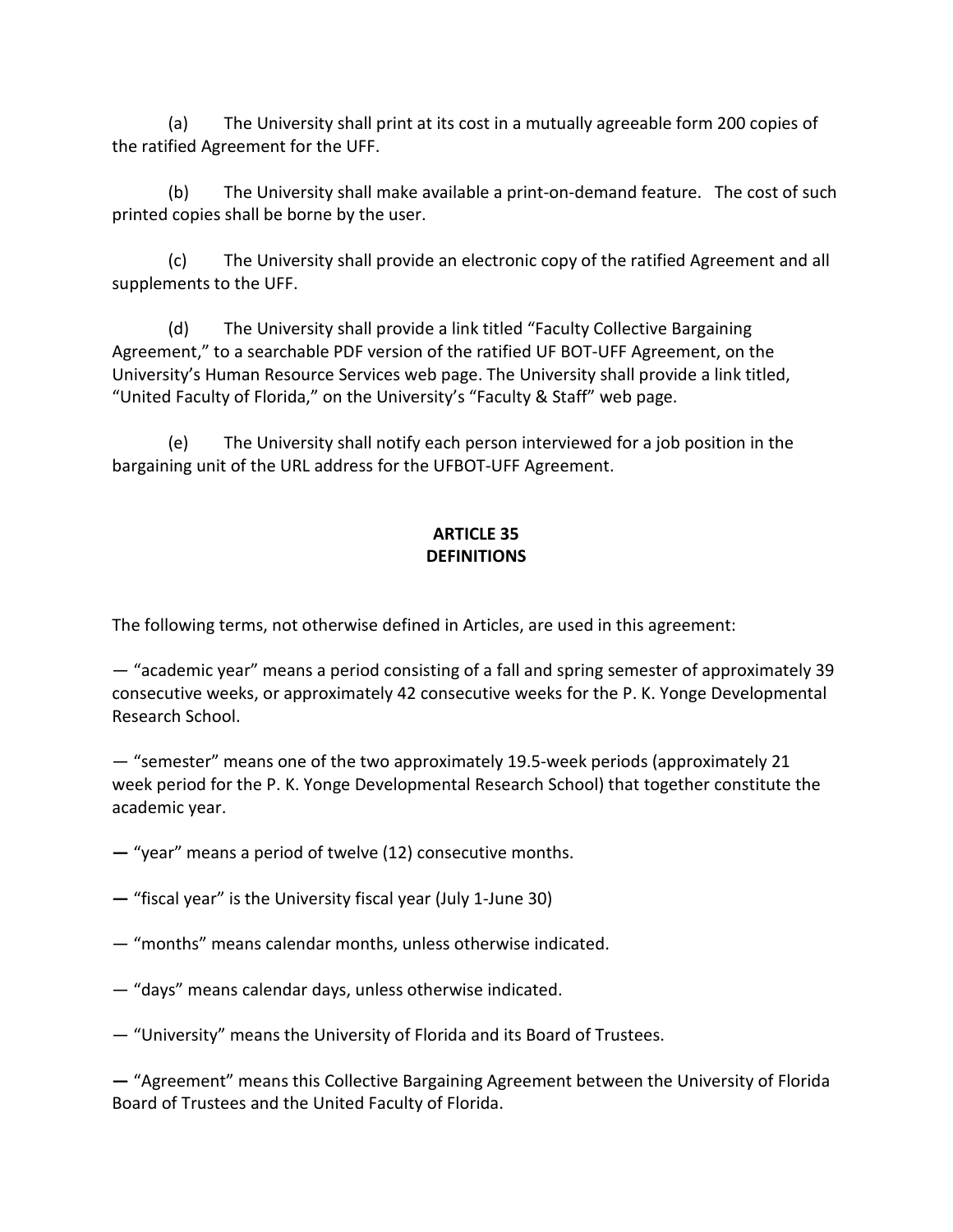**—** "Trustees" or "Board of Trustees" or "Board" means the legally responsible governing body of the University of Florida, established by Florida Statutes, acting through the President and the rest of the University Administration and staff. "Trustees" is usually intended to mean the University administration acting on behalf of the Trustees, and an instruction given by a member of the University Administration shall be understood to be an instruction from the Trustees.

**—** "administration" or "University Administration" means administrative staff acting on behalf of the Board of Trustees or their designees.

— "college" or "college/unit" means a college or a comparable administrative unit generally equivalent in size and character to a college.

**—** "dean" means the principal administrator of a college or of a comparable administrative unit equivalent in size and character to a college.

— "department" or "department/unit" means a department or a comparable administrative unit generally equivalent in size and character to a department.

— "supervisor" means an individual identified by the President or designee as having immediate administrative authority over bargaining-unit employees.

— "faculty member" means a member of the bargaining unit, and "faculty" or "faculty members" means all members of the bargaining unit.

— "bargaining unit" means those employees, collectively, represented for collective bargaining purposes by the UFF pursuant to the certification of the Florida Public Employees Relations Commission.

— "UFF" means the United Faculty of Florida. However, passages in the Agreement referring to notifying or providing documents to the UFF, unless otherwise indicated, mean notifying or providing documents to the President of the UFF/UF Chapter or designated representative.

— "UFF/UF" or "UFF Chapter" means the University of Florida chapter of the United Faculty of Florida.

— "UFF Grievance Chair" means the chair of the Grievance Committee of the UFF/UF Chapter.

— "equitable" means fair and reasonable under the circumstances.

\_\_ "if practicable" means capable of being put into practice and resources are available.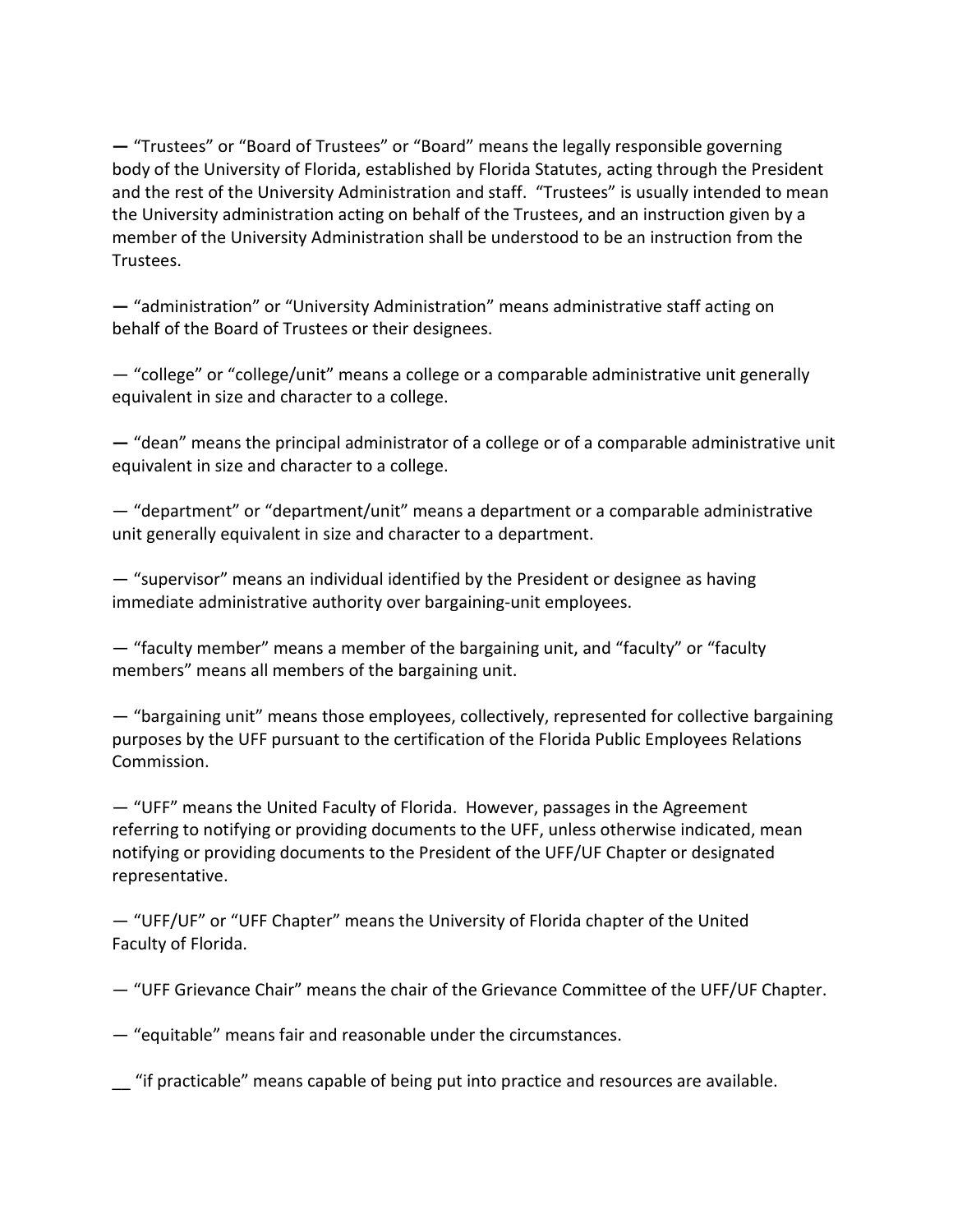**—** "FTE" means "full time equivalent or effort."

— "principal place of employment" means the campus location or other University site specified on the faculty member's official employment documents and where most of the assignment is performed.

**—** "continuous service" means employment uninterrupted by a break in service. For academicyear faculty members (9- or 10**-**month faculty members), one year of continuous service is equivalent to the nine (9)- or ten (10)-month employment period

— "break in service" means those absences following which the faculty member is treated as a new faculty member for purposes of computing seniority and years of service. An absence as a result of an approved compensated or uncompensated leave is not considered a "break in service."

**—** "in writing" shall mean any form of written communication (electronic or hard copy).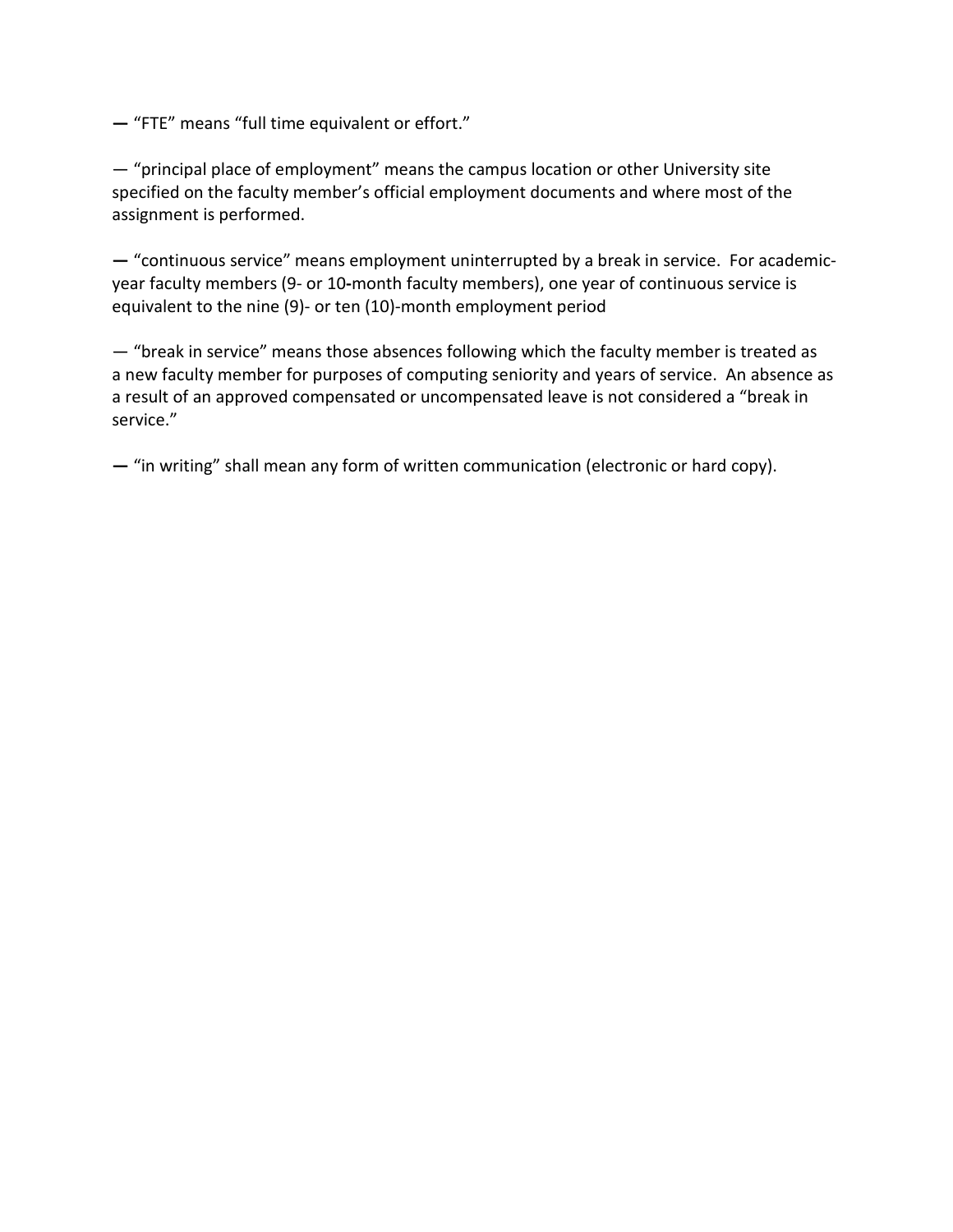### **APPENDIX A POSITION CLASSIFICATIONS IN THE BARGAINING UNIT**

All employees at the University of Florida in the following positions holding regular, visiting, provisional, research, affiliate, or joint appointments are included in the bargaining unit (for convenience, the positions are listed here with the corresponding University of Florida position classification code, as of May 2007):

- 000512 Eminent Scholar
- 000516 Graduate Research Professor
- 000517 Distinguished Service Professor
- 000518 Professor
- 000524 Associate Professor
- 000530 Assistant Professor
- 000789 Clinical Professor
- 000790 Clinical Associate Professor
- 000791 Clinical Assistant Professor
- 000534 Master Lecturer
- 000533 Senior Lecturer
- 000531 Lecturer
- 000428 University Librarian
- 000432 Associate University Librarian
- 000436 Assistant University Librarian
- 000431 University School Professor
- 000435 University School Associate Professor
- 000438 University School Assistant Professor
- 000440 University School Instructor
- 000507 Curator
- 000519 Associate Curator
- 000525 Assistant Curator
- 000421 Research Associate
- 001558 Senior Associate in **Fig. 2016** (a person who is directly

engaged in teaching, researching, student advising, or library-related services requiring professional knowledge, and is not purely technical support or exercises purely administrative functions)

000429 — Associate in **the in** (a person who is directly engaged in teaching, researching, student advising, or library-related services, requiring professional knowledge, and is not purely technical support or exercises purely administrative functions)

000433 – Assistant in **the contract of the contract of the contract of the contract of the contract of the contract of the contract of the contract of the contract of the contract of the contract of the contract of the con** engaged in teaching, researching, student advising, or library-related services requiring professional knowledge, and is not purely technical support or exercises purely administrative functions)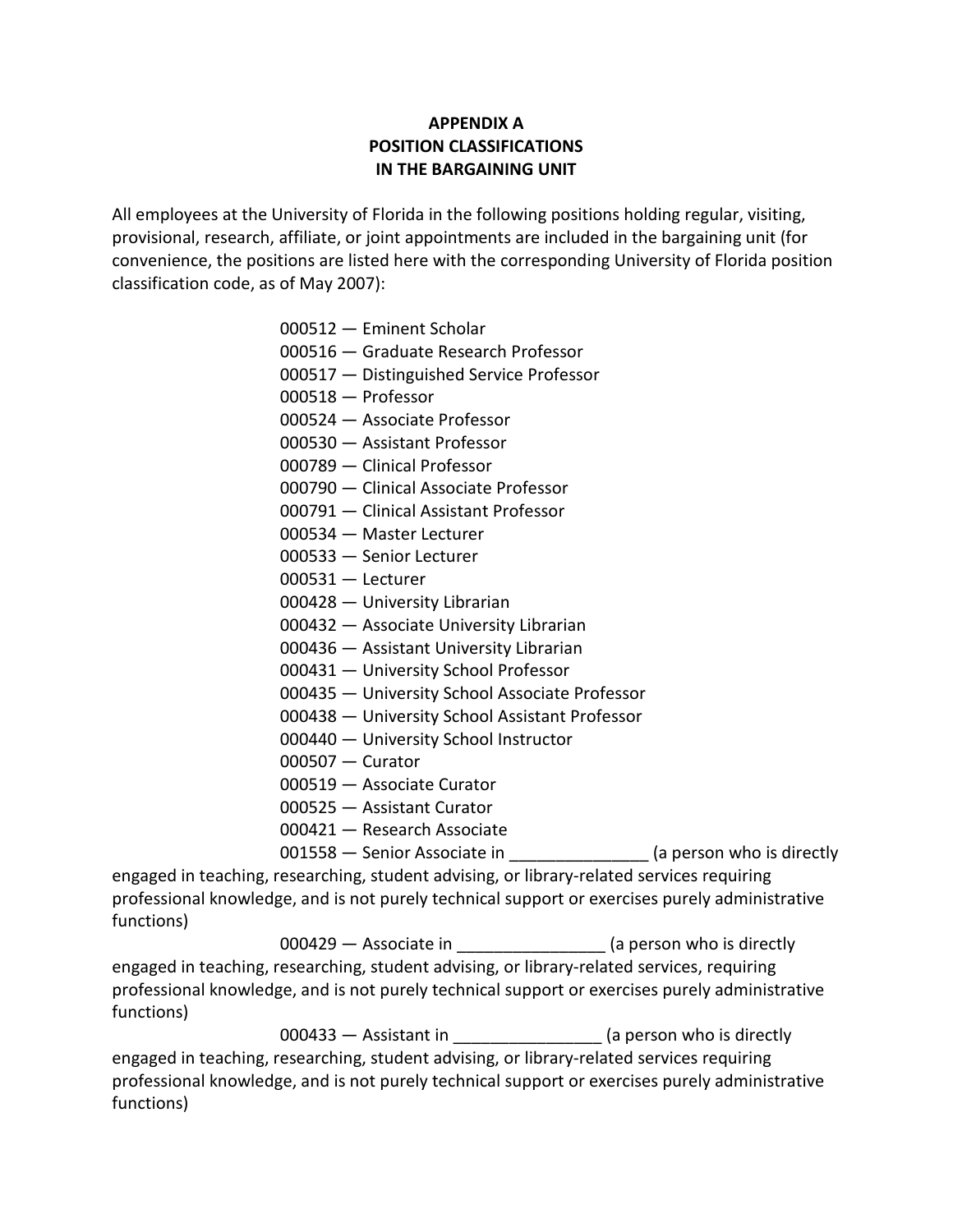000508 — Engineer

- 000520 Associate Engineer
- 000526 Assistant Engineer
- 000509 Scholar
- 000521 Associate Scholar
- 000527 Assistant Scholar
- 000510 Scientist
- 000522 Associate Scientist
- 000528 Assistant Scientist
- 001254, 001427, or 001428 Research Information Co-ordinator
- 001245, 001418, or 001419— Broadcasting Coordinator I
- 001255 University Research Associate Director V
- 001264 or 001433 Psychologist III or VI
- 001278 Psychiatrist
- 001279 University Physician
- 001280, 001449, or 001471 Physician's Assistant
- 001294, 001462 Student Counseling Specialist
- $C1$  Chairs in the following colleges:
	- College of Liberal Arts and Sciences
	- College of Education
	- College of Business Administration
	- College of Fine Arts
	- College of Health and Human Performance
- C2 Associate Chair
- C3 Assistant Chair

G1 — Program Director, or Center Director (with "F" as the third digit of the position classification code, having duties that are more akin to those of a Chair than those of a Dean); and

Program/Center Director (with "7" as the third digit of the occupational code) of English (Dial Center); Criminology, Law, and Society; Linguistics; Women's Studies; Dean's Office Education (Lastinger Learning Center); and European Studies programs N1 — Coordinator

All other employees of the University of Florida Board of Trustees are excluded from this bargaining unit.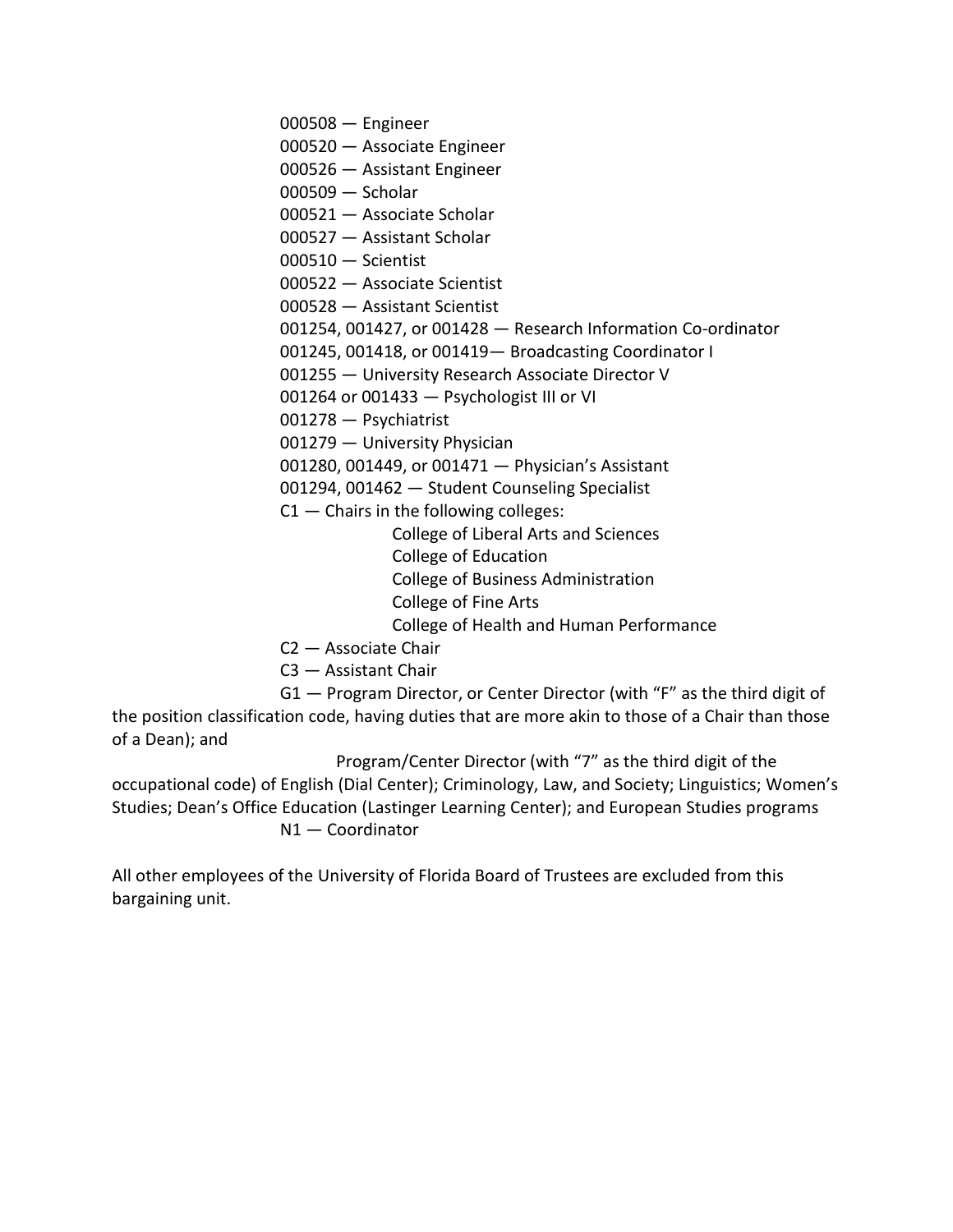### **APPENDIX B UNITED FACULTY OF FLORIDA UFF-FEA-NEA** *SAMPLE* **UFF DUES DEDUCTION AUTHORIZATION FORM**

*Please fill out the form below and return it to:*

[Name] , President, UFF/UF Chapter, P.O. Box 112070, 308 Yon Hall

MEMBERSHIP FORM, UNITED FACULTY OF FLORIDA *Please Print Complete Information*

| Social Security Number |                                |          | Last Name               | First Name                           | MI |
|------------------------|--------------------------------|----------|-------------------------|--------------------------------------|----|
| Home Street Address    |                                |          |                         | Campus Address & P.O. Box Department |    |
| City                   | State                          | Zip Code | Office Phone            | Home Phone                           |    |
|                        | E-mail address - Personal/Home |          | E-mail address - Office |                                      |    |

Please enroll me immediately as a member of the United Faculty of Florida (FEA-NEA-AFT, AFL-CIO). I hereby authorize my employer to begin bi-weekly payroll deduction of United Faculty of Florida dues in such amount established from time to time in accordance with the constitution and bylaws of the UFF and certified in writing to the University Administration. This deduction authorization shall continue until revoked by me at any time upon 30 days written notice to the Office of Human Resources and to the United Faculty of Florida.

Signature (for payroll deduction authorization) Today's Date

Return to the UFF State Office, 306 E Park Ave, Tallahassee, FL 32301, or to the UFF/UF Office, P.O. Box 112070, 308 Yon Hall, UF.

*Visit the UFF/UF Chapter Web Site at* [http://www.uff-uf.org](http://www.uff-uf.org/)

\_\_\_\_\_\_\_\_\_\_\_\_\_\_\_\_\_\_\_\_\_\_\_\_\_\_\_\_\_\_\_\_\_\_\_\_\_ \_\_\_\_\_\_\_\_\_\_\_\_\_\_\_\_\_\_\_\_\_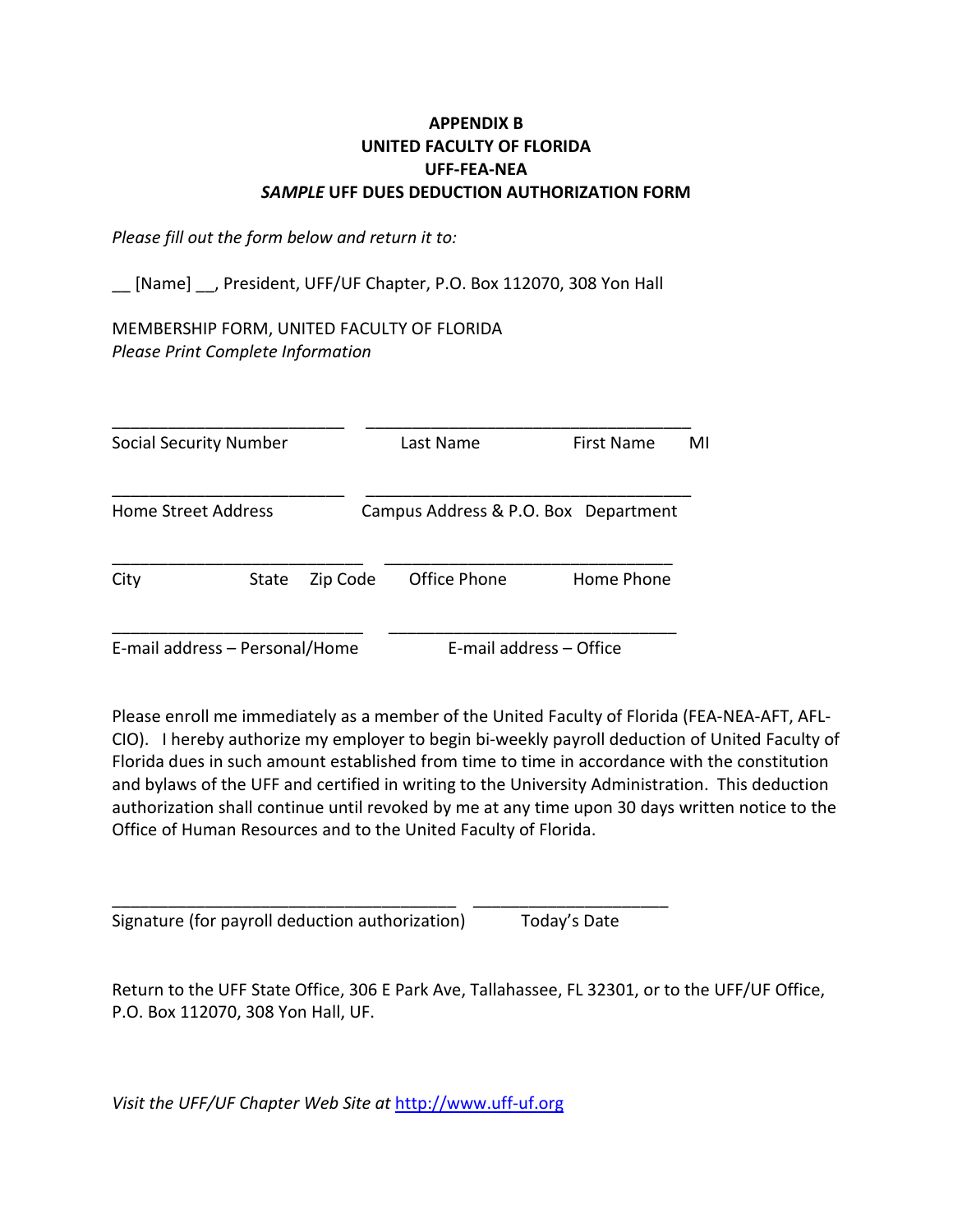### **UNITED FACULTY OF FLORIDA UFF-FEA-NEA** *SAMPLE* **UFF-PAC PAYROLL DEDUCTION AUTHORIZATION FORM**

| United Faculty of Florida - Political Action Committee<br>306 E Park Ave<br>Tallahassee, FL 32301<br>850-224-8220 |                                                                                                                                                                                                                                |                                  |
|-------------------------------------------------------------------------------------------------------------------|--------------------------------------------------------------------------------------------------------------------------------------------------------------------------------------------------------------------------------|----------------------------------|
| <b>Please Print</b>                                                                                               |                                                                                                                                                                                                                                |                                  |
| University/College ________________________                                                                       |                                                                                                                                                                                                                                | Dept.: _________________________ |
|                                                                                                                   |                                                                                                                                                                                                                                |                                  |
|                                                                                                                   |                                                                                                                                                                                                                                |                                  |
|                                                                                                                   | State: the state of the state of the state of the state of the state of the state of the state of the state of the state of the state of the state of the state of the state of the state of the state of the state of the sta | Zip:                             |

*UFF-PAC Payroll Deduction (For University of Florida Faculty)*

I authorize the UF Board of Trustees, through the University Administration, to deduct from my pay contributions to the UFF Political Action Committee in the amount of \$1 per pay period, and I direct that the sum so deducted be paid over to the UFF. The above deduction authorization shall continue until revoked by me through written notice to the Office of Human Resources and to the UFF.

| Signature (for payroll   | Today's Date |
|--------------------------|--------------|
| deduction authorization) |              |

Return to the UFF State Office listed above, or to the UFF/UF Office, P.O. Box 112070, 308 Yon Hall, UF.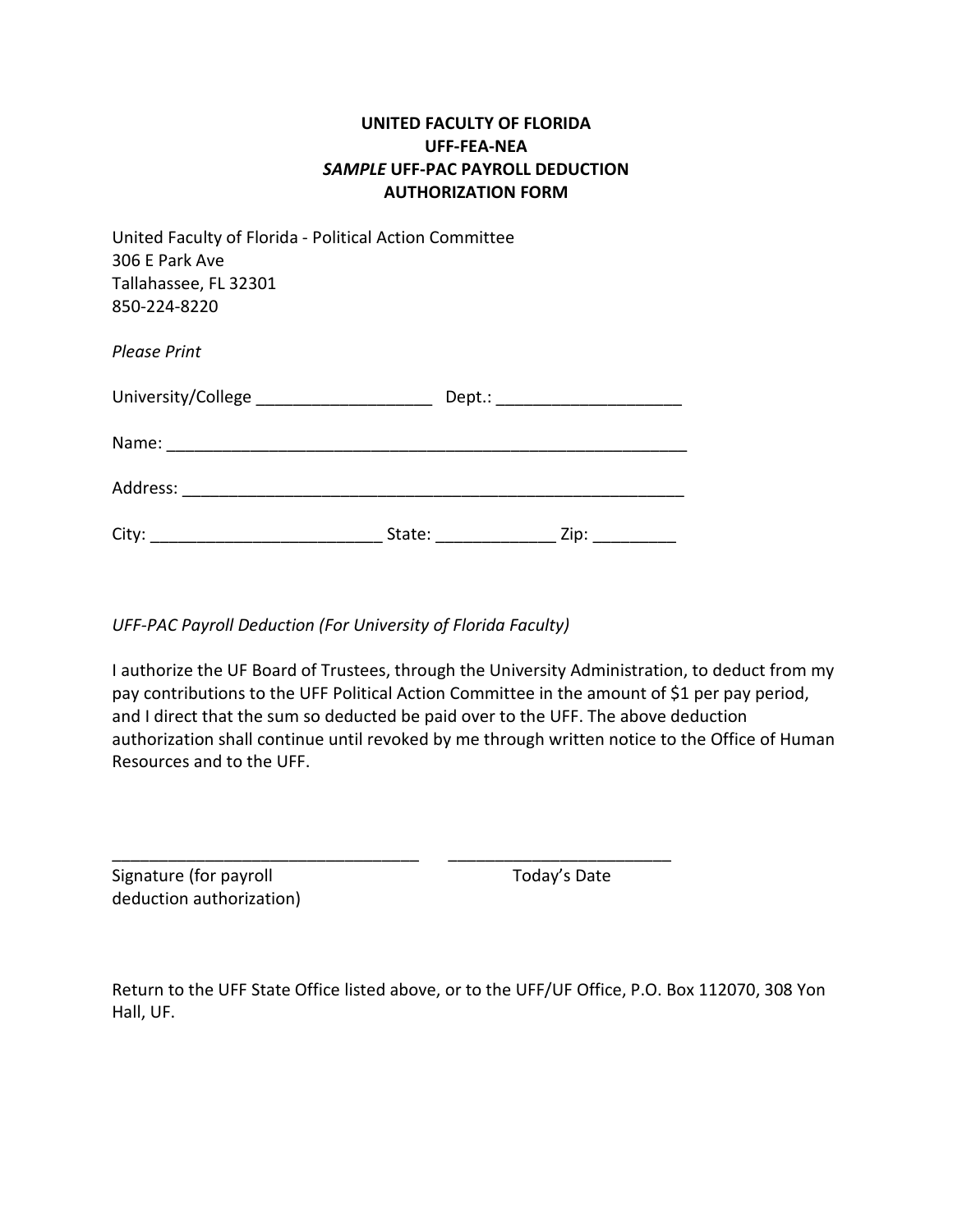### **APPENDIX C GRIEVANCE FORM**

I. Date received by the Office of Human Resource Services (as authenticated by receipt, postmark, or date recorded on fax, as applicable) example the substitution of the set of the set of the set of received within 60 days of the date of the act or omission giving rise to the grievance, or within 15 days of the Notice of Discipline in grievances involving disciplinary action) by:

| Personal delivery ______<br>$U.S.$ Mail $\_\_\_\_\_\_\_\_\$<br>Fax and the state of the state of the state of the state of the state of the state of the state of the state o |                                                                                  |                                 |
|-------------------------------------------------------------------------------------------------------------------------------------------------------------------------------|----------------------------------------------------------------------------------|---------------------------------|
| <b>GRIEVANT</b>                                                                                                                                                               |                                                                                  | STEP 1 GRIEVANCE REPRESENTATIVE |
| (print)                                                                                                                                                                       |                                                                                  | (print)                         |
| <b>CAMPUS MAILING ADDRESSES:</b>                                                                                                                                              |                                                                                  |                                 |
|                                                                                                                                                                               | COLLEGE: _______________________________COLLEGE: _______________________________ |                                 |
|                                                                                                                                                                               |                                                                                  |                                 |
|                                                                                                                                                                               | DEPT ADDRESS: ________________________ DEPT ADDRESS: __________________          |                                 |
|                                                                                                                                                                               |                                                                                  |                                 |

If grievant is represented by the UFF or legal counsel, all University communications should go to the grievant's representative. Other addresses to which University mailings pertaining to grievance shall be sent:

\_

\_\_\_\_\_\_\_\_\_\_\_\_\_\_\_\_\_\_\_\_\_\_\_\_\_\_\_\_\_\_\_\_\_\_\_\_

\_\_\_\_\_\_\_\_\_\_\_\_\_\_\_\_\_\_\_\_\_\_\_\_\_\_\_\_\_\_\_\_\_\_\_\_\_

\_\_\_\_\_\_\_\_\_\_\_\_\_\_\_\_\_\_\_\_\_\_\_\_\_\_\_\_\_\_\_\_\_\_\_\_\_

(Page 1 of 3)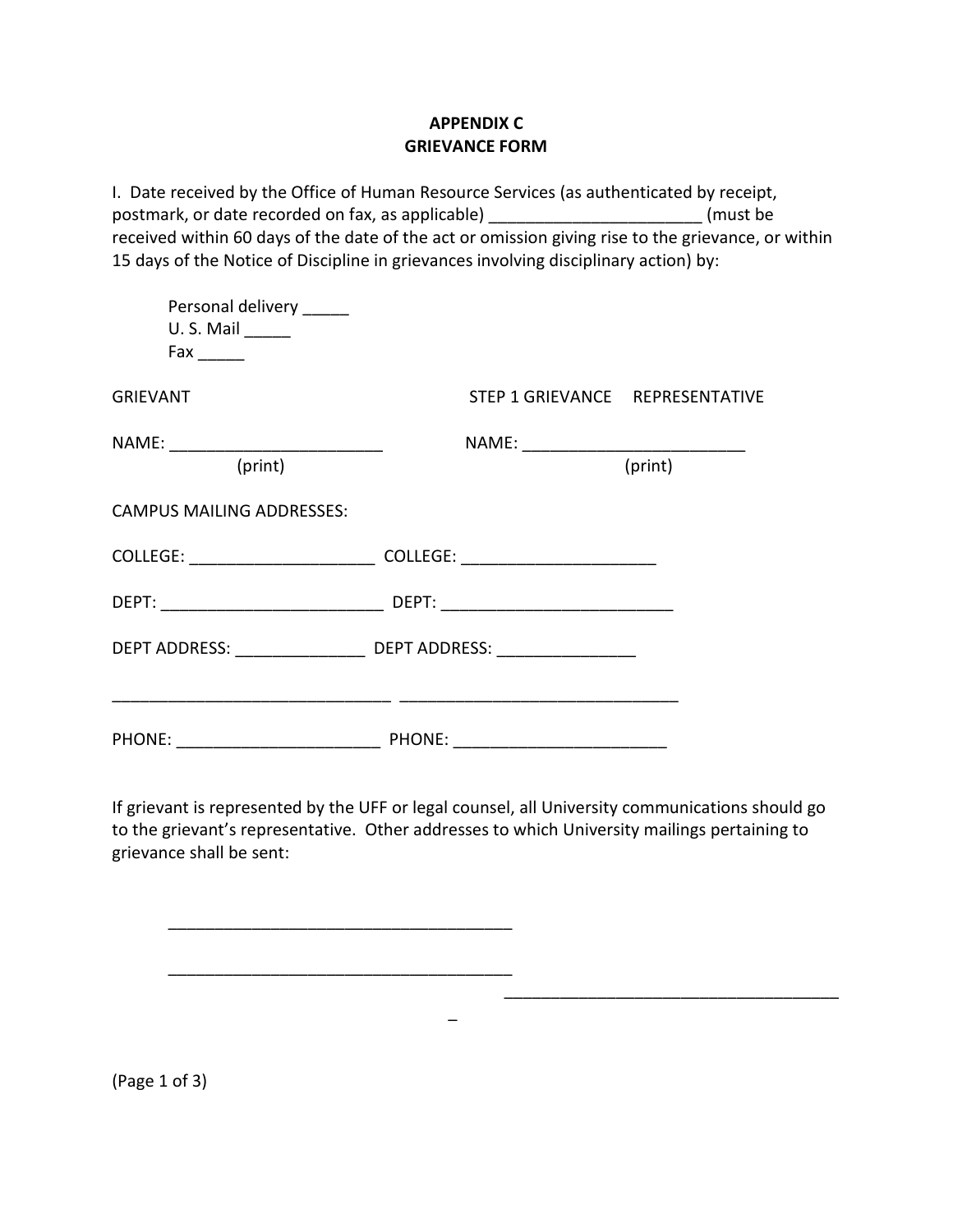#### II. GRIEVANCE

Article(s) and Sections(s) of Agreement allegedly violated:

Statement of grievance (must include date of acts or omissions complained of):

\_\_\_\_\_\_\_\_\_\_\_\_\_\_\_\_\_\_\_\_\_\_\_\_\_\_\_\_\_\_\_\_\_\_\_\_\_\_\_\_\_\_\_\_\_\_\_\_\_\_\_\_\_\_\_\_\_\_\_\_\_\_

\_\_\_\_\_\_\_\_\_\_\_\_\_\_\_\_\_\_\_\_\_\_\_\_\_\_\_\_\_\_\_\_\_\_\_\_\_\_\_\_\_\_\_\_\_\_\_\_\_\_\_\_\_\_\_\_\_\_\_\_\_\_

Remedy Sought:

### III. AUTHORIZATION

I will be represented in this grievance by (check one — representative must sign on the appropriate line):

| UFF           |  |
|---------------|--|
| Legal Counsel |  |
| Myself        |  |

If the grievant elects self-representation or to be represented by legal counsel, the UFF shall also be notified in writing of the date, time, and place of any

(Page 2 of 3)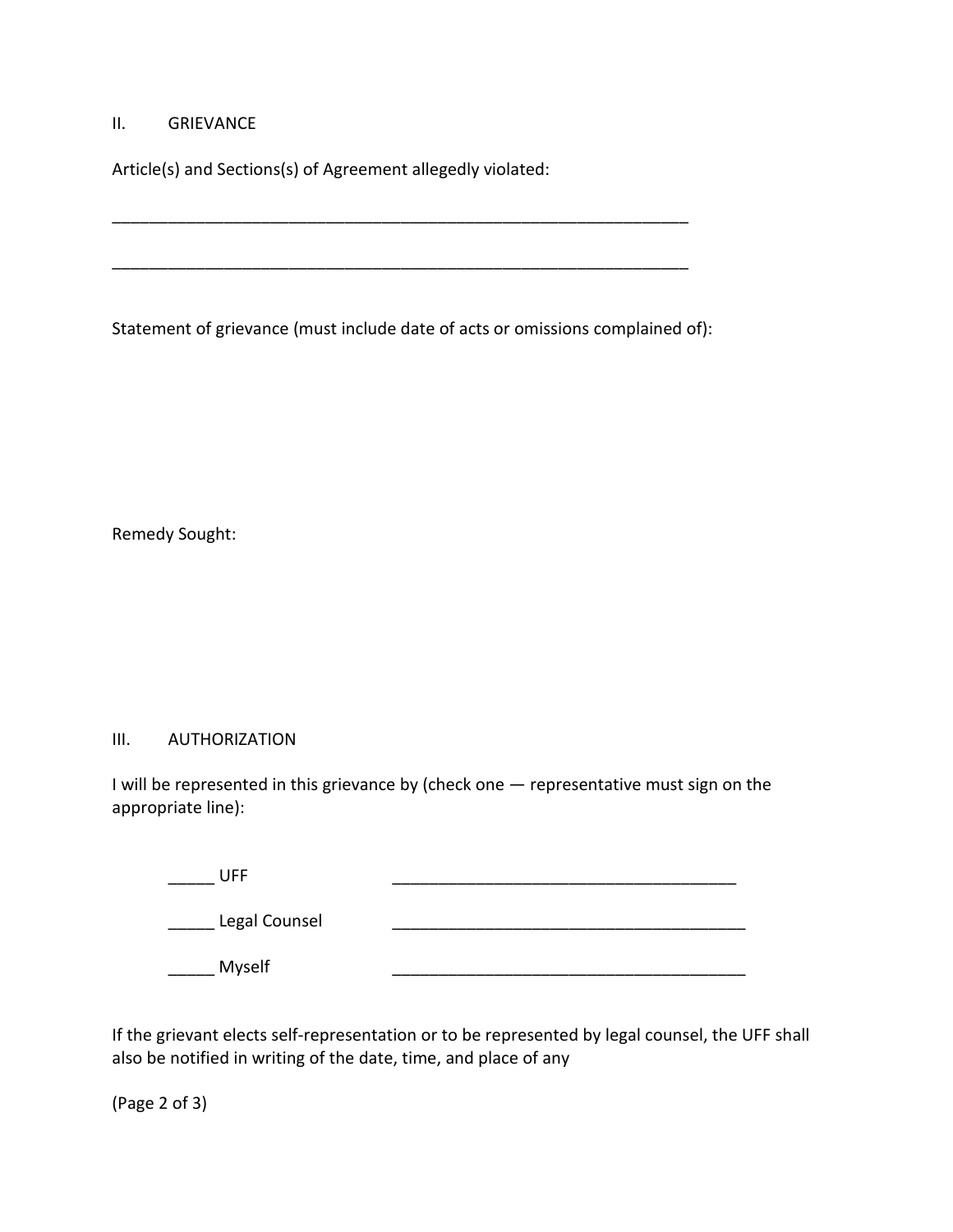meeting or hearing called for the purpose of discussing the grievance, shall have the right to have an observer present at all meetings and/or hearings called for the purpose of discussing such grievance, and shall be sent copies of all decisions at the same time as they are sent to the other parties. No resolution of any individually processed grievance can be inconsistent with the terms of this Agreement.

I understand and agree that by filing this grievance, I waive whatever rights I may have under chapter 120 of the Florida Statutes with regard to the matters I have raised herein and under all other University procedures which may be available to address these matters.

\_\_\_\_\_\_\_\_\_\_\_\_\_\_\_\_\_\_\_\_\_\_\_\_\_\_\_\_\_\_\_\_ \_\_\_\_\_\_\_\_\_\_\_\_\_\_\_\_\_\_\_\_\_\_\_\_\_\_\_\_

Signature of Grievant **Date** Date **Date** (Grievant must sign if grievance is to be processed.)

The decision of the hearing officer shall be transmitted, by personal delivery with written documentation of receipt or by certified mail, return receipt requested, to the grievant, the grievant's representative, the UFF Grievance Chair, and the Provost or designee within fifteen (15) days following the conclusion of the meeting.

UNIVERSITY OF FLORIDA Board of Trustees–United Faculty of Florida

(Page 3 of 3)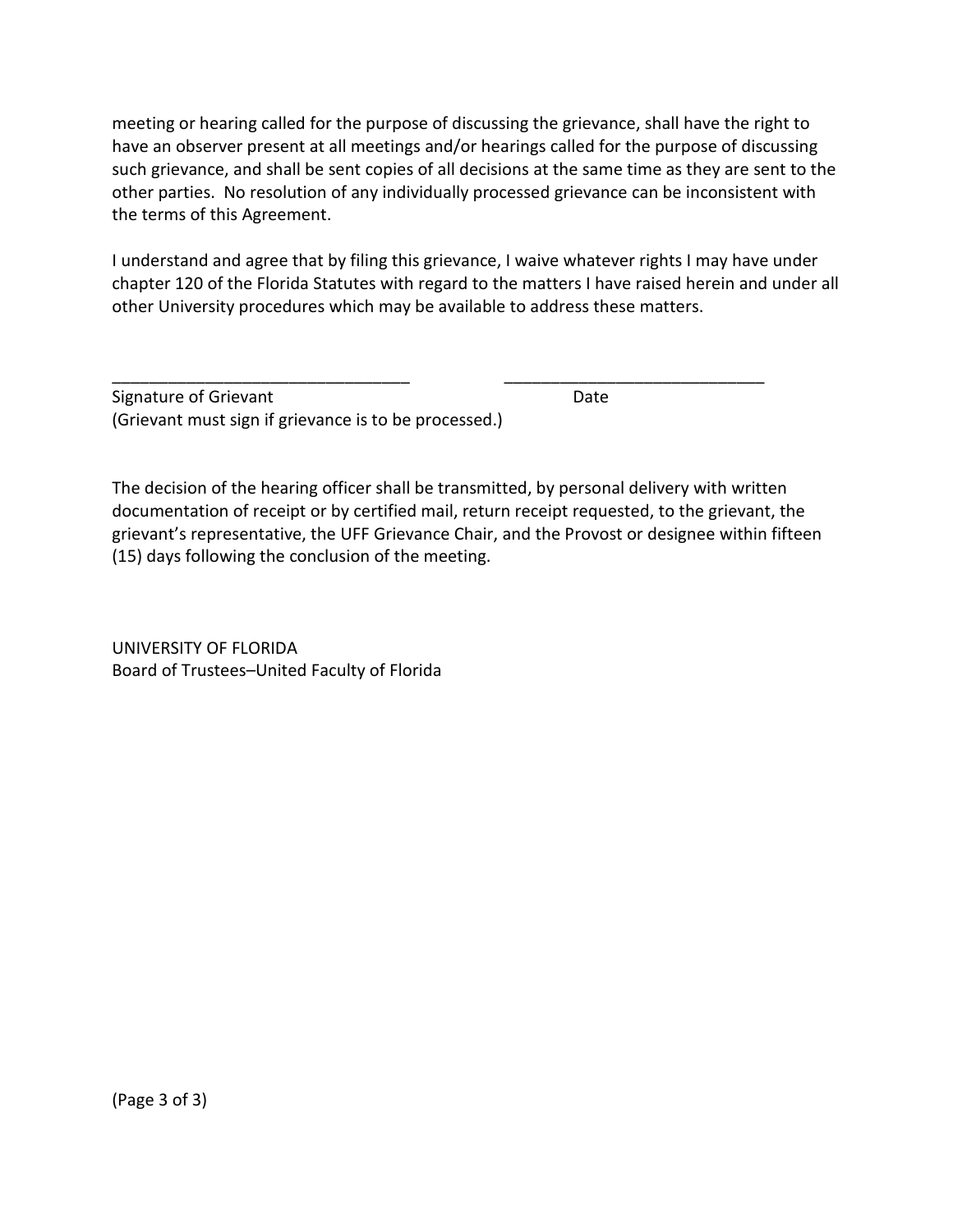### **APPENDIX D NOTICE OF ARBITRATION**

This notice was filed with the Office of Human Resource Services (as authenticated by receipt, postmark, or date recorded on fax) on \_\_\_\_\_\_\_\_\_\_\_ by (check one):

Personal delivery U. S. Mail \_\_\_\_\_ Fax \_\_\_\_\_

The United Faculty of Florida hereby gives notice of its intent to proceed to arbitration in connection with the decision of the Trustees dated \_\_\_\_\_\_\_\_\_\_\_\_\_\_\_\_\_\_\_\_\_ and received by the UFF Grievance Representative or the Grievant (if not represented by UFF) on  $\blacksquare$  in this grievance of:

NAME:

BOT FILE NO:

The following statement of issue(s) before the Arbitrator is proposed:

\_\_\_\_\_\_\_\_\_\_\_\_\_\_\_\_\_\_\_\_\_\_\_\_\_\_\_\_\_\_\_\_\_\_ \_\_\_\_\_\_\_\_\_\_\_\_\_\_\_\_\_\_\_\_\_\_\_\_\_

\_\_\_\_\_\_\_\_\_\_\_\_\_\_\_\_\_\_\_\_\_\_\_\_\_\_\_\_\_\_\_\_\_\_ \_\_\_\_\_\_\_\_\_\_\_\_\_\_\_\_\_\_\_\_\_\_\_\_\_

Signature of UFF President or Designee Date

I hereby authorize UFF to proceed to arbitration with my grievance. I also authorize UFF and the Board of Trustees or its representatives to use, during the arbitration proceedings, copies of any materials in my evaluation file pertinent to this grievance and to furnish copies of the same to the arbitrator.

Signature of Grievant **Date** Date **Date** 

UNIVERSITY OF FLORIDA Board of Trustees–United Faculty of Florida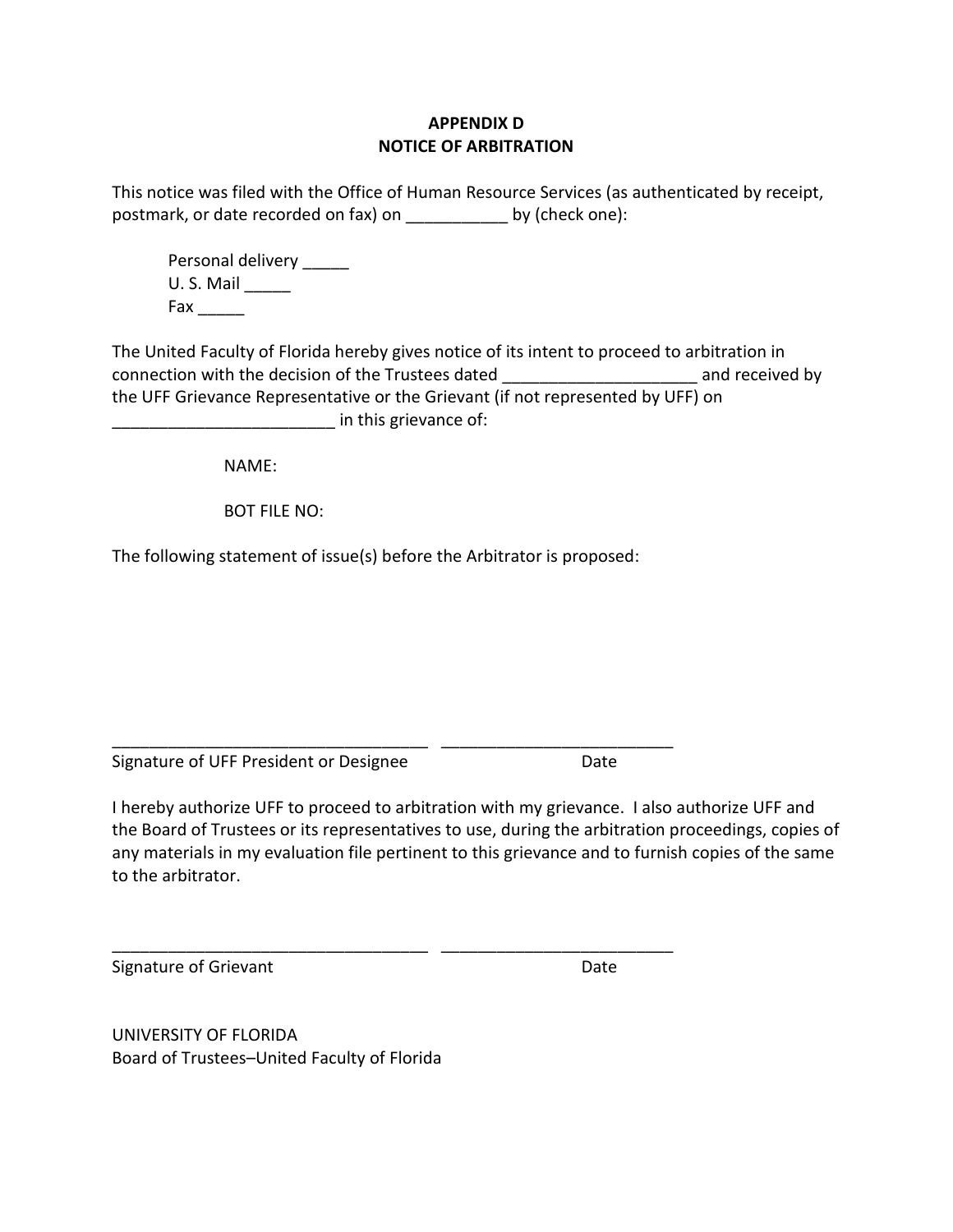# **APPENDIX E PKY SALARY SCHEDULE**

The parties acknowledge that salary schedules and systems are subject to change as the Legislature and the Department of Education work to implement changes resulting from SB 736. What follows is effective for the 2013-14 year based on current understanding of Legislative intent and technical assistance by the Florida Department of Education. The system will remain in place for the entire contract, unless Florida statute or state board rules change the system. If changed, the parties agree to re-open Appendix E to modify as appropriate. The re-opener negotiations shall be in accordance with the provisions of Article 33.

Raises for 2013-14. Each continuing fulltime faculty member with summative rating of effective or highly effective (based on 2012-2013 summative evaluations) shall have a salary increase of \$2,000. Such increase shall be effective October 1, and shall only be implemented after approval by the state.

The state requires two salary schedules: Grandfathered and Performance. They are described below.

### **Grandfathered Salary System**

- Limited to fulltime school employees who remain on a permanent status contract
- Raises for promotions shall be in accordance with the provisions of Article 24
	- o the basis for promotion raises shall be prior year's salary plus any degree supplement
- Employees are eligible for salary supplements in accordance with Appendix F
- Employees are eligible for advanced degree supplements described below
- Employees are eligible for career milestone supplements for promotions at the University

# **Grandfathered Salary Schedule**

- **Advanced degree supplement**
	- With the new salary system(s) advanced degrees are removed from current salary and transferred in to a permanent salary supplement
	- The supplements are:
		- Masters \$2000
		- Specialist \$3600
		- Doctorate \$5550
	- Supplements are only awarded for an advanced degree held in an individual's area of certification (for advanced degrees earned after July 1, 2011).
	- Applies only to the highest degree earned
	- The total supplement is adjusted for degrees already earned (that is, an individual who has a master's degree who then earns a Specialist degree would receive an additional \$1600 when the Specialist degree is awarded)
- **Annual adjustment and evaluation adjustment**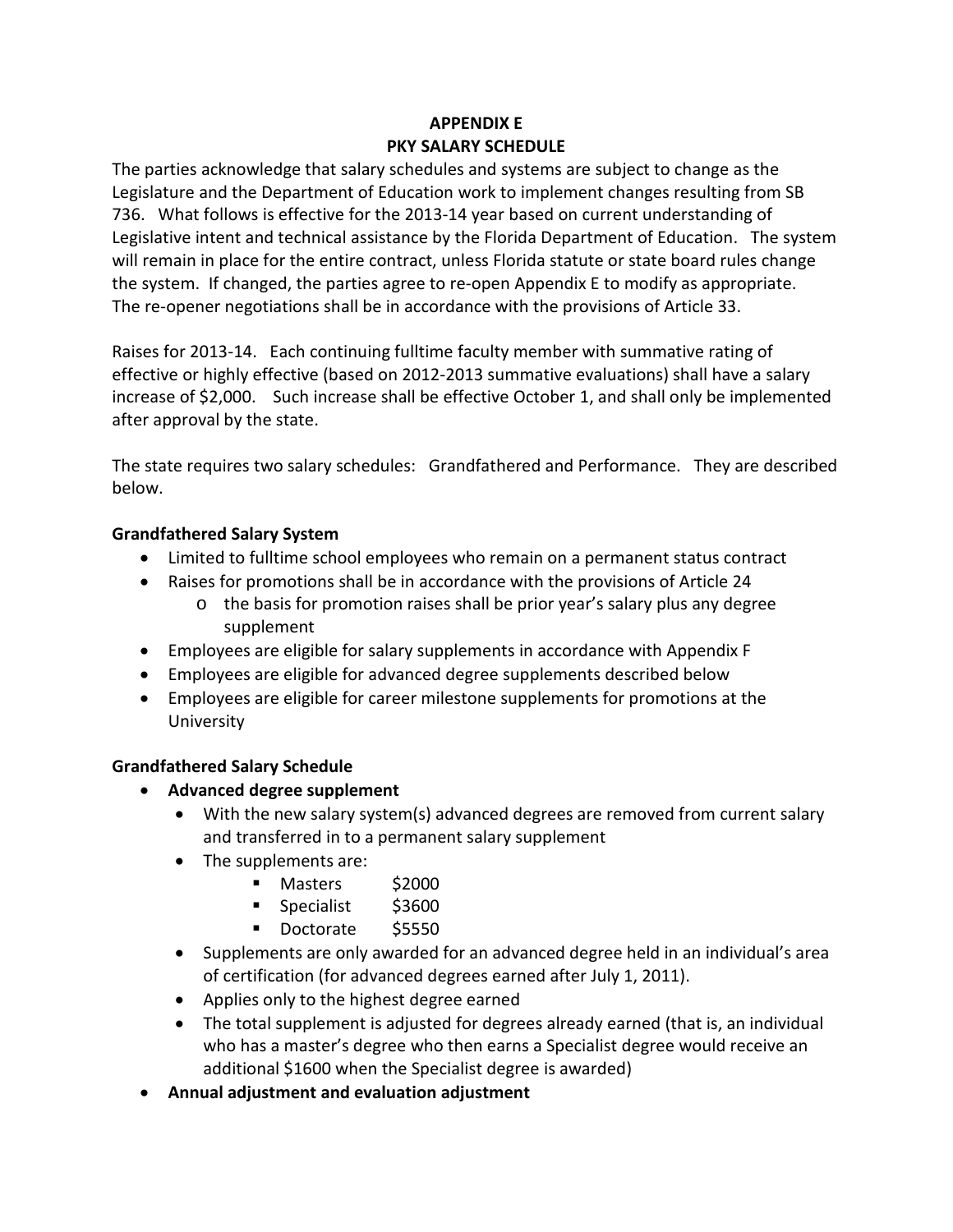- effective 2014-15
- \$400 annual adjustment
- \$100 for Effective/Highly Effective summative evaluation rating (requirement of S.1012.22, F.S.)

### **Performance Salary System**

- For all instructional personnel on annual contract and permanent status faculty members who "opt in" to the Performance Pay System in lieu of permanent status
	- **•** once they opt in, they may not return to the Grandfather System nor regain permanent status
- Annual performance adjustments may not be provided for an employee who receives an evaluation other than highly effective or effective for the year
- Raises for promotions shall be in accordance with the provisions of Article 24
	- o the basis for promotion raises shall be prior year's salary plus any degree supplement
- Employees are eligible for salary supplements in accordance with Appendix F
- Employees are eligible for advanced degree supplements described below
- Employees are eligible for career milestone supplements for promotions at the University

### **Performance Salary Schedule**

- **Base entry level = \$33,000**
	- New hires may be credited for documented, effective, full-time equivalent K-12 teaching
	- Each year of credit is \$500 and will be added to the base entry level figure above
- **Advanced degree supplement**
	- With the new salary system(s) advanced degrees are removed from current salary and transferred in to a permanent salary supplement
	- The supplements are:
		- Masters \$2000
		- **Specialist** \$3600
		- Doctorate \$5550
	- Supplements are only awarded for an advanced degree held in an individual's area of certification (for advanced degrees earned after July 1, 2011).
	- Applies only to the highest degree earned
	- The total supplement is adjusted for degrees already earned (that is, an individual who has a master's degree who then earns a Specialist degree would receive an additional \$1600 when the Specialist degree is awarded)

# • **Annual Performance Adjustment**

| o Unsatisfactory               | No salary adjustment |
|--------------------------------|----------------------|
| o Developing/Needs Improvement | No salary adjustment |
| o Effective                    | \$500                |
| o Highly Effective             | \$675                |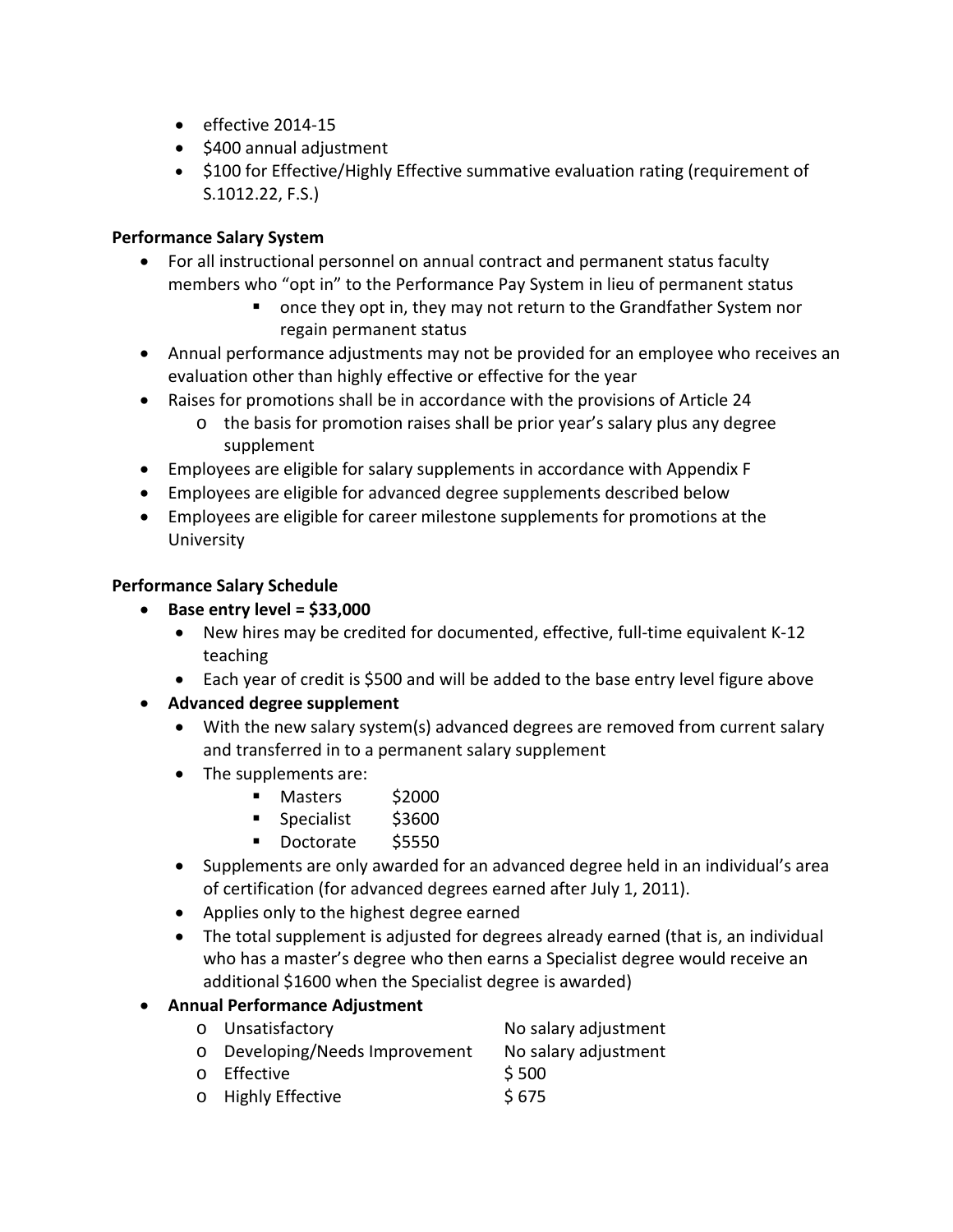Note: for both the grandfathered and performance systems, the faculty member's salary will be base salary plus any degree supplement plus cumulative annual performance adjustment plus any promotion supplement that was awarded after October 1, 2013.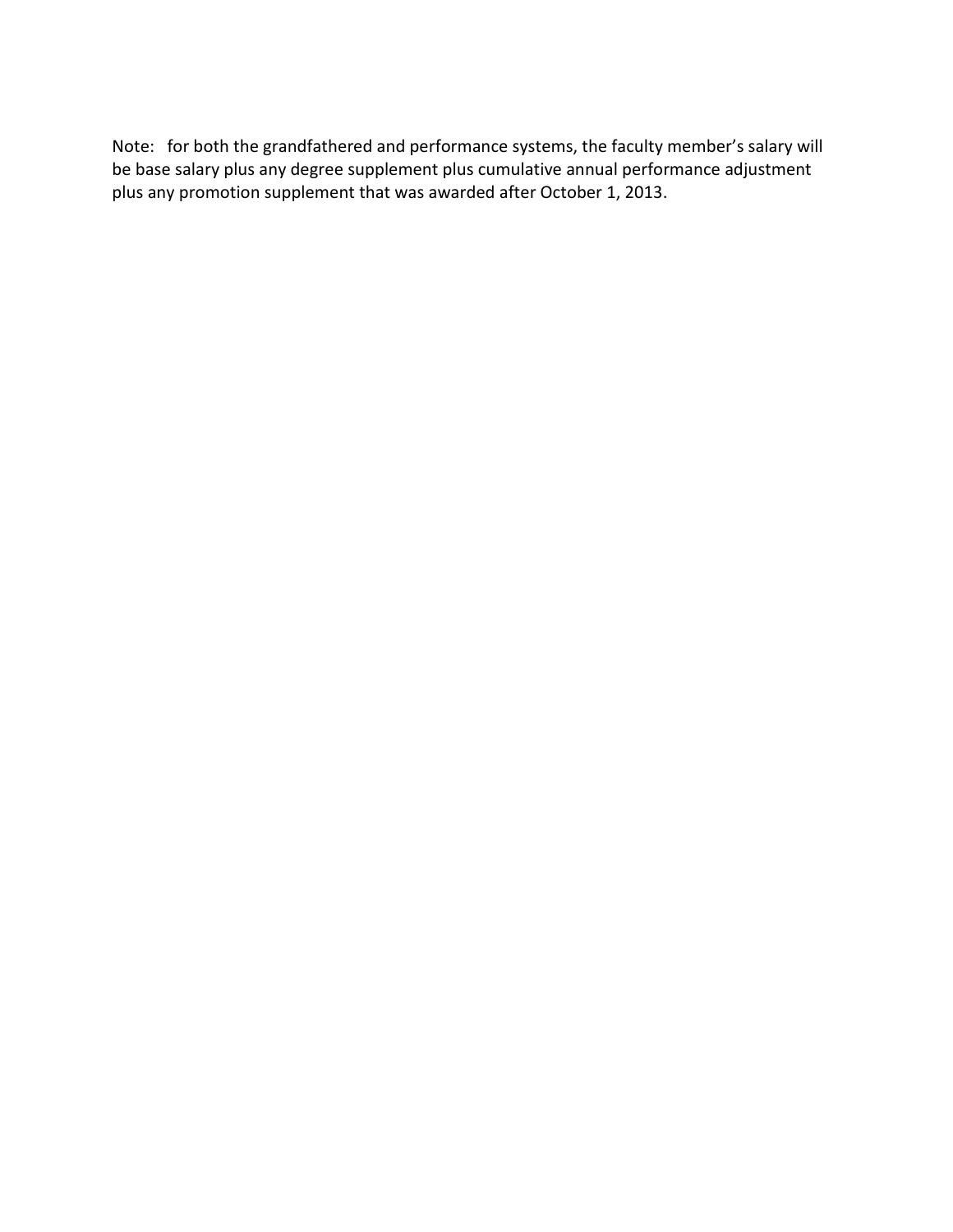### **APPENDIX F P. K. YONGE DEVELOPMENTAL RESEARCH SCHOOL FACULTY SALARY SUPPLEMENTS**

| <b>ACTIVITY</b>                                 | <b>SUPPLEMENT AMOUNT</b>   |
|-------------------------------------------------|----------------------------|
| Daily Summer Stipend                            | \$30/hour; \$180/day max   |
| Teacher on District Administrative Assignment   | \$1000-\$5000              |
| <b>Drivers Education Trainer</b>                | <b>Based On Collection</b> |
| Sixth Period Class                              | 20% Of Salary              |
| Teacher Leader                                  | \$1000                     |
| Professional Learning Partner - Assigned Year 1 | \$1200                     |
| Professional Learning Partner - Assigned Year 2 | \$800                      |
| Professional Learning Partner - Assigned Year 3 | \$400                      |
| <i>*</i> Teacher Induction Participant          | \$250                      |
| <b>Teacher Inquiry Facilitator</b>              | \$1000                     |
| *Inquiry Presentation & Publication             | \$250                      |
| Club, Class, or Student Publication Sponsor     | \$500-\$1500               |
| <b>Choral Director</b>                          | \$1500                     |
| <b>High School Band Director</b>                | \$2000                     |
| <b>Marching Band Director</b>                   | \$800                      |
| Middle School Band Director                     | \$1500                     |
| Spring Arts Festival Show Preparation           | \$800                      |

\*Payable at end of year as a lump sum.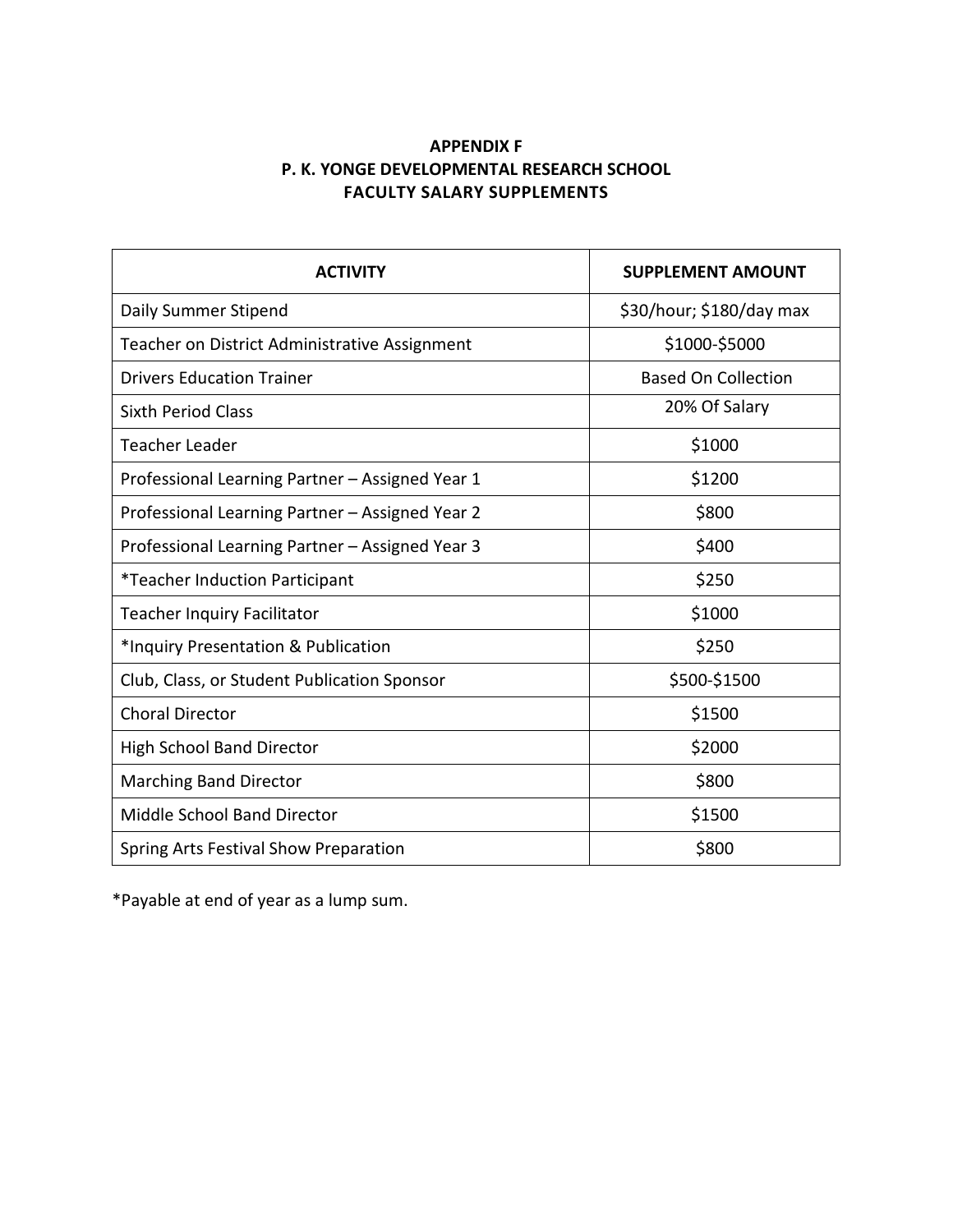| <b>Athletic Director</b>                    | \$2886 |
|---------------------------------------------|--------|
| <b>Assistant Athletic Director</b>          | \$2886 |
| <b>Baseball Varsity Head Coach</b>          | \$1970 |
| <b>Baseball Varsity Assistant Coach</b>     | \$951  |
| <b>Baseball JV Head Coach</b>               | \$1125 |
| <b>Baseball JV Assistant Coach</b>          | \$845  |
| <b>Basketball Varsity Head Coach</b>        | \$2744 |
| <b>Basketball Varsity Assistant Coach</b>   | \$1729 |
| <b>Basketball JV Head Coach</b>             | \$1898 |
| <b>Basketball Freshman Head Coach</b>       | \$1600 |
| <b>Cheerleading Head Coach</b>              | \$1900 |
| Cheerleading Varsity Assistant Coach        | \$842  |
| Cheerleading JV Head Coach                  | \$395  |
| <b>Cross Country Head Coach</b>             | \$1196 |
| Cross Country Assistant Coach               | \$650  |
| Cross Country JV                            | \$400  |
| Dance Team                                  | \$1000 |
| Diving Head Coach                           | \$1000 |
| <b>Football Head Coach</b>                  | \$3520 |
| <b>Football Offensive Coordinator</b>       | \$2300 |
| <b>Football Defensive Coordinator</b>       | \$2300 |
| Football Varsity Assistant Coach I          | \$2300 |
| <b>Football Varsity Assistant Coach II</b>  | \$1300 |
| <b>Football Varsity Assistant Coach III</b> | \$700  |
| Football JV Head Coach                      | \$1500 |
| Football JV Assistant Coach                 | \$1200 |
| <b>Golf Head Coach</b>                      | \$1267 |
| Lacrosse Head Coach                         | \$1523 |
| Lacrosse Assistant Coach                    | \$986  |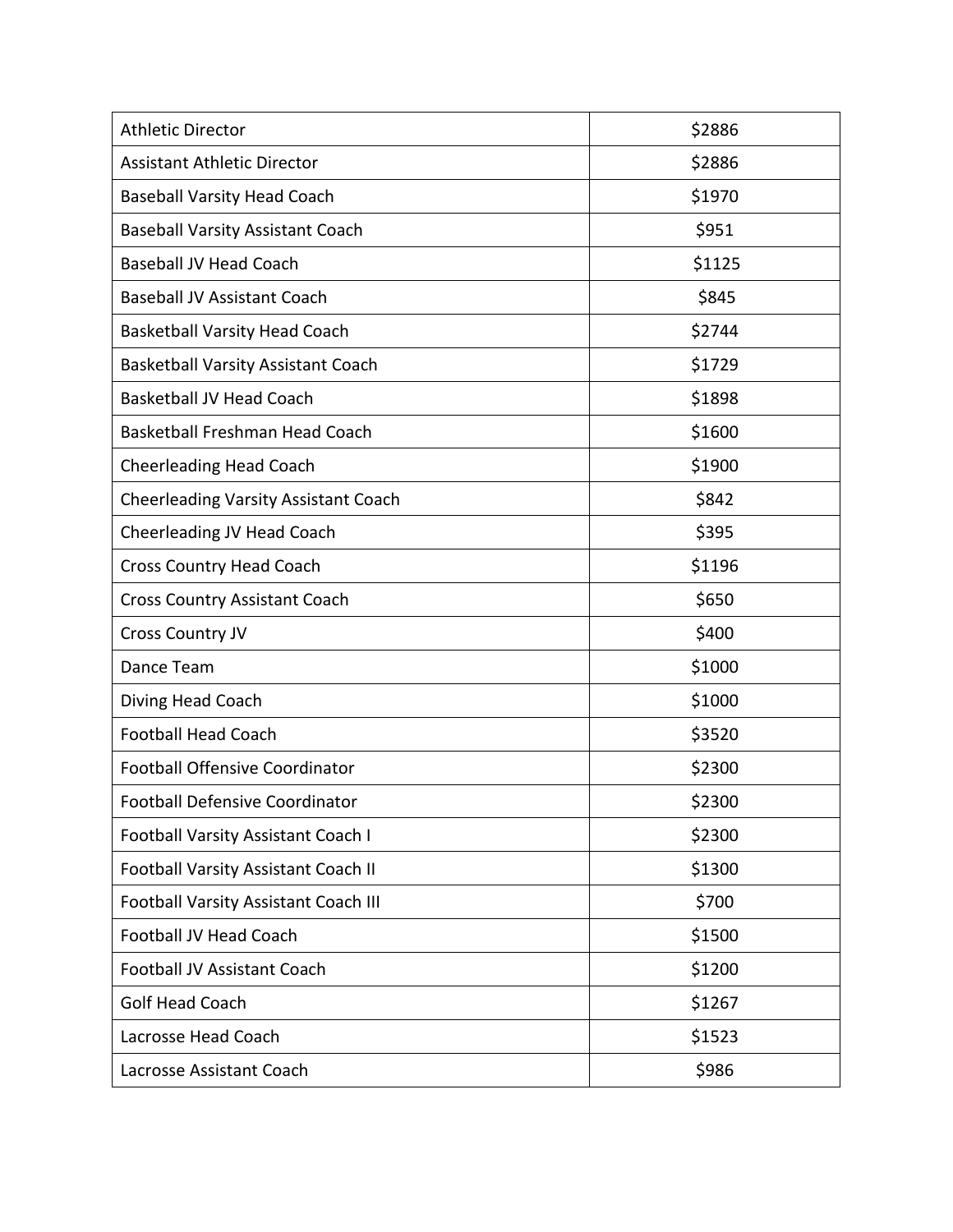| Soccer Head Coach                         | \$1619 |
|-------------------------------------------|--------|
| Soccer Assistant Coach                    | \$1000 |
| Soccer JV Head Coach                      | \$980  |
| Softball Head Coach                       | \$1970 |
| Softball Varsity Assistant Coach          | \$1038 |
| Softball JV Head Coach                    | \$1038 |
| <b>Swimming Head Coach</b>                | \$1500 |
| <b>Tennis Head Coach</b>                  | \$1800 |
| <b>Tennis Assistant Coach</b>             | \$845  |
| <b>Track Head Coach</b>                   | \$1970 |
| <b>Track Assistant Coach I</b>            | \$700  |
| Track Assistant Coach II & III            | \$600  |
| <b>Volleyball Head Coach</b>              | \$1619 |
| <b>Volleyball Varsity Assistant Coach</b> | \$951  |
| Volleyball JV Head Coach                  | \$986  |
| Volleyball Freshman Head Coach            | \$845  |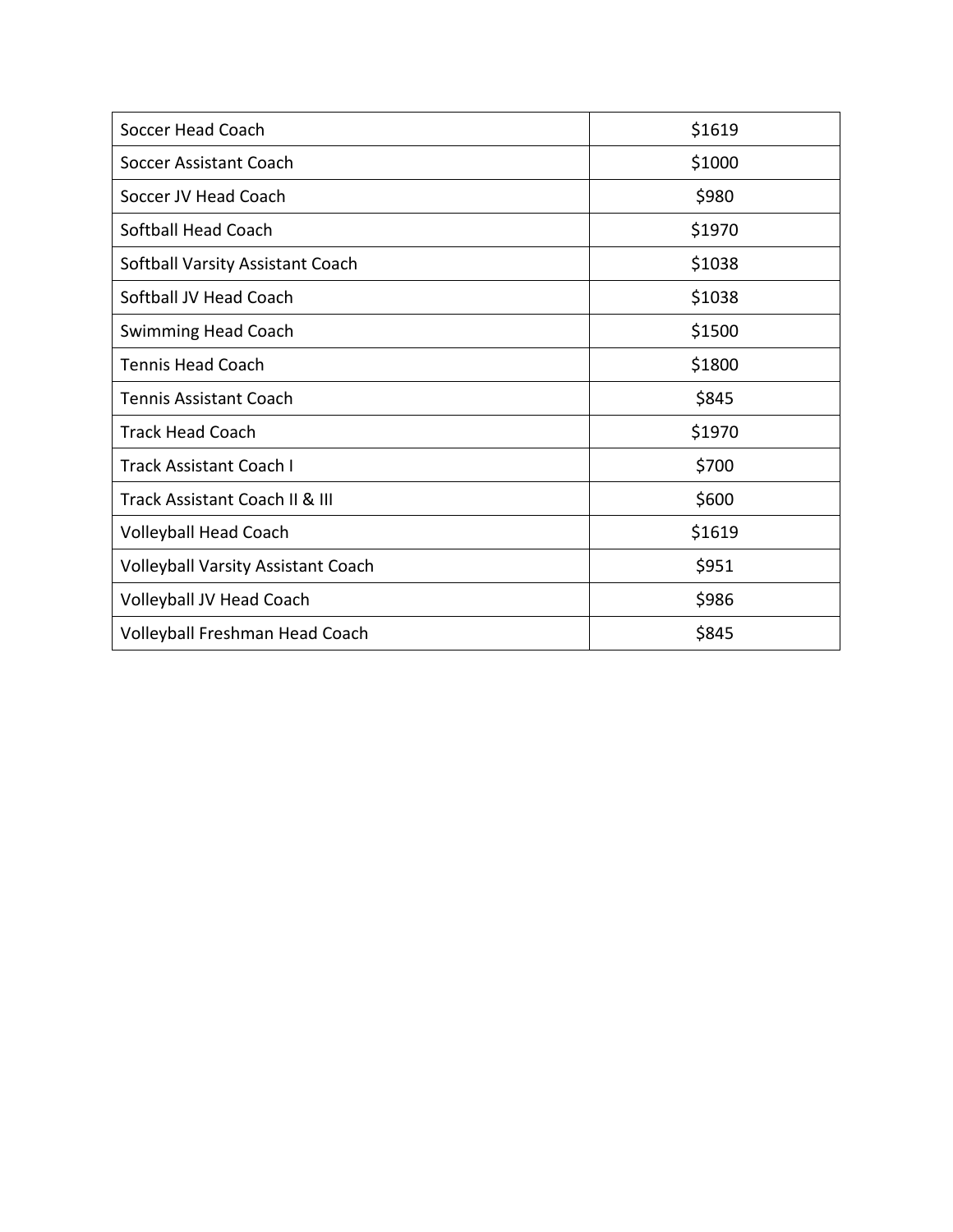### **APPENDIX G DISCLOSURE OF OUTSIDE ACTIVITIES AND FINANCIAL INTERESTS FORM**

University of Florida Instructions for Completing the Disclosure of Outside Activities and Financial Interests Form

### General Remarks

University of Florida faculty and staff members may engage in outside activities that provide and hold financial interests subject to the requirements of collective bargaining agreements, University regulations, state law, and federal regulations and law, if applicable. Whenever a question, or appearance of conflict, could arise between the employee's obligation to the University and any activity or financial interest, the employee is expected to report the situation to the supervisor for discussion and, if required as set forth below, to provide a report disclosing the information prior to engaging in the activity or obtaining the financial interest. University officials are responsible for reviewing each disclosure to determine if the activity or interest, is permitted, not permitted, or if there are conditions necessary to manage, reduce or eliminate the conflicts or potential conflicts before the activity or interest can be permitted.

In addition to completing the statement regarding activities and financial interests annually through effort reporting or the receipt of an evaluation, an annual disclosure should be submitted at the beginning of each academic year or other annual appointment for each existing outside activity or financial interest**.** A new disclosure should be submitted at such time as there is a significant change in an activity or financial interest (nature, extent, funding, etc.) or before a new outside activity or financial interest is undertaken. These reporting provisions shall apply to activities performed or interests held while an employee is in pay status, or is on a compensated leave, including a professional development leave, but shall not apply to activities performed wholly during a period in which the employee has no appointment with the University. The employee should still be aware of and deal with the conflict of interest considerations that may arise from the latter activities.

An employee's failure to report activities or financial interests under this collective bargaining agreement or to follow any conditions imposed pursuant to the University's approval of such activities or interests may be grounds for disciplinary action. Such actions may include, but are not limited to: reprimand, fine, reduction in salary, change of assignment, prohibition of outside activities, suspension without pay, and termination for cause.

#### Reporting Requirements

The following activities and financial interests must be reported and approved prior to engaging in the activity:

a. Outside activities in which there is more than an incidental use of university facilities,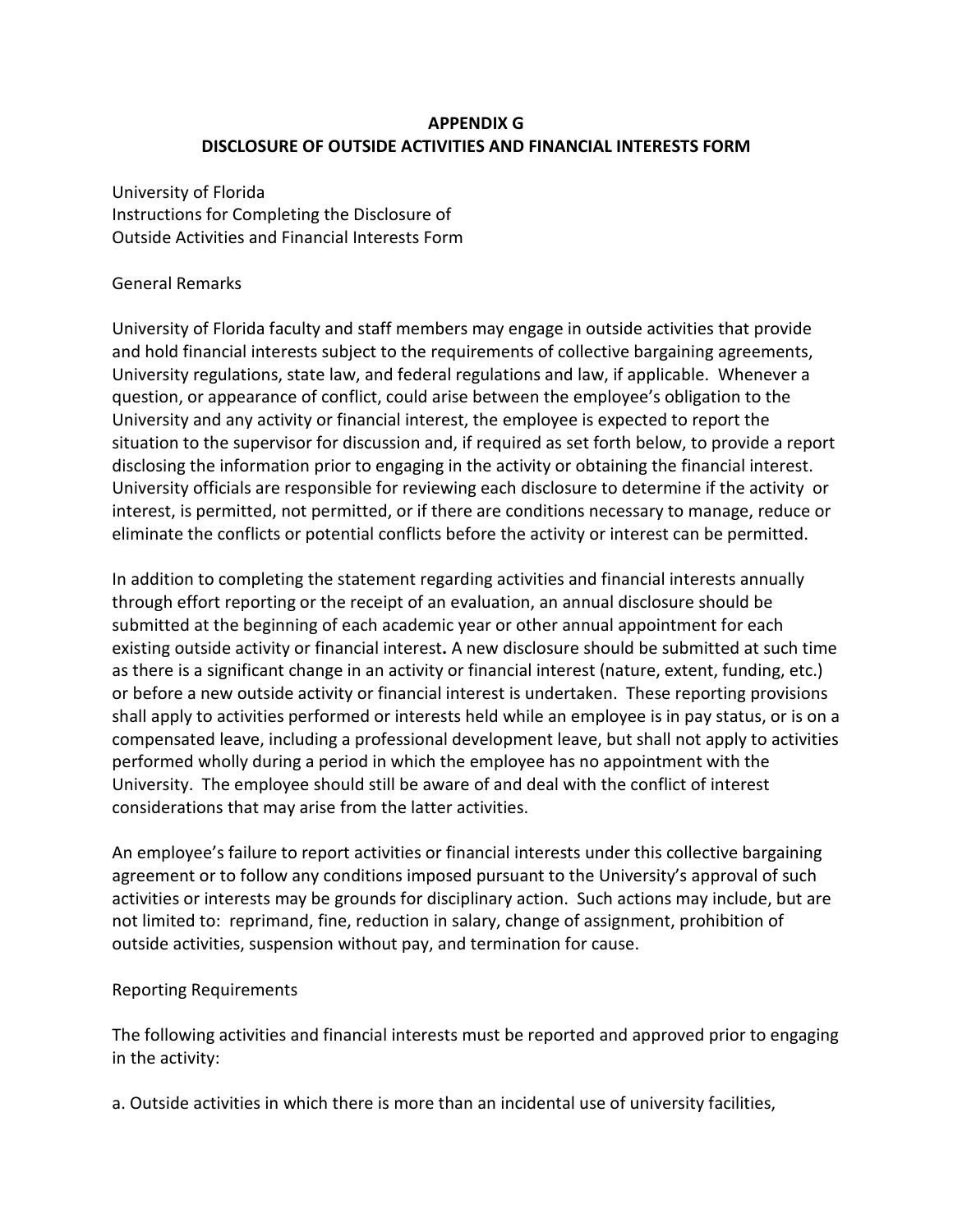equipment, and/or services. The completed Disclosure of Outside Activities and Financial Interests form is required to be attached to the Request to use these facilities, equipment or services.

b. Outside activities in which a university student or university employee is directly or indirectly supervised by the employee if the employee in any way supervises or evaluates the student or the employee at the University.

c. Management, employment, consulting, and contractual activities with, or ownership interests in, a business entity which does business or is proposing to do business with the University. In the cases of material financial and of managerial interests, the information required extends to the spouse and children of the employee, and for managerial interests, to relatives.

d. Management, employment, consulting, and other contractual activities with, or ownership interest in, a business entity which competes with the University.

e. Candidacy, election or appointment to a public office.

f. Required use of books, supplies, equipment, or other instructional resources at the University when they are created or published by the employee or by an entity in which the employee has a financial interest.

g. Professional compensated activities including but not limited to activities for which travel expenses, travel support, and/or honoraria are paid, teaching at another institution*,* or employment as an expert witness.

h. Business activities, including service on the board of directors or other management interests or position, with regard to a business entity in the same discipline or field in which the faculty or staff member is employed.

i. Any employment, contractual relationship, or financial interest*s* of the employee that may create a continuing or recurring conflict between the employee's interests and the performance of the employee's public responsibilities and obligations, including time commitments. This includes any outside activity in which the employee is required to waive rights to intellectual property.

j. Outside activities and financial interests required to be reported under certain federal contract and grant regulations. Such disclosures may also need to be made at the time of the submission of the proposal.

k. Outside activities (employment, consulting, management and other contractual activities) and financial interests in an entity that supports the employee's research or training activities in any way.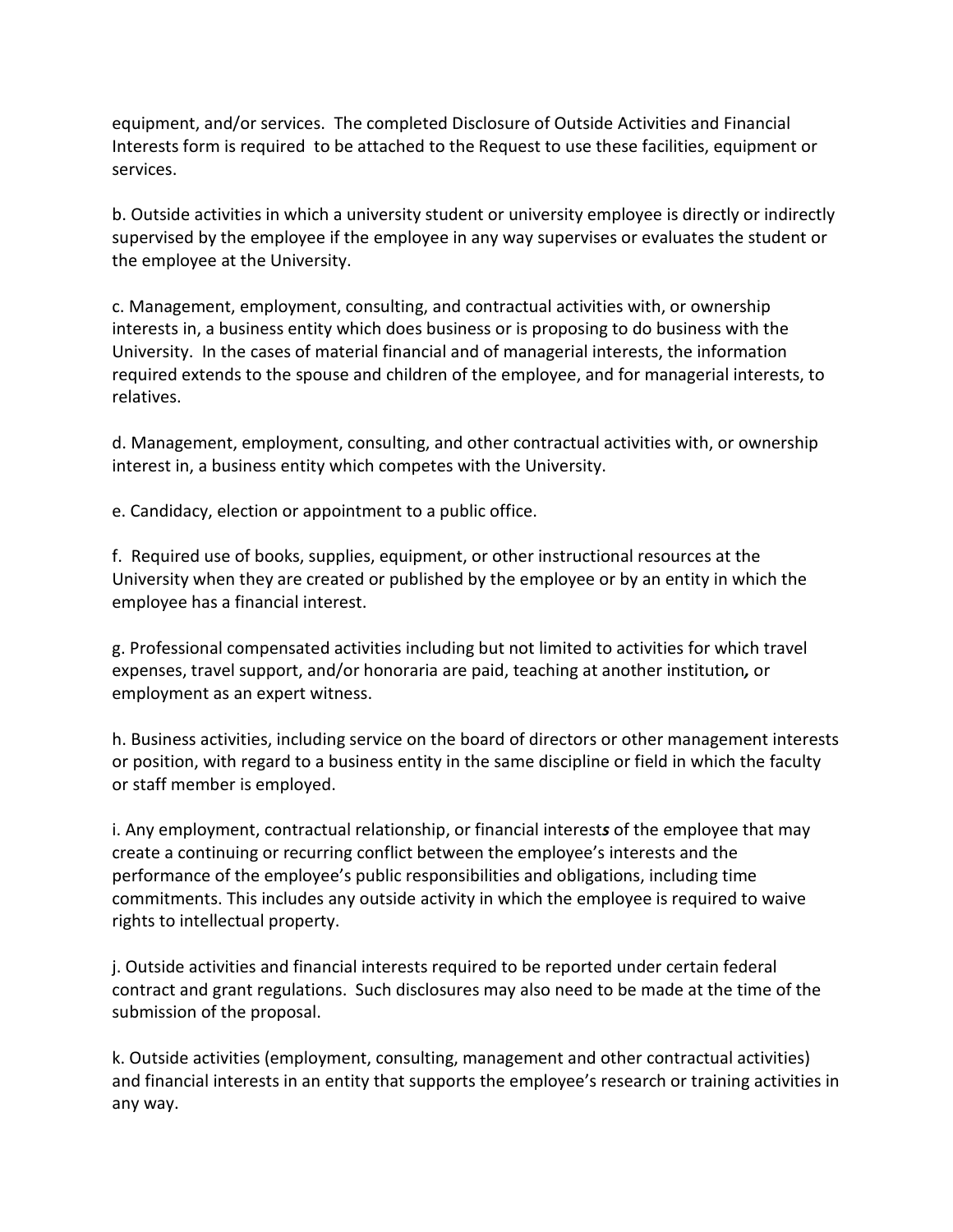l. Outside activities (employment, consulting, management and other contractual activities) and financial interests in an entity that licenses technology invented by the employee.

m. Any other employment outside the University.

n. Any other outside activity or financial interest which may create a conflict of interest.

### Affirmation

The signature on the completed disclosure form affirms and certifies an understanding of and compliance with the University's policies on conflict of interest, outside activities and financial interests as well as the completeness and accuracy of the responses. Information on the University's guidelines and procedures may be obtained from your academic or administrative units and are located on the web at

[http://www.generalcounsel.ufl.edu/downloads/COI.pdf.](http://www.generalcounsel.ufl.edu/downloads/COI.pdf)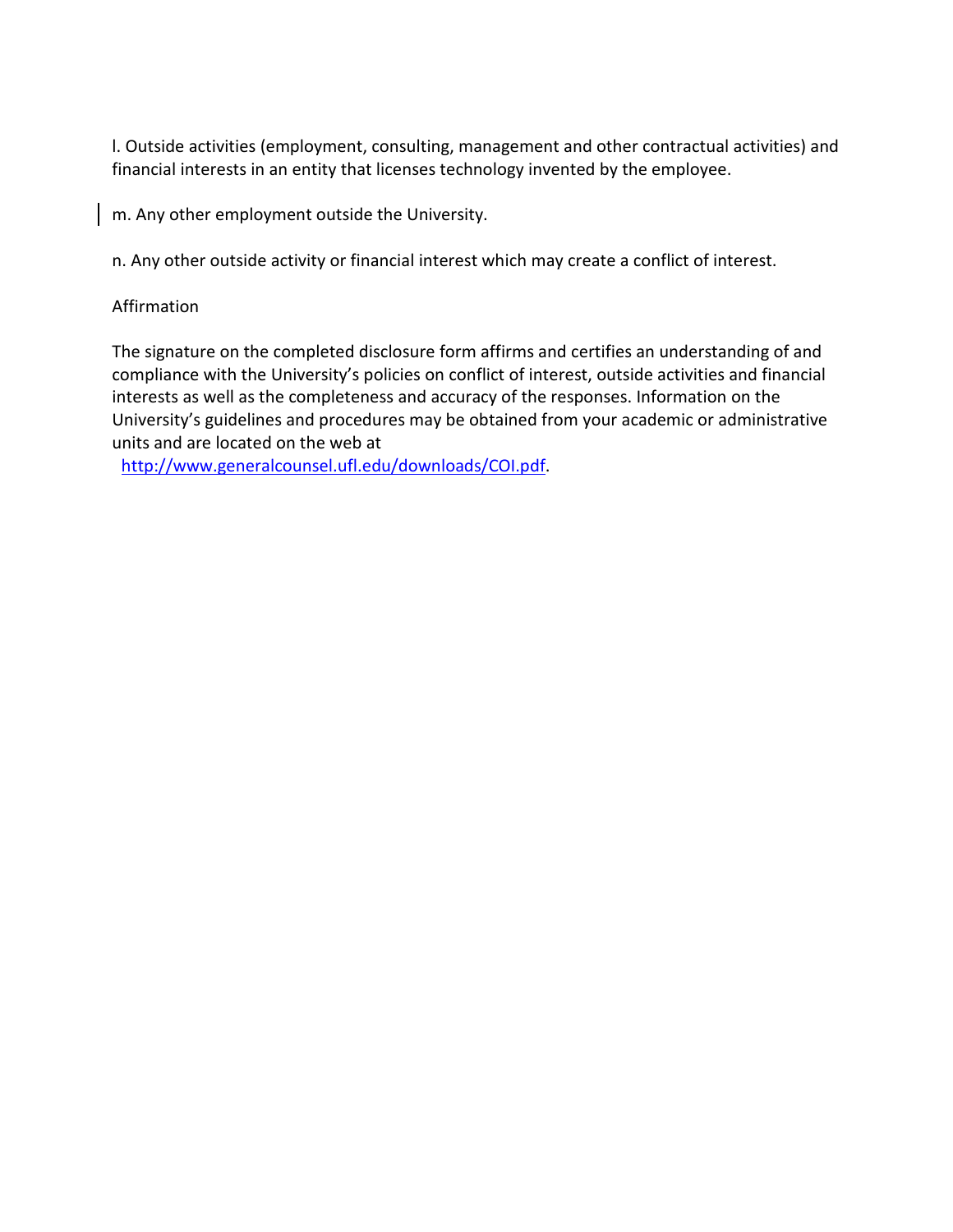University of Florida Disclosure of Outside Activities and Financial Interests Disclosure Period: July 1, \_\_\_\_ to June 30, \_\_\_

| Name:        |  |
|--------------|--|
| Title/Rank   |  |
| Phone number |  |
| Email        |  |
| % FTF        |  |

 $UFD$ Department or Unit College or Division University Contract Period  $\frac{9}{2}$  month  $\frac{12}{2}$  month

1. In accordance with University of Florida rules, I report the following activity or interest. Please check the category or categories of the activity or financial interest as described in the Instructions to this form:

1. a.  $_$  b.  $_$  c.  $_$  d.  $_$  e.  $_$  f.  $_$  g.  $_$  h.  $_$ i.  $_$ i.  $_$  j.  $_$  k.  $_$  l.  $_$  m.  $_$ 

2. Please provide the requested information on the activity or financial interest performed/proposed during the University contract period as identified above. Please use additional pages if necessary. All activities and financial interests for one entity should be disclosed on one form. Additional activities and financial interests should each be reported on separate forms.

(a) Name of entity (or person) with which the activity is to be conducted, or name of entity in which the financial interest is held, and nature of its business:

Is the entity a for-profit entity\_\_\_\_\_ or a not-for-profit entity\_\_\_?

Does the entity or parent, subsidiary or affiliated organization of the entity sponsor your research at UF or license technology from UF you invented? Yes a Mo

(b) Description of activity or financial interest. Please check all that apply.

| Consultant                  |                                       |  |  |
|-----------------------------|---------------------------------------|--|--|
| Director                    |                                       |  |  |
| Officer                     |                                       |  |  |
| Employee                    |                                       |  |  |
| Honorarium                  |                                       |  |  |
| <b>Royalty Recipient</b>    |                                       |  |  |
| Ownership Interest          |                                       |  |  |
| Percentage of ownership     |                                       |  |  |
| Value of ownership          |                                       |  |  |
| Type of ownership interest: |                                       |  |  |
|                             | Stock (not publicly traded) ownership |  |  |
|                             | Stock (publicly traded) ownership     |  |  |
|                             | LLC ownership                         |  |  |
|                             |                                       |  |  |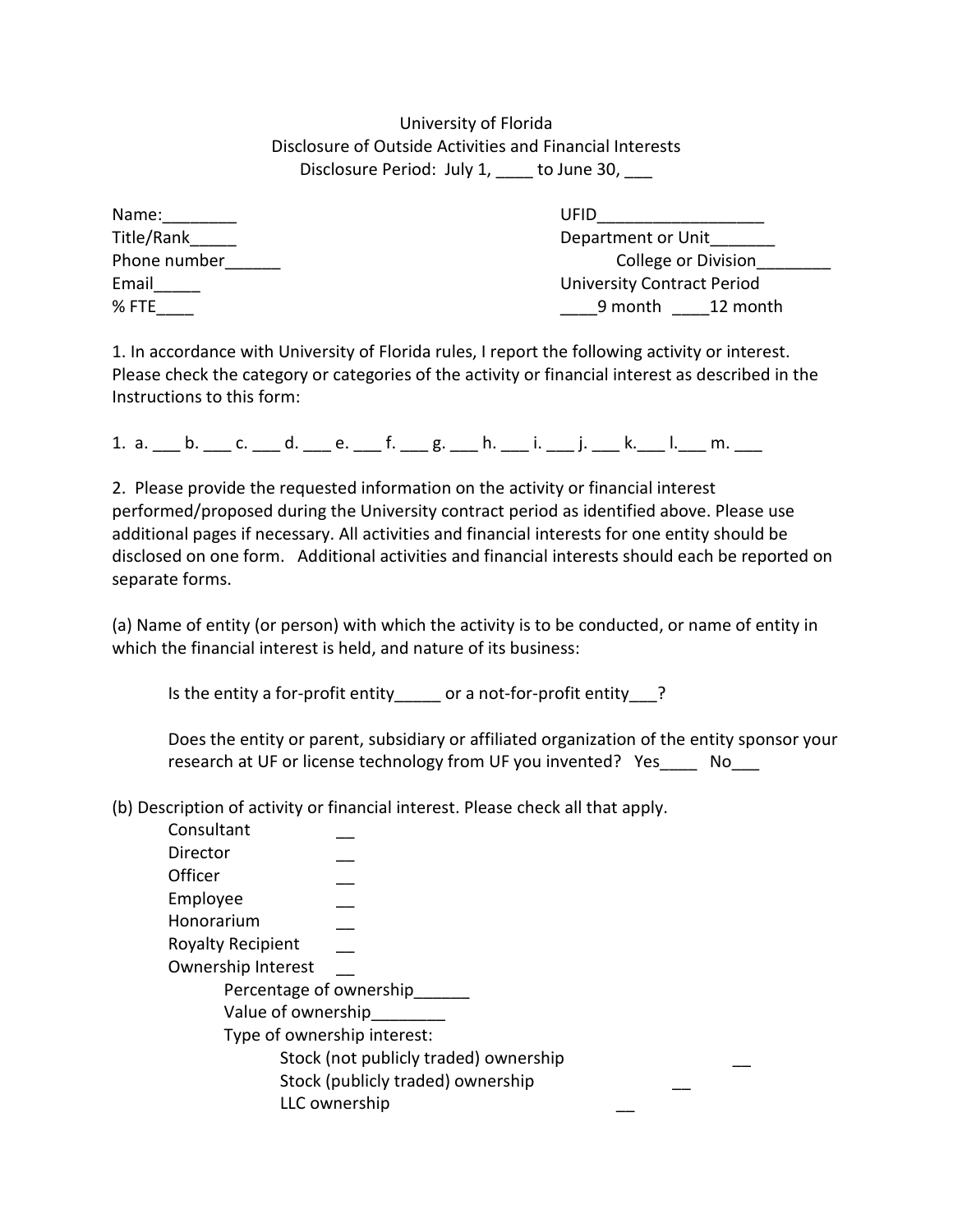Partner Sole Proprietor Other Describe Stock Option or other Option Agreement Other Describe

(c) Source of and type of compensation (e.g.: company/organization/client and cash/expense reimbursement; in the case of legal representation or service as an expert witness, all parties to the matter must also be identified):

Source of compensation

Type of compensation \_\_\_\_\_\_\_\_

(d) Location and anticipated dates of activity:

(e) Is this a one time or continuing activity? One time \_\_ Continuing\_\_ If one time, estimated number of total hours, including travel time hours If continuing activity, estimated number of hours per week spent on the reported activity, including travel time:

If you earn vacation leave, indicate number of hours per week that will be taken\_\_\_ If none, explain why no vacation is to be taken.

(f) Will University of Florida employees and/or students be involved in connection with the outside activity

No Yes (Explain)

(g) Will University equipment, facilities or services be used in connection with the outside activity? \_\_\_\_\_ No \_\_\_\_\_ Yes (If yes, please attach a completed Request to Use University Equipment, Facilities and Services in connection with Non-University Activity form.)

(h) Are you required, as a condition of the employment/activity, to waive any rights you or the University of Florida might have to intellectual property you develop, including copyrights or patent rights? No Yes (If yes, the Office of Research must review and act on the employment/activity.)

(i) Has this activity been approved before? \_\_\_\_ No \_\_\_\_ Yes

(j) Total number of outside activity and financial interest reports submitted during this contractual period including this report. *\_\_\_\_\_\_\_*

Estimated total number of hours spent per week during this contractual period on all outside activities including this activity.*\_\_\_\_\_\_\_*

3. I understand that the activity and*/*or interests identified in the Instructions to this form must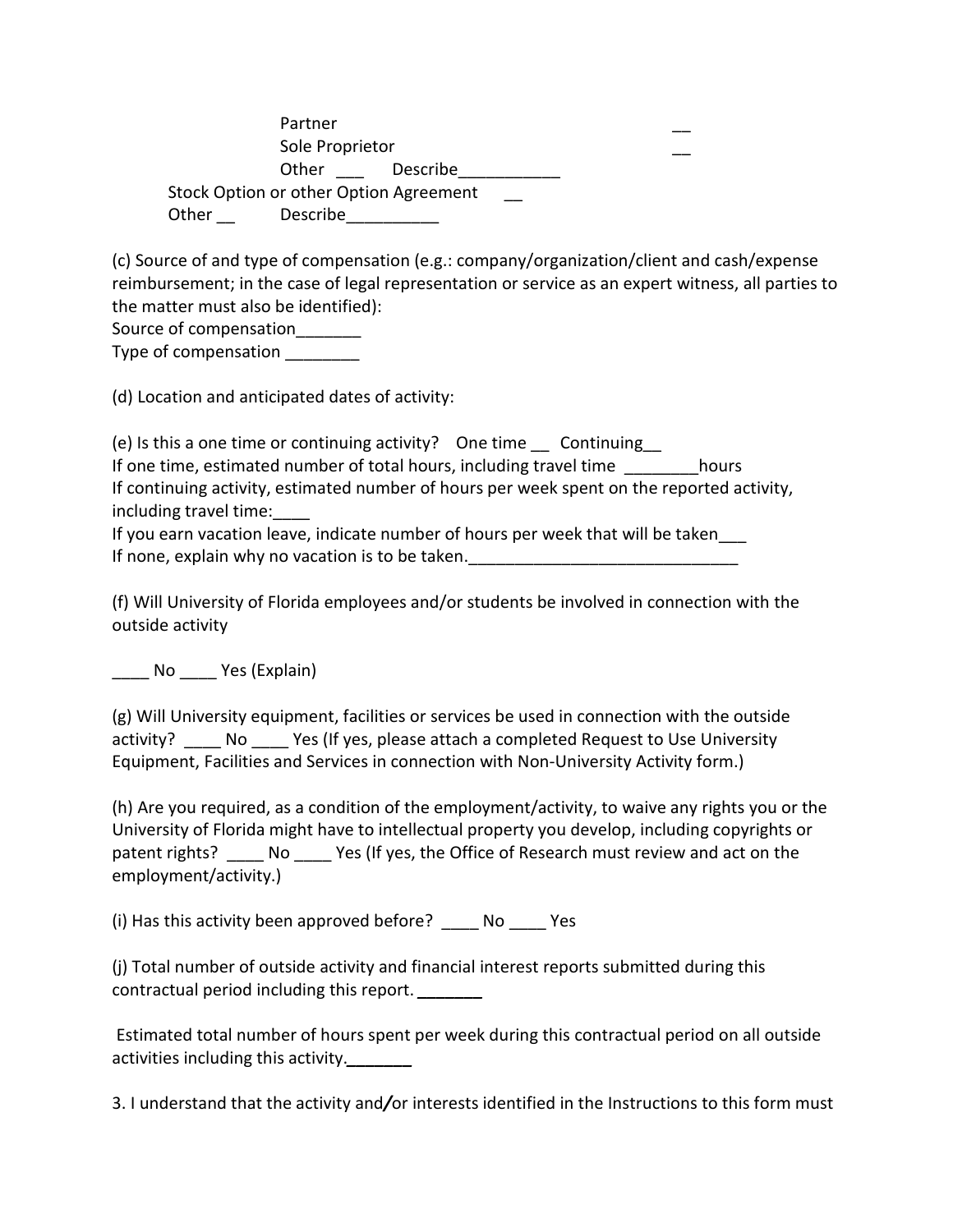be reviewed and acted upon by the appropriate university officials as set forth below. For each activity or financial interest disclosed, other information may also be requested in order to completely review the activity or interest if there are potential conflicts involved.

- 4. I understand that if I (or my spouse, domestic partner, child or other relative) have a material financial interest or a managerial interest in an entity, or an employment or other contractual relationship with an entity, that proposes to do business with or does business with the University, I will submit a copy of this form to the University's Purchasing Services (with the purchase requisition if a purchase requisition is required) or the contracting authority at the university prior to the purchase being made or the University's entering into contract with the entity. I understand that if I am involved in the procurement or contractual process for the entity or for the University (including but not limited to making recommendations) I must inform the University office making the procurement or entering into the contract of my financial interest prior to the procurement or the signing of the contract in order that determination may be made whether the procurement and/or contract is allowable under Florida law and University regulations.
- 5. I have read Appendix G of the collective bargaining agreement, and I understand my obligations.

6. I hereby certify that the information reported here is accurate and complete. Further, I understand that my engaging in a non-university activity must not create a conflict of interest*,*  unless such conflict is allowable under the law and this collective bargaining agreement or interfere with the full and faithful performance of my University professional responsibilities or other University obligations.

\_\_\_\_\_\_\_\_\_\_\_\_\_\_\_\_\_\_\_\_\_\_\_\_\_\_\_\_\_\_\_\_\_\_\_\_\_\_\_\_ \_\_\_\_\_\_\_\_\_\_\_\_\_\_\_\_\_\_\_\_\_\_\_\_\_\_\_\_\_

Employee's Signature **Date** Date

| <b>REVIEWER</b>                                         | REVIEWER'S SIGNATURE | APPROVED   DISAPPROVED | <b>DATE</b> |
|---------------------------------------------------------|----------------------|------------------------|-------------|
| <b>Chair or Supervisor</b><br>(Printed Name)            |                      |                        |             |
| Dean, Director or other<br>Apprópriate                  |                      |                        |             |
| Administrator<br>(Printed Name)                         |                      |                        |             |
| Office of Research (if<br>applicable)<br>(Printed Name) |                      |                        |             |
|                                                         |                      |                        |             |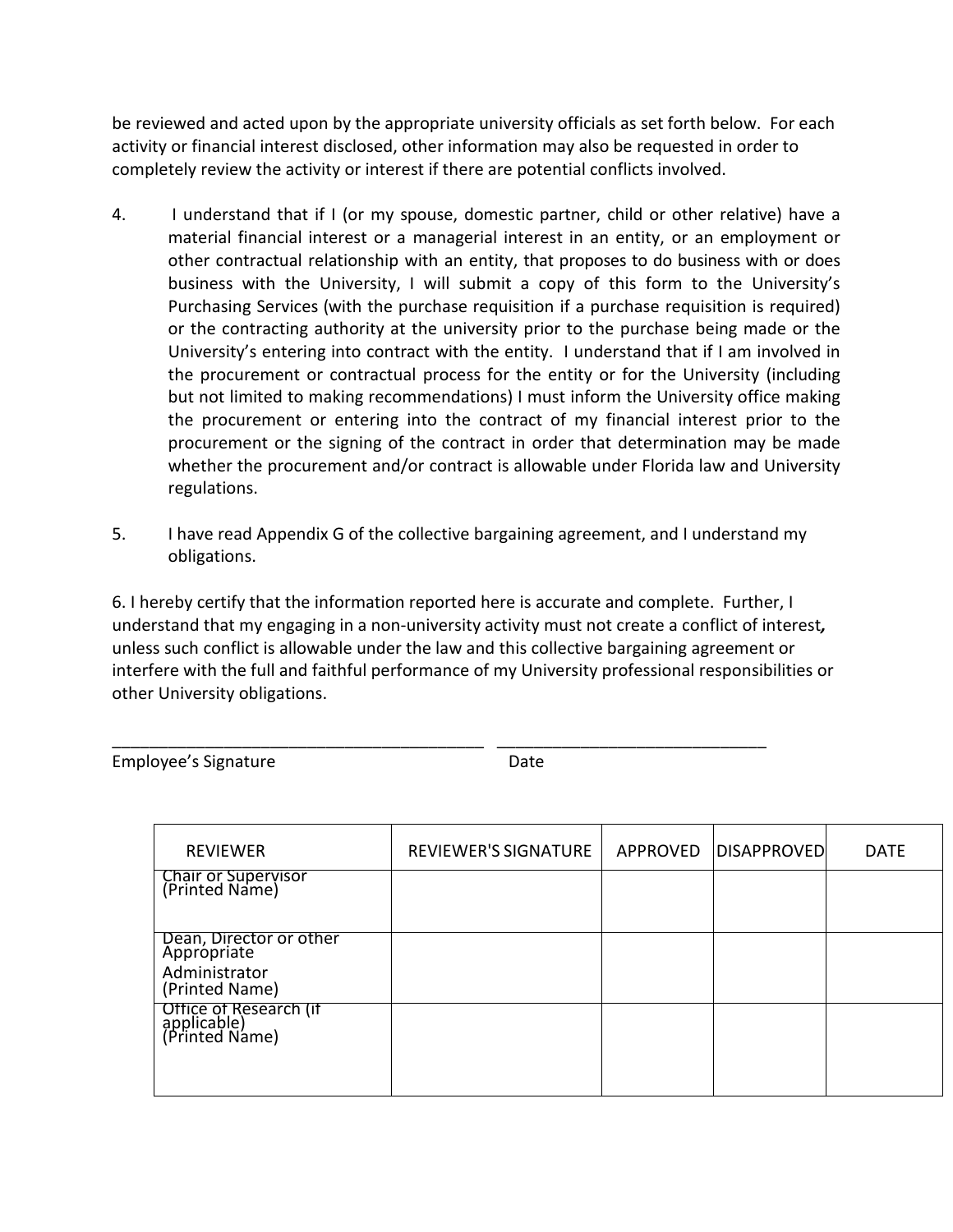| <b>Purchasing Services or other</b><br>Contracting Authority(if<br>applicable)<br>(Printed Name) |  |  |
|--------------------------------------------------------------------------------------------------|--|--|
|                                                                                                  |  |  |

7. Was conference held to discuss this disclosure? No \_\_\_\_Yes \_\_\_\_\_ If yes, please write a brief summary of action taken:

*8*. The form should be returned to the employee and others noted below whether the activity is authorized as presented, authorized with conditions or not authorized. The returned copy should include all appropriate signatures. A copy of the form must be sent to the Purchasing Services or other applicable Contracting Authority if the disclosure is made under c (and as further described under item 4 above).

Copies of completed forms must be sent to: (1) Office of Human Resources, (2) dean or director, (3) department chairperson or other appropriate administrator, (4) employee, and (5) Office of Research if applicable*;* (6) Division of Purchasing or other contracting unit (if applicable).

FORM OAA-GA-L-267 Rev. 8/12